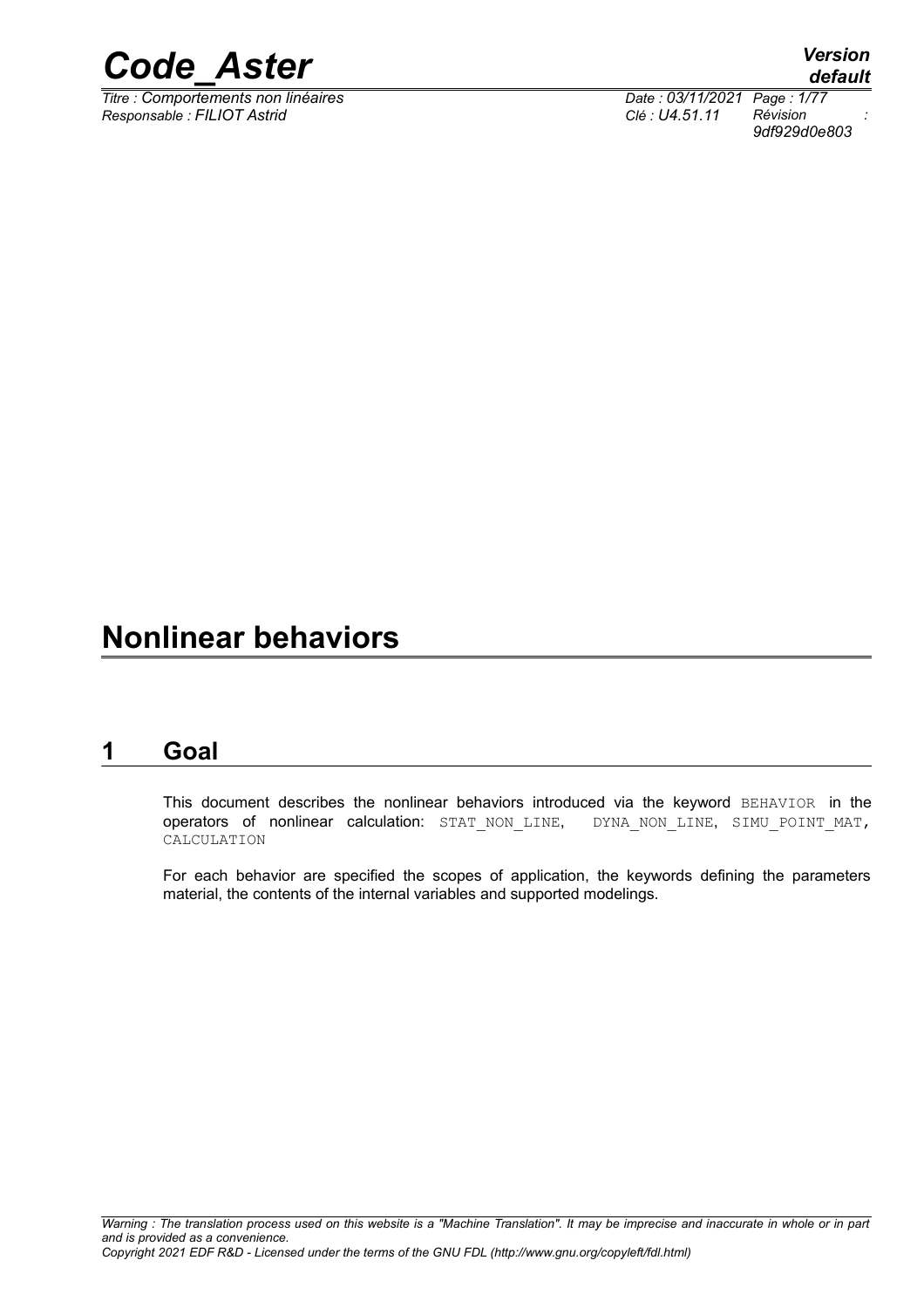## **Code Aster**

Titre : Comportements non linéaires Responsable : FILIOT Astrid

 $\dot{\cdot}$ 

Date: 03/11/2021 Page: 2/77 Révision Clé : U4.51.11

9df929d0e803

### **Contents**

| 4.4.1.1 BehaviorS ELAS, ELAS ISTR, ELAS ORTH and ELAS GLRC11 |  |
|--------------------------------------------------------------|--|
|                                                              |  |
|                                                              |  |
|                                                              |  |
|                                                              |  |
|                                                              |  |
|                                                              |  |
|                                                              |  |
|                                                              |  |
|                                                              |  |
|                                                              |  |
|                                                              |  |
|                                                              |  |
|                                                              |  |
|                                                              |  |
|                                                              |  |
|                                                              |  |
|                                                              |  |
|                                                              |  |
|                                                              |  |
|                                                              |  |
|                                                              |  |
|                                                              |  |
|                                                              |  |
|                                                              |  |
|                                                              |  |

Warning : The translation process used on this website is a "Machine Translation". It may be imprecise and inaccurate in whole or in part and is provided as a convenience.

Copyright 2021 EDF R&D - Licensed under the terms of the GNU FDL (http://www.gnu.org/copyleft/fdl.html)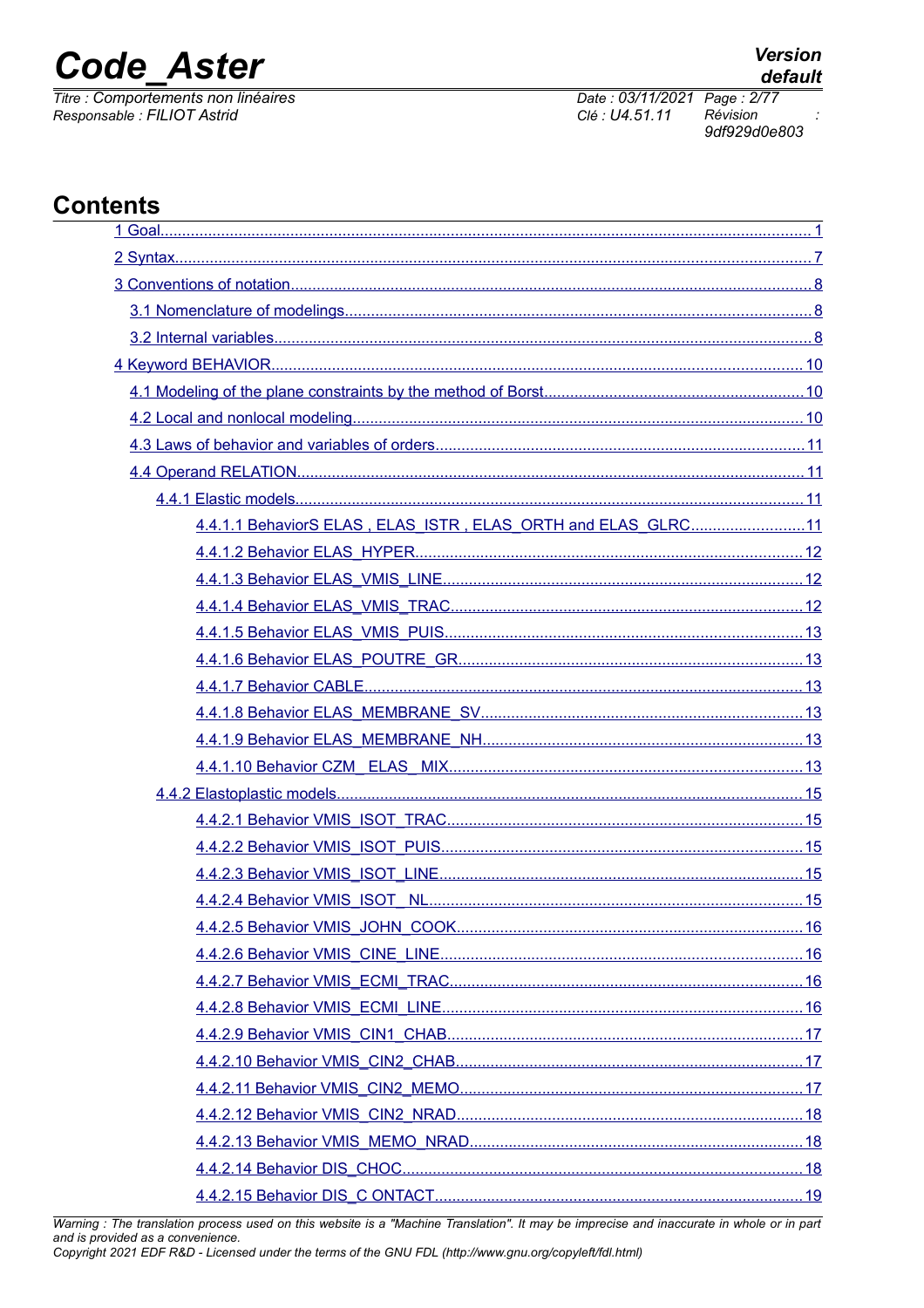**Version** default

**Code Aster** 

Titre : Comportements non linéaires Responsable : FILIOT Astrid

Date: 03/11/2021 Page: 3/77 Clé : U4.51.11 Révision 9df929d0e803

|                                                                             | .27 |
|-----------------------------------------------------------------------------|-----|
|                                                                             |     |
|                                                                             |     |
|                                                                             |     |
|                                                                             |     |
|                                                                             |     |
|                                                                             |     |
|                                                                             |     |
|                                                                             |     |
|                                                                             |     |
|                                                                             |     |
|                                                                             |     |
| 4.4.6 Mechanical models with effects of the metallurgical transformations33 |     |
| 4.4.6.1 Behaviors in kit of the type META * except META LEMA ANI33          |     |

Warning : The translation process used on this website is a "Machine Translation". It may be imprecise and inaccurate in whole or in part and is provided as a convenience. Copyright 2021 EDF R&D - Licensed under the terms of the GNU FDL (http://www.gnu.org/copyleft/fdl.html)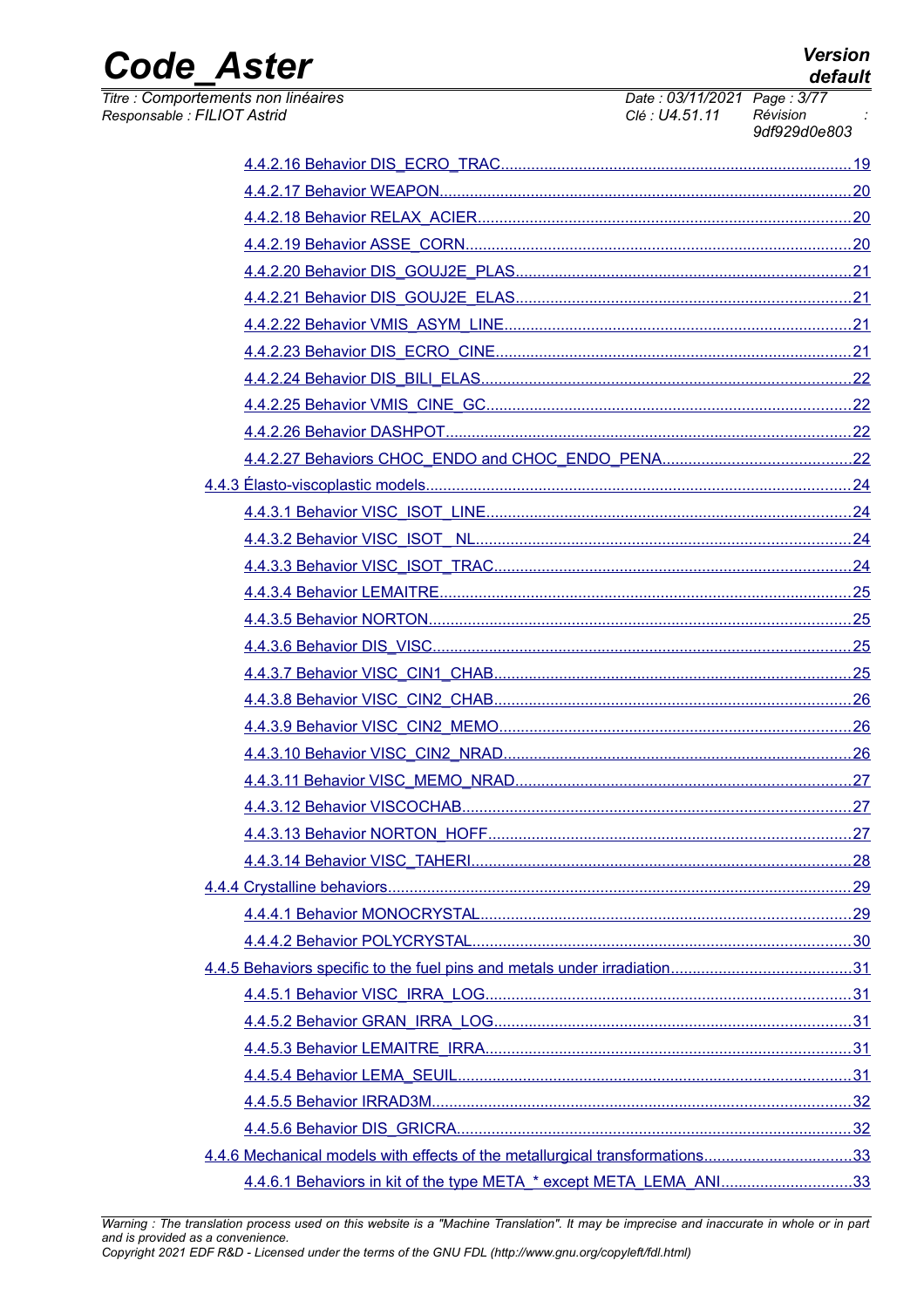# Code\_Aster

Titre : Comporte Responsable : Fl

| Version |
|---------|
| default |

| ements non linéaires<br><b>ILIOT Astrid</b>                                            | Date: 03/11/2021 Page: 4/77<br>Clé : U4.51.11 | Révision<br>9df929d0e803 |
|----------------------------------------------------------------------------------------|-----------------------------------------------|--------------------------|
|                                                                                        |                                               |                          |
|                                                                                        |                                               |                          |
|                                                                                        |                                               |                          |
| 4.4.7.1 Behaviors ROUSSELIER, ROUSS_PR and ROUSS_VISC37                                |                                               |                          |
|                                                                                        |                                               |                          |
|                                                                                        |                                               |                          |
|                                                                                        |                                               |                          |
|                                                                                        |                                               |                          |
|                                                                                        |                                               |                          |
|                                                                                        |                                               |                          |
|                                                                                        |                                               |                          |
|                                                                                        |                                               |                          |
|                                                                                        |                                               |                          |
|                                                                                        |                                               |                          |
|                                                                                        |                                               |                          |
|                                                                                        |                                               |                          |
|                                                                                        |                                               |                          |
|                                                                                        |                                               |                          |
|                                                                                        |                                               |                          |
|                                                                                        |                                               |                          |
|                                                                                        |                                               |                          |
|                                                                                        |                                               |                          |
|                                                                                        |                                               |                          |
|                                                                                        |                                               |                          |
| 4.4.8 Behaviors specific to the modeling of the concrete and the reinforced concrete46 |                                               |                          |
|                                                                                        |                                               |                          |
|                                                                                        |                                               |                          |
|                                                                                        |                                               |                          |
|                                                                                        |                                               |                          |
|                                                                                        |                                               |                          |
|                                                                                        |                                               |                          |
|                                                                                        |                                               |                          |
|                                                                                        |                                               |                          |
|                                                                                        |                                               |                          |
|                                                                                        |                                               |                          |
|                                                                                        |                                               |                          |
|                                                                                        |                                               |                          |
|                                                                                        |                                               |                          |
|                                                                                        |                                               |                          |

Warning : The translation process used on this website is a "Machine Translation". It may be imprecise and inaccurate in whole or in part and is provided as a convenience.<br>Copyright 2021 EDF R&D - Licensed under the terms of the GNU FDL (http://www.gnu.org/copyleft/fdl.html)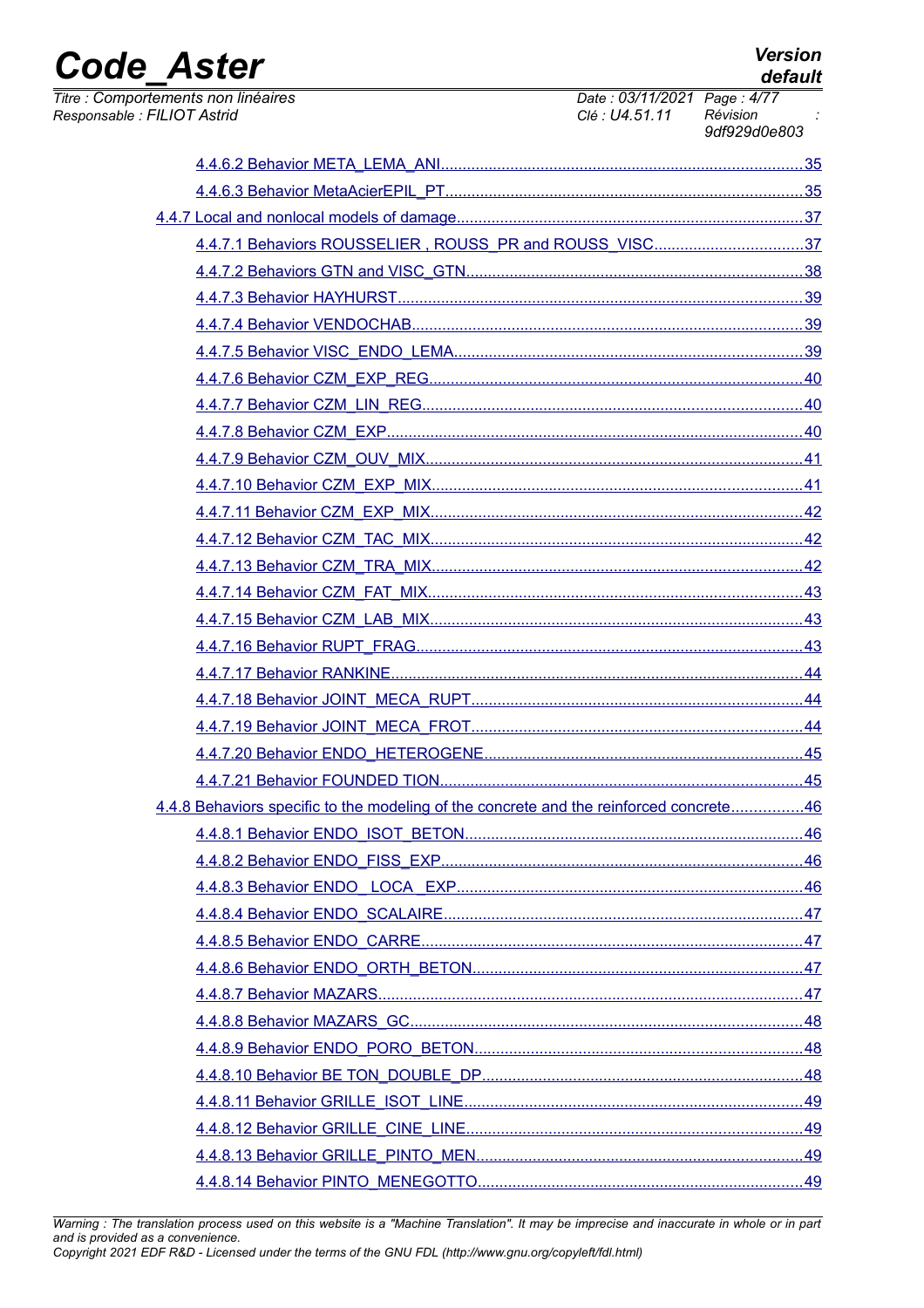**Version** default

**Code Aster** 

Titre : Comportements non linéaires Responsable : FILIOT Astrid

Date: 03/11/2021 Page: 5/77 Clé : U4.51.11 Révision 9df929d0e803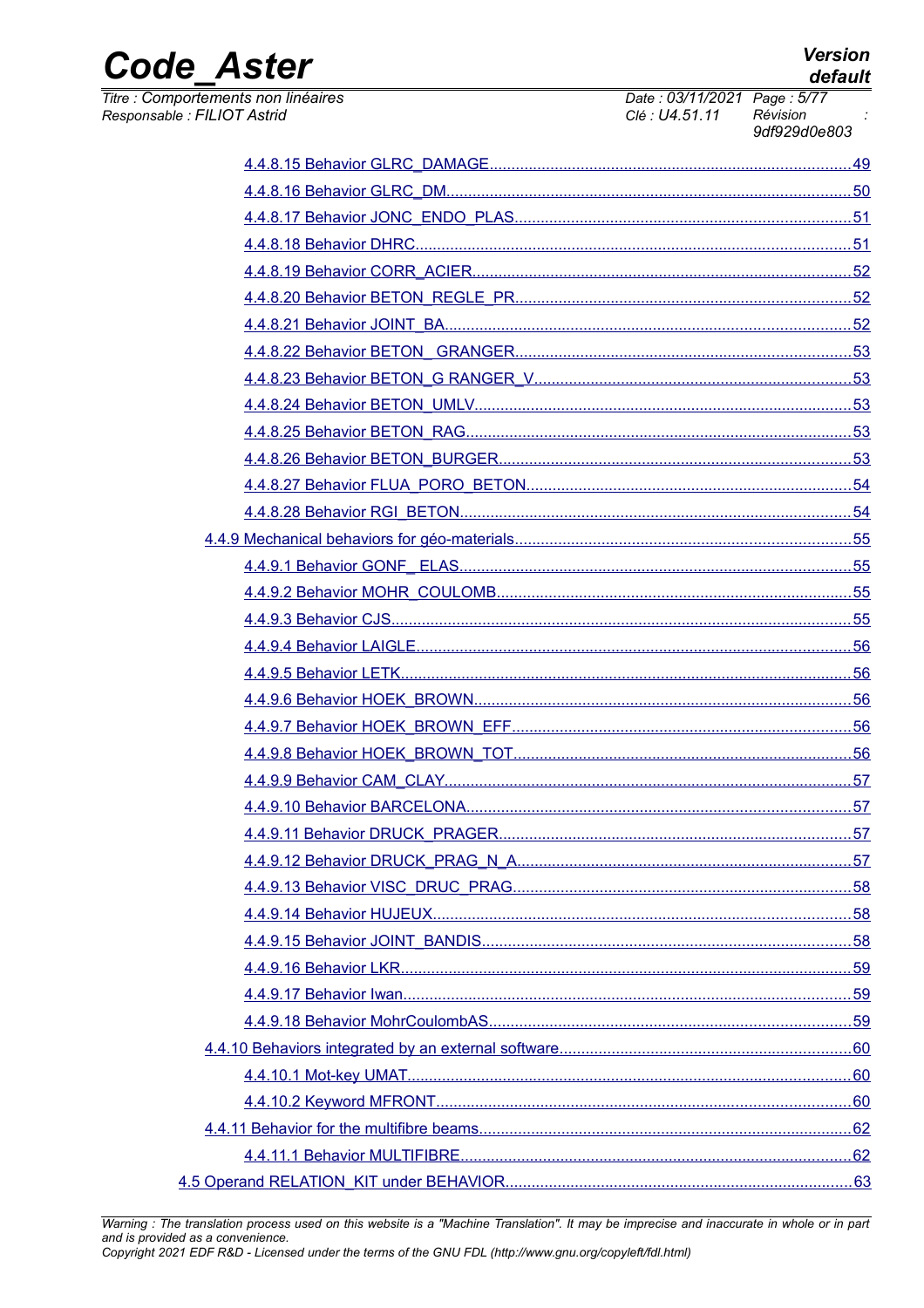| <u> 1989 - Johann Stoff, amerikansk politiker (* 1908)</u>                                   |                                                        |              |
|----------------------------------------------------------------------------------------------|--------------------------------------------------------|--------------|
| Titre : Comportements non linéaires<br>Responsable : FILIOT Astrid                           | Date: 03/11/2021 Page: 6/77<br>Clé : U4.51.11 Révision | 9df929d0e803 |
|                                                                                              |                                                        |              |
|                                                                                              |                                                        |              |
| 4.5.3 KIT associated with the behavior with the porous environments (modelings thermo-hydro- |                                                        |              |
|                                                                                              |                                                        |              |
|                                                                                              |                                                        |              |
|                                                                                              |                                                        |              |
| 4.5.3.3 Mechanical behaviors of the skeleton (if there is mechanical modeling M)66           |                                                        |              |
|                                                                                              |                                                        |              |
|                                                                                              |                                                        |              |
|                                                                                              |                                                        |              |
|                                                                                              |                                                        |              |
|                                                                                              |                                                        |              |
|                                                                                              |                                                        |              |
|                                                                                              |                                                        |              |
|                                                                                              |                                                        |              |
|                                                                                              |                                                        |              |
|                                                                                              |                                                        |              |
|                                                                                              |                                                        |              |
|                                                                                              |                                                        |              |
| 4.8 Operands RESI_CPLAN_RELA, RESI_CPLAN_MAXI, ITER_CPLAN_MAXI74                             |                                                        |              |
|                                                                                              |                                                        |              |
|                                                                                              |                                                        |              |
|                                                                                              |                                                        |              |
|                                                                                              |                                                        |              |
|                                                                                              |                                                        |              |
|                                                                                              |                                                        |              |
|                                                                                              |                                                        |              |
|                                                                                              |                                                        |              |
|                                                                                              |                                                        |              |
|                                                                                              |                                                        |              |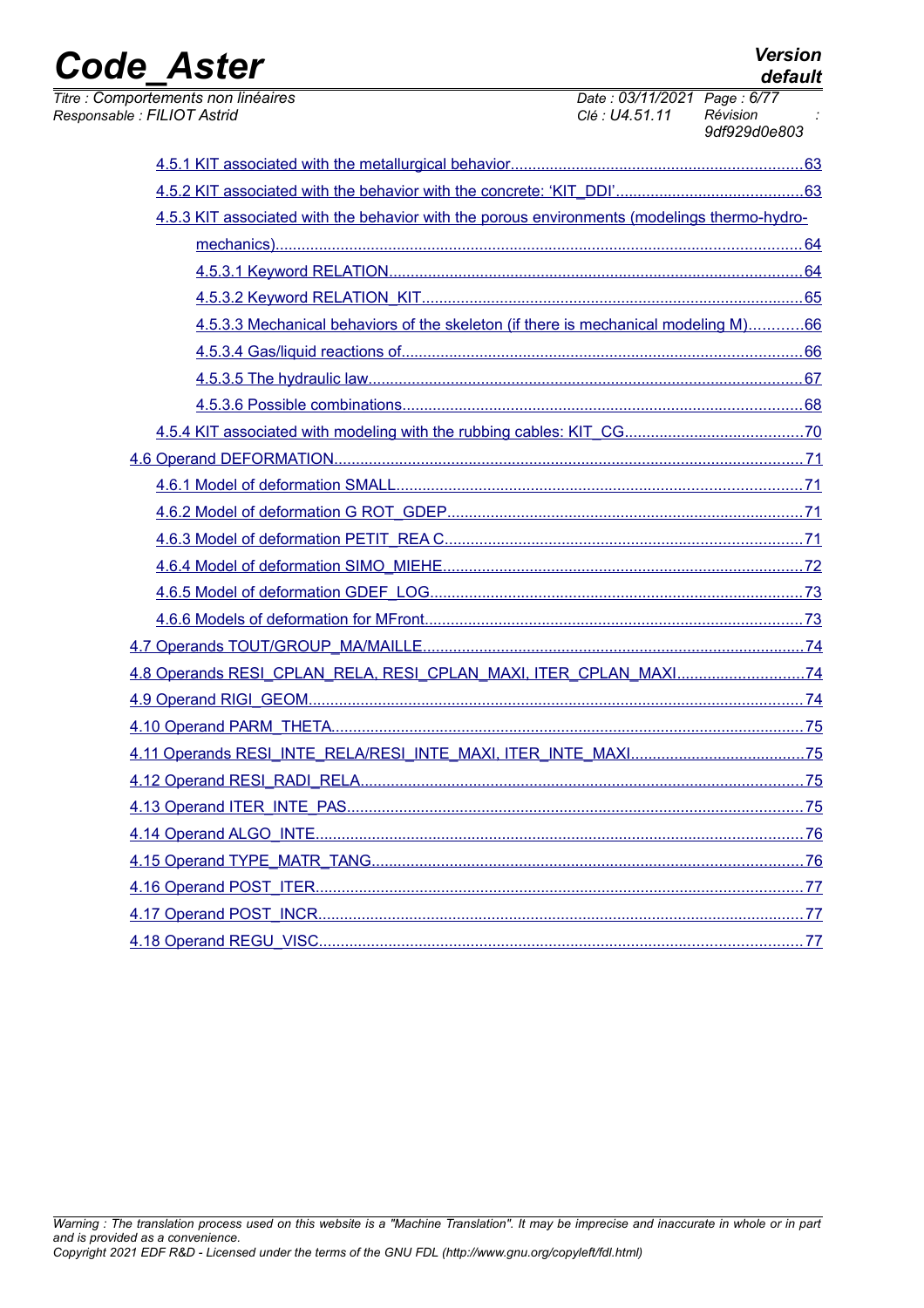*Titre : Comportements non linéaires Date : 03/11/2021 Page : 7/77 Responsable : FILIOT Astrid Clé : U4.51.11 Révision :*

*9df929d0e803*

### **2 Syntax**

<span id="page-6-0"></span>

|   | BEHAVIOR = F (                                                                                                                                                                       |                               |
|---|--------------------------------------------------------------------------------------------------------------------------------------------------------------------------------------|-------------------------------|
|   | $\bullet$ RELATION = / 'ELAS',                                                                                                                                                       | [DEFECT]                      |
|   | / incremental relations described in this document                                                                                                                                   |                               |
|   | <b>O</b> RELATION KIT= / relations kit described in this document<br>$\Diamond$ DEFORMATION = / 'SMALL',<br>/ 'PETIT REAC',<br>/ 'SIMO MIEHE',<br>/ 'GROT GDEP',<br>/ 'GDEF LOG'     | [DEFECT]                      |
| ♦ | / $\Delta LL = YES'$ ,<br>  GROUP MA= lgrma,                                                                                                                                         | [DEFECT]<br>[l gr maille]     |
|   | $MESH = \text{Im}a,$                                                                                                                                                                 | $[1$ maille]                  |
| ♦ | ITER CPLAN MAXI = 1<br>/ iter cplan maxi                                                                                                                                             | [DEFECT]                      |
| ♦ | RESI CPLAN RELA = $1.E-6$ ,<br>/ resi cplan rela                                                                                                                                     | [DEFECT]                      |
|   | RESI CPLAN MAXI = resi cplan maxi                                                                                                                                                    |                               |
| ♦ | PARM THETA = $/ 1.$<br>/ theta,                                                                                                                                                      | [DEFECT]<br>[R]               |
| ♦ | $RIGI$ GEOM =<br>/ $^{\prime}$ DEFECT $^{\prime}$ ,<br>/ 'YES ' ,                                                                                                                    | [DEFECT]                      |
| ♦ | RESI INTE RELA = $/ 1.E-6$ ,<br>/ resint,                                                                                                                                            | [DEFECT]<br>$\lceil R \rceil$ |
| ♦ | RESI INTE MAXI = $/ 1.E-8$ ,                                                                                                                                                         | [DEFECT]                      |
| ♦ | / resintmax,<br>ITER INTE MAXI = $/ 10$ ,                                                                                                                                            | [R]<br>[DEFECT]               |
| ♦ | / iteint,<br>ITER INTE PAS = $/ 0,$                                                                                                                                                  | $[1]$<br>[DEFECT]             |
| ♦ | / itepas,<br>$\begin{minipage}{.4\linewidth} \texttt{ALGO\_INTE} = & \texttt{}/ & \texttt{YANALYTICAL} \end{minipage} \texttt{,}$<br>/ $'$ SECANT',<br>/ 'DEKKER',<br>/ 'NEWTON 1D', | [T]<br>[DEFECT]               |
|   | / $'BFENT'$ ,<br>/ 'NEWTON', / 'NEWTON RELI', / 'NEWTON PERT',<br>/ 'RUNGE KUTTA',<br>/ 'SPECIFIC'<br>/ 'SANS OBJET'                                                                 |                               |
| ♦ | TYPE MATR TANG= / 'DISTURBANCE',<br>/ 'CHECKING',<br>$\Diamond$ VALE PERT RELA = / 1.E-5,<br>/ perturb,                                                                              | [DEFECT]<br>[R]               |
|   | $\Diamond$ REGU VISC = $\quad$ / $\prime$ NOT $\prime$ ,<br>/ ' YES '                                                                                                                | [DEFECT]                      |
|   | $\,$ ,                                                                                                                                                                               |                               |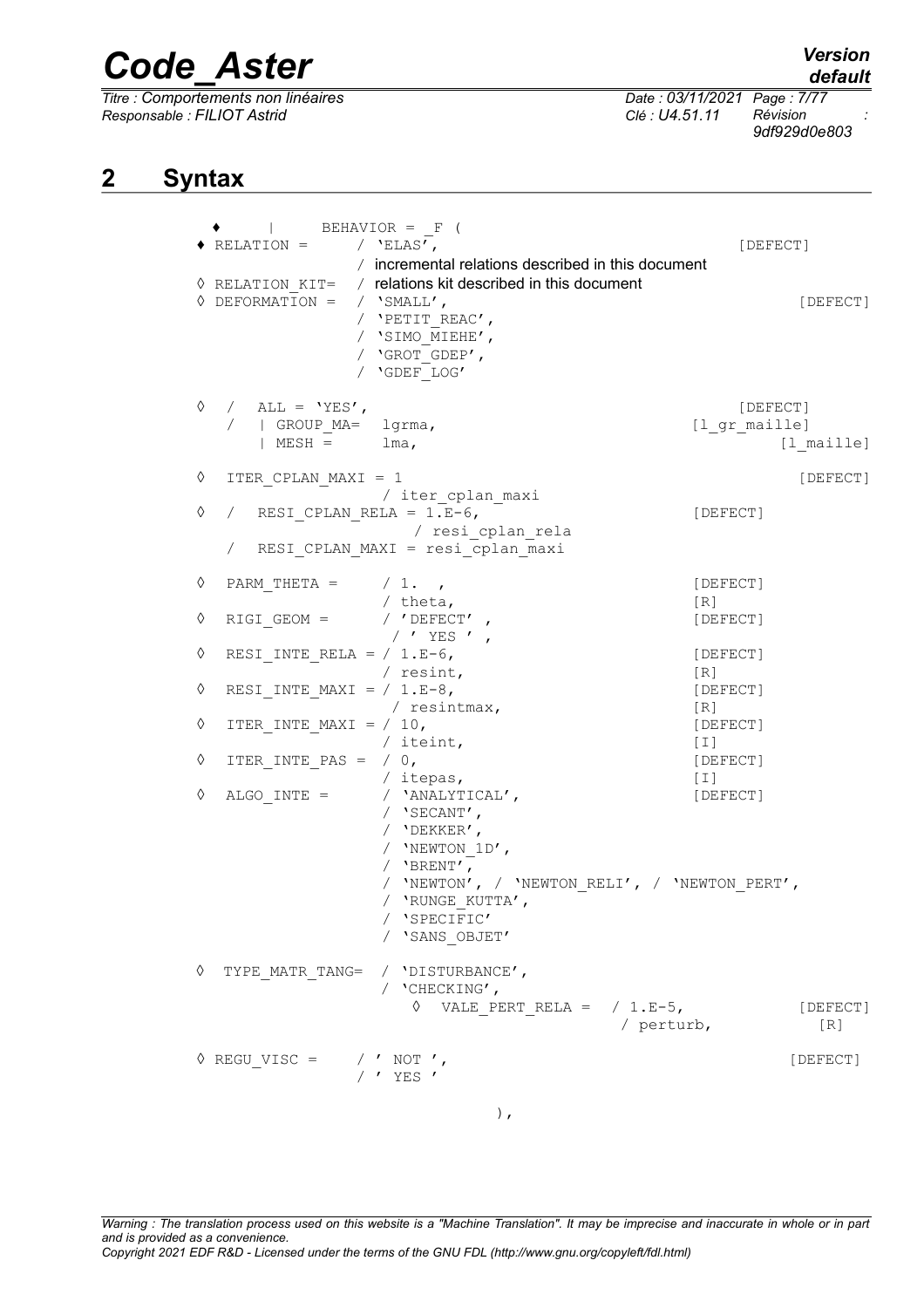*Titre : Comportements non linéaires Date : 03/11/2021 Page : 8/77 Responsable : FILIOT Astrid Clé : U4.51.11 Révision :*

*9df929d0e803*

### <span id="page-7-2"></span>**3 Conventions of notation**

### **3.1 Nomenclature of modelings**

<span id="page-7-1"></span>Not to overload this document, of the regroupings of various modelings are proposed here. We will call thereafter:

| Modeling 3D              | = modelings 3D, 3D SI                                 |
|--------------------------|-------------------------------------------------------|
| Modeling INCO UPG        | = modelings 3D INCO UPG, AXIS_INCO_UPG<br>and         |
|                          | D PLAN INCO UPG                                       |
| <b>Modeling</b> INCO UP  | = modelings 3D INCO UP, AXIS INCO UP D PLAN INCO UP   |
| Modeling D PLAN          | = modelings D PLAN and D_PLAN_SI                      |
| Modeling AXIS            | = modelings AXIS and AXIS SI                          |
| Modeling 2D              | = modelings D_PLAN, D_PLAN_SI, AXIS, AXIS_SI          |
| Modeling C PLAN          | = modelings C PLAN and C PLAN SI                      |
| Modeling HULL            | $=$ modelings COQUE 3D and DKT                        |
| Modeling PIPE            | = modelings TUYAU 3M and TUYAU 6M                     |
| Modeling COQUE1D         | = modelings COQUE AXIS                                |
| Modeling CONT PLAN       | = modelings C PLAN and HULL and PIPE and COQUE1D      |
| <b>Modeling</b> 3D DIS   | = modelings DIS T and DIS TR                          |
| Modeling 2D DIS          | = modelings 2D DIS_T and 2D_DIS_TR                    |
| <b>Modeling</b> DISCRETE | = modelings 3D DIS and 2D DIS                         |
| Modeling LOUSE           | = modelings POU D E, POU D T, POU D TG                |
| Modeling GRID            | = modelings GRID and GRILLE MEMBRANE                  |
| Modeling PMF             | = modelings POU D EM and POU D TGM                    |
| Modeling BAR             | = modelings BAR and 2D BARRE                          |
| Modeling CONT 1D         | = modelings BAR and GRID                              |
| Modeling CONT_1D (PMF)   | = modelings CONT 1D for PMF (direct integration).     |
| Modeling THM             | = modelings thermo hydro mecanic                      |
| Modeling GRAD VARI       | = modelings<br>3D GRAD VARI, D PLAN GRAD VARI,<br>and |
|                          | AXIS GRAD VARI                                        |
| Modeling JOINT           | = PLAN JOINT, AXIS_JOINT                              |

### **3.2 Internal variables**

<span id="page-7-0"></span>The internal variables are described briefly in this document for each behavior. The detail of their significance is provided in the specific reference documents of these behaviors. The name of the internal variables is however visible in card-indexing it "messages" with the execution of STAT\_NON\_LINE/DYNA\_NON\_LINE.

To select the right number of variable interns  $(v1, v2, v3, \text{ etc})$  is not very practical with use and becomes very difficult when several behaviors are mixed. Therefore certain orders make it possible to use their version named using the keyword NOM VARI : CALC\_CHAMP, CREA\_TABLE, IMPR\_RESU, POST\_CHAMP, POST\_ELEM, RECU\_FONCTION and TEST\_RESU.

Moreover, during the impression of a result to format MED (IMPR\_RESU), a named field (VARI\_ELGA\_NOMME) is also produced and allows to display these internal variables easily.

#### **NoticeS** :

- named internal variable "indicating of plasticity" indicate that there was plasticity created during the step of calculation and at the point of current Gauss and not during all the transient;
- Laws of behavior (keyword RELATION) are not the only parameters which create internal variables. The choice of the deformation (keyword DEFORMATION=' SIMO MIEHE' for example), but also the keyword POST ITER and the use of the algorithm of Borst use also internal variables.

*default*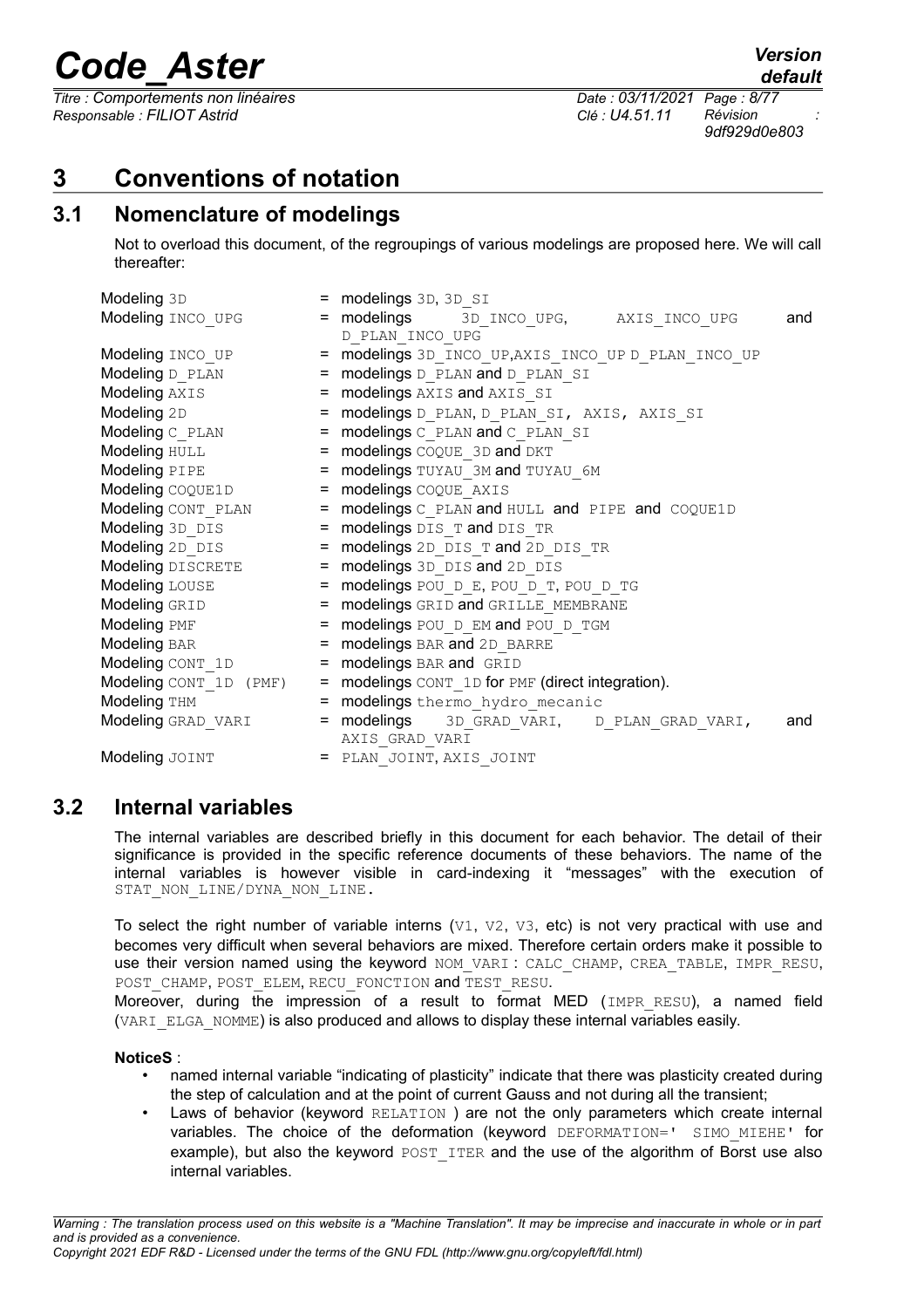*Code\_Aster Version default*

*Titre : Comportements non linéaires Date : 03/11/2021 Page : 9/77 Responsable : FILIOT Astrid Clé : U4.51.11 Révision :*

*9df929d0e803*

- The use of external software (UMAT and MFront) to program laws of behavior does not make it possible to use the naming of the internal variables. Nevertheless, for the laws of MFront behavior officially integrated in code\_aster, this naming is usable.
- Laws of behavior of the polycrystalline type do not name either their internal variables.
- Laws of behavior of the metallurgical type  $(META)*$  ) have a specific system of naming, explained in appendix.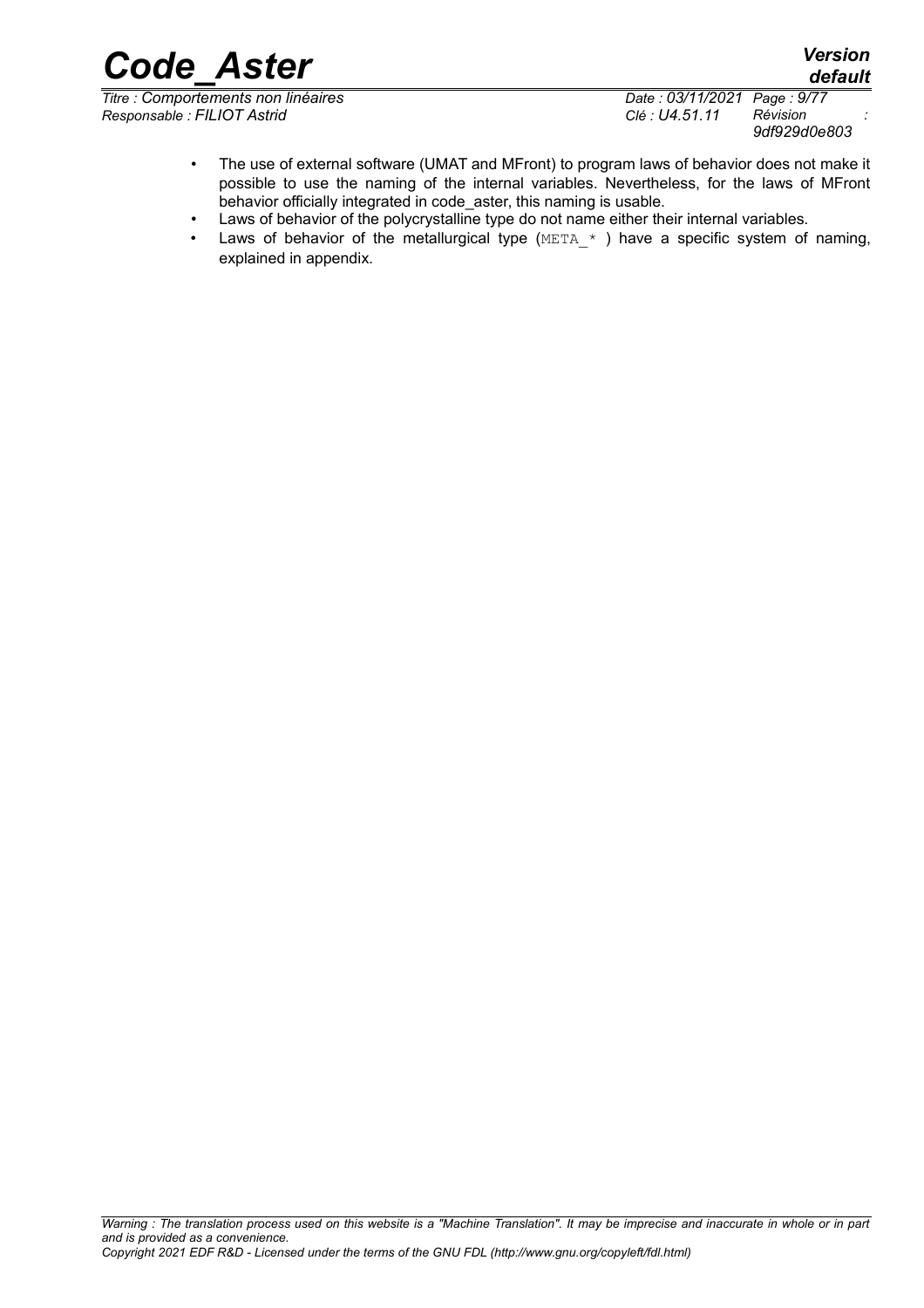*Titre : Comportements non linéaires Date : 03/11/2021 Page : 10/77 Responsable : FILIOT Astrid Clé : U4.51.11 Révision :*

*9df929d0e803*

### **4 Keyword BEHAVIOR**

<span id="page-9-2"></span>This keyword factor makes it possible to define the relations of behavior.

Most laws of behavior (in particular in plasticity) are written in an incremental way, because the history of material influences its behavior; if it is not the case one deals with behavior rubber bands, linear or not. One can have in same calculation certain parts of the structure obeying incrémentaux behaviors, and other parts obeying with various elastic behaviors.

It is the behavior which determines (via its catalogue) the type of integration used. For example, behaviors CABLE, ELAS HYPER, ELAS POUTRE GR, ELAS VMIS LINE, ELAS VMIS TRAC, ELAS\_VMIS\_PUIS are integrated in an elastic way (nonlinear) and not incremental. With regard to the behavior ELAS, the two types of integration are possible

For the precise significance of these various relations one will refer to the various reference materials like to the documentation of DEFI\_MATERIAU [U4.43.01].

### **4.1 Modeling of the plane constraints by the method of Borst**

<span id="page-9-1"></span>Certain models of behaviors were not developed in plane constraints. In this case, the algorithm automatically is used of Borst [R5.03.03] who allows a taking into account of the assumption of the plane constraints the level of the algorithm of balance (contrary to the models of behavior developed explicitly in plane constraints, which adopt this approach on the level of the integration of the laws of behavior). One can thus also assign an unspecified nonlinear law to the elements of structure DKT, COQUE\_3D and PIPE*). There still, it is necessary to use only the tangent matrix.* 

In the same way, for the cases using a monodimensional state of stresses (POU D EM, POU D TGM, GRID, GRILLE\_MEMBRANE, BAR), to be able to use the behaviors which were not developed specifically in 1D, one automatically uses a method similar to that of Borst to integrate in 1D the behaviors available in 3D [R5.03.09].

Method of Borst is available neither for the metallurgical behaviors nor with DEFORMATION  $=$ 'SIMO\_MIEHE'.

When one uses MFront, the mode De Borst is started automatically if the law were not written in plane constraints. SI MFront is used in "prototype" mode (keyword RELATION=' MFRONT' ), it is to the user to choose the operating process (native plane constraints in MFront or by algorithm of Borst).

### **4.2 Local and nonlocal modeling**

<span id="page-9-0"></span>In the case of lenitive behaviors, the answer of a model of local behavior with damage is dependent on the grid. To be freed from this difficulty, certain models can be used in nonroom. Any model written in nonroom involves the introduction of a characteristic of additional material, the characteristic length. For certain models, it is defined under the keyword factor NON LOCAL of the operator DEFI\_MATERIAU.

The answer of a nonlocal modeling is more independent of the grid. There exists three types of laws in nonroom, activables in AFFE\_MODELE by the keyword MODELING :

- '3D GRAD VARI', 'D\_PLAN\_GRAD\_VARI' or 'AXIS\_GRAD\_VARI'. They are nonlocal laws here where the gradient of the internal variables of the local model intervenes (confer [R5.04.01]).
- '3D\_GVNO', 'D\_PLAN\_GVNO', or 'AXIS\_GVNO'. It acts, like the preceding type, of nonlocal laws where the gradient of damage intervenes. The treatment of the damage is from now on nodal, like degree of freedom of the total system and either like internal variable of the local model (confer [R5.04.04]).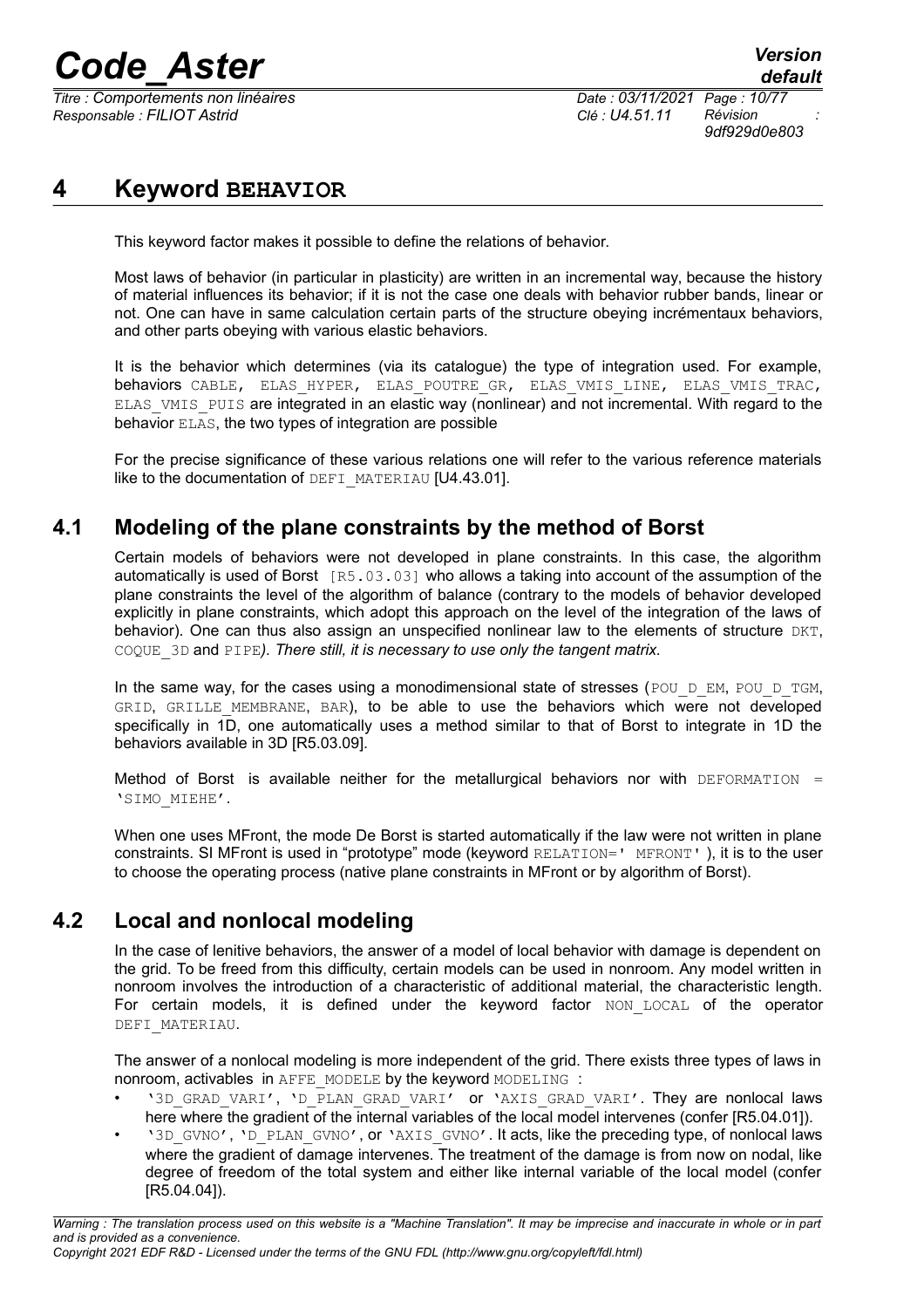*Titre : Comportements non linéaires Date : 03/11/2021 Page : 11/77 Responsable : FILIOT Astrid Clé : U4.51.11 Révision :*

• 'D\_PLAN\_2DG', 'D\_PLAN\_DIL' in complement models it to regularize (confer [R5.04.03]). It is about a model regularized by a microstructural approach where either the field of deformation intervenes or the voluminal deformation.

### **4.3 Laws of behavior and variables of orders**

<span id="page-10-3"></span>For recall, the model can comprise one or more variables of order (temperature, drying, irradiation, metallurgical phase…), of which the field is affected on the meshs of the grid via the keyword AFFE\_VARC order AFFE\_MATERIAU (cf [U4.43.03]).

A variable of order can to impact the properties materials, which are then function.

In certain cases, they can moreover to generate a deformation. C'is the case of the variables of following orderS : the temperature 'TEMP', drying 'SECH' (one speaks then about deformation of withdrawal of desiccation), the hydration 'HYDR' (endogenous deformation of withdrawal) and unelastic deformations 'EPSAXX', 'EPSAYY', 'EPSAZZ', 'EPSAXY', 'EPSAXZ', 'EPSAXZ'. These deformations are often called "thermal deformations" by abuse language.

According to the way in which the law of behavior was developed, these deformations due to the variables of order are takings into account thanks to a generic mechanism. For other laws, they are taken into specific account of manner.

Currently, the generic mechanism of code\_aster covers the following perimeter:

- calculation and taking into account of the thermal deformation with a thermal dilation coefficient ALPHA isotropic/anisotropic/transverse isotropic, and différenciable according to the metallurgical phase in the isotropic case;
- calculation and taking into account of the withdrawal of desiccation and the endogenous withdrawal if the parameters material controlling them,  $K$  DESSIC and B ENDOGE, are isotropic;
- psmall channel in account of the deformations hasnelastic.

This generic mechanism is available only for measurements of deformation of type small deformations (very except 'SIMO\_MIEHE', i.e. 'SMALL', 'PETIT\_REAC', 'GDEF\_LOG' and in theory 'GROT\_GDEP' cf. [§4.6](#page-70-3) – however it is not available for this last kinematics). That means for example that variable of order like the temperature can not to be used at the same time as a kinematics 'SIMO\_MIEHE' or 'GROT\_GDEP' with the generic mechanism.

<span id="page-10-2"></span>It will be noted that the laws of the MFront type and UMAT follow the generic mechanism.

### **4.4 Operand RELATION**

#### **4.4.1 Elastic models**

<span id="page-10-1"></span>Unless otherwise specified, all the models can include a dependence compared to the temperature. Moreover, they all are integrated in a purely implicit way.

#### **4.4.1.1 BehaviorS ELAS , ELAS\_ISTR , ELAS\_ORTH and ELAS\_GLRC**

<span id="page-10-0"></span>Elastic relation of behavior " Linéaire ", i.e. the relation between the strains and the stresses considered is linear. Under certain conditions this relation becomes incremental: it then makes it possible to take into account initial displacements and constraints; the behavior ELAS, is thus by default nonincremental, except in the following cases:

- there exists one state initial (ETAT\_INIT, SIGM\_INIT)
- S I DEFORMATION=PETIT REAC
- if the order is CALCULATION.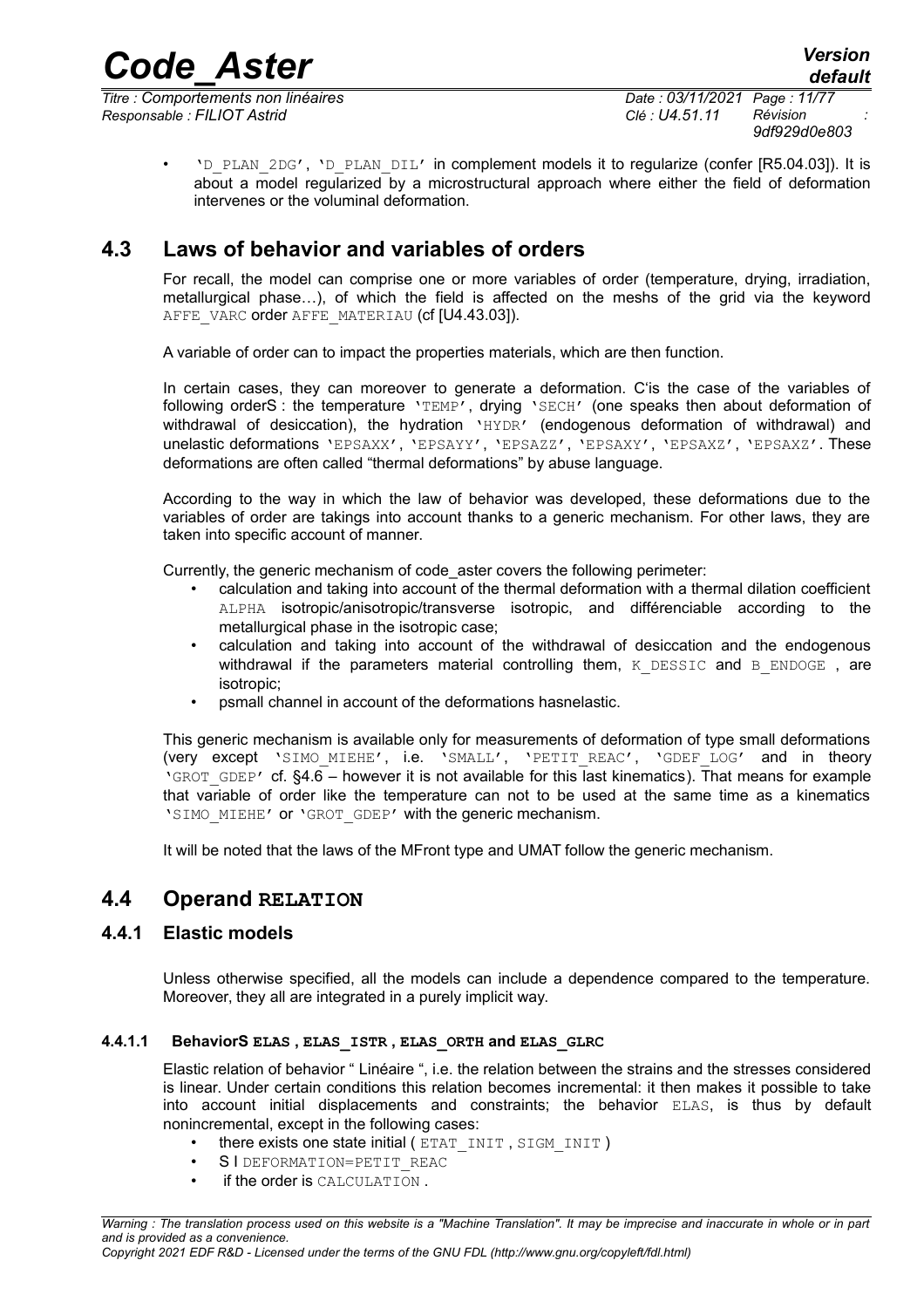*Titre : Comportements non linéaires Date : 03/11/2021 Page : 12/77 Responsable : FILIOT Astrid Clé : U4.51.11 Révision :*

*9df929d0e803*

If need be, if these exceptions are not enough one can force an incremental elastic behavior while using VMIS ISOT LINE for example, with a high elastic limit. In the same way one can force a hyperelasticity while taking ELAS VMIS LINE , with a high elastic limit.

The data necessary of the field material are provided in the operator DEFI\_MATERIAU [U4.43.01], underS keywordS following :

- ELAS( FO), with regard to isotropic elasticity,
- ELAS ISTR( FO), with regard to transverse isotropic elasticity,
- ELAS ORTH(FO), with regard to orthotropic elasticity.
- ELAS GLRC(FO), with regard to the elasticity of the elements of plates DKTG and Q4GG.

The parameters material defined under ELAS are used for a certain number of behaviors, and also for the calculation of the elastic matrix of rigidity (PREDICTION='ELASTIC' or MATRICE=' ELASTIQUE' under the keyword NEWTON cf [U4.51.03]).

- Supported modelings: 3D, 2D, CONT\_PLAN, DISCRETE, INCO\_UPG, INCO\_UP, POU\_\*, CONT\_1D, CONT 1D (PMF), SHB, CABLE, CABLE POULIE, COQUE 3D, DKTG, Q4GG.
- Many internal variables: 1
- Significance: *V1* : vacuum thus is worth always zero

#### **4.4.1.2 Behavior ELAS\_HYPER**

<span id="page-11-2"></span>Linear relation of behavior very - elastic "not -", it is to say that the relation between the constraints is the derivative of a potential very-rubber band compared to the deformations of Green. The data necessary of the field material are provided in the operator  $DEFI$  MATERIAU [U4.43.01], under the keywords ELAS HYPER. This relation is supported only in great displacements, rotations and deformations (DEFORMATION=' GROT\_GDEP').

- Supported modelings:  $3D$ ,  $D$  PLAN, C PLAN
- Example: to see test SSNV187
- Reference material: R5.03.19

**Note:** this behavior cannot take into account the deformations of thermal origin.

#### **4.4.1.3 Behavior ELAS\_VMIS\_LINE**

<span id="page-11-1"></span>"Nonlinear" relation of elastic behavior (law of Hencky) of von Mises with linear isotropic work hardening. The data necessary of the field material are provided in the operator DEFI\_MATERIAU [U4.43.01], under the keywords ECRO LINNATE and ELAS (to see [R7.02.03] for more details of its use in breaking process).

- Supported modelings: 3D, 2D, C\_PLAN
- Example: to see test SSNP110
- Reference material: R5.03.20

**Note:** this behavior is unusable with a state of nonworthless initial stresses. It thus should not be used in recovery.

#### **4.4.1.4 Behavior ELAS\_VMIS\_TRAC**

<span id="page-11-0"></span>"Nonlinear" relation of elastic behavior (law of Hencky) of von Mises with non-linear isotropic work hardening defined by a curve of taction. The data necessary of the field material are provided in the operator OFFI\_MATERIAU [U4.43.01], under the keywords TRACTION and ELAS (to see [R7.02.03] for more details of its use in breaking process).

- Supported modelings: 3D, 2D and C\_PLAN
- Example: to see test SSNV108
- Reference material: R5.03.20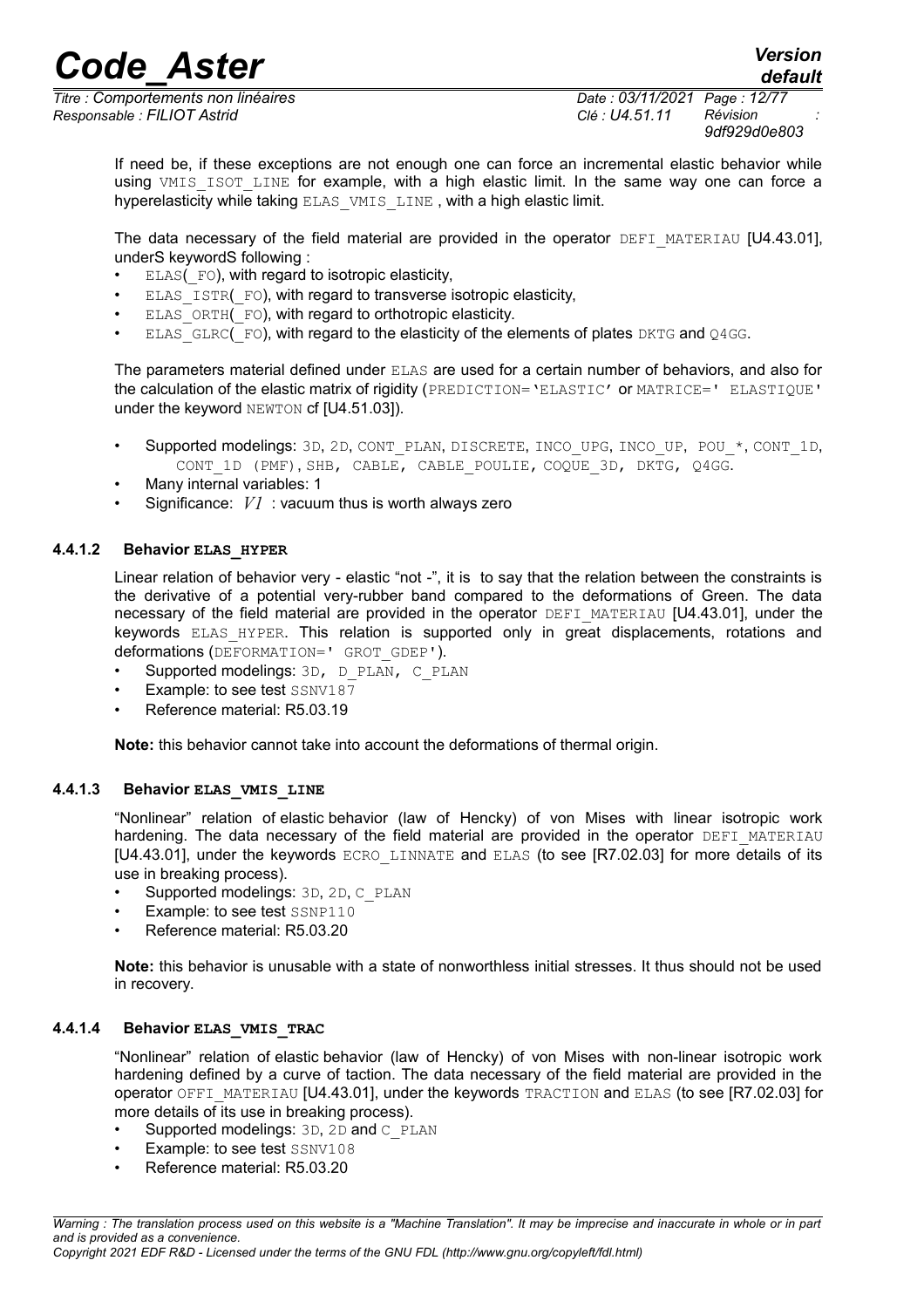*9df929d0e803*

**Note:** this behavior is unusable with a state of nonworthless initial stresses. It thus should not be used in recovery.

#### **4.4.1.5 Behavior ELAS\_VMIS\_PUIS**

<span id="page-12-5"></span>Elastic relation of behavior "nonlinear" (law of Hencky) of von Mises with non-linear isotropic work hardening defined by a function power. The parameters are provided in the operator DEFI\_MATERIAU [U4.43.01], underS keywordS ECRO PUIS and ELAS.

- Supported modelings: 3D, 2D
- Example: to see test COMP001I
- Reference material: R5.03.20

**Note:** this behavior is unusable with a state of nonworthless initial stresses. It thus should not be used in recovery.

#### **4.4.1.6 Behavior ELAS\_POUTRE\_GR**

<span id="page-12-4"></span>Elastic relation of behavior for the beams in great displacements and great rotations (DEFORMATION=' GROT GDEP' is obligatory). The data necessary of the field material are provided in the operator DEFI\_MATERIAU [U4.43.01], under the keyword ELAS or ELAS FO (Cf [R5.03.40] for more detail).

- Supported modelings: POU D T GD
- Internal variables (irrelevant for the user, but necessary to operation): 3
- <span id="page-12-3"></span>Example: to see test SSNL103

#### **4.4.1.7 Behavior CABLE**

Elastic relation of behavior adapted to the cables (DEFORMATION='GROT\_GDEP' obligatory): the module of Young cable can be different in compression and traction (in particular it can be null in compression). The data necessary of the field material are provided in the operator DEFI\_MATERIAU [U4.43.01], under the keyword CABLE (confer [R3.08.02] for more details).

- Supported modelings: CABLE
- Example: to see test HSNL100

#### **4.4.1.8 Behavior ELAS\_MEMBRANE\_SV**

<span id="page-12-2"></span>Relation of behavior hyper-rubber band of Coming Saint Kirchhoff adapted to membranes (DEFORMATION='GROT\_GDEP' obligatory, confer [R3.08.07] for more details). The data necessary of the field material are provided in the operator DEFI\_MATERIAU [U4.43.01], under the keyword ELAS. This relation cannot include dependence at the temperature.

- Supported modelings: MEMBRANE
- Example: to see test SSNS115

#### **4.4.1.9 Behavior ELAS\_MEMBRANE\_NH**

<span id="page-12-1"></span>Relation of behavior hyper-rubber band néo-Hookéenne adapted to membranes (DEFORMATION= 'GROT\_GDEP' obligatory, confer [R3.08.07] for more details). The data necessary of the field material are provided in the operator DEFI\_MATERIAU [U4.43.01], under the keyword ELAS. This relation cannot include dependence at the temperature.

- Supported modelings: MEMBRANE
- <span id="page-12-0"></span>Example: to see test SSNS115

#### **4.4.1.10 Behavior CZM\_ ELAS\_ MIX**

*Warning : The translation process used on this website is a "Machine Translation". It may be imprecise and inaccurate in whole or in part and is provided as a convenience. Copyright 2021 EDF R&D - Licensed under the terms of the GNU FDL (http://www.gnu.org/copyleft/fdl.html)*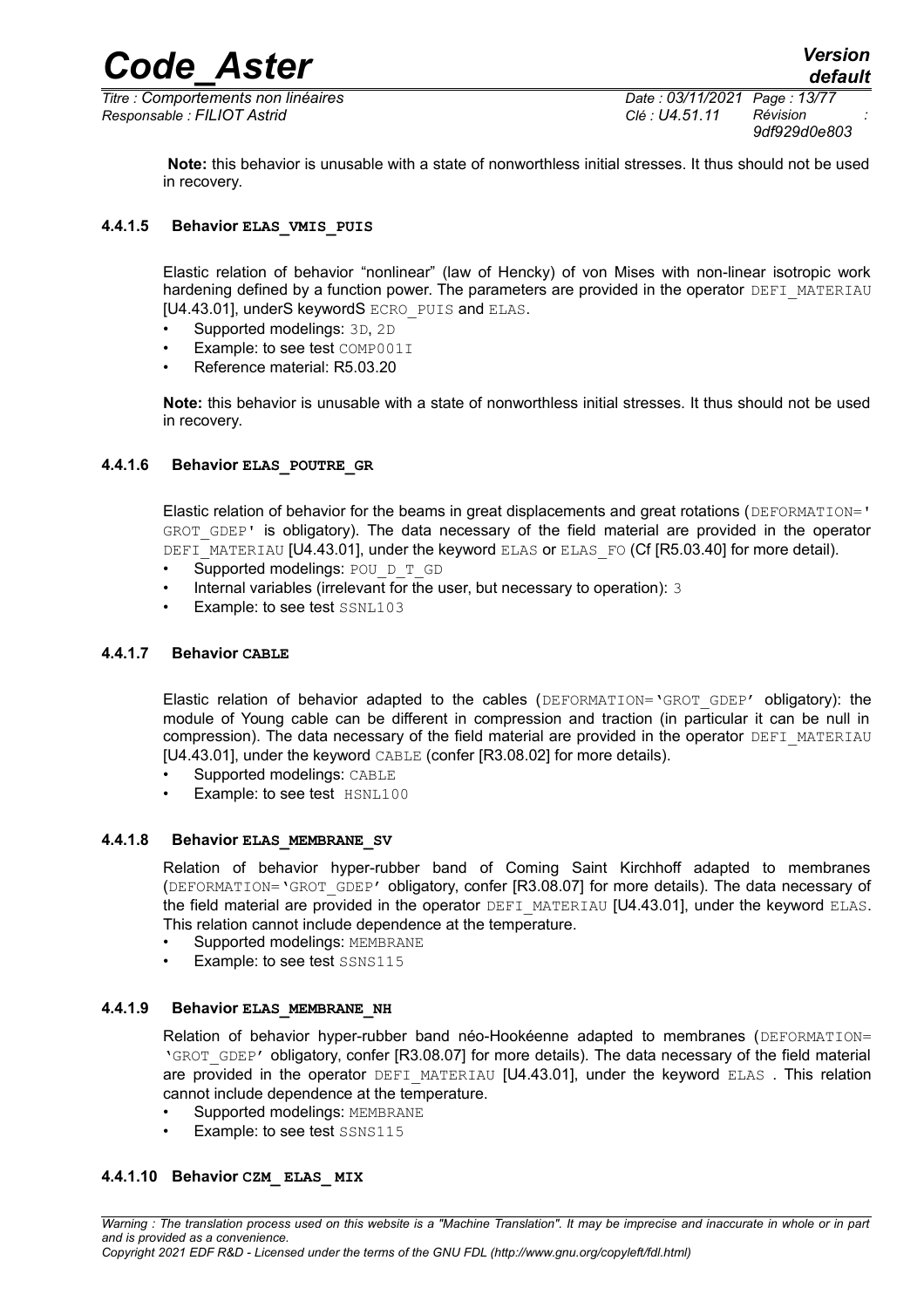*Titre : Comportements non linéaires Date : 03/11/2021 Page : 14/77 Responsable : FILIOT Astrid Clé : U4.51.11 Révision :*

*default*

*9df929d0e803*

Cohesive relation of behavior rubber band, Cf. [R7.02.11], modelling the opening and elastic slip of an interface. This law is usable with the finite element of interface based on a mixed formulation in Lagrangien increased (see [R3.06.13]) and makes it possible to introduce a force of cohesion through the interface in mode of opening and of slip. This law can in particular be used to check Lput in data of a study before passing to a model of damage of interface (cracking). Data necessary Sprovided in the operator DEFI\_MATERIAU [U4.43.01], under the keyword CZM\_ELAS. One can also choose to apply conditions of perfect adherence in the direction normal and/or tangential (corresponding rigidities are then without effect, perfect adherence corresponding to an infinite rigidity). Lastly, one can also adopt a unilateral behavior in the normal direction: make, elasticity contact in opening. In this last configuration, the model becomes nonlinear.

- ModelingS supportedS : all modelings of the type INTERFACE (cf U3.13.14).
- Many internal variables (at ends of postprocessing) : 3 V1 : jump of displacement normal, V2 : tangential jump in the first direction, V3 : tangential jump in the second direction (no one in 2D).
- Examples: to see test SSLV01.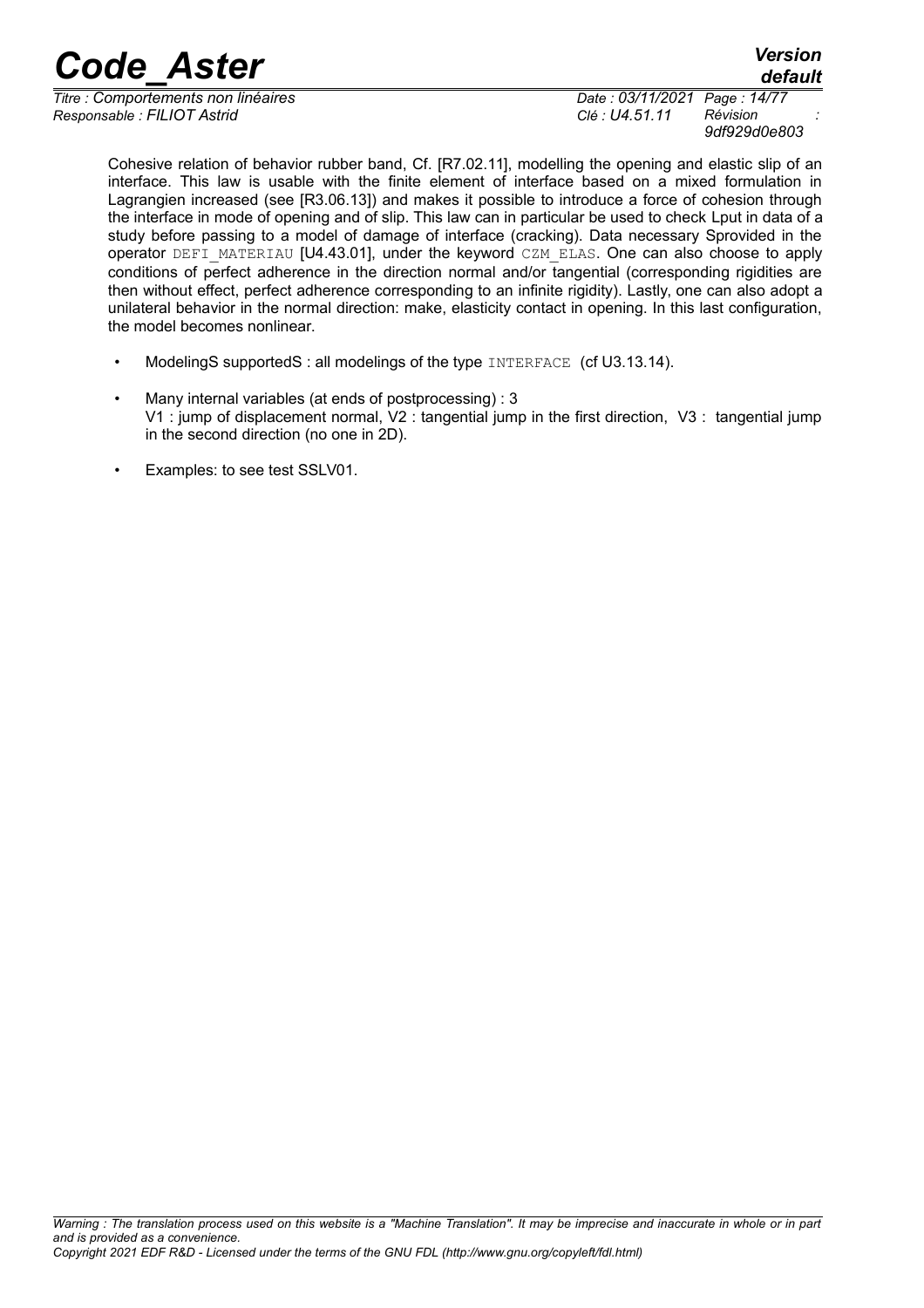*Titre : Comportements non linéaires Date : 03/11/2021 Page : 15/77 Responsable : FILIOT Astrid Clé : U4.51.11 Révision :*

*9df929d0e803*

#### **4.4.2 Elastoplastic models**

#### **4.4.2.1 Behavior VMIS\_ISOT\_TRAC**

<span id="page-14-4"></span><span id="page-14-3"></span>Relation of behavior of elastoplasticity of Von Mises with nonlinear isotropic work hardening. The curve  $(\sigma, \varepsilon)$  in simple traction is provided in the operator DEFI\_MATERIAU [U4.43.01], under the keyword TRACTION (Cf [R5.03.02] for more details). One can possibly define several traction diagrams according to the temperature. One must also inform the keyword  $ELAS$  ( $FO$ ) in the operator DEFI\_MATERIAU. If a traction diagram is provided, the YOUNG modulus used for the relation of behavior is that calculated starting from the first point of the traction diagram, that used for the calculation of the elastic matrix (see keyword NEWTON [U4.51.03]) is that given in ELAS  $(FO)$ . Example: to see test FORMA03.

- Supported local modelings: 3D, 2D, INCO\_UPG, INCO\_UP, CONT\_PLAN, CONT\_1D, CONT\_1D (PMF), SHB. Great deformations of the type SIMO\_MIEHE are available for this behavior.
	- Many internal variables: 2
		- $VI$ : cumulated plastic deformation,
		- $V2$ : indicator of plasticity (cf Notices 1) (0 for rubber band, 1 for plastic).

Example: test SSNV501, SSNV156.

#### **4.4.2.2 Behavior VMIS\_ISOT\_PUIS**

<span id="page-14-2"></span>Relation of behavior of elastoplasticity of Von Mises with nonlinear isotropic work hardening defined by a function power. The parameters are provided in the operator DEFI\_MATERIAU [U4.43.01], under the keyword ECRO PUIS (confer [R5.03.02] for more details). One must also inform the keyword ELAS (\_FO) in the operator DEFI\_MATERIAU.

- Supported modelings: 3D, 2D, CONT\_PLAN, CONT\_1D, INCO.
	- Many internal variables: 2
		- Significance: *V1* : cumulated plastic deformation, *V2* : indicator of plasticity (cf Notices 1) (0 for rubber band, 1 for plastic).
- Great deformations of the type SIMO\_MIEHE are available for this behavior.

Example: to see test COMP002.

#### **4.4.2.3 Behavior VMIS\_ISOT\_LINE**

<span id="page-14-1"></span>Relation of behavior of elastoplasticity of Von Mises with linear isotropic work hardening. The data necessary of the field material are provided in the operator DEFI\_MATERIAU [U4.43.01] under the keywords ECRO LINE(FO) and ELAS (FO) (Cf [R5.03.02]).

- Supported local modelings: 3D, 2D, CONT\_PLAN, CONT\_1D, CONT\_1D (PMF), INCO\_UPG, INCO\_UP.
	- Many internal variables: 2
		- •Significance (except modeling BAR) : *V1* : cumulated plastic deformation, *V2* : indicator of plasticity (cf Notices 1) (0 for rubber band, 1 for plastic).

Example: to see test SSNP156.

Great deformations of the type SIMO\_MIEHE are available for this behavior.

Support the method IMPL\_EX ; in this case, the variable  $V2$  represent the increment of cumulated plastic deformation divided by the increment of time (either an approximation of *p*˙

#### **4.4.2.4 Behavior VMIS\_ISOT\_ NL**

<span id="page-14-0"></span>Relation of behavior of elastoplasticity of Von Mises with isotropic work hardening not linear (combination of a term refines, two exponential terms and a term in power). The data necessary of the field material are provided in the operator DEFI MATERIAU [U4.43.01] under the keywords ECRO NL( $F$ O) and ELAS ( $F$ O) (Cf  $[R5.03.33]$ ).

- Local modelings and GRAD VARI supported: 3D, D\_PLAN, AXIS
- Many internal variables: 8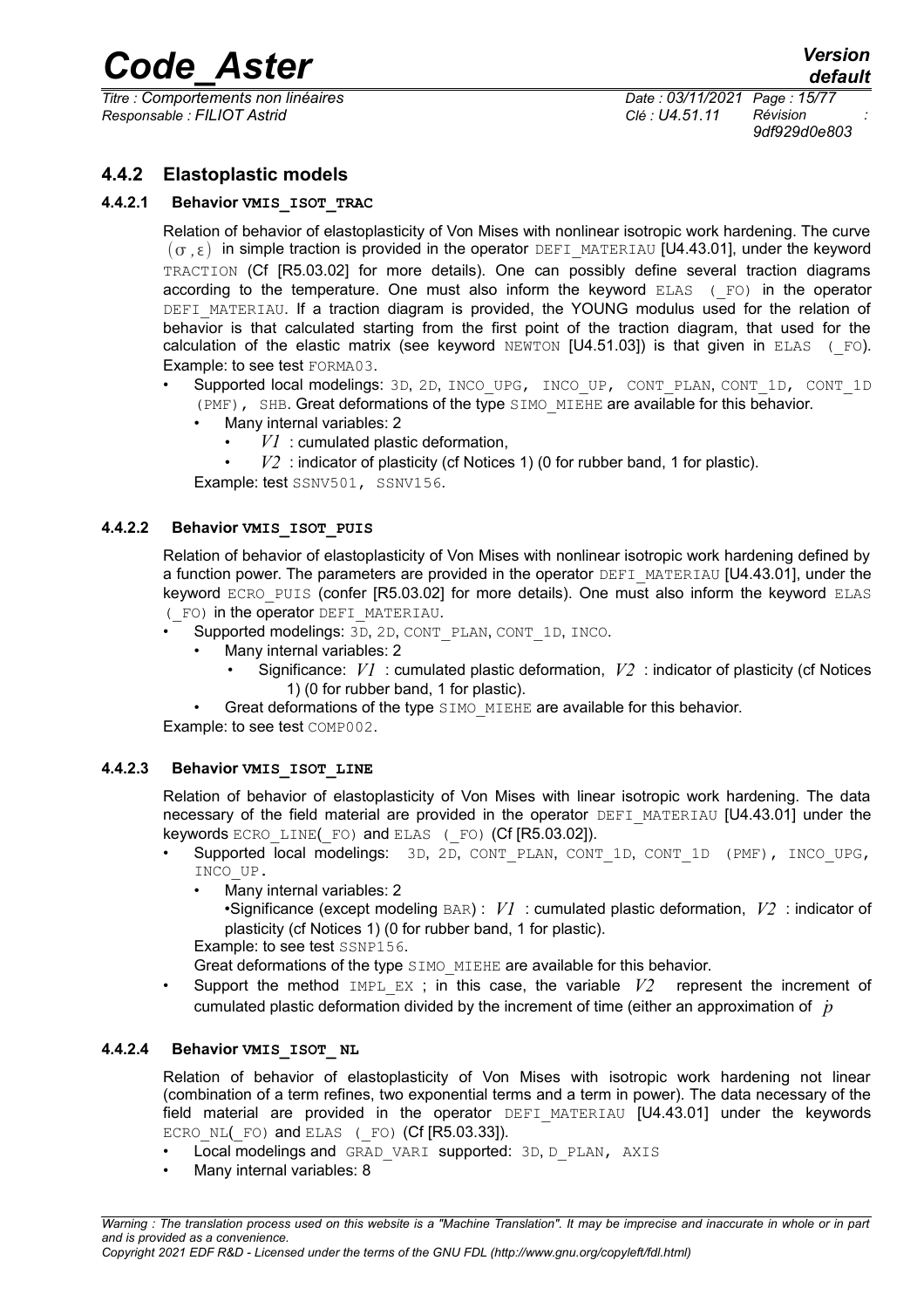*Responsable : FILIOT Astrid Clé : U4.51.11 Révision :*

*Titre : Comportements non linéaires Date : 03/11/2021 Page : 16/77 9df929d0e803*

*default*

•Significance: *V* 1 : variable of work hardening (generally cumulated plastic deformation), *V* 2 : indicator of plasticity (cf Notices 1) (0 for rubber band, 1 for plastic with regular flow, 2 for plastic with singular flow), *V* 3 with *V* 8 : components of the plastic deformation. Example: to see test SNV263.

- Great deformations of the type GDEF\_LOG are available for this behavior.
- Compatible with LES modelings GRAD VARI and GRAD INCO.

#### **4.4.2.5 Behavior VMIS\_JOHN\_COOK**

<span id="page-15-3"></span>Relation of behavior of elastoplasticity of Von Mises with nonlinear isotropic work hardening defined by the law of Johnson-Cook. The parameters are provided in the operator DEFI\_MATERIAU [U4.43.01], under the keyword ECRO COOK (Cf [R5.03.02] for more details). One must also inform the keyword ELAS (FO) in the operator DEFI\_MATERIAU.

- Supported modelings: 3D, 2D, CONT\_PLAN, CONT\_1D, INCO\_UPG, INCO\_UP.
	- Many internal variables: 5
		- Significance: *V1* : cumulated plastic deformation, *V2* : indicator of plasticity (cf Notices 1) (0 for rubber band, iteration count internal for plastic), *V3* : unelastic increment of

deformation, *V4* : increment of time, *V5* : speed of dissipation mechanical.

Example: to see test COMP002.

#### **4.4.2.6 Behavior VMIS\_CINE\_LINE**

<span id="page-15-2"></span>Relation of behavior of elastoplasticity of Von Mises with linear kinematic work hardening. The data necessary of the field material are provided in the operator DEFI\_MATERIAU [U4.43.01], under the keywords  $ECRO$  LINE( $FO$ ) and  $ELAS$  ( $FO$ ) (confer  $[R5.03.02]$  for more details).

- Supported modelings: 3D, INCO\_UPG,INCO\_UP, C\_PLAN, D\_PLAN, 1D (PMF)
- Many internal variables: 8.
	- *V1* with *V6* : 6 components of the kinematic tensor of work hardening *X* ,
		- V<sub>7</sub> : indicator of plasticity (cf Notices 1) (0 for rubber band, 1 for plastic).
	- $V8$  : equivalent plastic deformation.
- Many internal variables for modelings BAR, PMF : 2
- Example: to see test SSNP14.
- For modelings BAR and PMF, the behavior is then 1D: 2 internal variables are enough: *V1* represent the single component of the tensor of recall, and  $V2$  the indicator of plasticity (cf Notices 1); the 5 others are worthless.

#### **4.4.2.7 Behavior VMIS\_ECMI\_TRAC**

<span id="page-15-1"></span>Relation of behavior of elastoplasticity of Von Mises with combined, kinematic work hardening linear and isotropic nonlinear (cf [R5.03.16] for more details). Isotropic work hardening is given by a traction diagram  $(\sigma, \epsilon)$  or possibly by several curves if those depend on the temperature. The characteristics of material are provided in the operator DEFI\_MATERIAU [U4.43.01], under the keywords PRAGER (\_FO) (for kinematic work hardening), TRACTION (for isotropic work hardening) and ELAS(\_FO).

- Significance: *V1* with *V6* : 6 components of the tensor of kinematic work hardening *X* , *V7* : indicator of plasticity (cf Notices 1) (0 for rubber band, 1 for plastic).
- Many internal variables: 8
- Significance: *V1* : cumulated plastic deformation, V2: indicator of plasticity (cf Notices 1) (0 for rubber band, 1 for plastic), *V3* with *V8* : 6 components of the tensor of kinematic work hardening  $\alpha$ .
- Example: to see test SSNP102.

#### **4.4.2.8 Behavior VMIS\_ECMI\_LINE**

<span id="page-15-0"></span>Relation of behavior of elastoplasticity of Von Mises with combined, kinematic work hardening linear and isotropic linear (confer [R5.03.16] for more details). Characteristics of material are provided in the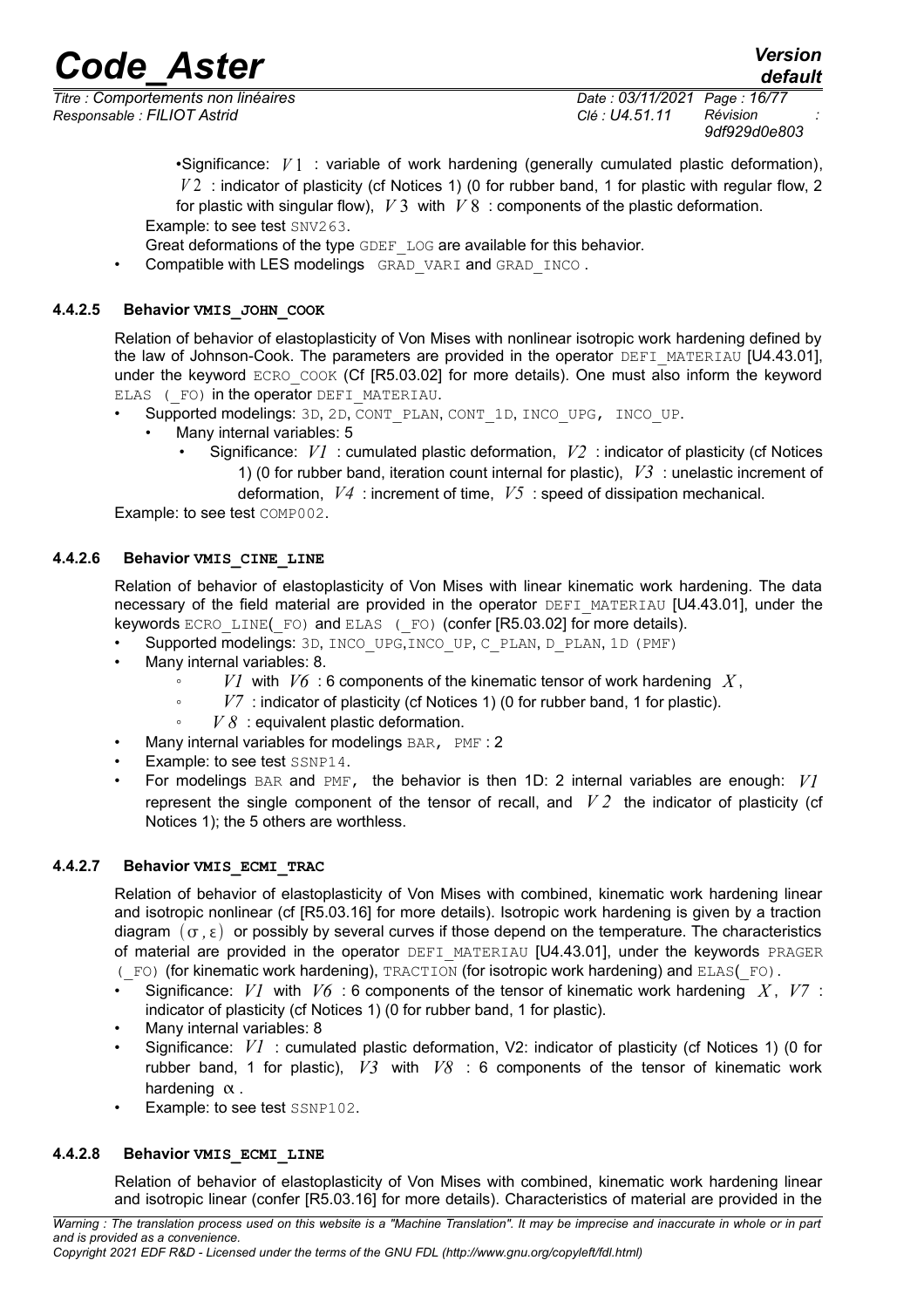*Code\_Aster Version default*

*Titre : Comportements non linéaires Date : 03/11/2021 Page : 17/77 Responsable : FILIOT Astrid Clé : U4.51.11 Révision :*

*9df929d0e803*

operator  $DEF$  MATERIAU  $[U4.43.01]$ , under the keywords PRAGER ( $F$ O) (for kinematic work hardening), ECRO LINE(FO) (for isotropic work hardening) and ELAS (FO).

- Supported modelings: 3D, 2D, INCO UPG, INCO UP, CONT PLAN, CONT 1D (by BORST), CONT\_1D (PMF).
- Many internal variables: 8
- Significance: *V1* : cumulated plastic deformation, *V2* : indicator of plasticity (cf Notices 1) (0 for rubber band, 1 for plastic), *V3* with *V8* : 6 components of the kinematic tensor of work hardening  $\alpha$ .
- Example: to see test SSNP102

#### **4.4.2.9 Behavior VMIS\_CIN1\_CHAB**

<span id="page-16-2"></span>Relation of behavior which gives an account of the cyclic behavior of material in elastoplasticity with a tensor of kinematic work hardening nonlinear, a nonlinear isotropic work hardening, an effect of work hardening on the tensorial variable of recall. All the constants of material can possibly depend on the temperature. The data necessary of the field material are provided in the operator DEFI\_MATERIAU [U4.43.01], under the keywords  $CINI$  CHAB ( $F0$ ), ELAS ( $F0$ ) (confer [R5.03.04] for more details).

- Supported modelings: 3D, 2D, CONT\_PLAN (by BORST), CONT\_1D (by BORST).
- Many internal variables: 8
- *V1* : cumulated plastic deformation, *V2* : indicator of plasticity (cf Notices 1) (0 for rubber band, iteration count internal for plastic), *V3* with *V8* : 6 components of the tensor of kinematic work hardening  $\alpha$ .

#### **4.4.2.10 Behavior VMIS\_CIN2\_CHAB**

<span id="page-16-1"></span>Relation of behavior which gives an account of the cyclic behavior of material in elastoplasticity with 2 tensors of nonlinear kinematic work hardening, a nonlinear isotropic work hardening, an effect of work hardening on the tensorial variable of recall. All the constants of material can possibly depend on the temperature. The data necessary of the field material are provided in the operator DEFI\_MATERIAU [U4.43.01], under the keywords CIN2 CHAB (F0), ELAS (F0) (confer [R5.03.04] for more details).

- Supported modelings: 3D, 2D, CONT\_PLAN (by BORST), CONT\_1D (by BORST).
- Many internal variables: 14
- Significance: *V1* : cumulated plastic deformation, *V2* : indicator of plasticity (cf Notices 1) (0 for rubber band, iteration count internal for plastic),  $V3$  with  $V8$  : 6 components of the 1<sup>er</sup> tensor of the kinematic variable  $\alpha_1$ ,  $V9$  with  $VI4$  : 6 components of the 2<sup>ème</sup> tensor of the kinematic variable  $\alpha_2$ .
- Example: to see test SSNV101A

#### **4.4.2.11 Behavior VMIS\_CIN2\_MEMO**

<span id="page-16-0"></span>Elastoplastic relation of behavior of J.L.Chaboche with 2 variable kinematics which gives an account of the cyclic behavior in elastoplasticity with 2 tensors of nonlinear kinematic work hardening, a nonlinear isotropic work hardening, an effect of work hardening on the variables tensorial of recall and an effect of memory of greatest work hardening. All the constants of material can possibly depend on the temperature. The data necessary of the field material are provided in the operator DEFI\_MATERIAU [U4.43.01], under the keywords CIN2\_CHAB (\_F0), ELAS (\_FO), MEMO\_ECRO (\_FO) (Cf [R5.03.04] for more details).

- Supported modelings: 3D, 2D, CONT\_PLAN (by BORST), CONT\_1D (by BORST).
- Many internal variables: 28
- Significance: *V1* : cumulated plastic deformation, *V2* : indicator of plasticity (cf Notices 1) (0 for rubber band, iteration count internal for plastic),  $V3$  with  $V8$  : 6 components of the 1<sup>er</sup> tensor of the kinematic variable  $\alpha_1$ , *V9* with  $VI4$  : 6 components of the 2<sup>ème</sup> tensor of the kinematic variable  $\alpha$ , *V15* : Function of work hardening  $R(p)$ , *V16* : variable relative to memory of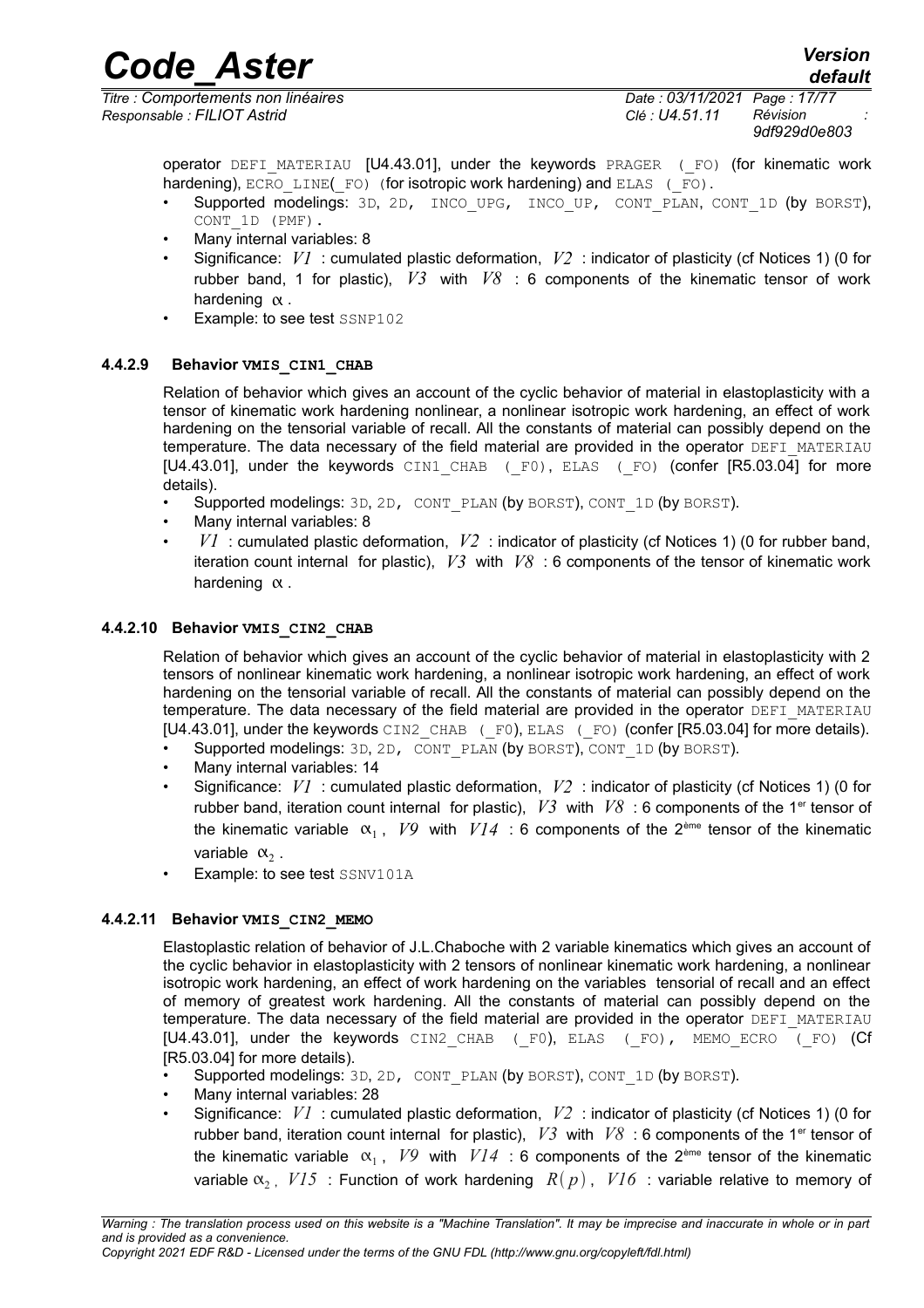*Titre : Comportements non linéaires Date : 03/11/2021 Page : 18/77 Responsable : FILIOT Astrid Clé : U4.51.11 Révision :*

*9df929d0e803*

work hardening *q* , *V17* with *V22* : 6 components of the relative tensor in memory of work hardening  $\epsilon$ ,  $V23$  with  $V28$ : 6 components of the tensor plastic deformation. • Example: to see test SSND105, COMP002H

**4.4.2.12 Behavior VMIS\_CIN2\_NRAD**

<span id="page-17-2"></span>Elastoplastic relation of behavior of Chaboche with 2 variable kinematics which gives an account of the cyclic behavior in elastoplasticity with 2 tensors of nonlinear kinematic work hardening, a nonlinear isotropic work hardening, an effect of work hardening on the variables tensorial of recall, and an effect of nonproportionality of the loading. The data necessary of the field material are provided in the operator DEFI\_MATERIAU  $[U4.43.01]$ , under the keywords CIN2 CHAB ( $F0$ ), ELAS ( $F0$ ), CIN2\_NRAD (confer [R5.03.04] for more details).

- Supported modelings: 3D, 2D, CONT\_PLAN (by BORST), CONT\_1D (by BORST).
- Many internal variables: 14
- Significance: *V1* : cumulated plastic deformation, *V2* : indicator of plasticity (cf Notices 1) (0 for rubber band, iteration count internal for plastic),  $V3$  with  $V8$  : 6 components of the 1<sup>er</sup> tensor of the kinematic variable  $\alpha_1$ ,  $V9$  with  $VI4$  : 6 components of the 2<sup>ème</sup> tensor of the kinematic variable  $\alpha$ ,
- Example: to see test SSND105D

#### **4.4.2.13 Behavior VMIS\_MEMO\_NRAD**

<span id="page-17-1"></span>Elastoplastic relation of behavior of Chaboche with 2 variable kinematics which gives an account of the cyclic behavior in elastoplasticity with 2 tensors of nonlinear kinematic work hardening, a nonlinear isotropic work hardening, an effect of work hardening on the variables tensorial of recall, and an effect of nonproportionality of the loading and an effect of memory of greatest work hardening. The data necessary of the field material are provided in the operator DEFI\_MATERIAU [U4.43.01], under the keywords CIN2 CHAB (F0), ELAS (F0), MEMO ECRO (F0), CIN2 NRAD (Cf [R5.03.04] for more details).

- Supported modelings: 3D, 2D, CONT\_PLAN (by BORST), CONT\_1D (by BORST).
- Many internal variables: 28
- Significance: *V1* : cumulated plastic deformation, *V2* : indicator of plasticity (cf Notices 1) (0 for rubber band, iteration count internal for plastic),  $V3$  with  $V8$  : 6 components of the 1<sup>er</sup> tensor of the kinematic variable  $\alpha_1$ , *V9* with  $VI4$  : 6 components of the 2<sup>ème</sup> tensor of the kinematic variable  $\alpha$ , *V15* : Function of work hardening  $R(p)$ , *V16* : relative variable in memory of work hardening *q* , *V17* with *V22* : 6 components of the relative tensor in memory of work hardening  $\xi$ ,  $V23$  with  $V28$ : 6 components of the tensor plastic deformation.
- Example: to see test SSND115

#### **4.4.2.14 Behavior DIS\_CHOC**

<span id="page-17-0"></span>Isothermal model of contact and shock with friction of Coulomb being pressed on a discrete element with 1 or 2 nodes, treated by penalization. The parameters characterizing the shock and friction are provided in the operator DEFI\_MATERIAU [U4.43.01], under the keyword DIS\_CONTACT [R5.03.17].

- Supported modelings: 3D DIS, 2D DIS
- Many internal variables:  $8$

The internal variables describe the behavior in the tangential plan defined by the local directions *y* and *z* , which is defined compared to the normal direction of shock *x* .

- *V* 1 : following displacement *ylocal* (differential displacement of the nodes if *SEG* 2 ).
- *V* 2 : following displacement *zlocal* (differential displacement of the nodes if *SEG* 2 ).
- *V* 3 : speed according to *ylocal* (differential speed of the nodes if *SEG* 2 ).
- $V$ 4 : speed according to  $z_{local}$  (differential speed of the nodes if *SEG* 2).
- *V* 5 : force according to *ylocal* .
- $V$  6 : force according to  $z_{local}$ .
- $V7$  : if the threshold of friction is reached  $=1$  if not  $=0$

*Warning : The translation process used on this website is a "Machine Translation". It may be imprecise and inaccurate in whole or in part and is provided as a convenience.*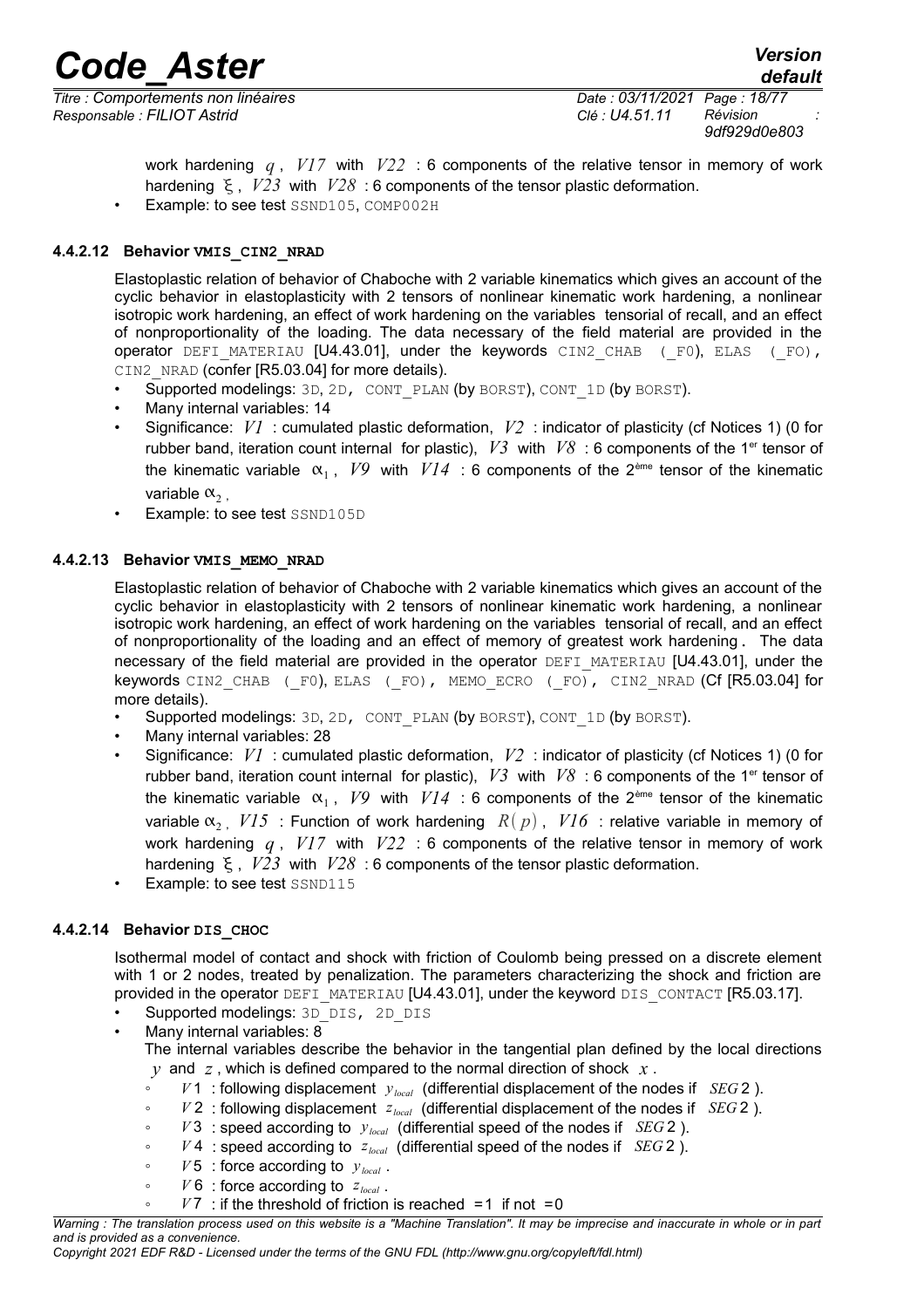*Titre : Comportements non linéaires Date : 03/11/2021 Page : 19/77 Responsable : FILIOT Astrid Clé : U4.51.11 Révision :*

*9df929d0e803*

 $V8$  : game enters the nodes according to  $x_{local}$ .

#### **4.4.2.15 Behavior DIS\_C ONTACT**

<span id="page-18-0"></span>Isothermal model of contact and shock with friction of Coulomb being pressed on a discrete element with 1 or 2 nodes. The behavior DIS\_CONTACT translated the contact with shock and friction between two structures, via two types of relations:

- the relation of unilateral contact which expresses to it not inter-penetrability between the solid bodies,
- the relation of friction which governs the variation of the tangential stresses in the contact. One will retain for these developments a simple relation: the law of friction of Coulomb.

The parameters characterizing the shock and friction are provided in the operator DEFI\_MATERIAU [U4.43.01], under the keyword DIS\_CONTACT [R5.03.17].

- Supported modelings: 3D DIS.
- Many internal variables: 9
	- *V 1* : COM posing tangent effort along the local axis *y* : *Fcy*
	- $\cdot$  *V 2* : component of the tangent effort following the local axis  $z : F_{cz}$
	- $V3$ : displacement due to the slip in the tangent plan along the local axis *y*.
	- *V 4* : displacement due to the slip in the tangent plan along the local axis *z* .
	- *V 5* : speed along the local axis *x* .
	- $\cdot$  *V 6* : speed along the local axis  $y$ .
	- *V 7* : speed along the local axis *z* .
	- *V 8* : management of the initial interpenetration of the discrete one.
	- $V9$ : management of the initial contact.

#### **4.4.2.16 Behavior DIS\_ECRO\_TRAC**

<span id="page-18-1"></span>The behavior DIS ECRO TRAC is a nonlinear behavior, allowing to schematize the behavior of a uniaxial device, according tolocal axis *x* or in the tangent plan *yz* discrete elements with two nodes (mesh SEG2) or of the discrete elements to a node (mesh POI1).

The non-linear behavior is given by a curve  $F=$  *fonction*  $(\Delta U)$  :

- for one SEG2, Δ*U* represent the relative displacement of two nodes in the local reference mark of the element;
- for one POI1,  $\Delta U$  represent the absolute displacement of the node in the local reference mark of the element;
- for one SEG2 or one POI1, F represent the effort expressed in the local reference mark of the element.

Only givenE necessary is the function describing the non-linear behavior. This function must respect the criteria according toS :

- $\mathbf C'$  is a function within the meaning of code aster defined with the operator  $DEFI$  FONCTION ;
- the interpolations on the ordinate and x-axes are linear;
- the name of the X-coordinate at the time of the definition of the function is  $DX$  or  $DTAN$ :
- the prolongations on the left and on the right of the function are excluded;
- the function must be defined by at least three points in the case of an isotropic work hardening or of exactly three points in the case of a kinematic work hardening;
- the first point is  $(0.0, 0.0)$  and must be Fourni in the definition of the function;
- Lfunction has must be strictly increasing;
- the derivative of the function must be lower or equal to its derivative to the point  $(0.0,0.0)$ .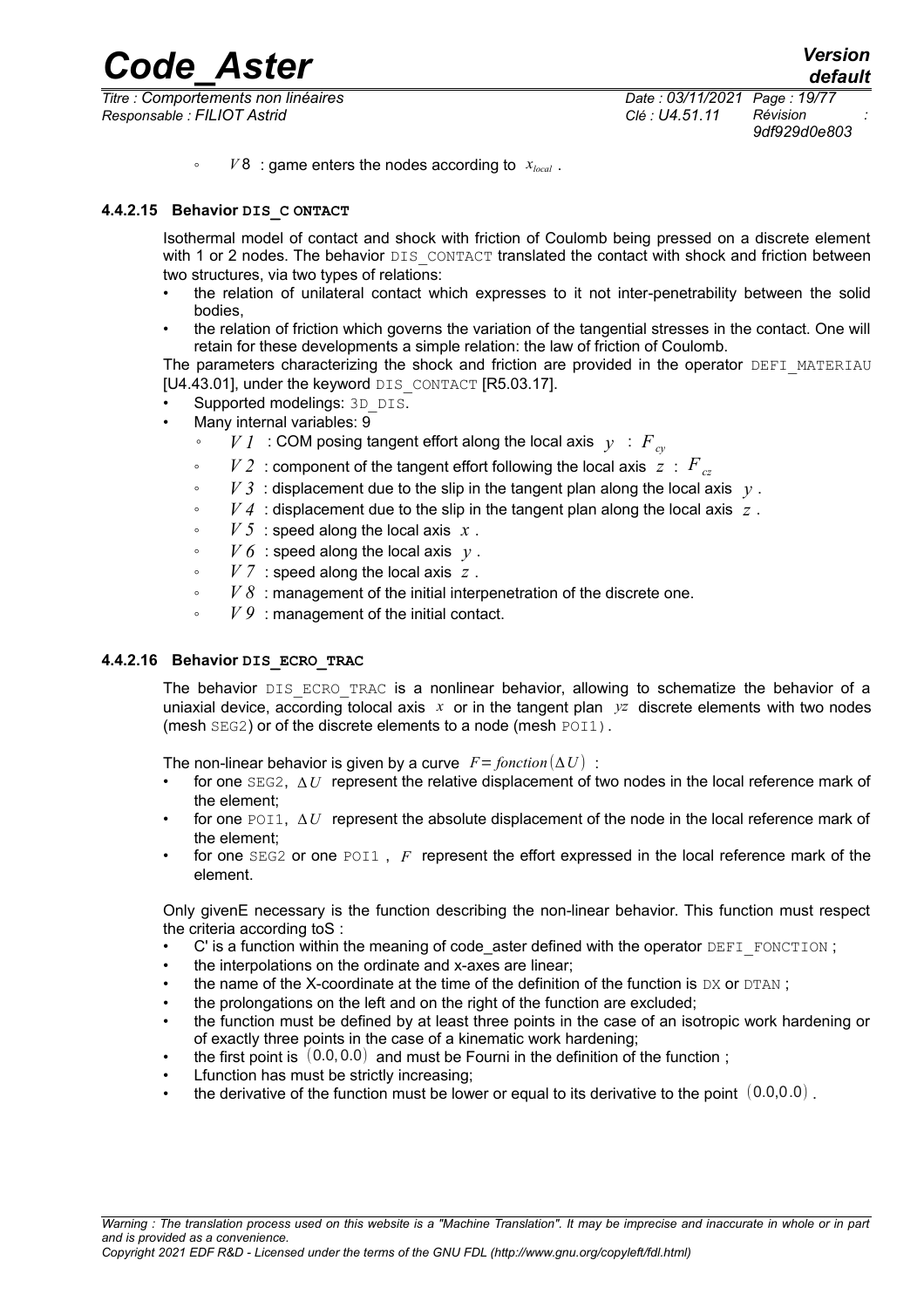*Titre : Comportements non linéaires Date : 03/11/2021 Page : 20/77 Responsable : FILIOT Astrid Clé : U4.51.11 Révision :*

*9df929d0e803*

The behavior DIS\_ECRO\_TRAC have 17 internal variables:

|                 | Name of the variable |                                                                          |
|-----------------|----------------------|--------------------------------------------------------------------------|
| V <sub>1</sub>  | FORCEX               | Force along the local axis X of the element.                             |
| V <sub>2</sub>  | FORCEY               | Force along the local axis there of the element.                         |
| V <sub>3</sub>  | FORCEZ               | Force along local axis Z of the element.                                 |
| V <sub>4</sub>  | DEPLX                | Displacement along the local axis X of the element.                      |
| V <sub>5</sub>  | DEPLY                | Displacement along the local axis there of the element.                  |
| V <sub>6</sub>  | <b>DEPLZ</b>         | Displacement along local axis Z of the element.                          |
| V <sub>7</sub>  | <b>DISSTHER</b>      | Dissipation.                                                             |
| V8              | PCUM                 | Plastic indicator.                                                       |
| V9              | DEPLPX               | Unelastic displacement along the local axis X of the element.            |
| V10             | DEPLPY               | Unelastic displacement along the local axis there of the element.        |
| V <sub>11</sub> | DEPLPZ               | Unelastic displacement along local axis Z of the element.                |
| V <sub>12</sub> | FORCXX               | Kinematic work hardening following the local axis X of the element.      |
| V13             | FORCXY               | Kinematic work hardening following the local axis there of the element.  |
| V14             | FORCXZ               | Kinematic work hardening following local axis Z of the element.          |
| V15             | RAIDEX               | Tangent stiffness of the discrete following the local axis X of the      |
|                 |                      | element.                                                                 |
| V <sub>16</sub> | RAIDEY               | Tangent stiffness of the discrete following the local axis there of the  |
|                 |                      | element.                                                                 |
| V17             | RAIDEZ               | Tangent stiffness of the discrete following local axis Z of the element. |

#### **4.4.2.17 Behavior WEAPON**

<span id="page-19-2"></span>Relation of elastoplastic behavior isothermal for the conductor arrangements. The data necessary of the field material are provided in the operator DEFI\_MATERIAU [U4.43.01], under the keyword WEAPON [R5.03.17].

- Supported modelings: 3D\_DIS
- Many internal variables: 1
- Significance:  $VI$  : maximum value attack of the quantity in absolute value  $(uv u/e)$  where  $uv$ is displacement in the local direction  $y$  mesh SEG2 and  $ule$  displacement limits elastic range.
- Example: to see test SSNL101.

#### **4.4.2.18 Behavior RELAX\_ACIER**

<span id="page-19-1"></span>Relation of behavior allowing to model the relieving of the cables of prestressing, available for modelings of type BAR.

To take account of the influence of the temperature on Lhas relieving, all coefficients of the law can be functions of the temperature.

Data necessary with material are provided in the operator  $DEFI$  MATERIAU  $[U4.43.01]$ , under the keyword RELAX\_ACIER [R5.03.9].

- Modelings supported: 1D
- Many internal variables: 2
	- $\circ$  *V1* : deformation unelastic cumulated:  $\varepsilon^{an}$ .
	- $V2$ : memorizing of tangent stiffness with the behavior.
- ExampleS: to see testS SSNL143 [has, B, C].

#### **4.4.2.19 Behavior ASSE\_CORN**

<span id="page-19-0"></span>Relation of elastoplastic behaviour isothermal for the bolted assemblies of angles of pylons. The data necessary of the field material are provided in the operator DEFI\_MATERIAU [U4.43.01], under the keyword ASSE\_CORN [R5.03.32].

- Supported modelings: 3D DIS
- Many internal variables: 7
- Example: to see test SSNL102.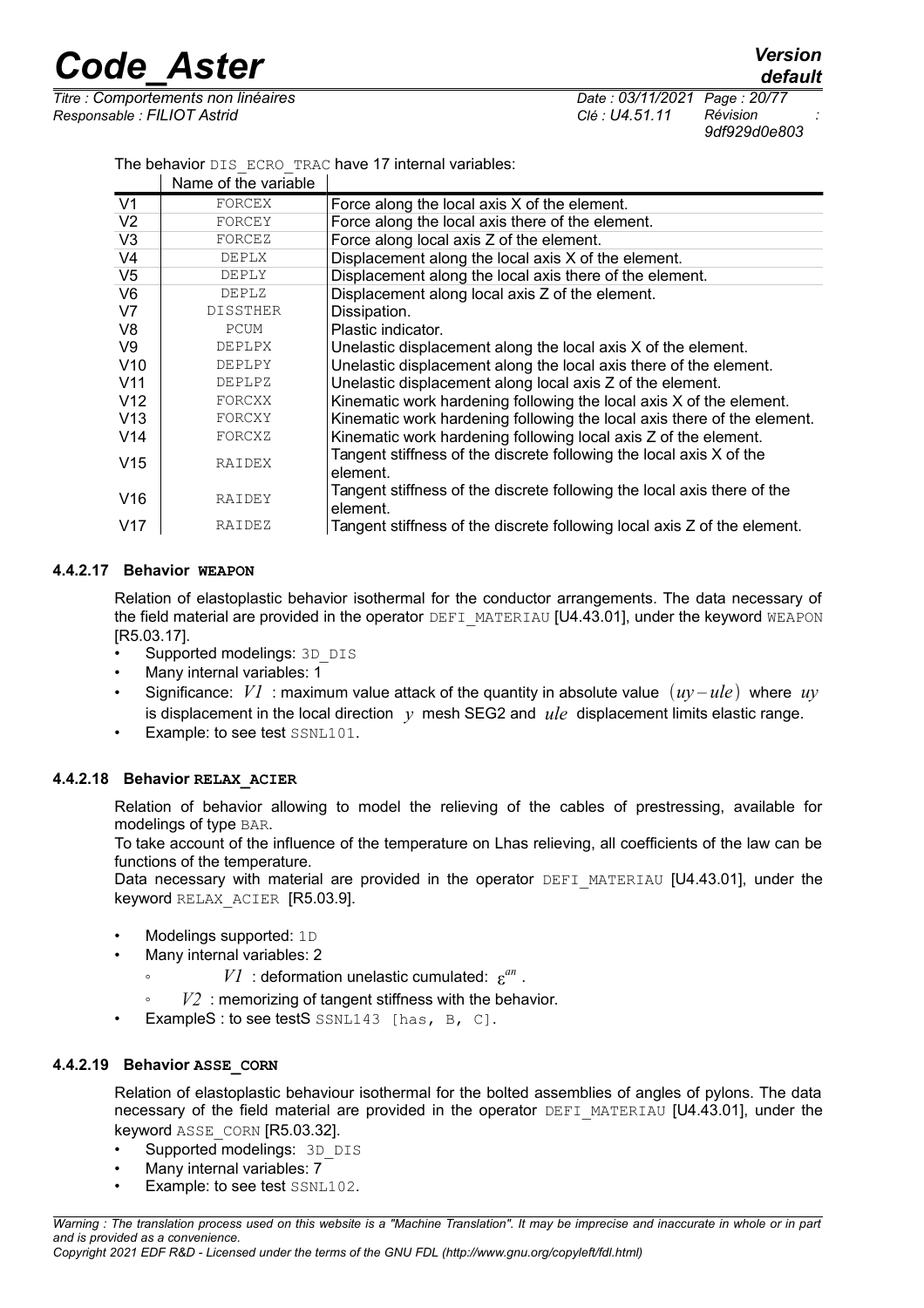*Responsable : FILIOT Astrid Clé : U4.51.11 Révision :*

*Titre : Comportements non linéaires Date : 03/11/2021 Page : 21/77 9df929d0e803*

#### **4.4.2.20 Behavior DIS\_GOUJ2E\_PLAS**

<span id="page-20-3"></span>Model to represent the local behavior of a net of pin of threaded assembly (discrete element). The behavior is elastic everywhere except following the local axis *Y* . In this direction, it is about an isothermal law of elastoplasticity of Von Mises with nonlinear isotropic work hardening (see [R5.03.17] for more details). The data necessary of the field material are provided in the operator DEFI\_MATERIAU [U4.43.01], under the keywords TRACTION (for the local direction *Y*) and ELAS. The curve indicated in TRACTION represent actually the curved effort of shearing-jump of displacement *Y* of a local calculation of a net and ELAS the rigidity assigned to discrete for the other directions (in fact defines *X* room)).

- Supported modelings: 2D DIS T
- Many internal variables: 2
- Significance: *V1* : plastic displacement cumulated, *V2* : indicator of plasticity (cf Notices 1) (0 so elastic, 1 so plastic).
- Example: to see test ZZZZ120

#### **4.4.2.21 Behavior DIS\_GOUJ2E\_ELAS**

<span id="page-20-2"></span>Model to represent the local elastic behavior of a net of pin of threaded assembly (discrete element). The behavior is elastic everywhere (see [R5.03.17] for more details). The data necessary of the field material are provided in the operator DEFI\_MATERIAU [U4.43.01], under the keyword ELAS.

- Supported modelings: 2D DIS T
- Many internal variables: 1
- Significance:  $VI$  : vacuum (thus 0 are worth).

#### **4.4.2.22 Behavior VMIS\_ASYM\_LINE**

<span id="page-20-1"></span>Relation of isothermal behavior uniaxial of elastoplasticity of Von Mises with isotropic work hardening with different elastic limits in traction and compression. This asymmetrical model of elements of bar makes it possible to model the interaction between a control or a buried cable and the ground. The data necessary of the field material are provided in the operator DEFI\_MATERIAU [U4.43.01], under the keyword ECRO\_ASYM\_LINE (Cf [R5.03.09] for more details).

- Supported modeling: BAR
- Many internal variables: 4
- Significance: *V1* : plastic deformation cumulated in traction, *V2* : indicator of plasticity (cf Notices 1) in traction, *V3* : plastic deformation cumulated in compression, *V4* : indicator of plasticity (cf Notices 1) in compression.
- Example: to see test SSNL112.

#### **4.4.2.23 Behavior DIS\_ECRO\_CINE**

<span id="page-20-0"></span>Model with nonlinear kinematic work hardening being pressed on a discrete with 1 or 2 nodes, independently definite element on each degree of freedom (forces, moments), of the type  $F$  =  $K$ <sub>e</sub>(U –  $U$ <sub>an</sub>). Parameters characterizing the yield stress  $\overline{F}_y$ , the ductile plate  $\overline{F}_u$ , the kinematic constant of work hardening  $k_{x}$  and power  $n$  defining the curvilinear part of the traction diagram, are provided in the operator DEFI MATERIAU [U4.43.01], under the keyword DIS\_ECRO\_CINE, to also see [R5.03.17]; moreover, elastic stiffness *K<sup>e</sup>* is given via the order AFFE\_CARA\_ELEM [U4.42.01].

- Supported modelings: DIS\_T, DIS\_TR, 2D\_DIS\_T, 2D\_DIS\_TR.
- Many internal variables: 3.
- Significance:  $VI$  : unelastic displacement  $U_{an}$ ,  $V2$  : kinematic variable of work hardening  $\tilde{\alpha}$ , *V3* : dissipated energy.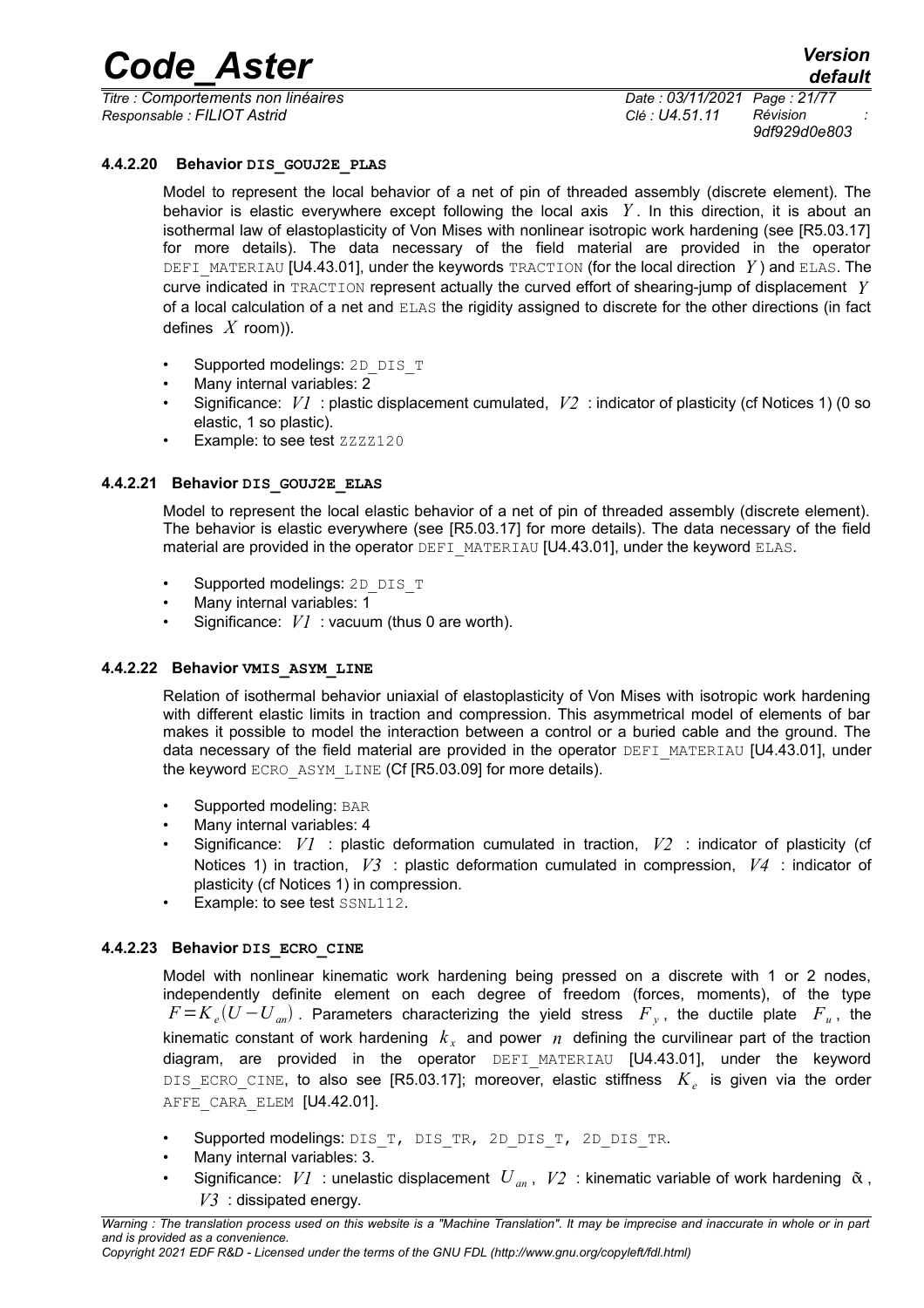*Titre : Comportements non linéaires Date : 03/11/2021 Page : 22/77 Responsable : FILIOT Astrid Clé : U4.51.11 Révision :*

*9df929d0e803*

• Example: to see test SSND102 [V6.08.102].

#### **4.4.2.24 Behavior DIS\_BILI\_ELAS**

<span id="page-21-3"></span>The behavior DIS\_BILI\_ELAS is used to model a bilinear elastic behavior in translation. The law of behavior was conceived to be used with all the discrete elements.

The behavior is characterized by 2 slopes and an effort which definite change of incline. For each degree of freedom considered, the behavior of discrete is either elastic or rubber band-bilinear. So in one of the directions the bilinear behavior is not defined, the behavior in this direction is then elastic and they are the values given in the order AFFE CARA ELEM who are taken. The law DIS BILI ELAS relate to only the degrees of translation, that thus implies that the behavior is elastic for the degrees of freedom of rotation which exist for this discrete. For each direction, 3 characteristics (KDEB, KFIN, FPRE) are provided in the operator DEFI\_MATERIAU [U4.43.01], under the keyword DIS BILI ELAS, to also see [R5.03.17]; they are obligatorily given in the local reference mark of the element, it is thus necessary in the order AFFE\_CARA\_ELEM under the key word factor DISCRETE to specify REPERE=' LOCAL'. Sizes KDEB and KFIN are functions which depend on the temperature and can be defined in the form of function, of tablecloth or formula. The local reference mark is defined in a classical way in the order AFFE\_CARA\_ELEM under the key word factor ORIENTATION. There is an internal variable per degree of freedom of translation. It can take 3 values:

 $V_1=0$ , the discrete one was never requested in this direction.

- *V* 1 = 1, one is if  $|F|$  ≤ FPREC
- ∘ *V* 1 = 2, one is if  $|F|$ > FPREC

#### **4.4.2.25 Behavior VMIS\_CINE\_GC**

<span id="page-21-2"></span>Relation of behavior of elastoplasticity of Von Mises with linear kinematic work hardening written in 1D and in CONT\_PLAN, based on ECRO\_LINE. The characteristics of material are provided in the operator DEFI\_MATERIAU [U4.43.01], under the key word ECRO\_LINE (for linear work hardening).

Lbe modeling S supported S are 1D and  $\text{C}$  PLAN, the number of internal variables is 12 (confer [R5.03.02] "Integration of the relations of elastoplastic behavior of Von Mises", for more details).

- *V 1* : Criterion limits in constraint,
- *V 2* : Criterion limits in deformation,
- *V 3* : Equivalent deformation,
- *V 4* : Plastic indicator,
- *V 5* : nonrecoverable dissipation,
- *V 6* : thermodynamic dissipation.
- *V 7* with *V 12* : Components of the tensor of work hardening.

#### **4.4.2.26 Behavior DASHPOT**

<span id="page-21-1"></span>Relation of behavior for the discrete elements  $DS\_T$  binder, at every moment of calculation  $|t_i|$ , the nodal force  $F(t_i)$  with the increment of displacement  $\Delta_x(t_i)$  in the following way:  $F(t_i){=}\textit{K}\,\Delta_x(t_i)$ where  $K$  is a parameter of stiffness provided by the user via the order  $AFFE$  CARA  $ELEM$  $[U4.42.01]$  (CARA=' K T D L' or 'K T D N').

- Supported modelings:  $\overline{\text{DIS}}$  T.
- Many internal variables: 0.
- Reference material: [R5.03.17].
- Example: to see test ssnd119a [V6.08.119].

#### **4.4.2.27 Behaviors CHOC\_ENDO and CHOC\_ENDO\_PENA**

<span id="page-21-0"></span>Cbe behaviors are dedicated to the discrete elements of type  $K_T$  D L. They make it possible to model shocks by taking account:

- of a function threshold, which limits effort of shock during the loading depend on displacement,
- damage of the stiffnesses of shock during the loading.

*Warning : The translation process used on this website is a "Machine Translation". It may be imprecise and inaccurate in whole or in part and is provided as a convenience. Copyright 2021 EDF R&D - Licensed under the terms of the GNU FDL (http://www.gnu.org/copyleft/fdl.html)*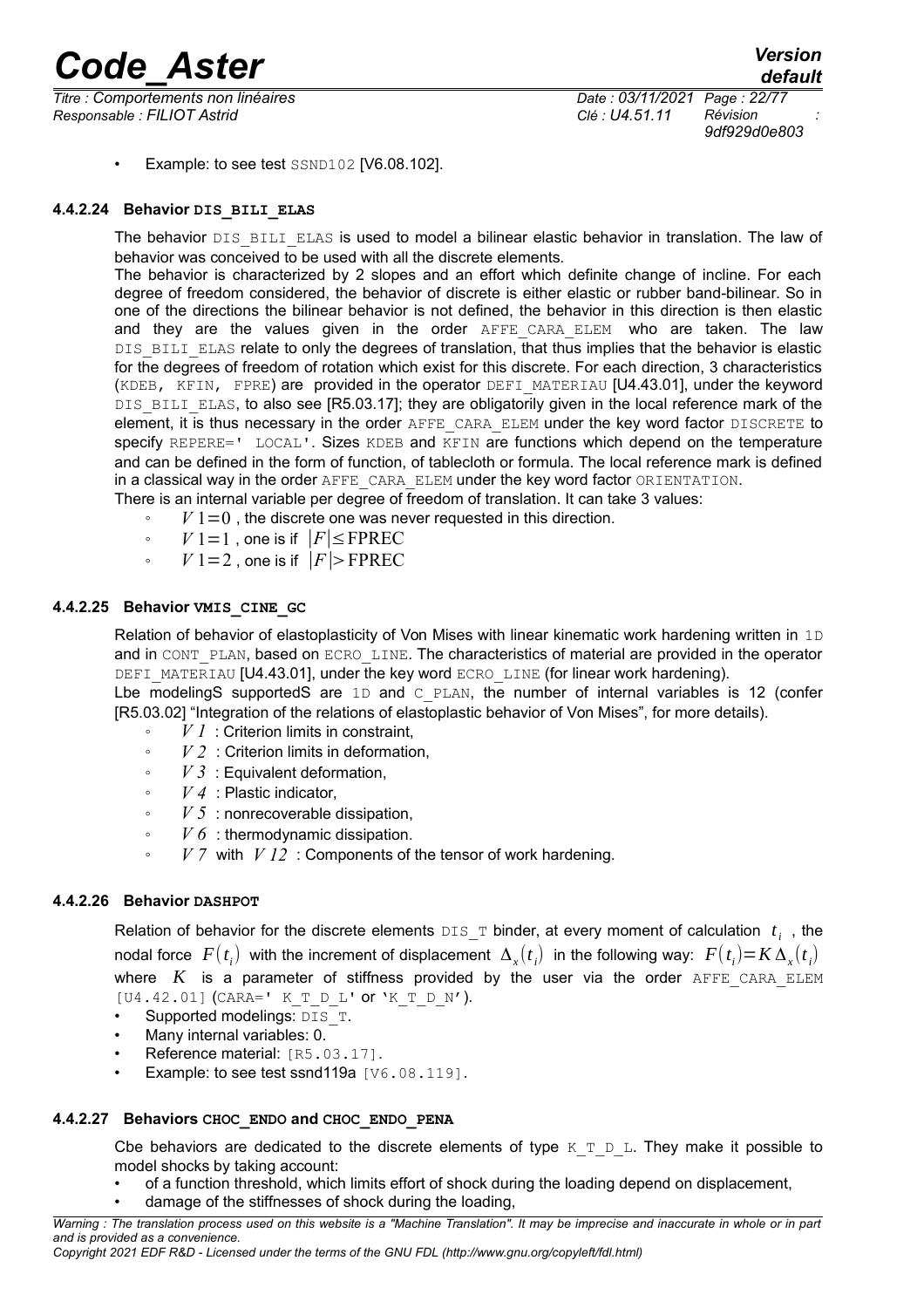*Code\_Aster Version default*

*Titre : Comportements non linéaires Date : 03/11/2021 Page : 23/77 Responsable : FILIOT Astrid Clé : U4.51.11 Révision :*

*9df929d0e803*

• evolution of "gap", because of the repeated shocks,

• variable damping during calculation.

material who allows to give the characteristics is DIS\_CHOC\_ENDO.

The description of the behaviors is in documentation [R5.03.17] "Relations of behavior of the discrete elements".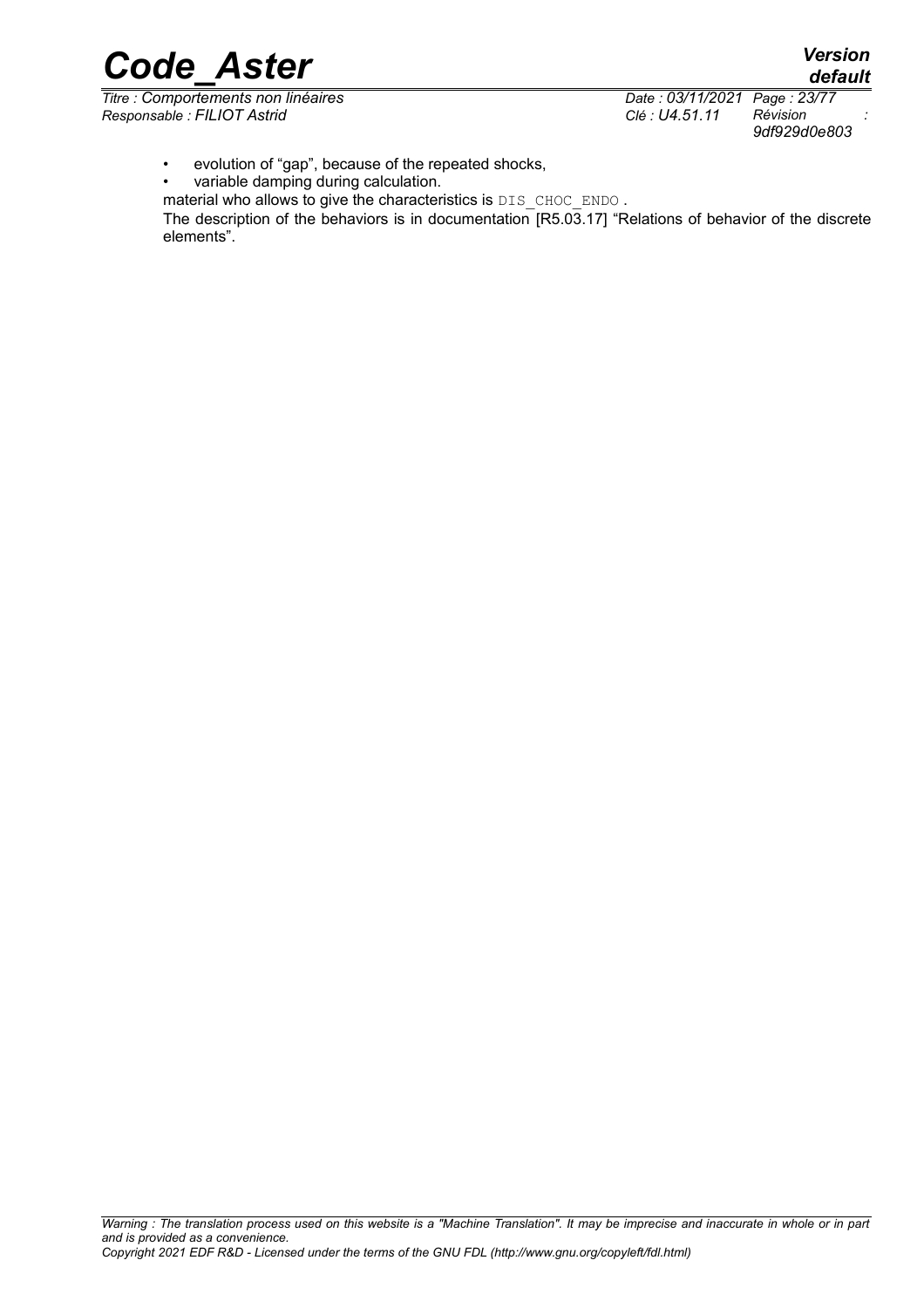*Titre : Comportements non linéaires Date : 03/11/2021 Page : 24/77 Responsable : FILIOT Astrid Clé : U4.51.11 Révision :*

*9df929d0e803*

#### **4.4.3 Élasto-viscoplastic models**

<span id="page-23-3"></span>Unless otherwise specified, all the models can include a dependence compared to the temperature. It is specified for each model if integration is implicit or semi-implicit.

#### **4.4.3.1 Behavior VISC\_ISOT\_LINE**

<span id="page-23-2"></span>Relation of visco-elastoplastic behavior in great deformations (formulation SIMO MIEHE only). The plastic model is VMIS ISOT LINE i.e. with linear isotropic work hardening. The data necessary of the field material are provided in the operator DEFI MATERIAU [U4.43.01] under the keywords ECRO LINE ( FO), ELAS ( FO).

The law of viscosity is a law in hyperbolic sine (confer [R5.03.21]. The viscous parameters are to be informed under the keyword VISC SINH in the operator DEFI\_MATERIAU.

- Supported modelings: 3D, 2D, INCO UPG and INCO UP
- Integration: implicit
- Many internal variables: 3
- Significance: *V1* : cumulated plastic deformation, *V2* : indicator of plasticity (cf Notices 1) (0 for rubber band, 1 for plastic).

Example: to see test SSNL129D

#### **4.4.3.2 Behavior VISC\_ISOT\_ NL**

<span id="page-23-1"></span>Visco-elastoplastic relation of behavior in small and great deformations (formulation GDEF\_LOG). The plastic model is VMIS\_ISOT\_NL i.e. with isotropic work hardening not linear. The data necessary of the field material are provided in the operator  $DEFI$  MATERIAU  $[U4.43.01]$  under the keywords ECRO NL (FO), ELAS (FO).

The law of viscosity is a law of Norton (confer [R5.03.33]. The viscous parameters are to be informed under the keyword NORTON in the operator DEFI\_MATERIAU.

- Local modelings and GRAD VARI supported: 3D, D\_PLAN, AXIS
	- Many internal variables: 8
		- Significance: *V1* : variable of work hardening (generally cumulated plastic deformation), *V2* : indicator of plasticity (cf Notices 1) (0 for rubber band, 1 for plastic to regular flow, 2 for plastic with singular flow), *V* 3 with *V* 8 : components of the plastic deformation.
	- Great deformations of the type GDEF\_LOG are available for this behavior.

Compatible with L be modelings GRAD VARI and GRAD INCO.

Example: to see test SNV264

#### **4.4.3.3 Behavior VISC\_ISOT\_TRAC**

<span id="page-23-0"></span>Relation of visco-elastoplastic behavior in great deformations (formulation SIMO MIEHE only). The plastic model is VMIS\_ISOT\_TRAC i.e. with nonlinear isotropic work hardening. The curve  $(\sigma, \varepsilon)$  in simple traction is provided in the operator DEFI\_MATERIAU [U4.43.01], under the keyword TRACTION (confer [R5.03.02] for more details). One can possibly define several traction diagrams according to the temperature. One must also inform the keyword ELAS (FO) in the operator DEFI\_MATERIAU.

The law of viscosity is a law in hyperbolic sine (confer [R5.03.21]. The viscous parameters are to be informed under the keyword VISC SINH in the operator DEFI\_MATERIAU.

- Supported modelings: 3D, 2D, CONT\_1D (PMF), INCO\_UPG and INCO\_UP
- Integration: implicit
- Many internal variables: 3
- Significance: *V1* : cumulated plastic deformation, *V2* : indicator of plasticity (cf Notices 1) (0 for rubber band, 1 for plastic),
- Example: to see test SSNL129A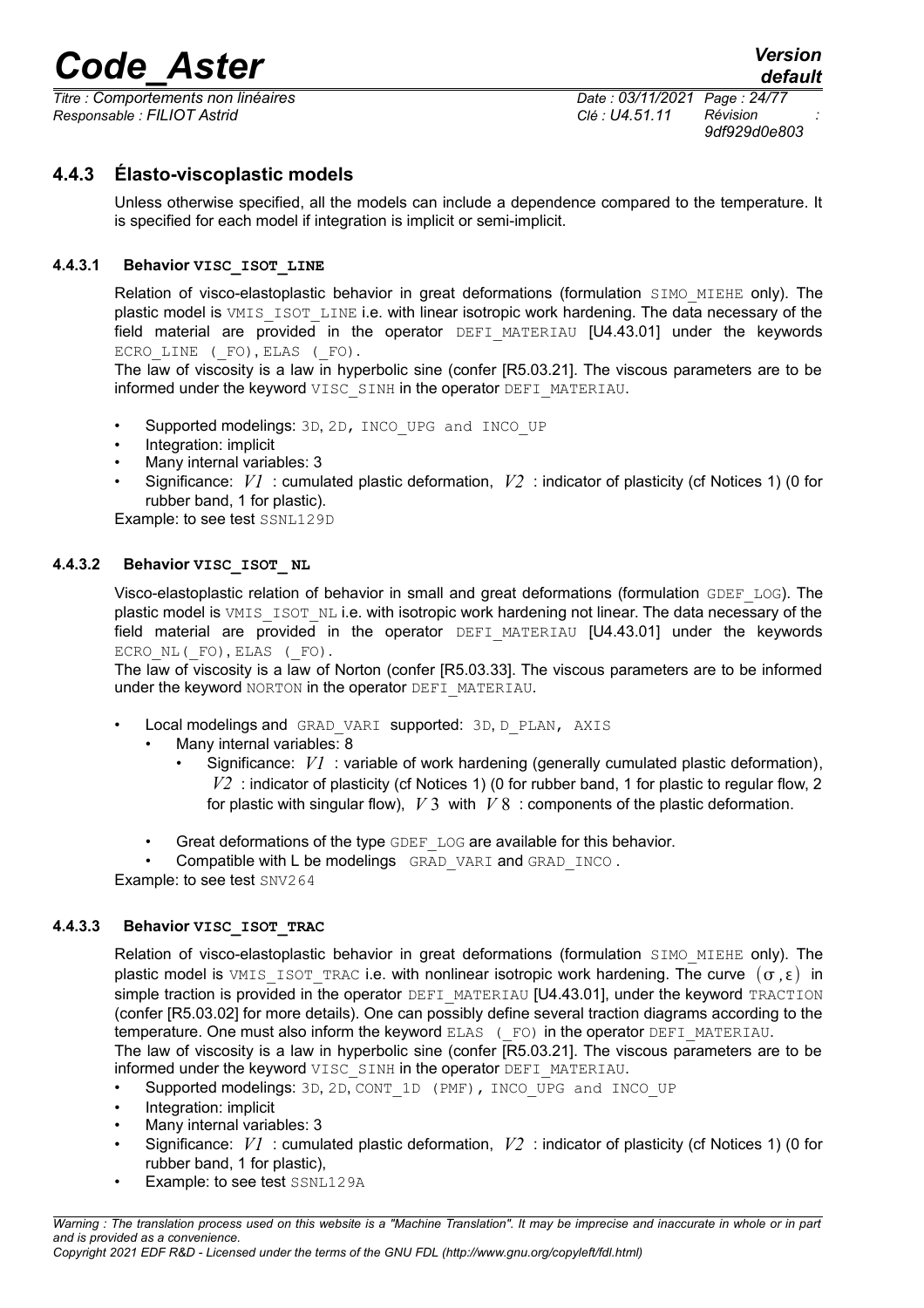*Titre : Comportements non linéaires Date : 03/11/2021 Page : 25/77 Responsable : FILIOT Astrid Clé : U4.51.11 Révision :*

*9df929d0e803*

#### **4.4.3.4 Behavior LEMAITRE**

<span id="page-24-3"></span>Relation of viscoplastic behavior nonlinear of Lemaitre (without threshold). A typical case of this relation (by cancelling the parameter UN\_SUR\_M) give a relation of NORTON. The data necessary of the field material are provided in the operator DEFI\_MATERIAU [U4.43.01], under the keywords LEMAITRE (\_FO) and ELAS (\_FO) (confer [R5.03.08] for more details). The correspondence of the internal variables allows the chaining with a calculation using an elastoplastic behaviour with isotropic work hardening ('VMIS\_ISOT\_LINE' or 'VMIS\_ISOT\_TRAC '). L' integration of this model is carried out by an semi-implicit method (PARM THETA=0.5) or implicit (PARM THETA=1).

- Supported modelings: 3D, 2D, CONT\_PLAN (by BORST), INCO\_UPG, INCO\_UP, CONT\_1D (by BORST)
- Many internal variables: 2
- Significance: *V1* : cumulated plastic deformation, *V2* : vacuum thus is worth always 0.
- Example: to see test SSNA104

#### **4.4.3.5 Behavior NORTON**

<span id="page-24-2"></span>Viscoplastic relation of behavior of Norton (without threshold). The data necessary of the field material are provided in the operator DEFI\_MATERIAU [U4.43.01], under the keywords LEMAITRE (FO) and ELAS ( $F$ O) (with UN SUR M=0). The integration of this model is carried out by a theta-method with ALGO\_INTE=' NEWTON\_PERT' (PARM\_THETA) or by an explicit method (ALGO\_INTE=RUNGE\_KUTTA)

- Supported modelings: 3D, 2D, CONT\_PLAN (by BORST), INCO\_UPG, INCO\_UP, CONT\_1D (by BORST)
- Many internal variables: 7

• Significance: *V1* with *V6* : 6 components of the plastic deformation, *V7* : indicator of plasticity (cf Notices 1) (0 for rubber band, iteration count internal for plastic).

• Example: to see tests SSNP02E, SSNP02D

#### **4.4.3.6 Behavior DIS\_VISC**

<span id="page-24-1"></span>The behavior DIS VISC is a nonlinear viscoelastic rheological behavior, of type ZENER extended, allowing to schematize the behavior of a uniaxial shock absorber, applicable to local degree of freedom *dx* discrete elements with two nodes (mesh SEG2) or and of the discrete elements to a node (mesh POI1), in the case of a connection with a frame fixes nonwith a grid (see static and dynamic examples in the case test  $SSND101$ ). The fitting of the linear elastic components allows the pre onendre counts of it a broad range of situations of environment of the damping part of the device and of its fixings.

Speed is estimated via the increment of displacement (and not by the diagram). The parameters characterizing the model are provided in the operator DEFI\_MATERIAU [U4.43.01], under the keyword DIS\_VISC, to also see [R5.03.17]. Elastic stiffnesses *K<sup>e</sup>* , which is used for the phase of prediction of the nonlinear algorithm, are given via the order AFFE\_CARA\_ELEM [U4.42.01].

- Supported modelings: DIS\_T, DIS\_TR, 2D\_DIS\_T, 2D\_DIS\_TR.
- Many internal variables: 4.
	- $VI$ : FORCE: the effort contains  $\sigma$  at every moment in rheological model.
	- *V2* : UVISO: viscous displacement of the shock absorber ε.
	- *V3* : UVISQ : contains at every moment reactualized dissipated energy: *V2*=−∑*<sup>F</sup>* . *<sup>U</sup>*
	- $V4$ : STIFFNESS: tangent stiffness with the behavior  $dF/dU$
- Example: to see test SSND101 [V6.08.101].

#### **4.4.3.7 Behavior VISC\_CIN1\_CHAB**

<span id="page-24-0"></span>Relation of behavior of Chaboche (account of the cyclic behavior of material returns) in élastoviscoplasticity with a tensor of kinematic work hardening nonlinear, a nonlinear isotropic work hardening, an effect of work hardening on the tensorial variable of recall and taking into account of viscosity. All the constants of material can possibly depend on the temperature. The data necessary of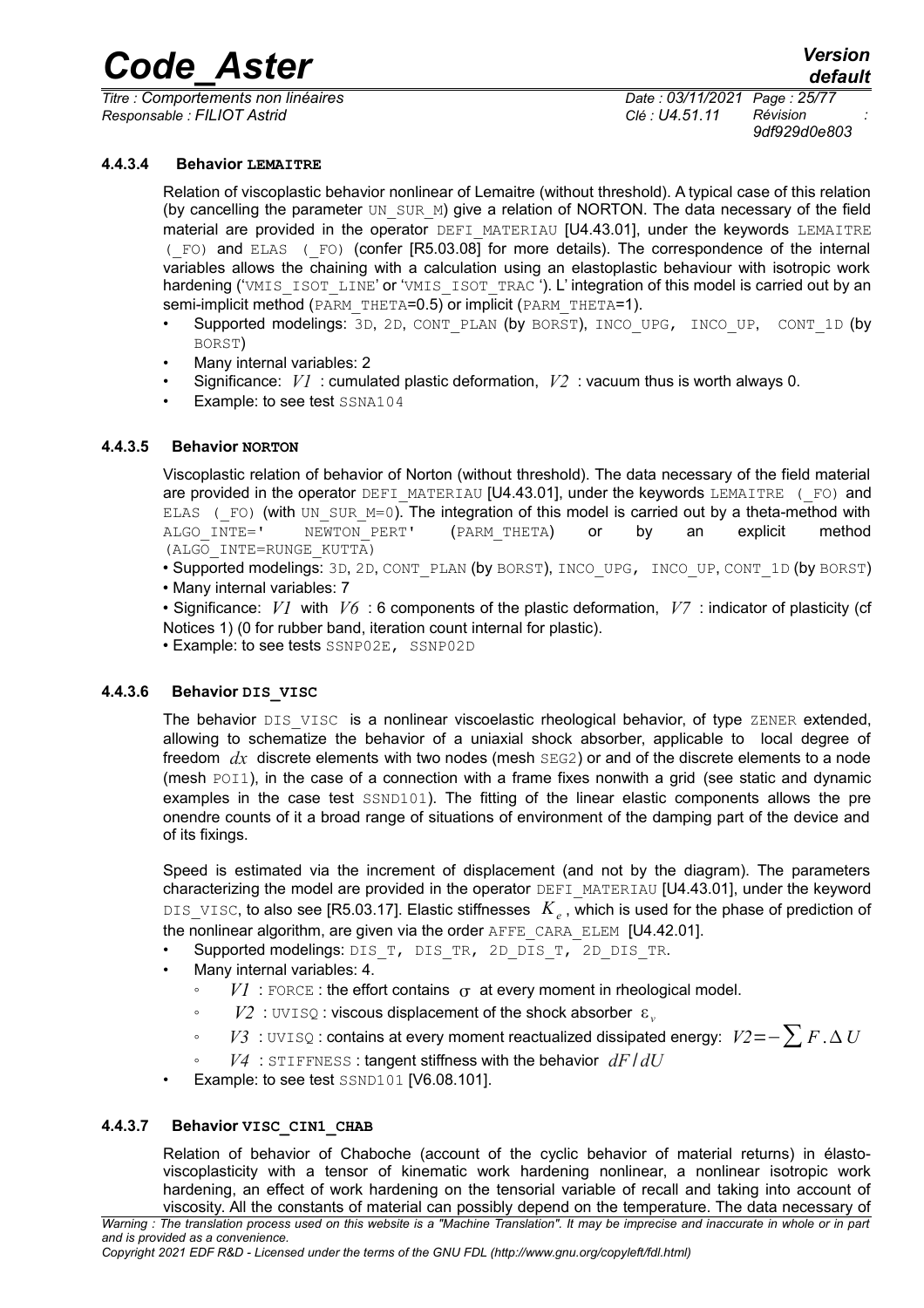*Titre : Comportements non linéaires Date : 03/11/2021 Page : 26/77 Responsable : FILIOT Astrid Clé : U4.51.11 Révision :*

*9df929d0e803*

the field material are provided in the operator DEFI\_MATERIAU [U4.43.01], under the keywords CIN1 CHAB (F0), ELAS (F0) (see [R5.03.04] for more details) and LEMAITRE for viscosity. Integration is completely implicit.

- Supported modelings: 3D, 2D, CONT\_PLAN (by BORST), INCO\_UPG, INCO\_UP, CONT\_1D (by BORST)
- Many internal variables: 8
- Significance: *V1* : cumulated viscoplastic deformation, *V2* : indicator of plasticity (cf Notices 1) (0 for rubber band, iteration count internal for plastic), V3 with V8: 6 components of the kinematic tensor of work hardening  $\alpha$ .
- Example: to see test HSNV124

#### **4.4.3.8 Behavior VISC\_CIN2\_CHAB**

<span id="page-25-2"></span>Relation of behavior of Chaboche (account of the cyclic behavior of material returns) in élastoviscoplasticity with 2 tensors of nonlinear kinematic work hardening, a nonlinear isotropic work hardening, an effect of work hardening on the tensorial variable of recall and taking into account of viscosity. All the constants of material can possibly depend on the temperature. The data necessary of the field material are provided in the operator DEFI\_MATERIAU [U4.43.01], under the keywords CIN2 CHAB (F0), ELAS (F0) (see [R5.03.04] for more details) and LEMAITRE for viscosity. Integration is completely implicit.

- Supported modelings: 3D, 2D, CONT\_PLAN (by BORST]), INCO\_UPG, INCO\_UP, CONT\_1D (by BORST)
- Many internal variables: 14
- Significance: *V1* : cumulated viscoplastic deformation, *V2* : indicator of plasticity (cf Notices 1) (0 for rubber band, iteration count internal for plastic),  $V3$  with  $V8$  : 6 components of the 1<sup>er</sup> tensor of the kinematic variable  $\alpha_1$ ,  $V9$  with  $VI4$  : 6 components of the 2<sup>ème</sup> tensor of the kinematic variable  $\alpha_2$ .
- Example: to see test HSNV124

#### **4.4.3.9 Behavior VISC\_CIN2\_MEMO**

<span id="page-25-1"></span>Relation of behavior elastoviscoplastic of Chaboche with 2 variable kinematics which gives an account of the cyclic behavior in élasto-viscoplasticity with 2 tensors of nonlinear kinematic work hardening, a nonlinear isotropic work hardening, an effect of work hardening on the variables tensorial of recall and an effect of memory of greatest work hardening. All the constants of material can possibly depend on the temperature. The data necessary of the field material are provided in the operator DEFI\_MATERIAU [U4.43.01], under the keywords CIN2\_CHAB (\_F0), ELAS (\_FO), MEMO\_ECRO ( $F$ O), LEMAITRE for viscosity. Integration is completely implicit. (see IR5.03.04] for more details).

- Supported modelings: 3D, 2D, CONT\_PLAN (by BORST), CONT\_1D (by BORST).
- Many internal variables: 28
- Significance: *V1* : cumulated plastic deformation, *V2* : indicator of plasticity (cf Notices 1) (0 for rubber band, iteration count internal for plastic),  $V3$  with  $V8$  : 6 components of the 1<sup>er</sup> tensor of the kinematic variable  $\alpha_1$ , *V9* with  $VI4$  : 6 components of the 2<sup>ème</sup> tensor of the kinematic variable  $\alpha_2$ ,  $V15$ : Function of work hardening  $R(p)$ ,  $V16$ : relative variable in memory of work hardening *q* , *V17* with *V22* : 6 components of the relative tensor in memory of work hardening  $\epsilon$ ,  $V23$  with  $V28$ : 6 components of the tensor plastic deformation.
- Example: to see test SSND105, COMP002H, SSNV118

#### **4.4.3.10 Behavior VISC\_CIN2\_NRAD**

<span id="page-25-0"></span>Relation of behavior elastoviscoplastic of Chaboche with 2 variable kinematics which gives an account of the cyclic behavior in élasto-viscoplasticity with 2 tensors of nonlinear kinematic work hardening, a nonlinear isotropic work hardening, an effect of work hardening on the variables tensorial of recall, and an effect of nonproportionality of the loading. Data necessary of the field material are provided in the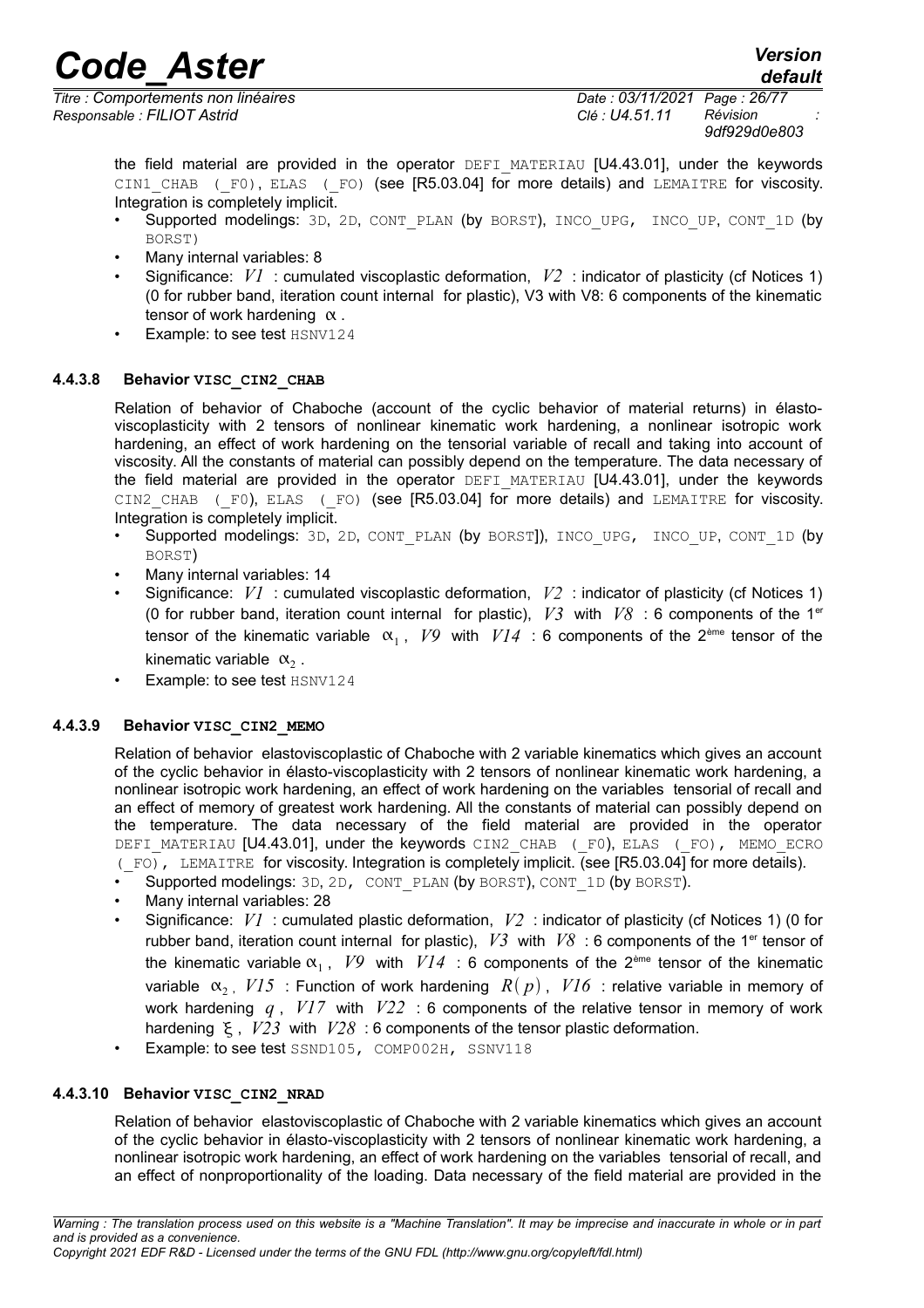*Titre : Comportements non linéaires Date : 03/11/2021 Page : 27/77 Responsable : FILIOT Astrid Clé : U4.51.11 Révision :*

*Code\_Aster Version default*

*9df929d0e803*

operator DEFI\_MATERIAU [U4.43.01], under the keywords CIN2 CHAB (F0), ELAS (FO), CIN2\_NRAD (confer IR5.03.041 for more details).

- Supported modelings: 3D, 2D, CONT\_PLAN (by BORST), CONT\_1D (by BORST).
- Many internal variables: 14
- Significance: *V1* : cumulated plastic deformation, *V2* : indicator of plasticity (cf Notices 1) (0 for rubber band, iteration count internal for plastic),  $V3$  with  $V8$  : 6 components of the 1<sup>er</sup> tensor of the kinematic variable  $\alpha_1$ ,  $V9$  with  $VI4$  : 6 components of the 2<sup>ème</sup> tensor of the kinematic variable  $\alpha$ ,
- Example: to see test SSND105D

#### **4.4.3.11 Behavior VISC\_MEMO\_NRAD**

<span id="page-26-2"></span>Relation of behavior elastoplastic of Chaboche with 2 variable kinematics which gives an account of the cyclic behavior in élasto-viscoplasticity with 2 tensors of nonlinear kinematic work hardening, a nonlinear isotropic work hardening, an effect of work hardening on the variables tensorial of recall, and an effect of nonproportionality of the loading and an effect of memory of greatest work hardening. The data necessary of the field material are provided in the operator DEFI\_MATERIAU [U4.43.01], under the keywords CIN2 CHAB (\_F0), ELAS (\_FO), MEMO\_ECRO (\_FO), CIN2\_NRAD (confer [R5.03.04] for more details).

- Supported modelings: 3D, 2D, CONT\_PLAN (by BORST), CONT\_1D (by BORST).
- Many internal variables: 28
- Significance: *V1* : cumulated plastic deformation, *V2* : indicator of plasticity (cf Notices 1) (0 for rubber band, iteration count internal for plastic),  $V3$  with  $V8$ : 6 components of the 1<sup>er</sup> tensor of the kinematic variable  $\alpha_1$ ,  $V9$  with  $VI4$  : 6 components of the 2<sup>ème</sup> tensor of the kinematic variable  $\alpha$ , *V15* : Function of work hardening  $R(p)$ , *V16* : relative variable in memory of work hardening *q* , *V17* with *V22* : 6 components of the relative tensor in memory of work hardening  $\epsilon$ ,  $V23$  with  $V28$ : 6 components of the tensor plastic deformation.
- Example: to see test SSND115

#### **4.4.3.12 Behavior VISCOCHAB**

<span id="page-26-1"></span>Relation of behavior elastoviscoplastic of Chaboche with 2 variable kinematics which gives an account of the cyclic behavior in elastoplasticity with 2 tensors of nonlinear kinematic work hardening, a nonlinear isotropic work hardening, an effect of work hardening on the variables tensorial of recall, an effect of memory of greatest work hardening, and effects of restoration. All the constants of material can possibly depend on the temperature. The data necessary of the field material are provided in the operator DEFI\_MATERIAU [U4.43.01], under the keywords VISCOCHAB (F0), ELAS (FO). Integration is either implicit, or clarifies (RUNGE\_KUTTA) (Cf [R5.03.12] for more details).

- Supported modelings:  $3D$ ,  $2D$ ,  $COMT$   $1D$  (by BORST).
- Many internal variables: 28
- Significance:  $VI$  with  $VI2$  : 12 components of the 2 tensors kinematics  $X_1$ ,  $X_2$ ,  $VI3$  : cumulated plastic deformation,  $VI4$ : Function of work hardening  $R(p)$ ,  $VI5$ : relative variable in memory of work hardening *q* , relative variable in memory of work hardening *q* , *V16* with  $V21$ : 6 components of the relative tensor in memory of work hardening  $\xi$ ,  $V22$ : indicator of plasticity (cf Notices 1) (0 for rubber band, 1 for plastic), *V23* with *V28* : 6 components of the tensor plastic deformation (only in the explicit case).
- Example: to see test HSNV125D, COMP002I, SSNV118

#### **4.4.3.13 Behavior NORTON\_HOFF**

<span id="page-26-0"></span>Relation of behavior of viscosity independent of the temperature, to use for the calculation of limiting loads of structures, with threshold of Von Mises. The only parameter material is the elastic limit to be informed in the operator DEFI MATERIAU [U4.43.01] under the keyword ECRO LINE (confer [R7.07.01] and [R5.03.12] for more details). For the calculation of the limiting load, there exists a specific keyword under PILOTING for this model (see keyword PILOTING: 'ANA\_LIM' of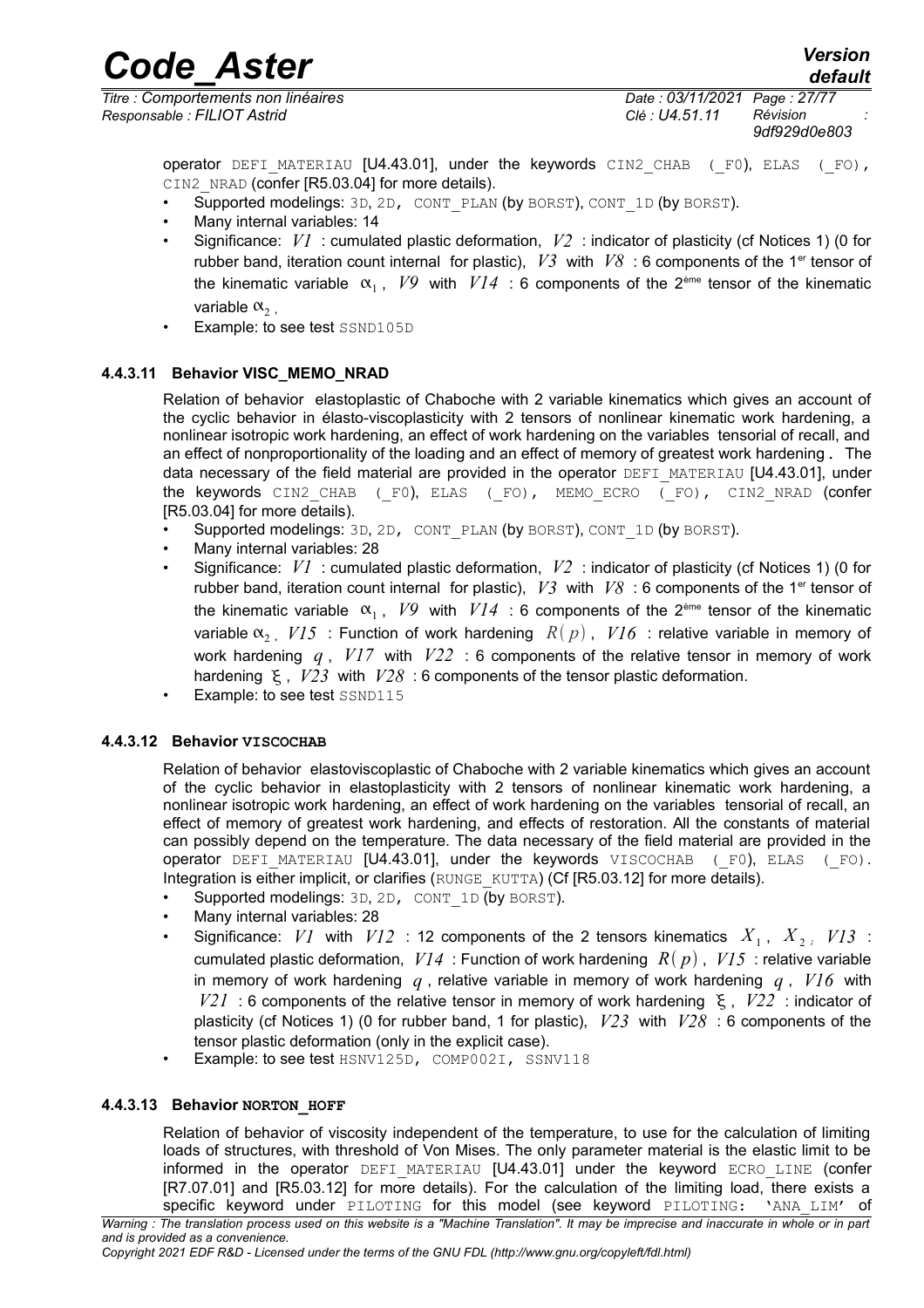*Titre : Comportements non linéaires Date : 03/11/2021 Page : 28/77 Responsable : FILIOT Astrid Clé : U4.51.11 Révision :*

*9df929d0e803*

STAT NON LINE [U4.51.03]). It is strongly advised to employ linear research (see keyword RECH<sub>LINEAIRE</sub> of STAT\_NON\_LINE [U4.51.03]). Indeed, the calculation of the limiting load requires many iterations of linear research (about 50) and of iterations of Newton (about 50).

- Supported modeling: INCO\_UPG, INCO\_UP
- Many internal variables: 1
- Significance: *V1* : vacuum thus is worth 0.
- Example: to see test SSNV124

#### **4.4.3.14 Behavior VISC\_TAHERI**

<span id="page-27-0"></span>Relation of behavior (visco) - plastic modelling the material answer under cyclic plastic loading, and in particular allowing to represent the effects of ratchet. The data necessary of the field material are provided in the operator DEFI\_MATERIAU  $[U4.43.01]$ , under the keywords TAHERI( $F$ O) for the description of work hardening, LEMAITRE(FO) for viscosity and ELAS (FO) (confer [R5.03.05] for more details). In the absence of LEMAITRE, the law is purely elastoplastic.

- Supported modelings: 3D, 2D, CONT\_PLAN (by BORST), INCO\_UPG, INCO\_UP, CONT\_1D (by BORST).
- Many internal variables: 9
- Significance: *V1* : cumulated plastic deformation, *V2* : constraint of peak, *V3* with *V8* : 6 components of the tensor of plastic deformations due to the last discharge, *V9* : discharge/loadmeter (0 for elastic discharge, 1 if classical plastic load, 2 if plastic load on two surfaces, 3 if pseudo-discharge).
- Example: to see tests SSNV102 (without viscosity) and SSNV170 (with viscosity).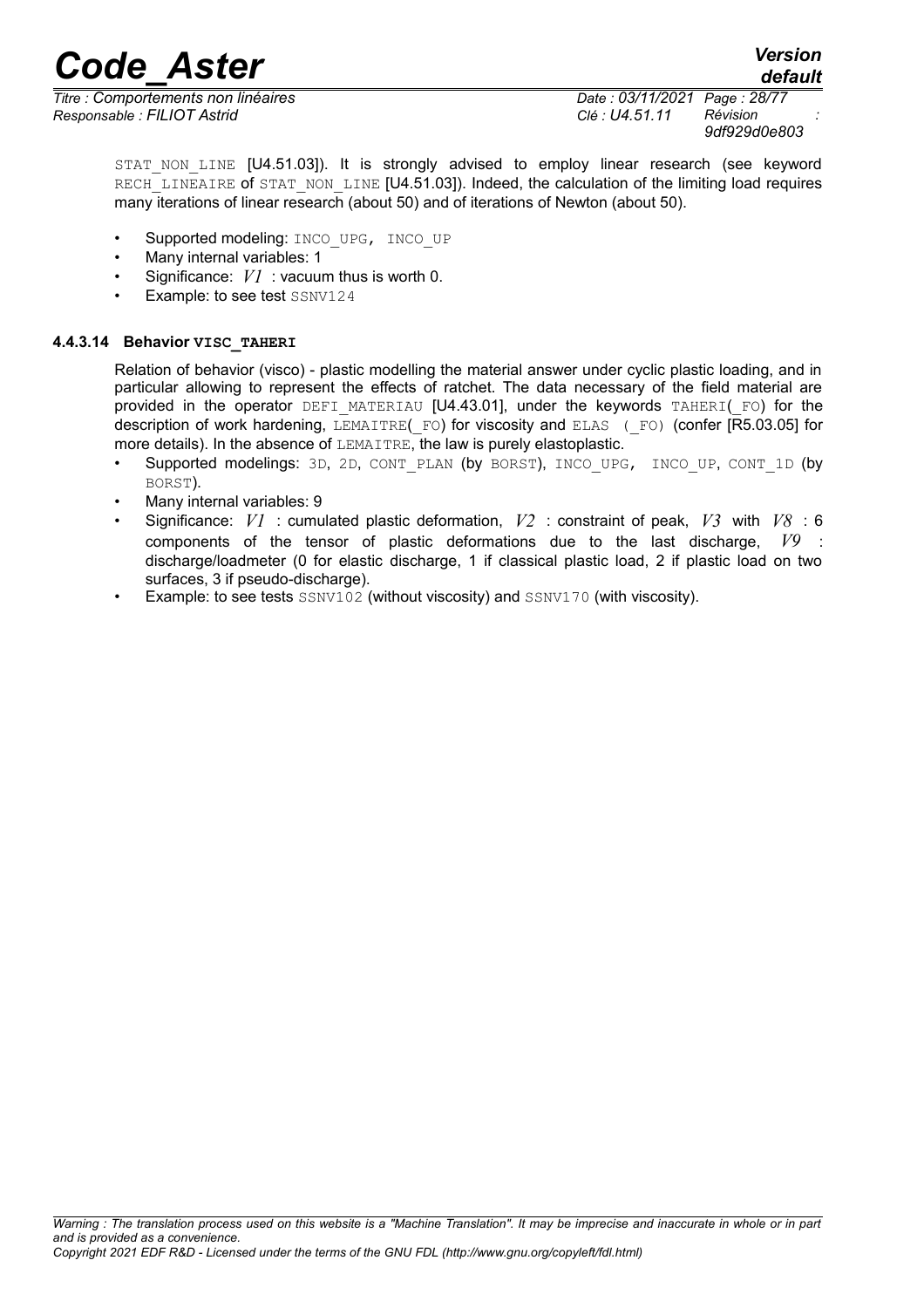*Titre : Comportements non linéaires Date : 03/11/2021 Page : 29/77 Responsable : FILIOT Astrid Clé : U4.51.11 Révision :*

*9df929d0e803*

#### **4.4.4 Crystalline behaviors**

#### <span id="page-28-1"></span>**♦ COMPOR = comp [compor]**

The detail of the crystalline behaviors is provided via the concept compor , resulting from DEFI\_COMPOR.

#### **4.4.4.1 Behavior MONOCRYSTAL**

<span id="page-28-0"></span>This model makes it possible to describe the behavior of a monocrystal whose relations of behavior are provided via the concept compor.

The number of internal variables is function of the choices carried out in DEFI\_COMPOR :

The six first are the 6 components of the viscoplastic deformation:  $\boldsymbol{E}^{\nu p}_{ij}$  :

$$
E^{vp} = \sum_{t} (\Delta E^{vp})_{\text{with}} \Delta E^{vp} = \sum_{s} \mu_s \Delta \gamma_s
$$
  
\n
$$
V_1 = E^{vp}_{xx}, \quad V_2 = E^{vp}_{yy}, \quad V_3 = E^{vp}_{zz}, \quad V_4 = \sqrt{(2)} E^{vp}_{xy}, \quad V_5 = \sqrt{(2)} E^{vp}_{xz}, \quad V_6 = \sqrt{(2)} E^{vp}_{yz}
$$

 $V_7$ ,  $V_8$ ,  $V_9$  are the values of  $\alpha_1 \gamma_1$   $p_1$  for the system of slip  $s=1$ 

 $V_{10}$ ,  $V_{11}$ ,  $V_{12}$  correspond to the system  $s=2$ , and so on, where:

- $\alpha_{s}$  represent the kinematic variable of the system *s* in the case of phenomenologic models, and density of dislocations in a model resulting from the DD;
- *y<sub>s</sub>* represent the plastic slip of the system *s*
- $p_1$  represent the cumulated plastic slip of the system  $s$

Taking into account of the irradiation:

- in the case DD CC IRRA, it is necessary to add  $n_{irra}=12$  internal variables:  $V_{6+3n+1}$  with  $V_{6+3n+12}$  contain for each system of slip density of dislocations related to the irradiation  $\rho_s^{irr}$
- in the case DD CFC IRRA, it is necessary to add  $n_{irra}=24$  internal variables:  $V_{6+3n+1}$  with  $V_{6+3n+12}$  contain for each system of slip  $\rho_s^{loops}$  $V_{6+3n_s+13}$  with  $V_{6+3n_s+24}$  contain for each system of slip  $\phi_s^{voids}$

One stores then cissions them for each system of slip:  $\tau_1$  ,...  $\tau_{\eta_s}$ 

If one takes into account the rotation of the crystal lattice, it is necessary to add  $n_{\text{rot}} = 16$  internal variables:

- $\overline{V}_{6+3n_s+1}$  with  $\overline{V}_{6+3n_s+9}$  are the 9 components of the matrix of rotation  $\overline{\mathbf{Q}}$  ,
- $V_{6+3n_s+10}$  with  $V_{6+3n_s+12}$  are the 3 components of  $\Delta \omega^p$  ,
- $V_{6+3n_s+13}$  with  $V_{6+3n_s+15}$  are the 3 components of  $\Delta \omega^e$ ,
- $V_{6+3n+16}$  represent  $\Theta$

The variable antepenultimate interns is the constraint of cleavage:  $\, \max_{s} \,$ *Σ* . *n* : *n*

Before last internal variable contains the total cumulated plastic deformation, defined by:

$$
V_{p-1} = \sum \Delta E_{eq}^{vp} \text{ with } \Delta E_{eq}^{vp} = \sqrt{\frac{2}{3} \left( \Delta \mathbf{E}^{vp} \cdot \Delta \mathbf{E}^{vp} \right)}
$$

*Copyright 2021 EDF R&D - Licensed under the terms of the GNU FDL (http://www.gnu.org/copyleft/fdl.html)*

*Warning : The translation process used on this website is a "Machine Translation". It may be imprecise and inaccurate in whole or in part and is provided as a convenience.*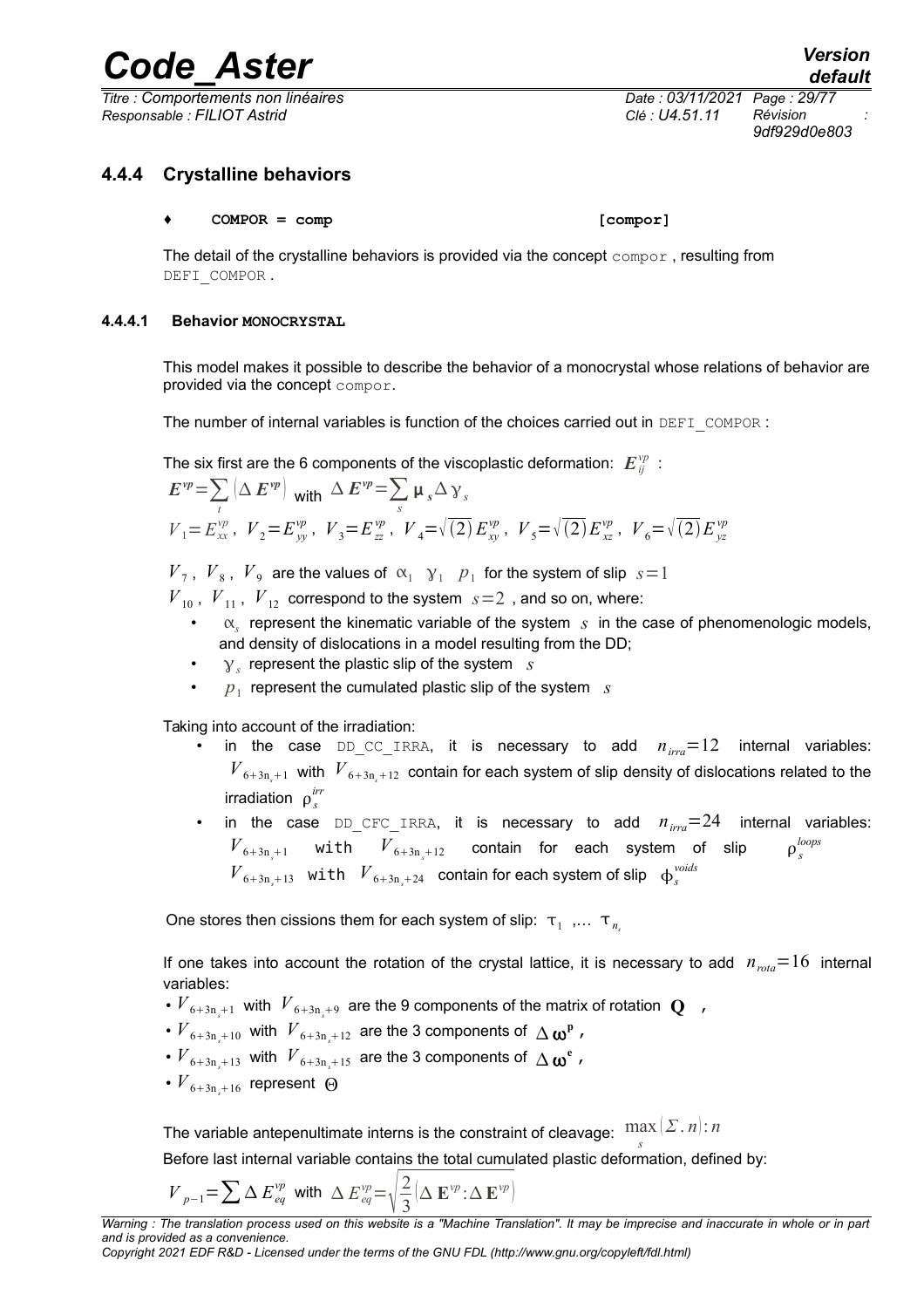*Titre : Comportements non linéaires Date : 03/11/2021 Page : 30/77 Responsable : FILIOT Astrid Clé : U4.51.11 Révision :*

*9df929d0e803*

*default*

The last internal variable,  $\ V{p}$  , (  $p\!=\!6\!+\!3\text{n}_s\!+\!n_{\textit{rot}a}\!+\!3$  ,  $\ n_{\textit{s}}$  being the full number of systems of slip) is an indicator of plasticity (cf Notices 1) (threshold exceeded in at least a system of slip to the step of current time). If it is null, there no was increase in internal variables at the current moment. If not, it contains the iteration count of local Newton (for an implicit resolution) which was necessary to obtain convergence.

For more precise details to consult [R5.03.11].

- Supported modelings: 3D, 2D, CONT\_PLAN (by BORST).
- <span id="page-29-0"></span>Example: to see test SSNV194

#### **4.4.4.2 Behavior POLYCRYSTAL**

This model makes it possible to describe the behavior of a polycrystal whose relations of behavior are provided via the concept compor, resulting from DEFI\_COMPOR.

The number of internal variables is  $p=7+6m+\sum\limits_{g=1,m}^{\infty}\left(3\text{n}_s(s)\right)+6m+1$  , m being the number of phases and  $n_s(g)$ *being the number of systems of slip of the phase*  $\lvert g \rvert$  *(b)* 

•The first six internal variables are the components of the macroscopic viscoplastic deformation  $|E^{vp}|$ :

$$
\label{eq:V1} V_1\hspace{-0.1cm}=\hspace{-0.1cm}E^{\,\nu p}_{\,\,xx} \;\;,\;\; V_2\hspace{-0.1cm}=\hspace{-0.1cm}E^{\,\nu p}_{\,\,yy} \;,\;\; V_3\hspace{-0.1cm}=\hspace{-0.1cm}E^{\,\nu p}_{\,\,zz} \;,\;\; V_4\hspace{-0.1cm}=\hspace{-0.1cm}\sqrt{\,(2)\,}E^{\,\nu p}_{\,\,xy} \;,\;\; V_5\hspace{-0.1cm}=\hspace{-0.1cm}\sqrt{\,(2)\,}E^{\,\nu p}_{\,\,xz} \; \;;\;\;
$$

•the seventh is the cumulated equivalent viscoplastic deformation macroscopic *P* :

$$
V_7 = \sum \Delta E_{eq}^{vp} \text{ with } \Delta E_{eq}^{vp} = \sqrt{\frac{2}{3}} \big[ \Delta \mathbf{E}^{vp} \cdot \Delta \mathbf{E}^{vp} \big]
$$
;

•then, for each phase, one finds the 6 components of the viscoplastic deformations or the tensor  $\beta$ phase:  $\left[\,\epsilon^{vp}_{xx}(g),\epsilon^{vp}_{yy}(g),\epsilon^{vp}_{zz}(g),\sqrt[\ell]{(2)}\epsilon^{vp}_{xy}(g),\sqrt[\ell]{(2)}\epsilon^{vp}_{xz}(g),\sqrt[\ell]{(2)}\epsilon^{vp}_{yz}(g)\right]_{g=1,m};$ 

•then, for each phase:

 $\circ$  for each system of slip of the phase, one finds the values of  $\alpha_s$   $\gamma_s$   $\gamma_s$  ;

- ◦if the behavior currently takes into account the irradiation ( MONO\_DD\_CC\_IRRA), it is then necessary to add 12 internal variables: densities of dislocations due to the irradiation.
- •then, for each phase, one finds the 6 components of the constraints of the phase:  $\big\{\sigma_{_{\cal X\!X}}(g),\sigma_{_{\cal Y\!Y}}(g),\sigma_{_{\cal Z\!Z}}(g),\surd(2)\sigma_{_{\cal X\!Y}}(g),\surd(2)\sigma_{_{\cal X\!Z}}(g),\surd(2)\sigma_{_{\cal Y\!Z}}(g)\big\vert_{g=1,\,m}\,;$
- •the last internal variable is an indicator of plasticity (cf Notices 1) (threshold exceeded in at least a system of slip to the step of current time).

For more precise details to consult [R5.03.11].

- Supported modelings: 3D
- **Example: to see test SSNV171**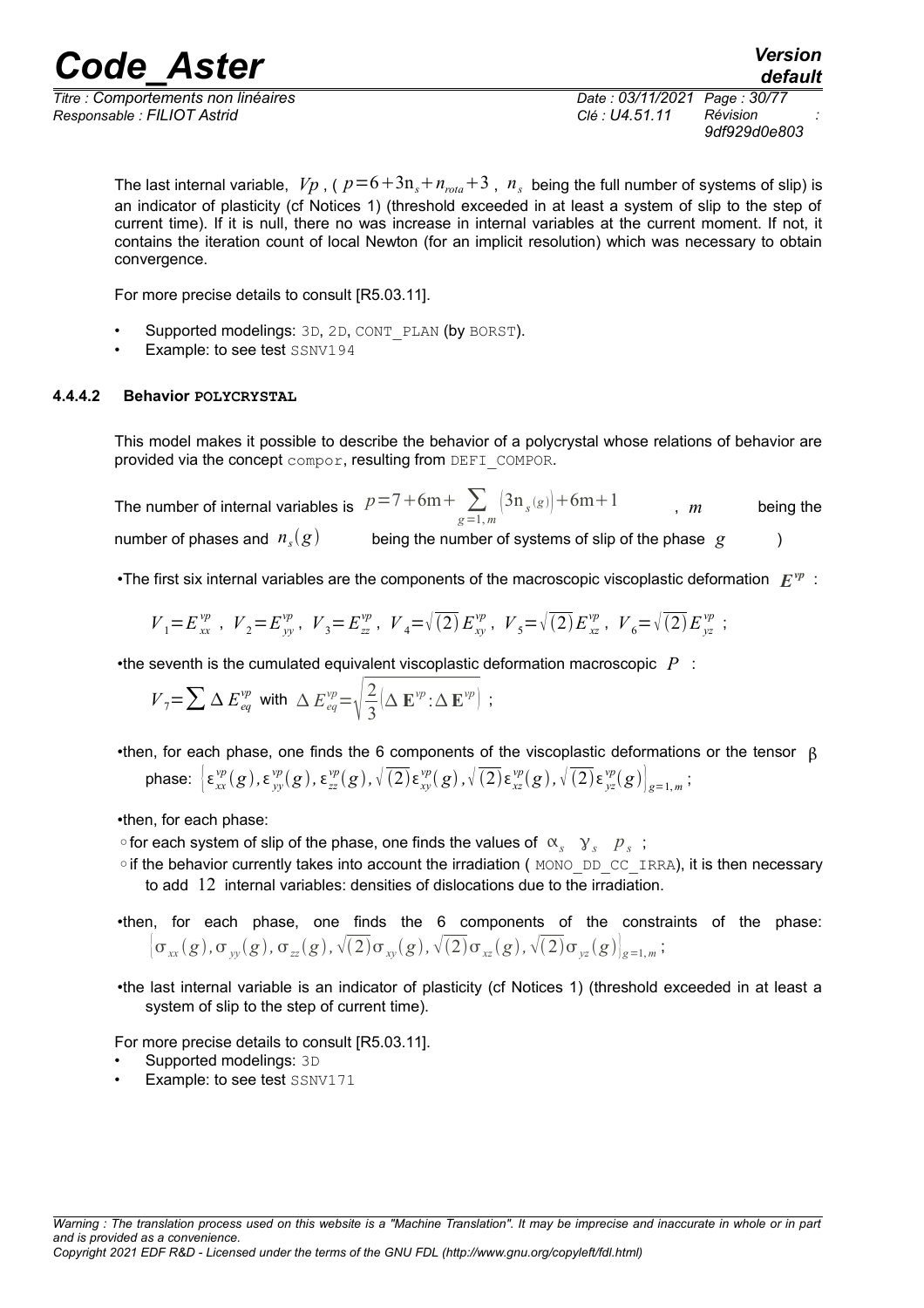*Titre : Comportements non linéaires Date : 03/11/2021 Page : 31/77 Responsable : FILIOT Astrid Clé : U4.51.11 Révision :*

*default*

*9df929d0e803*

#### **4.4.5 Behaviors specific to the fuel pins and metals under irradiation**

#### **4.4.5.1 Behavior VISC\_IRRA\_LOG**

<span id="page-30-4"></span><span id="page-30-3"></span>Law of axial creep under irradiation of the fuel assemblies. It makes it possible to model primary education and secondary creep, parameterized by the neutron fluence (cf [R5.03.09]) the parameters are provided in the operator DEFI\_MATERIAU [U4.43.01], under the keywords VISC\_IRRA\_LOG. The field of fluence is defined by the keyword AFFE\_VARC order AFFE\_MATERIAU.

- Supported modelings: 3D, 2D, CONT\_PLAN (by BORST), CONT\_1D, CONT\_1D (PMF).
- Many internal variables: 2. *V1* : cumulated equivalent viscoplastic deformation, *V2* : memorizing of the history of irradiation (fluence).
- Example: to see test SSNV113

#### **4.4.5.2 Behavior GRAN\_IRRA\_LOG**

<span id="page-30-2"></span>Relation of behavior of creep and growth under irradiation for the fuel assemblies, similar to the law VISC IRRA LOG for the viscoplastic, and integral deformation in more one deformation of growth under irradiation (cf [R5.03.09]). The field of fluence is defined by the keyword AFFE VARC order AFFE\_MATERIAU. The characteristics of the behavior are provided in the operator DEFI\_MATERIAU [U4.43.01], under the keyword GRAN IRRA LOG. The growth being done only according to one direction, it is necessary in the cases 3D and 2D to give the direction of the growth by the operand ANGL REP keyword SOLID MASS of the operator AFFE CARA ELEM.

- Supported modelings: 3D, 2D, CONT PLAN (by BORST), CONT 1D, CONT 1D (PMF).
- Many internal variables: 3. *V1* : cumulated equivalent viscoplastic deformation, *V2* : memorizing of the history of irradiation (fluence), *V3* : deformation of growth.
- Example: to see test SSNL128

#### **4.4.5.3 Behavior LEMAITRE\_IRRA**

<span id="page-30-1"></span>Relation of behavior of creep and growth under irradiation for the fuel assemblies. The field of fluence is defined by the keyword AFFE\_VARC order AFFE\_MATERIAU. The characteristics of the behavior are provided in the operator  $DEFi$  MATERIAU (U4.43.01), under the keyword LEMAITRE IRRA. The growth being done only according to one direction, it is necessary in the cases 3D and 2D to give the direction of the growth by the operand ANGL\_REP keyword SOLID MASS of the operator AFFE\_CARA\_ELEM. The diagram of integration is implicit or semi-implicit, but one advises to use an semi-implicit integration i.e. PARM\_THETA= 0.5.

- Supported modelings: 3D, 2D, CONT PLAN (by BORST).
- Many internal variables: 3. *V1* : cumulated plastic deformation, *V2* : worthless, *V3* : deformation of growth.
- Example: to see test SSNL121.

#### **4.4.5.4 Behavior LEMA\_SEUIL**

<span id="page-30-0"></span>Viscoplastic relation between behavior and threshold under irradiation for the fuel assemblies (cf [R5.03.08]). The field of fluence is defined by the keyword AFFE\_VARC order AFFE\_MATERIAU. The characteristics of the growth are provided in the operator DEFI MATERIAU [U4.43.01], under the keyword LEMA\_SEUIL . The integration of the model is carried out by a method semi - implicit or implicit.

- Supported modelings: 3D, 2D, CONT PLAN (by BORST), CONT 1D (by BORST).
- Many internal variables: 2
- *V1* : cumulated plastic deformation,
- $V2$ : represent the current threshold
- Example: to see test SSNA104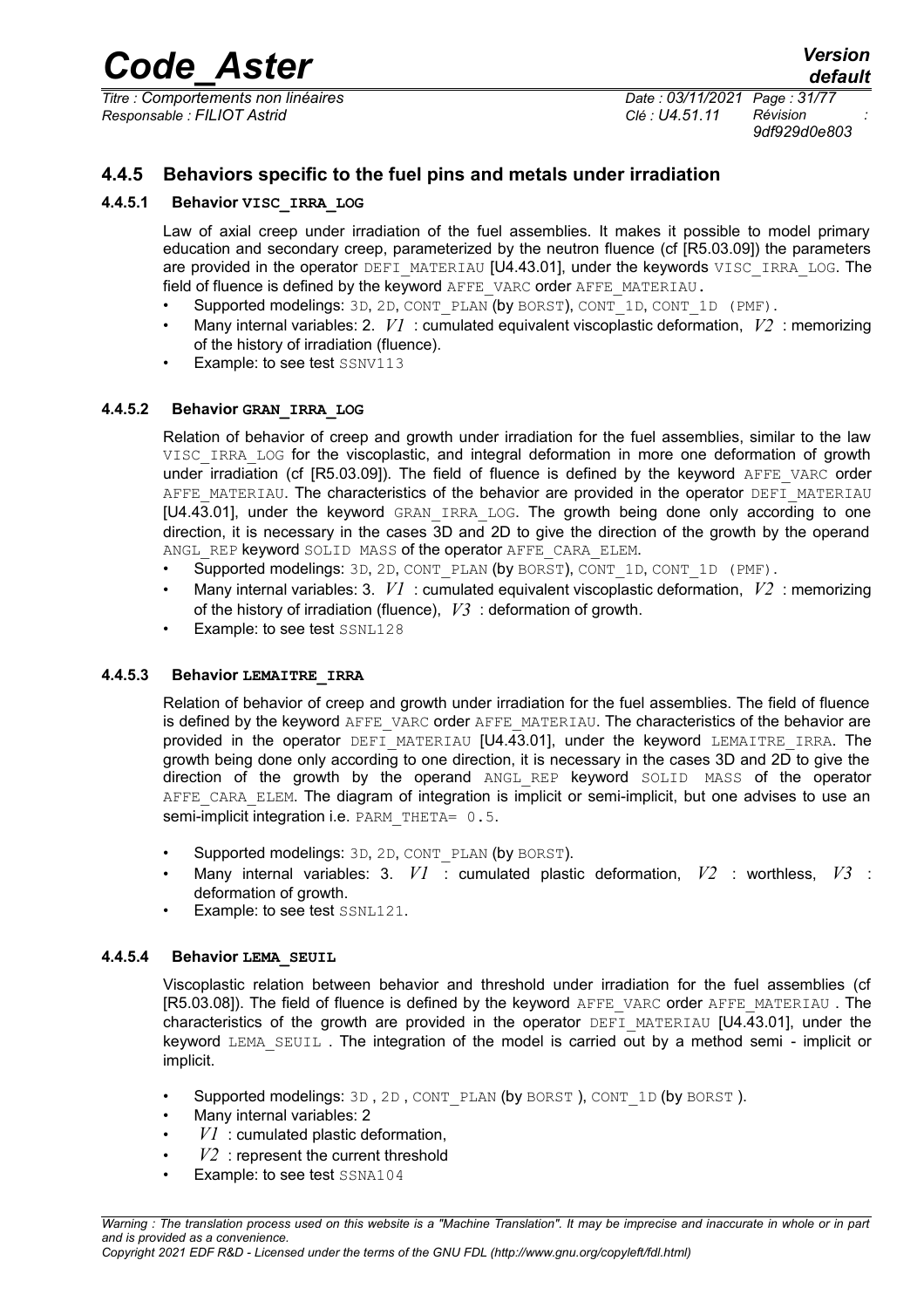*Titre : Comportements non linéaires Date : 03/11/2021 Page : 32/77 Responsable : FILIOT Astrid Clé : U4.51.11 Révision :*

*9df929d0e803*

*default*

#### **4.4.5.5 Behavior IRRAD3M**

<span id="page-31-1"></span>Elastoplastic relation of behaviour under irradiation of the stainless steels 304 and 316, materials of which are made up the internal structures of tank of the nuclear reactors. The field of fluence is defined by the keyword AFFE VARC order AFFE\_MATERIAU. The model takes into account plasticity, creep under irradiation, swelling under neutron flux. The characteristics are provided in the operator DEFI\_MATERIAU [U4.43.01], under keyword IRRAD3M. The integration of the model is carried out by an implicit scheme in time (cf [R5.03.13]).

- Supported modelings: 3D, 2D, CONT\_PLAN (by BORST)
- Many internal variables: 5
	- $VI$ : cumulated equivalent plastic deformation,
	- $V2$ : threshold for the creep of irradiation
	- $V3$  : equivalent plastic deformation of irradiation
	- $V4$  : swelling
	- $V5$ : indicator of plasticity (cf Notices 1)
- <span id="page-31-0"></span>Example: to see test SSNA118

#### **4.4.5.6 Behavior DIS\_GRICRA**

The behavior DIS GRICRA allows to model the connections between grids and pencils of the fuel assemblies. It is pressed on discrete elements with 2 nodes, with 6 ddl by node (translation+rotation). The law of behavior on each subsystem (slip - axial friction, rotation in the plan, and rotation except plan) is of standard plasticity with positive work hardening in the tangential directions with discrete to model the slip, and of the unilateral elastic type in the direction of discrete to model the contact. Parameters of DIS\_GRICRA, characterizing the contact and friction, are directly rigidities in rotation and thresholds in rotation (standard critical angles). These parameters are provided in the operator DEFI\_MATERIAU [U4.43.01], under the keyword DIS\_GRICRA. Contrary to the other discrete ones, one does not take into account the characteristics of rigidity of AFFE\_CARA\_ELEM. The matrix of rigidity of discrete must thus be taken worthless in AFFE CARA ELEM. Rigidity is only resulting from the parameters in DEFI\_MATERIAU.

The unilateral contact takes place in the direction *X* data by the mesh SEG2 discrete element, and the slip takes place in the direction *Y* data by the keyword ORIENTATION of AFFE\_CARA\_ELEM (confer [R5.03.17] for more details). The tangent matrix is symmetrical.

- Supported modelings: DIS\_TR
- Many internal variables: 6
	- $VI$ : plastic displacement cumulated
	- $V2$ : indicator of contact/friction (1 if slip, 0 so not slip)
	- $V3$ : indicator of separation in rotation
	- $V4$ : plastic angle (slip)
	- $V5$ : cumulated plastic angle
	- $V6$ : memorizing of the history of irradiation (fluence)
- Example: to see test SSNL131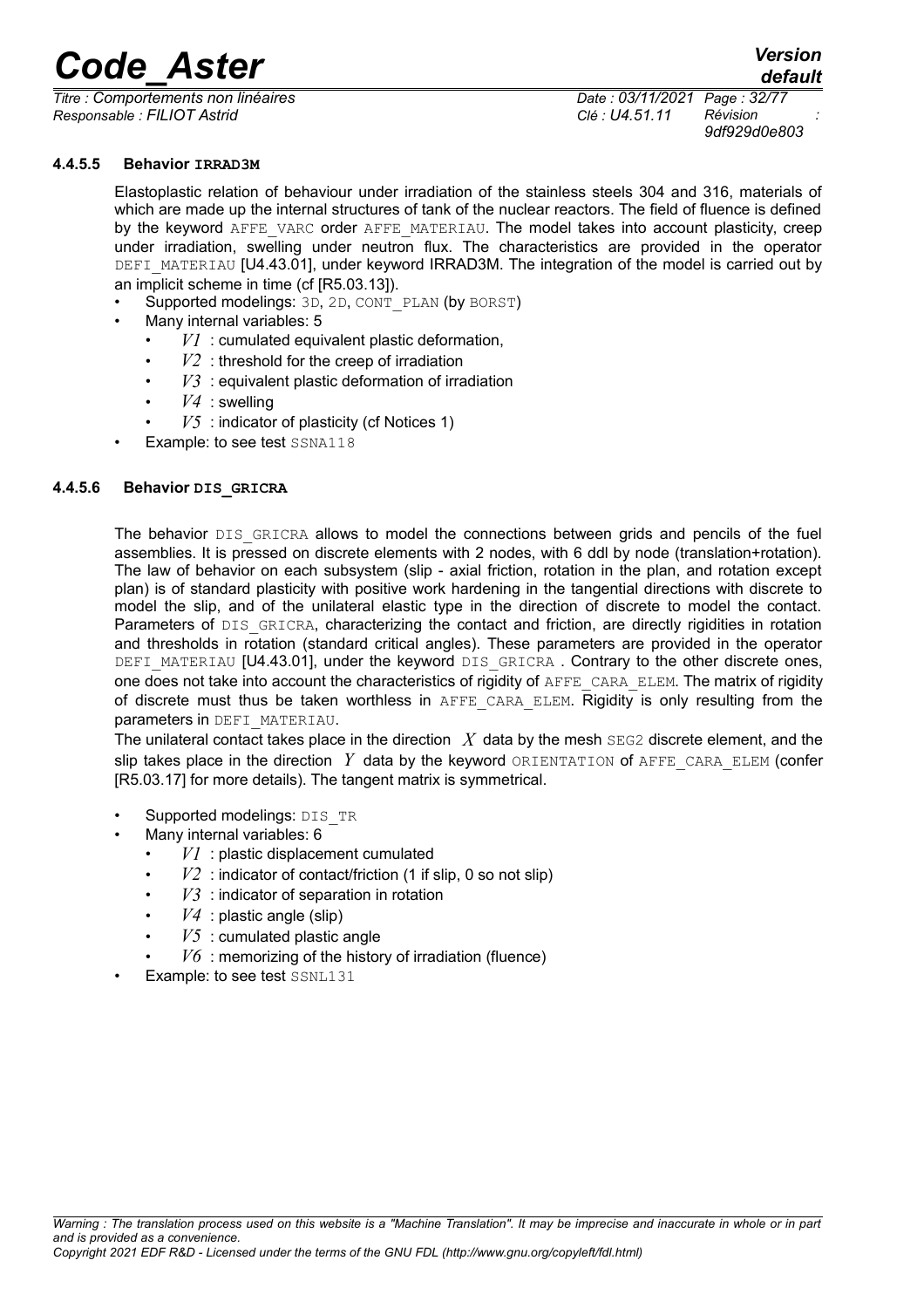*Titre : Comportements non linéaires Date : 03/11/2021 Page : 33/77 Responsable : FILIOT Astrid Clé : U4.51.11 Révision :*

*9df929d0e803*

#### **4.4.6 Mechanical models with effects of the metallurgical transformations**

<span id="page-32-1"></span>The following relations of behavior apply to a material which undergoes metallurgical phase shifts (confer [R4.04.02] for more detail). Mechanical calculations taking of account the metallurgy are based on a calculation of evolution of the metallurgical phases (see the order CALC\_META [U4.85.01]).

#### **4.4.6.1 Behaviors in kit of the type META\_\* except META\_LEMA\_ANI**

<span id="page-32-0"></span>One can activate by the keyword RELATION KIT two types of material, is STEEL who comprises at the maximum five different metallurgical phases, is ZIRC who comprises at the maximum three different metallurgical phases.

Moreover, the name of the relation of behavior is form  $META \times yy \;zzz$ , with the following possibilities

|  | $X = P$ or $V$ |                      |                           |
|--|----------------|----------------------|---------------------------|
|  |                | yy = IT or INL or CL |                           |
|  |                |                      | $zzz = Pt$ or RE or PT RE |

The significance of the letters defined above is the following one:

|           | P<br>V<br>IT.<br>ΙN<br>L | =<br>$=$<br>$=$<br>$=$ |        | plastic behavior<br>viscoplastic behavior | linear isotropic work hardening<br>nonlinear isotropic work hardening                                             |              |              |                   |         |  |
|-----------|--------------------------|------------------------|--------|-------------------------------------------|-------------------------------------------------------------------------------------------------------------------|--------------|--------------|-------------------|---------|--|
|           | СL<br>Pt.<br>RE          | Ξ<br>$\equiv$<br>$=$   | origin |                                           | linear kinematic work hardening<br>plasticity of transformation<br>restoration of metallurgical work hardening of |              |              |                   |         |  |
| Examples: |                          | $BEHAVIOR =$           |        | (RELATION                                 |                                                                                                                   | RELATION KIT | 'META P INL' |                   | 'ZIRC'  |  |
|           |                          | BEHAVIOR =             |        |                                           | RELATION                                                                                                          | RELATION KIT |              | 'META V CL PT RE' | 'STEEL' |  |

See also the tests: HSNV101, HSNV1202, HSNV103, HSNV104, HSNV105, HTNA100.

**Note:** pour all the metallurgical laws, the plane constraints are impossible even with the method BORST *.*

The data material necessary to mechanical calculation are to be defined for each metallurgical phase in presence in material. They are provided in the operator DEFI\_MATERIAU [U4.43.01]:

|     |         | Type of behavior                   | Keyword of DEFI MATERIAU                                    |
|-----|---------|------------------------------------|-------------------------------------------------------------|
| P   |         | = elastoplastic behavior           | follow-up<br>of a<br>work<br>ELAS META<br>(FO)<br>hardening |
| V   | $=$ $-$ | viscoplastic behavior              | META VISC FO and elastoplastic data                         |
| ΙT  | $=$     | linear isotropic work hardening    | ELAS META ( FO) and META ECRO LINE                          |
| INL | $=$     | nonlinear isotropic work hardening | ELAS META (FO) and META TRACTION (*)                        |
| CL  |         | = linear kinematic work hardening  | ELAS META ( FO) and META ECRO LINE                          |
| Pt. | $=$     | plasticity of transformation       | META PT                                                     |
| RE  |         | = restoration of metallurgical     | <b>work</b> META RE                                         |
|     |         | hardening of origin                |                                                             |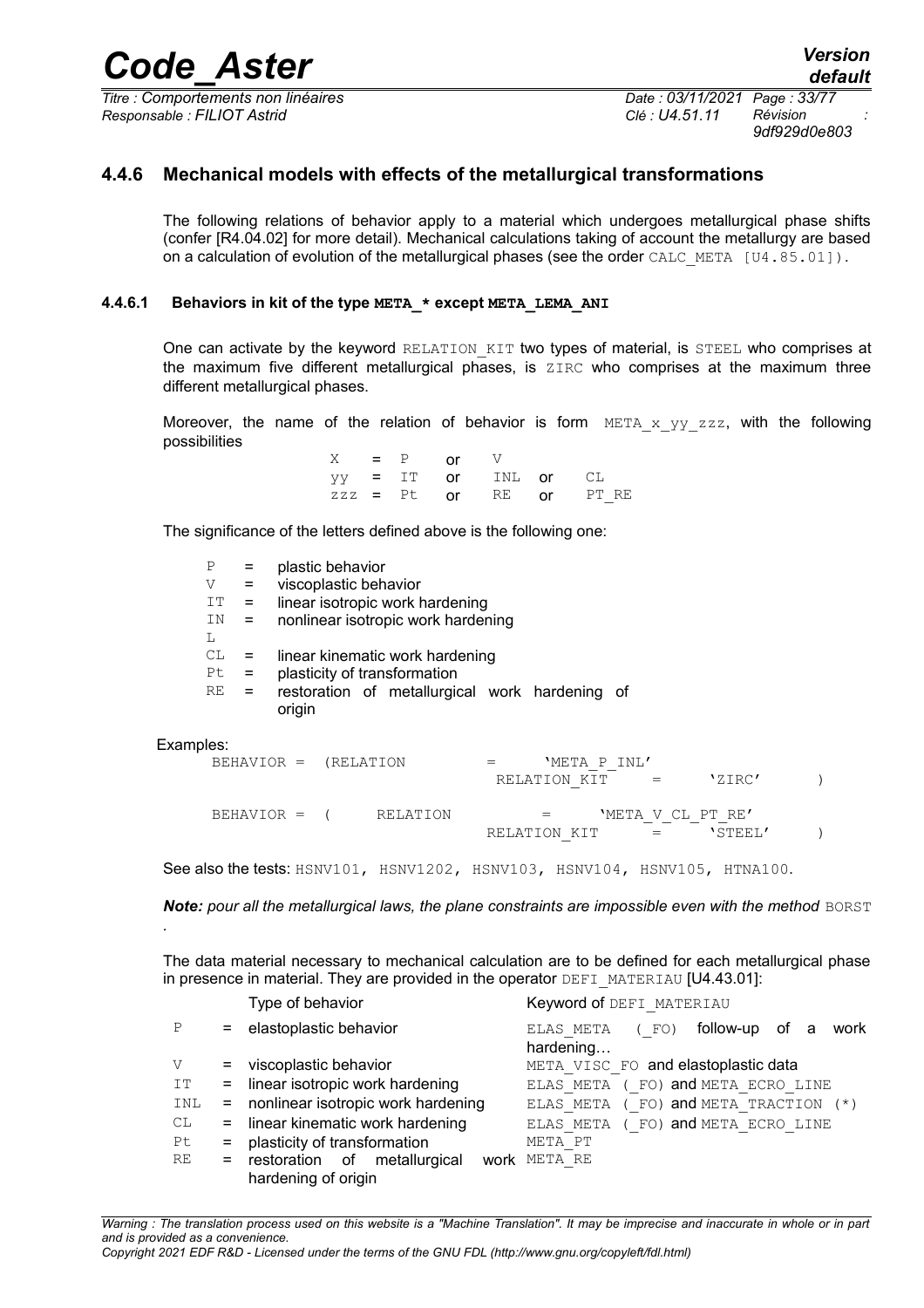*Titre : Comportements non linéaires Date : 03/11/2021 Page : 34/77 Responsable : FILIOT Astrid Clé : U4.51.11 Révision :*

*9df929d0e803*

*default*

**Note: Attention, under META\_TRACTION , it is necessary to not inform stress-strain curve but curved isotropic work hardening according to the cumulated plastic deformation**

#### **Many internal variables and significances**

One gathers here the information on the internal variables because their number varies according to the type of work hardening (isotropic or kinematic), of the type of material (STEEL or ZIRC) and of the type of deformations (SMALL, PETIT\_REAC, GROT\_GDEP or SIMO\_MIEHE).

Phases steel are the following ones:

| <b>Phase</b>   | <b>Type</b> | <b>Name</b> |
|----------------|-------------|-------------|
| Ferrrite       | Cold        | FERRITE     |
| Pearlite       | Cold        | PEARLITE    |
| <b>Bainite</b> | Cold        | BAINITE     |
| Martensite     | Cold        | MARTENSITE  |
| Austenite      | Heat        | AUSTENITE   |

Phases zircaloy are the following ones:

| <b>Phase</b> | Type | Name     |
|--------------|------|----------|
| Alpha        | Cold | ZIRCALPH |
| Alpha+Bêta   | Cold | ZIRCALBE |
| Beta         | Heat | ZIRCBETA |

The internal variables depend on the type of deformation and the type of work hardening:

| Deformation                              | Isotropic work hardening                                                                    |                                                                                             | Kinematic work hardening                                                                              |                                                                                                       |
|------------------------------------------|---------------------------------------------------------------------------------------------|---------------------------------------------------------------------------------------------|-------------------------------------------------------------------------------------------------------|-------------------------------------------------------------------------------------------------------|
|                                          | STEEL                                                                                       | ZIRC                                                                                        | STEEL                                                                                                 | ZIRC                                                                                                  |
| SMALL,<br>PETIT REAC<br>and<br>GROT GDEP | $VI$ with $V5$ :<br>variables related to<br>isotropic work<br>hardening for the 5<br>phases | $VI$ with $V3$ :<br>variables related to<br>isotropic work<br>hardening for the 3<br>phases | $VI$ with $V30$ :<br>variables related<br>to kinematic work<br>hardening $\alpha$ for<br>the 5 phases | $VI$ with $VI8$ :<br>variables related<br>to kinematic work<br>hardening $\alpha$ for<br>the 3 phases |
|                                          | $V6$ : average<br>isotropic work<br>hardening                                               | $V4$ : average<br>isotropic work<br>hardening                                               | V31<br>with $V36$<br>average kinematic<br>work hardening<br>X                                         | VI9<br>with $V24$<br>average kinematic<br>work hardening<br>X                                         |
|                                          | $V7$ : indicator of<br>plasticity (0 so<br>elastic, 1 so plastic)                           | $V5$ : indicator of<br>plasticity (0 so<br>elastic, 1 so<br>plastic)                        | $V37$ : indicator<br>of plasticity (cf<br>Notices 1) (0 so<br>elastic, 1 so<br>plastic)               | $V25$ : indicator of<br>plasticity (cf<br>Notices 1) (0 so<br>elastic, 1 so<br>plastic)               |
| SIMO MIEHE                               | $V8$ : trace of the<br>elastic strain divided<br>by 3 used into great<br>deformations       | $V6$ : trace of the<br>elastic strain<br>divided by 3 used<br>into great<br>deformations    | Do not exist                                                                                          | Do not exist                                                                                          |

The first line of the table gives the classical internal variables of plasticity (see §[4.4.2\)](#page-14-4), by phase. They are thus named also by phase. For example, for an isotropic work hardening of a steel alloy, one a: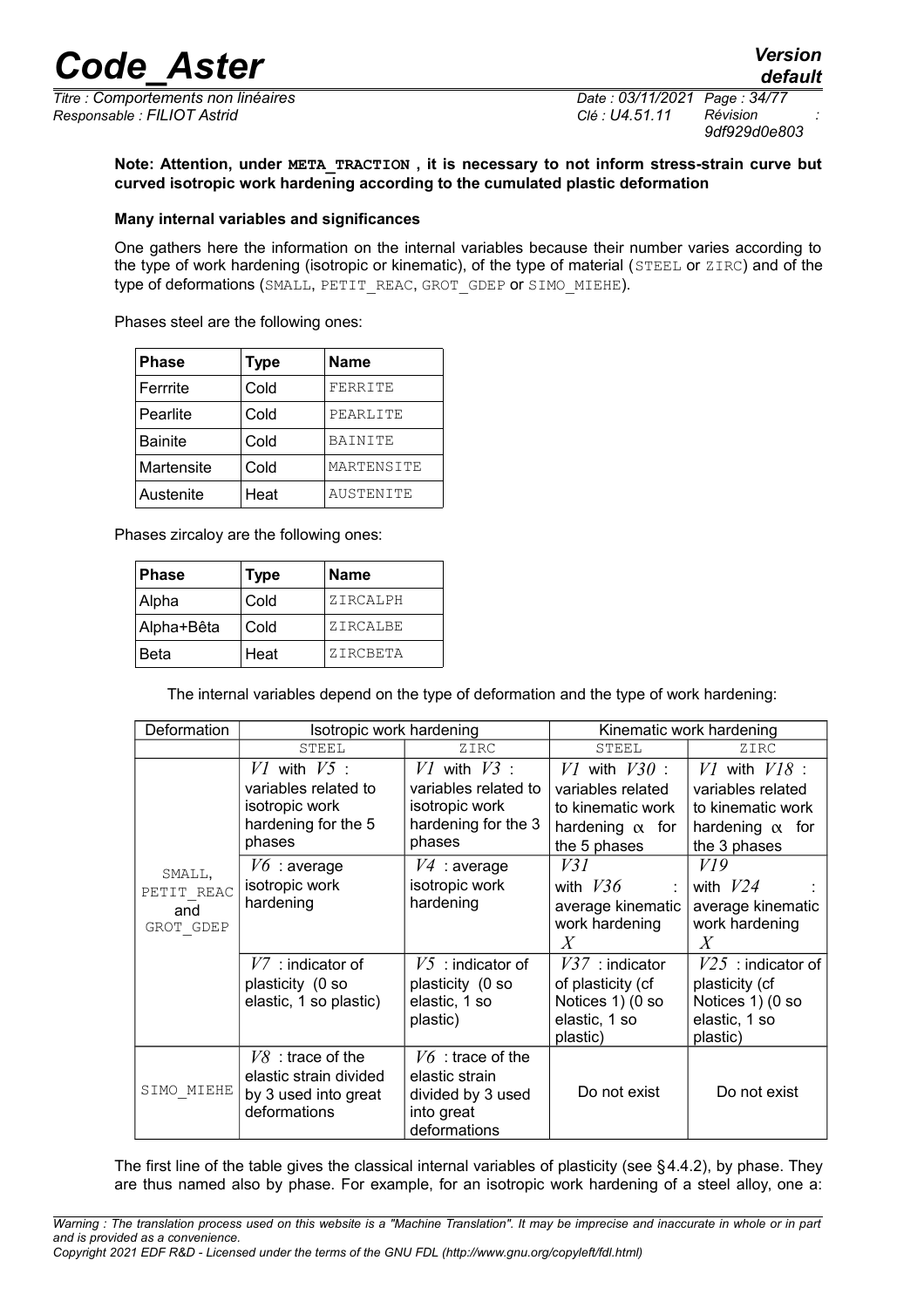*Code\_Aster Version default*

*Titre : Comportements non linéaires Date : 03/11/2021 Page : 35/77 Responsable : FILIOT Astrid Clé : U4.51.11 Révision :*

*9df929d0e803*

FERRITE#EPSPEQ, PERLITE#EPSPEQ, BAINITE#EPSPEQ, MARTENSITE#EPSPEQ and

AUSTENITE#EPSPEQ.

The following lines are quantities *total*. For example, one applies the law of the mixtures to the internal variables by phase.

#### **4.4.6.2 Behavior META\_LEMA\_ANI**

<span id="page-34-1"></span>META LEMA ANI is a law of fascinating anisotropic viscoplastic behavior of account the metallurgy, for Zirconium only [R4.04.04] and [R4.04.05] (and tests HSNV134 and HSNV135). The characteristics are:

- taking into account of three metallurgical phases of Zircaloy.
- viscosity of the Lemaitre type, without threshold
- anisotropy with criterion of Hill

Supported modelings are: 3D, 2D, INCO.

Lbe coefficients material are defined in the operator DEFI\_MATERIAU under ' META\_LEMA\_ANI'.

Internal variables of the model META LEMA ANI are:

 $V1 \rightarrow VN$  : NR components of the tensor symmetrical elastic strain

 $VN+1$ : p: cumulated viscous deformation

 $VN + 2$ : Zb: proportion of beta phase

*: epsther: thermal deformation* 

 $VN+4$ : seq: equivalent constraint of Hill

 $VN+5$ , +6, +7 : sv1, sv2, sv3: viscous constraint respectively of the phases  $\alpha$  pure,  $\alpha\beta$  and  $\beta$ 

 $VN+8$ : pch: indicator of phase shift (0 or 1)

*VN*+9 : tdeq urgent to which the temperature is worth TDEQ (see [R4.04.04]) (initialized to 0 at the beginning of calculation)

 $VN + 10$ : tfeq urgent to which the temperature is worth TFEQ (see [R4.04.04]) (initialized to 0 at the beginning of calculation)

#### **4.4.6.3 Behavior MetaAcierEPIL\_PT**

<span id="page-34-0"></span>The law MetaAcierEPIL PT is a law specific to the alloys of the type STEEL (five metallurgical phases) which undergo metallurgical phase shifts. This law is characterized by a linear isotropic work hardening and makes it possible to take into account the plasticity of transformation.

The whole of the parameters materials are indicated in the keyword factor  $MetAACierEPIL$  PT (  $FO$ ) order DEFI\_MATERIAU .

The internal variables depend on the type of modeling, 2D or 3D:

| Type of modeling                                    |                                                                                             |  |  |
|-----------------------------------------------------|---------------------------------------------------------------------------------------------|--|--|
| 2D                                                  | 3D                                                                                          |  |  |
|                                                     | V 1 with V 4 : components of the tensor of   V 1 with V 6 : components of the tensor of the |  |  |
| the elastic strain                                  | elastic strain                                                                              |  |  |
| $V5$ with $V9$ : variables related to isotropic     | $V7$ with $V11$ : variables related to isotropic work                                       |  |  |
| work hardening for the 5 phases                     | hardening for the 5 phases                                                                  |  |  |
| $V10$ : average isotropic work hardening            | $V12$ : average isotropic work hardening                                                    |  |  |
| $V11$ : indicator of plasticity (0 so elastic, 1 so | $V13$ : indicator of plasticity (0 so elastic, 1 so                                         |  |  |
| plastic)                                            | plastic)                                                                                    |  |  |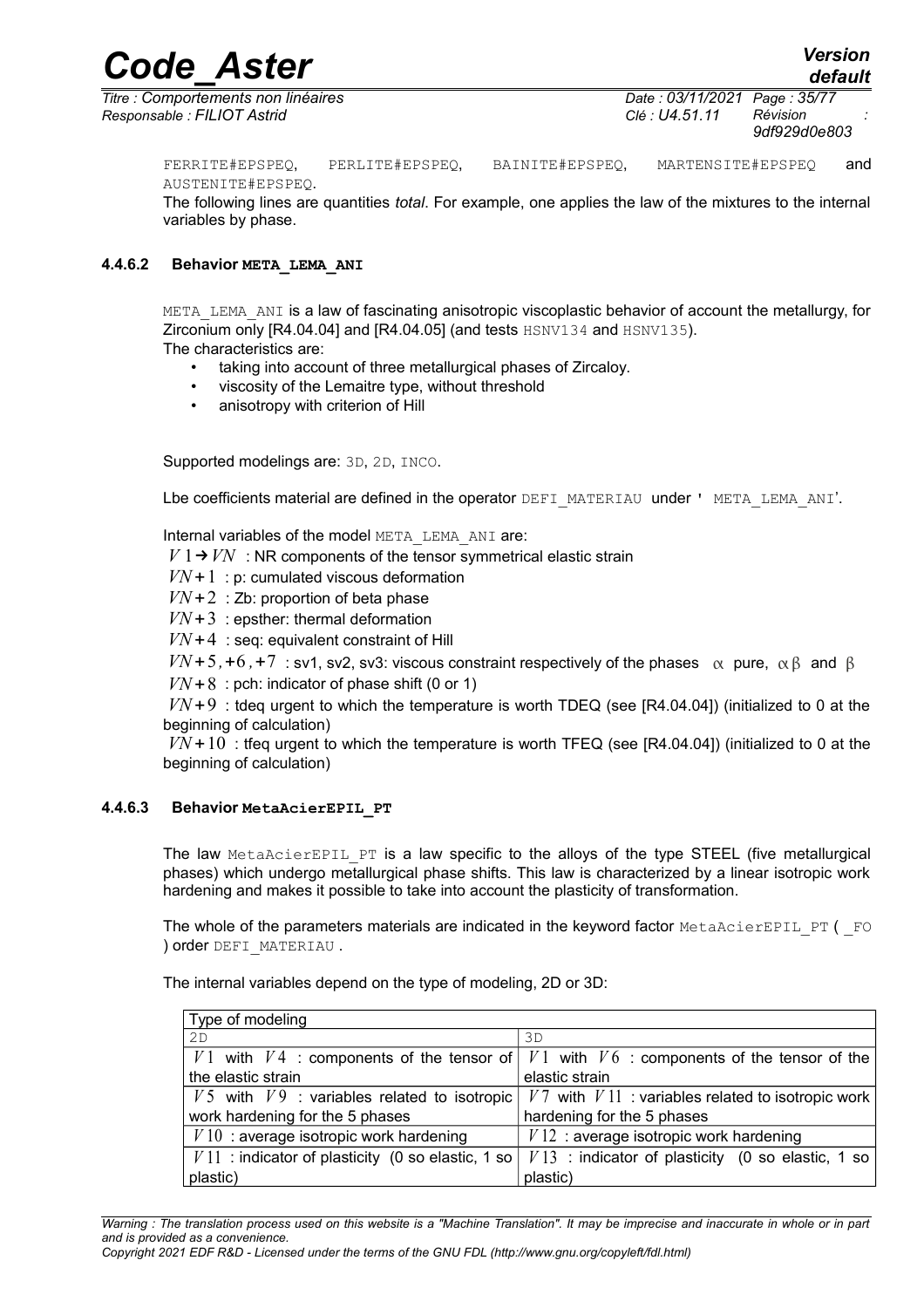*Titre : Comportements non linéaires Date : 03/11/2021 Page : 36*<br>*Responsable : FILIOT Astrid Clé : U4.51.11 Révision Responsable : FILIOT Astrid Clé : U4.51.11 Révision :*

*default 9df929d0e803*

Supported modelings are 3D, AXIS and D\_PLAN. These modelings can beings employed with the keywords DEFORMATION = 'SMALL', 'PETIT\_REAC' or 'GROT\_GDEP'.

The implementation of the law MetaAcierEPIL PT is illustrated in the case test mfron06.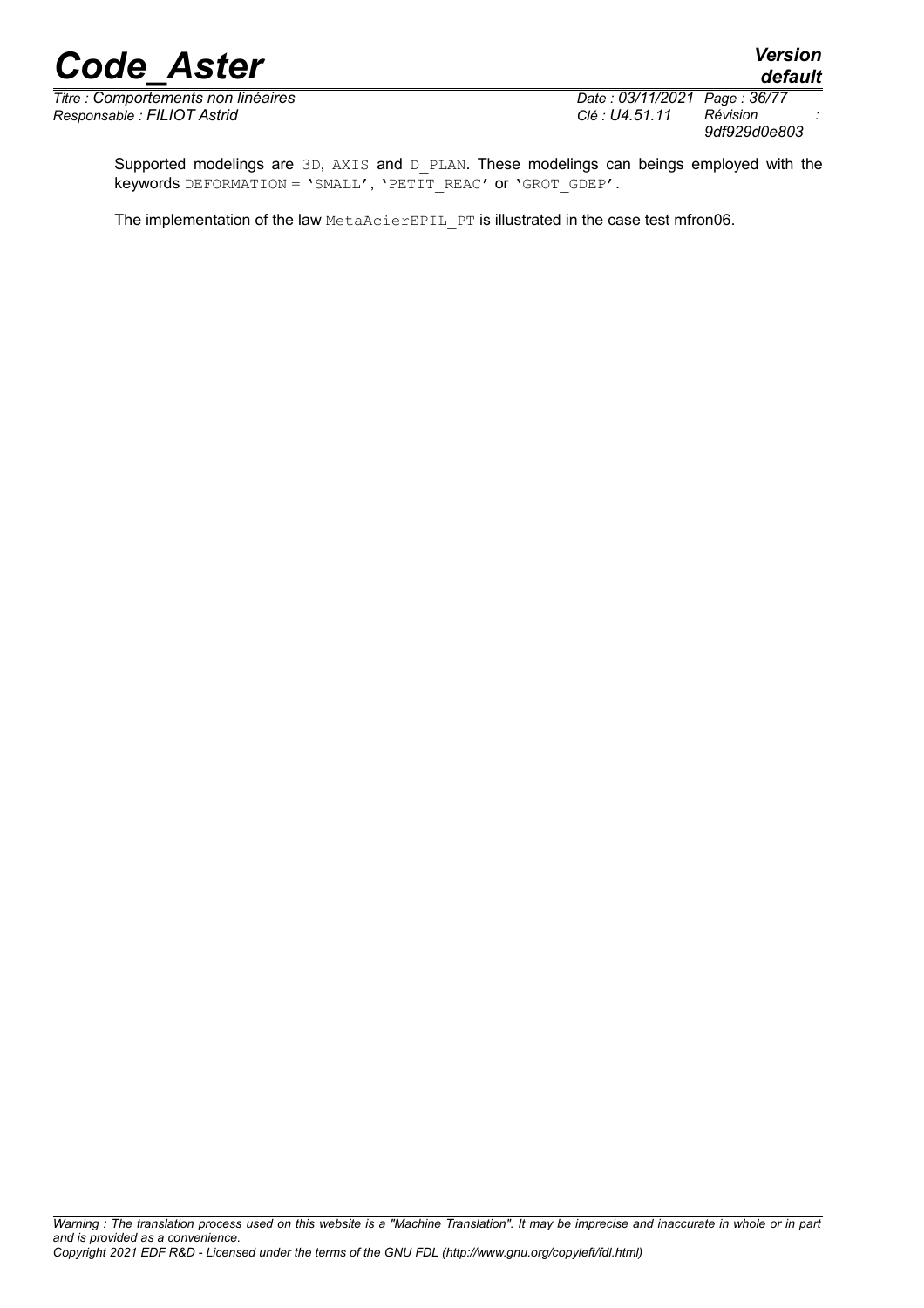*Titre : Comportements non linéaires Date : 03/11/2021 Page : 37/77 Responsable : FILIOT Astrid Clé : U4.51.11 Révision :*

*9df929d0e803*

# **4.4.7 Local and nonlocal models of damage**

# **4.4.7.1 Behaviors ROUSSELIER , ROUSS\_PR and ROUSS\_VISC**

#### **Note:**

*Three following models 'ROUSSELIER' (elastoplastic model), 'ROUSS\_PR' (elastoplastic model) and 'ROUSS\_VISC' (model elastoviscoplastic) are three versions different from the model of Rousselier. This model is a relation of behavior élasto (visco) plastic which makes it possible to give an account of the growth of the cavities and to describe the ductile rupture in steels. Apart from with dimensions viscous plastic/, the essential difference lies in the way in which the great deformations are treated. For the model 'ROUSSELIER' it is about a standard formulation Simo\_Miehe ( DEFORMATION: 'SIMO\_MIEHE' ) and for the two others of a standard formulation 'PETIT\_REAC' ( DEFORMATION: 'PETIT\_REAC' ). On various examples treated in plasticity, one noted that the model 'ROUSS\_PR' need for much more iterations of Newton has to converge compared to the model 'ROUSSELIER' .*

*It should be also noted that these three models treat in a different way broken material. In the models 'ROUSS\_PR' and 'ROUSS\_VISC' , when porosity reaches a limiting porosity, broken material is considered. The behavior is then replaced by an imposed fall of the constraints. To activate this modeling of broken material, it is then necessary to inform in the operator DEFI\_MATERIAU [U4.43.01], under the keyword ROUSSELIER (\_FO) , two coefficients 'PORO\_LIMI' and 'D\_SIGM\_EPSI\_NORM' . For 'ROUSSELIER' , nothing in particular is done because the constraint tends naturally towards zero when porosity tends towards one. The two preceding parameters can be indicated but do not have impact on the model.*

#### **'ROUSSELIER'**

Elastoplastic relation of behavior. It makes it possible to give an account of the growth of the cavities and to describe the ductile rupture. This model gets busy exclusively with the keyword DEFORMATION  $=$  'SIMO MIEHE'). The data necessary of the field material are provided in the operator DEFI\_MATERIAU [U4.43.01], under the keywords ROUSSELIER (FO)and ELAS (FO) (Cf [R5.03.06] for more details). To facilitate the integration of this model, it is advised systematically to use the total recutting of the step of time (see STAT NON LINE [U4.51.03], keyword INCREMENT). This model is not developed in plane constraint. Moreover, with the keyword SIMO MIEHE, one cannot use the plane constraints by the method BORST.

Supported local modelings: 3D, 2D, INCO\_UPG (if DEFORMATION=' PETIT' or 'SIMO\_MIEHE')

- Many internal variables: 9
- Significance: *V1* : cumulated plastic deformation, *V2* : value of porosity, *V3* : indicator of plasticity (cf Notices 1) (0 so elastic, 1 so plastic with regular solution, 2 so plastic with singular solution). *V* 4 with *V* 9:6 components of a tensor eulérien in great deformations of elastic strain,
- Example: to see test SSNV147.

Supported nonlocal modeling: to use modelings INCO with internal length

- Many internal variables: 12
- Significance:
	- $\bullet$   $V1$  : cumulated plastic deformation,
	- $V2$  with  $V4$  : gradient of the plastic deformation cumulated along the axes  $x, y, z$ , respectively,
	- V5: porosity,
	- $V6$  with  $V11$ : elastic strain used for SIMO\_MIEHE,
	- *V* 12 : indicator from plasticity (cf Notices 1) (0 so elastic, 1 so plastic and regular solution, 2 so plastic and singular solution).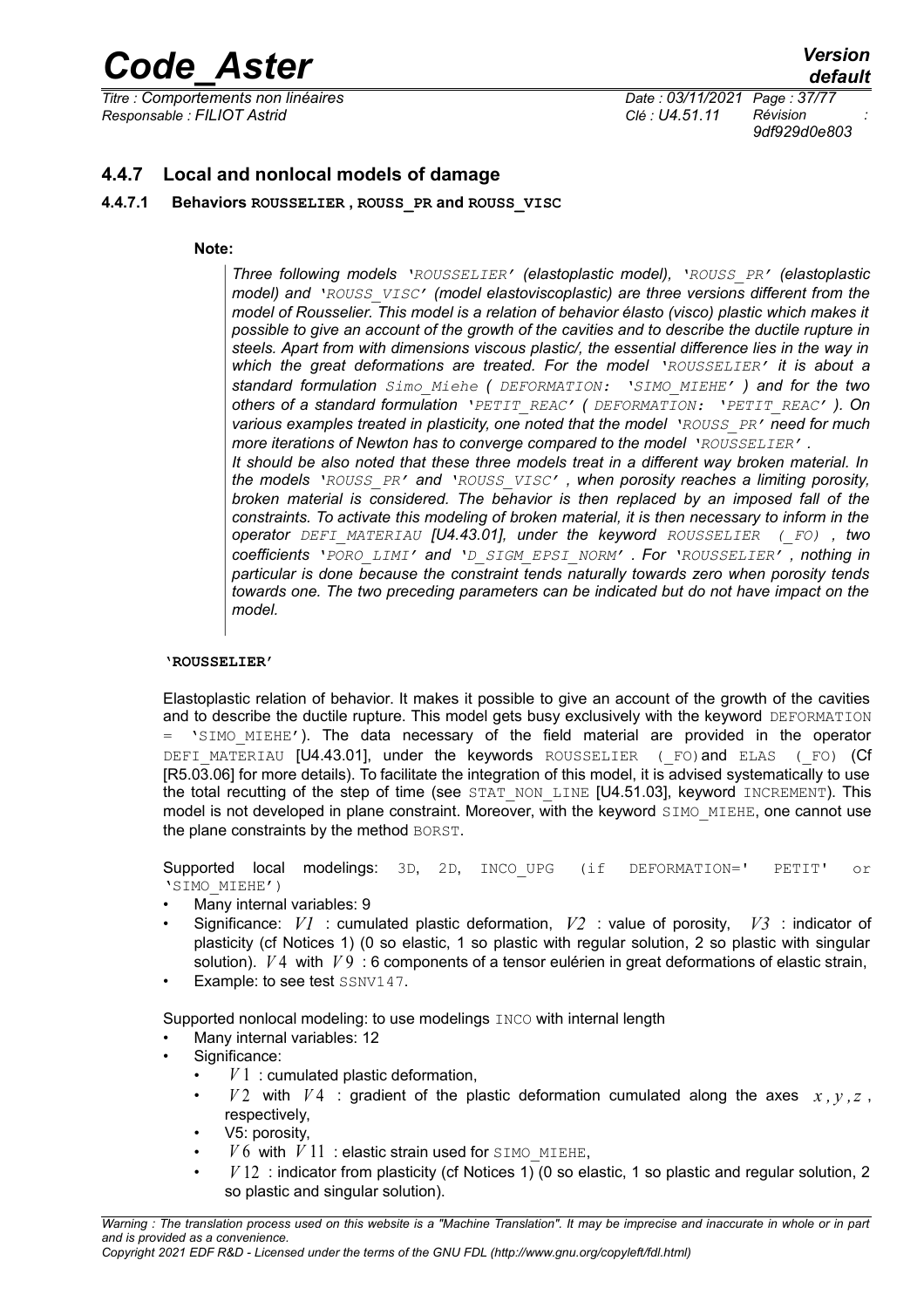*Titre : Comportements non linéaires Date : 03/11/2021 Page : 38/77 Responsable : FILIOT Astrid Clé : U4.51.11 Révision :*

*9df929d0e803*

Example: to see test SSNP122

**'ROUSS\_PR'**

Elastoplastic relation of behavior. It makes it possible to give an account of the growth of the cavities and to describe the ductile rupture. This model gets busy exclusively with the keywords DEFORMATION: 'PETIT\_REAC' or 'PETIT', (to use modeling preferably 'PETIT\_REAC' because it is a model great deformations). The data necessary of the field material are provided in the operator DEFI\_MATERIAU [U4.43.01], under the keywords ROUSSELIER (\_FO)and ELAS (\_FO) (Cf [R5.03.06] for more details). One can also take into account the nucleation of the cavities. The parameter should then be informed YEAR (keyword not activated for the model ROUSSELIER and ROUSS VISC) under ROUSSELIER (FO) To facilitate the integration of this model, it is advised to use the local automatic recutting of the step of time (keyword  $ITER$  INTE\_PAS).

- Supported modelings: 3D, 2D, CONT\_PLAN (by BORST), INCO\_UPG, INCO\_UP.
- Many internal variables: 5
- Significance: *V* 1 : cumulated plastic deformation, *V* 2 : value of porosity, *V* 3 : indicator of dissipation,  $V4$  = stored energy,  $V5$  = indicating of plasticity (cf Notices 1)
- Example: test SSNV103

#### **'ROUSS\_VISC'**

Relation of behavior élasto-visco-plastic. It makes it possible to give an account of the growth of the cavities and to describe the ductile rupture. This model gets busy exclusively with the keywords DEFORMATION = ' PETIT\_REAC' or 'PETIT', (to take modeling 'PETIT\_REAC' because it is a model great deformations). The data necessary of the field material are provided in the operator DEFI MATERIAU [U4.43.01], under the keywords VISC SINH, ROUSSELIER (FO) and ELAS (\_FO) (Cf [R5.03.06] for more details). To facilitate the integration of this model, it is advised to use the local automatic recutting of the step of time, keyword ITER INTE PAS). For the integration of this law, one  $\theta$  - method is available and one advises to use an integration semi - implicit i.e.: PARM\_THETA = 0.5

- Supported modelings: 3D, 2D, CONT\_PLAN (by BORST), INCO.
- Many internal variables: 5
- Significance: *V* 1 : cumulated plastic deformation, *V* 2 : value of porosity, *V* 3 : indicator of dissipation,  $V4$  = stored energy,  $V5$  = indicating of plasticity (cf Notices 1)
- Example: test SSNP117.

#### **4.4.7.2 Behaviors GTN and VISC\_GTN**

The law of behavior entitled 'GTN' or ' VISC GTN' for its viscoplastic version, name of its authors Gurson, Tvergaard and Needleman, is a model élasto-visco-plastic which gives an account of the ductile damage of metals by describing the phases of germination, growth and coalescence of cavities.

By nature, this model is based on a kinematics of great deformations, restricted with 'GDEF LOG'.

In addition to the local version of the model, a formulation with gradient of cumulated plastic deformation (modeling \\* GRAD VARI' ) is also available to control the localization of the deformations, inherent in the models of damage. Lastly, isochoric plastic deformations are generally observed on a great beach of the loading; the problems of incompressibility which result from it can require the use of finite elements mixed displacements – pressure – swelling (modelings '\* INCO UPG' locally or '\* GRAD INCO' in nonroom).

Data who characterize it material are provided in the operator DEFI\_MATERIAU [U4.43.01], under the keywords ELAS, ECRO NL, GTN and NON LOCAL. This model is not developed in constraintS planeS, these last not being compatible on the theoretical level with the marked gradients which result from the localization of the deformations.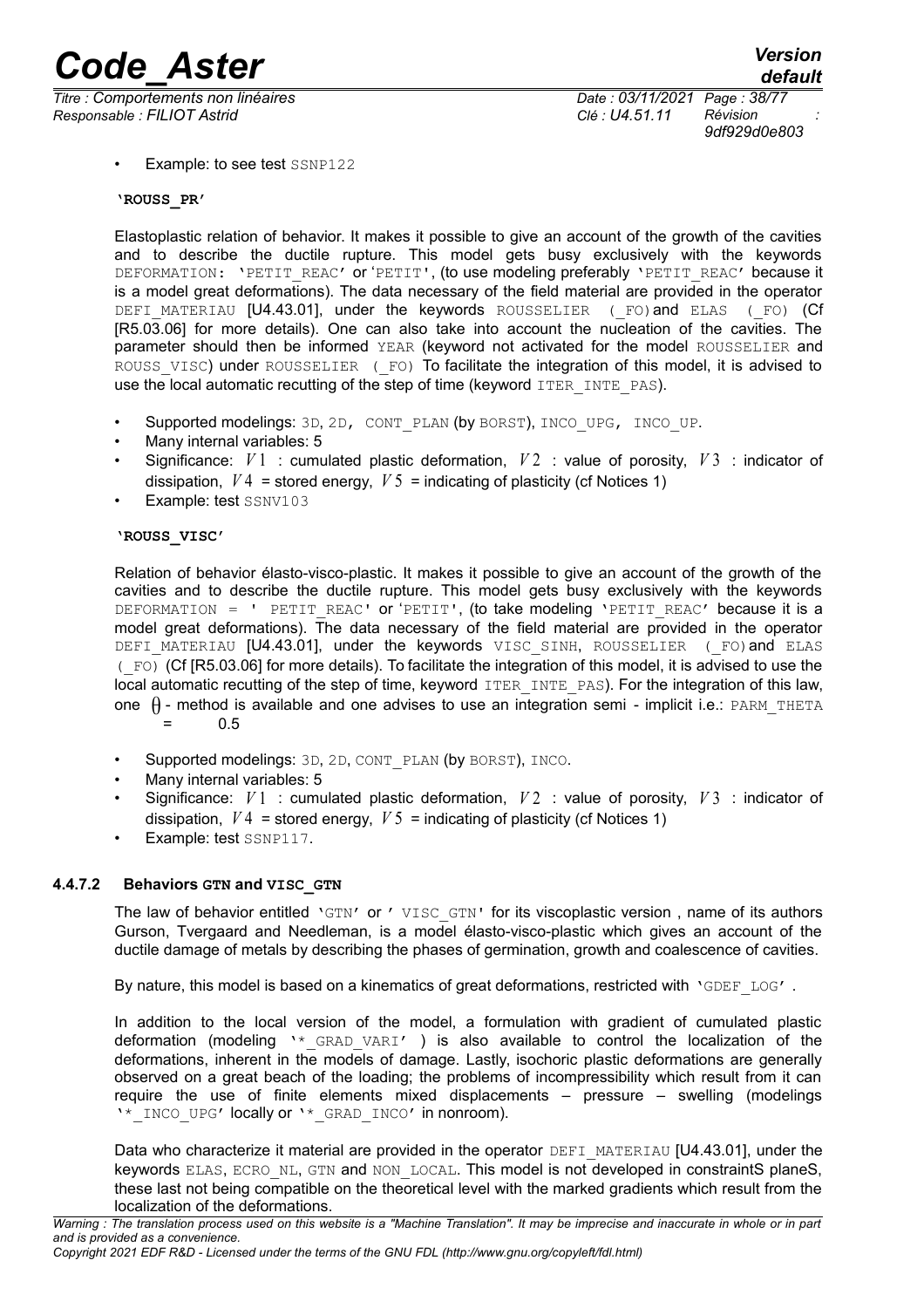*Code\_Aster Version default*

*Titre : Comportements non linéaires Date : 03/11/2021 Page : 39/77 Responsable : FILIOT Astrid Clé : U4.51.11 Révision :*

*9df929d0e803*

The internal variables are 12, to which are added the filing of the constraints **T** clean with 'GDEF\_LOG' . Their significance is the following one:

- *V1* : variable of work hardening
- *V2* : porosity total
- $V3$  : indicator of plasticity (0 = rubber band, 1 = plastic regular, 2 = mode of point)
- *V4* with *V9* : components plastic deformation
- $V10$ : cumulated plastic deformation
- $V11$ : porosity resulting from germination
- *V* 12 : logarithmic curve measurement of porosity (ln *f* − ln *f*<sub>0</sub>)

One will be able to refer to the CAS-tests SNV250 with SSNV257 like SSNV265 and SSNV266 pour of the examples of use.

#### **4.4.7.3 Behavior HAYHURST**

Élasto-viscoplastic model of Hayhurst, to describe the behavior of the austenitic steels, with a scalar damage in hyperbolic sine, function of the maximum principal constraint or trace of the constraints, an isotropic work hardening and a viscous law in hyperbolic sine.

This model gets busy with the keywords DEFORMATION = SMALL or PETIT REAC. or GDEF LOG. The data necessary are defined in DEFI\_MATERIAU under the keywords HAYHURST and ELAS.

- Supported modelings: 3D, 2D, INCO UPG, INCO UP.
- Many internal variables: 12
- Significance: *V1* with *V6* : 6 components of the viscoplastic deformation, *V7* : cumulated plastic deformation,  $V8$  and  $V9$  : variables of work hardening  $\left.H_{\,1}\right.$  and  $\left.H_{\,2}\right.$  ,  $\left.V10\right.$  : variable , *V11* : damage, *V12* : indicator.
- Example: test SSNV261

# **4.4.7.4 Behavior VENDOCHAB**

Viscoplastic model coupled with the isotropic damage of Lemaitre-Chaboche [R5.03.15]. This model gets busy with the keywords DEFORMATION = SMALL or PETIT REAC. The data necessary are defined in DEFI\_MATERIAU under the keywords VENDOCHAB ( FO), LEMAITRE (FO) and ELAS  $($  FO).

- Supported modelings: 3D, 2D, INCO UPG, INCO UP.
- Many internal variables: 9
- Significance: *V1* with *V6* : viscoplastic deformation, *V7* : cumulated plastic deformation, *V8* : isotropic work hardening, *V9* : damage.
- Example: test SSNV183

# **4.4.7.5 Behavior VISC\_ENDO\_LEMA**

Viscoplastic model coupled with the isotropic damage of Lemaitre-Chaboche, corresponding to a simplified version of the model VENDOCHAB if coefficients ALPHA\_D and BETA\_D are worthless and K D = R D. cf [R5.03.15]. This model gets busy with the keywords DEFORMATION = SMALL or PETIT\_REAC. The data necessary are defined in DEFI\_MATERIAU under the keywords VISC\_ENDO (\_FO), LEMAITRE (\_FO) and ELAS (\_FO).

- Supported modelings: 3D, 2D, INCO\_UPG, INCO\_UP.
- Many internal variables: 9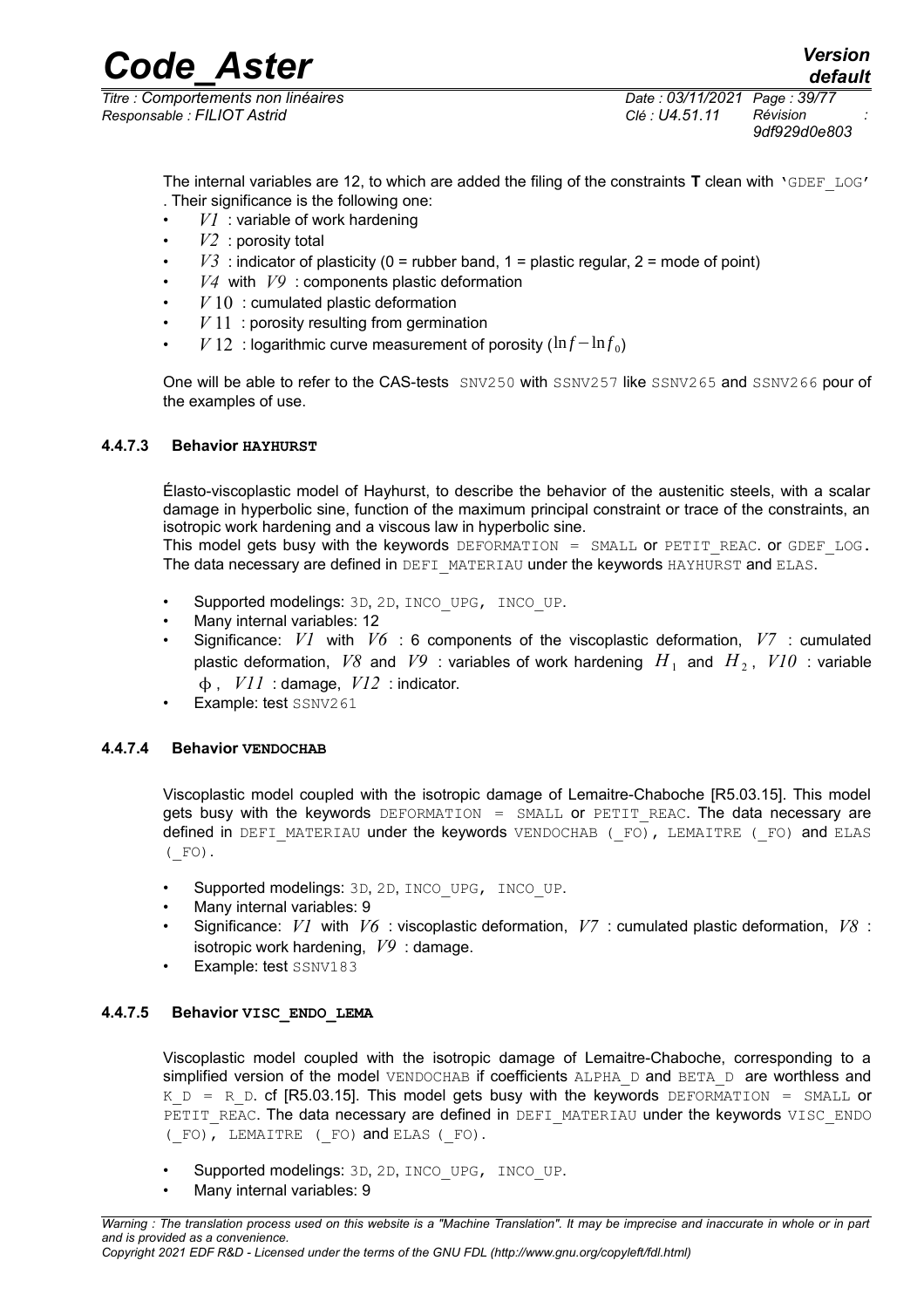*Titre : Comportements non linéaires Date : 03/11/2021 Page : 40/77 Responsable : FILIOT Astrid Clé : U4.51.11 Révision :*

*9df929d0e803*

- Significance: *V1* with *V6* : viscoplastic deformation, *V7* : cumulated plastic deformation, *V8* : isotropic work hardening, *V9* : damage.
- Example: test SSND108

# **4.4.7.6 Behavior CZM\_EXP\_REG**

Cohesive relation of behavior (Cohesive Exponential Model Zone Regularized) (cf [R7.02.11] for more detail) modelling the opening of a crack. This law is usable with the linear finite element of joint type (cf [R3.06.09] for more detail) or with its version THM (cf [R7.02.15]) and makes it possible to introduce a force of cohesion between the lips of the crack. The data necessary of the field material are provided in the operator DEFI\_MATERIAU [U4.43.01], under the keyword RUPT\_FRAG. The use of this model often requires the presence of piloting by PRED\_ELAS (cf [U4.51.03]).

- Supported modeling: PLAN\_JOINT, AXIS\_JOINT, 3D\_JOINT, AXIS\_JHMS, PLAN\_JHMS.
- Many internal variables: 9
- Significance: *V1* : threshold corresponding to the greatest jump of displacement (in standard) ever reached, *V2* : indicator of dissipation (0: not, 1: yes), *V3* indicator of damage (0: healthy, 1: damaged), *V4* : indicator of the percentage of dissipated energy, *V5* : value of dissipated energy, *V7* with *V9* : values of the jump, (V9=0 in 2D)
- Example: to see test SSNP118, SSNP133, SSNV199

# **4.4.7.7 Behavior CZM\_LIN\_REG**

Cohesive relation of behavior (Cohesive Linear Model Zone Regularized) (cf [R7.02.11] for more detail) modelling the opening of a crack. Interest of such a law, compared with CZM\_EXP\_REG, is to be able to represent a true face of rupture. This last is visible thanks to the internal variable  $V3$  ( $V3=2$  corresponds to a completely broken element). This law is usable with the linear finite element of joint type (cf [R3.06.09] for more detail) or with its version THM (cf [R7.02.15]) and makes it possible to introduce a force of cohesion between the lips of the crack. The data necessary of the field material are provided in the operator DEFI\_MATERIAU [U4.43.01], under the keyword RUPT\_FRAG. The use of this model often requires the presence of piloting by PRED ELAS (see [U4.51.03]).

- Supported modeling: PLAN\_JOINT, AXIS\_JOINT, 3D\_JOINT, AXIS\_JHMS, PLAN\_JHMS.
- Many internal variables: 9
- Significance: *V1* : threshold corresponding to the greatest jump of displacement (in standard) ever reached, *V2* : indicator of dissipation (0: not, 1: yes), indicating V3 of damage (0: healthy, 1: damaged, 2: broken), *V4* : indicator of the percentage of dissipated energy, *V5* : value of dissipated energy, *V7* with *V9* : values of the jump, (V9=0 in 2D)
- Example: to see test SSNP118, SSNV199

# **4.4.7.8 Behavior CZM\_EXP**

Cohesive relation of behavior (Cohesive Exponential Model Zone) (see [R7.02.12] for more detail) modelling the opening of a crack. This law is usable with the finite element with internal discontinuity (see [R7.02.12] for more detail) and makes it possible to introduce a force of cohesion between the lips of the crack. The data necessary of the field material are provided in the operator DEFI\_MATERIAU [U4.43.01], under the keyword RUPT\_FRAG. The use of this model requires the presence of piloting by PRED ELAS (cf. [U4.51.03]).

•Supported modeling: PLAN\_ELDI, AXIS\_ELDI. •Many internal variables: 7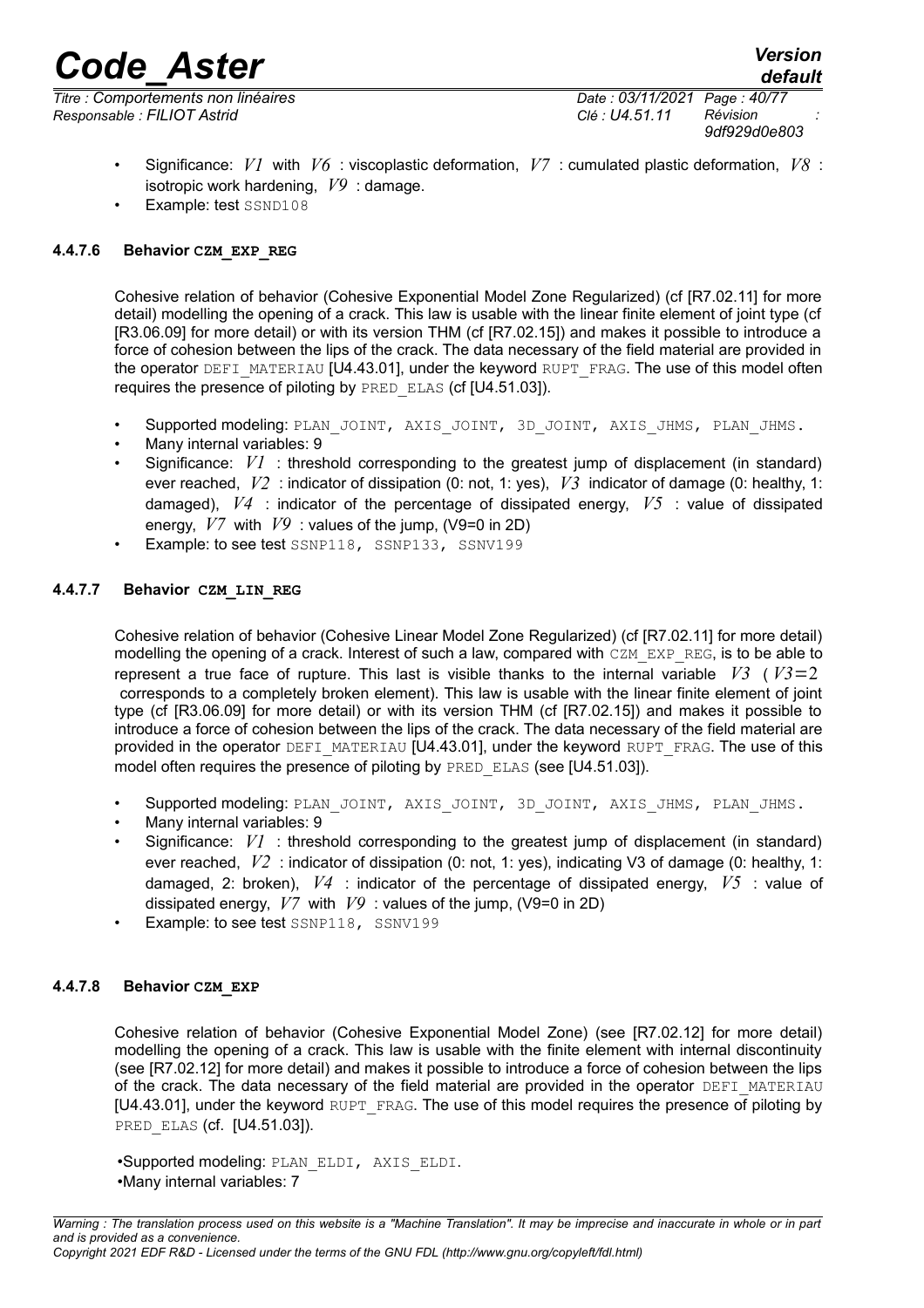*Responsable : FILIOT Astrid Clé : U4.51.11 Révision :*

*default Titre : Comportements non linéaires Date : 03/11/2021 Page : 41/77 9df929d0e803*

•Significance: *V1* : normal jump, *V2* : tangential jump, *V3* : variable threshold, *V4* : indicator of cracking (0 for linear mode, 1 for softening mode), *V5* : indicator of the percentage of dissipated energy, *V6* : normal constraint, *V7* : tangential constraint. •Example: to see test SSNP118.

# **4.4.7.9 Behavior CZM\_OUV\_MIX**

- • Cohesive relation of behavior (Cohesive Zone Mixed Model Opening) (cf [R7.02.11]) modelling the opening and the propagation of a crack. This law is usable with the finite element of interface based on a mixed formulation Lagrangian increased (see [R3.06.13]) and makes it possible to only introduce a force of cohesion between the lips of the crack in mode of opening. This law is used when one imposes conditions of symmetry on the element of interface. The data necessary of the field material are provided in the operator DEFI\_MATERIAU [U4.43.01], under the keyword RUPT FRAG. The use of this model requires the presence of piloting by PRED ELAS (cf. [U4.51.03]).
- •
- Supported modeling: all modelings of the type INTERFACE (cf U3.13.14).
- Many internal variables: 9
	- *V1* : threshold in jump (greater standard reached),

*V2* : indicator of the mode of the law = -1: Contact, 0: Initial or current adherence, 1: Damage, 2: Rupture, 3: Return to zero with worthless constraint.

- *V3* : indicator of damage 0 if healthy material, 1 if damaged material, 2 if broken material.
- *V4* : percentage of dissipated energy,
- $V5$  : value of dissipated energy,
- $V6$ : value of current residual energy: Nulle for this laws (valid for CZM  $_{\rm XXX-REG}$ ).
- *V7* : normal jump, *V8* : tangential jump, *V9* : tangential jump (no one in 2D).

Examples: to see tests SSNP118 and SSNV199.

# **4.4.7.10 Behavior CZM\_EXP\_MIX**

Cohesive relation of behavior (Cohesive Mixed Model Zone Exponential) (cf [R7.02.11]) modelling the opening and the propagation of a crack. This law is usable with the finite element of interface based on a mixed formulation Lagrangian increased (see [R3.06.13]) and makes it possible to introduce a force of cohesion between the lips of the crack in mode of opening according to an exponential form. It is appropriate at the time of the quasi-fragile modeling of material like the concrete. The data necessary of the field material are provided in the operator DEFI\_MATERIAU [U4.43.01], under the keyword RUPT FRAG. The use of this model can sometimes require to use the techniques of piloting by PRED\_ELAS to facilitate convergence (cf. [U4.51.03]).

- Supported modeling: all modelings of the type INTERFACE (cf U3.13.14).
- Many internal variables: 9
	- *V1* : threshold in jump (greater standard reached),

 $V2$ : indicator of the mode of the law = -1: Contact, 0: Initial or current adherence, 1: Damage, 2: Rupture, 3: Return to zero with worthless constraint.

- *V3* : indicator of damage 0 if healthy material, 1 if damaged material, 2 if broken material.
- *V4* : percentage of dissipated energy,
- $V5$  : value of dissipated energy,
- $V6$  : value of current residual energy: Nulle for this laws (valid for CZM  $_{\text{XXX}}$  REG).
- *V7* : normal jump, *V8* : tangential jump, *V9* : tangential jump (no one in 2D).
- Examples: to see tests SSNP118 and SSNP166.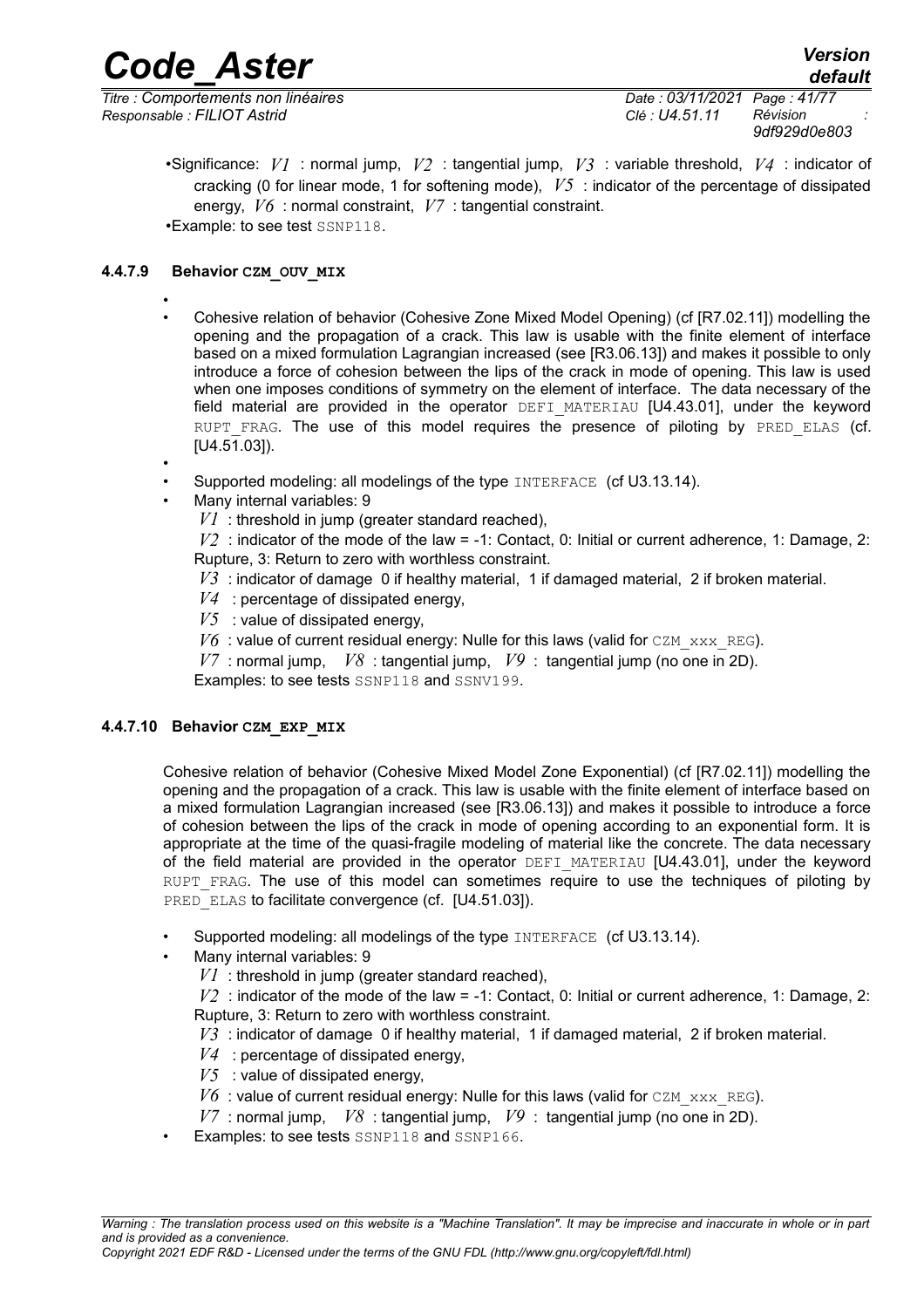*Titre : Comportements non linéaires Date : 03/11/2021 Page : 42/77 Responsable : FILIOT Astrid Clé : U4.51.11 Révision :*

*9df929d0e803*

# **4.4.7.11 Behavior CZM\_EXP\_MIX**

Cohesive relation of behavior (Cohesive Mixed Model Zone Exponential) (cf [R7.02.11]) modelling the opening and the propagation of a crack. This law is usable with the finite element of interface based on a mixed formulation Lagrangian increased (see [R3.06.13]) and makes it possible to introduce a force of cohesion between the lips of the crack in mode of opening according to an exponential form. It is appropriate at the time of the quasi-fragile modeling of material like the concrete. The data necessary of the field material are provided in the operator DEFI\_MATERIAU [U4.43.01], under the keyword RUPT FRAG. The use of this model can sometimes require to use the techniques of piloting by PRED\_ELAS to facilitate convergence (cf. [U4.51.03]).

- Supported modeling: all modelings of the type INTERFACE (cf U3.13.14).
- Many internal variables: 9
	- *V1* : threshold in jump (greater standard reached),

 $V2$ : indicator of the mode of the law = -1: Contact, 0: Initial or current adherence, 1: Damage, 2: Rupture, 3: Return to zero with worthless constraint.

- *V3* : indicator of damage 0 if healthy material, 1 if damaged material, 2 if broken material.
- *V4* : percentage of dissipated energy,
- $V5$  : value of dissipated energy.
- $V6$  : value of current residual energy: Nulle for this laws (valid for CZM  $_{\text{XXX}}$  REG).
- *V7* : normal jump, *V8* : tangential jump, *V9* : tangential jump (no one in 2D).
- Examples: to see tests SSNP118 and SSNP166.

# **4.4.7.12 Behavior CZM\_TAC\_MIX**

Cohesive relation of behavior (Cohesive Zone Mixed Model Heel-Curnier) (see [R7.02.11]) modelling the opening and the propagation of a crack. This law is usable with the finite element of interface based on a mixed formulation Lagrangian increased (see [R3.06.13]) and makes it possible to introduce a force of cohesion between the lips of the crack into the three modes of rupture with an irreversibility of the Heel-Curnier type. Attention, this law cannot be used when one imposes conditions of symmetry on the element of interface. In this case it is necessary to use CZM\_OUV\_MIX.

The data necessary of the field material are provided in the operator DEFI\_MATERIAU [U4.43.01], under the keyword RUPT\_FRAG. The use of this model requires the presence of piloting by PRED\_ELAS (cf. [U4.51.03]).

- Supported modeling: all modelings of the type INTERFACE (cf U3.13.14).
- Many internal variables: 9
	- *V1* : threshold in jump (greater standard reached),

 $V2$ : indicator of the mode of the law = -1: Contact (only for CZM OUV MIX), 0: Initial or current adherence, 1: Damage, 2: Rupture, 3: Return to zero with worthless constraint.

- *V3* : indicator of damage 0 if healthy material, 1 if damaged material, 2 if broken material.
- *V4* : percentage of dissipated energy,
- $V5$  : value of dissipated energy,
- $V6$ : value of current residual energy: Nulle for this laws (valid for CZM  $_{\text{XXX}}$  REG).
- *V7* : normal jump, *V8* : tangential jump, *V9* : tangential jump (no one in 2D).
- Examples: to see tests SSNP118, SSNA115, SSNV199.

# **4.4.7.13 Behavior CZM\_TRA\_MIX**

Cohesive relation of behavior (Cohesive Zone Mixed Model Trapezoid) (see [R7.02.11]) modelling the opening and the propagation of a crack in ductile rupture. This law is usable with the finite element of interface based on a mixed formulation Lagrangian increased (see [R3.06.13]) and makes it possible to introduce a force of cohesion between the lips of the crack only in mode of opening. The data necessary of the field material are provided in the operator DEFI\_MATERIAU [U4.43.01], under the keyword RUPT\_DUCT.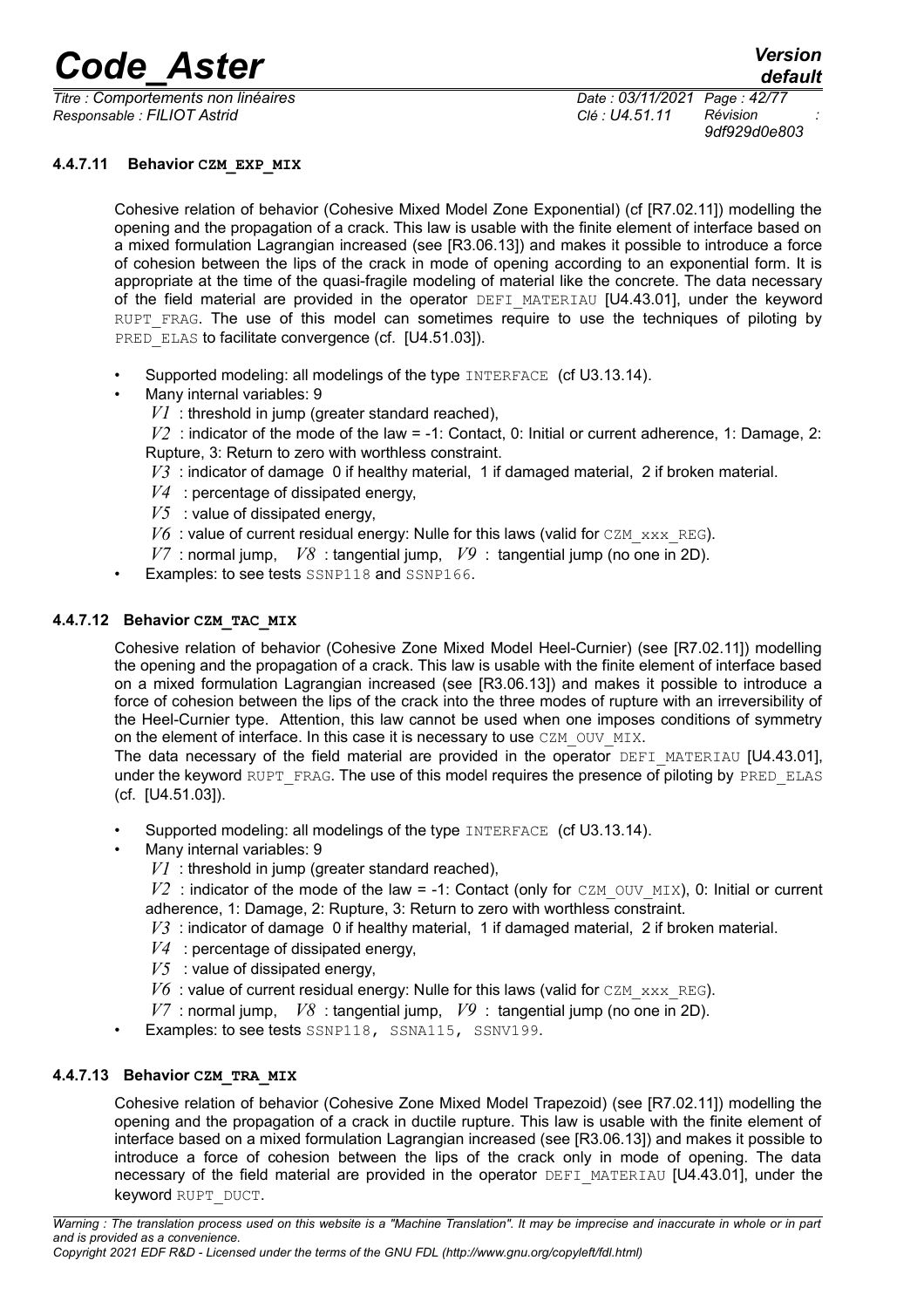*Titre : Comportements non linéaires Date : 03/11/2021 Page : 43/77 Responsable : FILIOT Astrid Clé : U4.51.11 Révision :*

*9df929d0e803*

- Supported modeling: all modelings of the type INTERFACE (cf U3.13.14).
- Many internal variables: 9

*V1* : threshold in jump, allows to take into account the irreversibility of cracking, to see its definition in the preceding ones part (specific to each law).

*V2* : indicator of the mode of the law *V2*=−1 : Contact, *V2*=0 : initial or current adherence,  $V2=1$ : dissipation,  $V2=2$ : final rupture,  $V2=3$ : plate.

 $V3$ : indicator of damage  $V3=0$  if healthy material,  $V3=1$  if damaged material,  $V3=2$  if broken material.

*V4* : percentage of dissipated energy.

 $V5 = V4 \times G_c$ : value of dissipated energy.

 $V6$ : value of current residual energy: Nulle for this laws (valid for CZM  $_{\text{XXX}}$  REG).

 $V7 = \delta_n$ : jump normal,  $V8 = \delta_t$ : tangential jump,  $V9 = \delta_{\tau}$  tangential jump (no one in 2D).

Examples : to see tests SSNP151, SSNA120.

# **4.4.7.14 Behavior CZM\_FAT\_MIX**

Cohesive relation of behavior for tiredness (see [R7.02.11]). This law is usable with the finite element of interface based on a mixed formulation Lagrangian increased (see [R3.06.13]). The goal is to simulate the propagation of fatigue crack in 2D or 3D (mode I only) with the possibility of considering nonlinear material surrounding in order to model (amongst other things) the delay effect related to an overload. The data necessary of the field material are provided in the operator  $DEFI$  MATERIAU [U4.43.01], under the keyword RUPT\_FRAG. The use of this model requires the presence of piloting by PRED\_ELAS (cf. [U4.51.03]).

- Supported modeling: all modelings of the type INTERFACE (cf U3.13.14).
- Many internal variables: 9
- Example: to see tests SSNP118, SSNP139

# **4.4.7.15 Behavior CZM\_LAB\_MIX**

Cohesive relation of behavior (Cohesive Zone Mixed Model Steel-concrete Connection) (cf [R7.02.11]) modelling the behavior of a steel-concrete interface. This law is usable with the finite elements of interface based on a mixed formulation of Lagrangian type increased (cf [R3.06.13]) and makes it possible to model the slip of steel compared to the concrete.

The data necessary of the field material are provided in the operator DEFI\_MATERIAU [U4.43.01], under the keyword CZM LAB MIX.

- Supported modelings: all modelings of the type INTERFACE (cf U3.13.14).
- Many internal variables: 5

*V1* : threshold in jump (greater standard reached),

*V2* : indicator of the mode of the law = 0: Initial or current adherence, 1: Damage, 2: Rupture, 3: Return to zero with worthless constraint.

- *V3* : normal jump, *V4* : tangential jump, *V5* : tangential jump (no one in 2D).
- Example: to see test SSNS110.

# **4.4.7.16 Behavior RUPT\_FRAG**

Nonlocal relation of behavior based on the formulation of J.J. Marigo and G. Frankfurt of the breaking process (not of equivalent in local version). This model describes the appearance and the propagation of cracks in an elastic material (cf [R7.02.11]). The characteristics of material are defined in the operator DEFI\_MATERIAU [U4.43.01] under the keywords ELAS, RUPT\_FRAG and NON\_LOCAL.

Supported nonlocal modeling: GRAD\_VARI.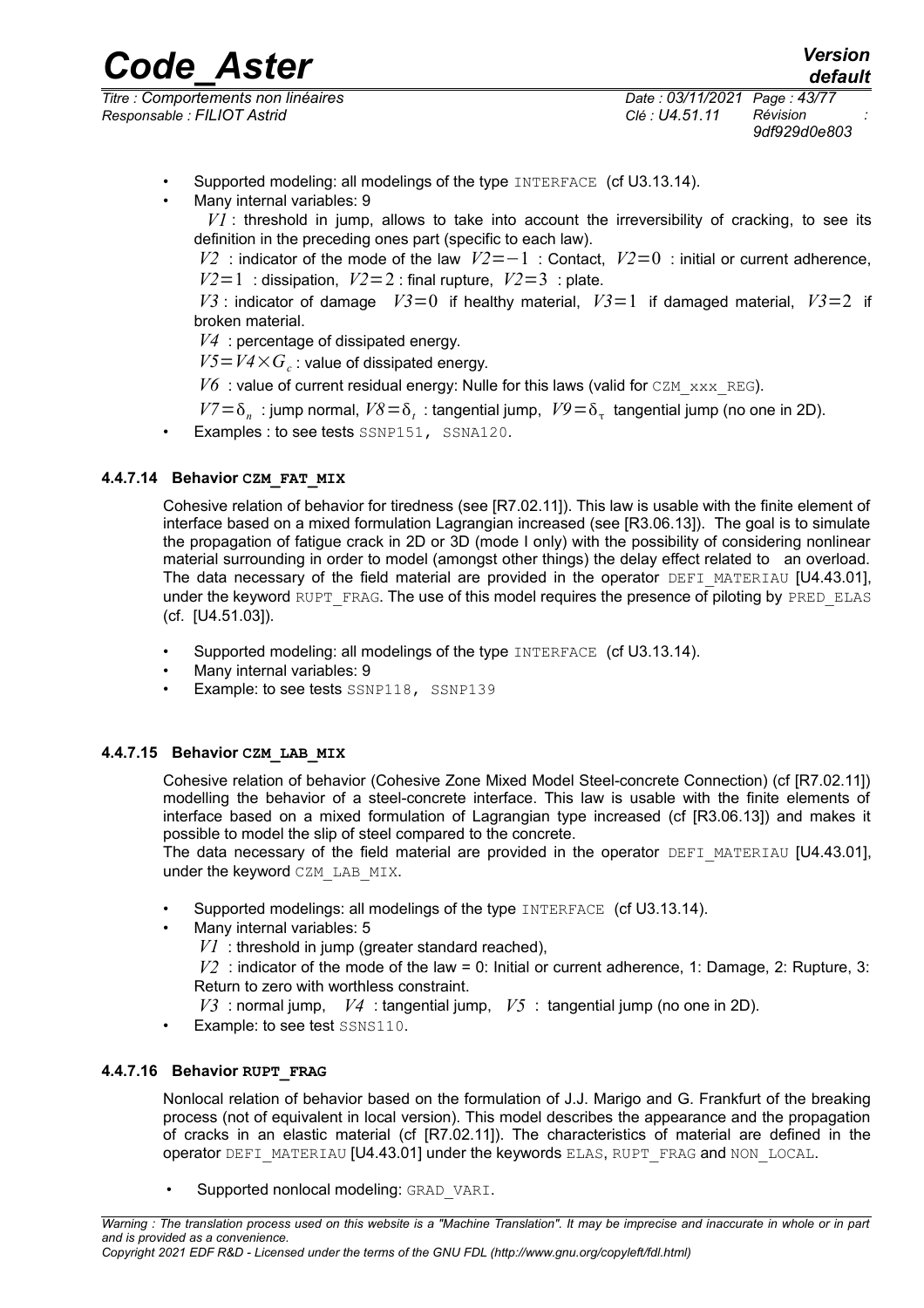*Titre : Comportements non linéaires Date : 03/11/2021 Page : 44/77 Responsable : FILIOT Astrid Clé : U4.51.11 Révision :*

*9df929d0e803*

- Many internal variables: 4
- Significance: *V1* : value of the damage, *V2* with *V4* : 3 components of the gradient of the damage.
- Example: to see test SSNA101.

# **4.4.7.17 Behavior RANKINE**

Relation of behavior used for modeling simplified joints of the stoppings out of concrete [R7.01.39]. It is about a criterion of perfect plasticity in traction relating to the components of the principal constraints:  $\sigma_{i=1,2,3} \leq \sigma_t$ . When a principal constraint reaches the value threshold  $\sigma_t$ , the joint opens in this direction. It should be noted that the plastic deformation thus created is not reversible, the model thus does not make it possible to represent the Re-closing of the joint and is valid only on one way of monotonous loading. The data necessary of the field material are provided in the operator DEFI\_MATERIAU [U4.43.01], under the keyword RANKINE.

- Modeling supported: D\_PLAN, C\_PLAN, AXIS, 3D.
- Many internal variables: 9
- Example: to see tests SNV515, SNV516

# **4.4.7.18 Behavior JOINT\_MECA\_RUPT**

Relation of behavior of contact, rubber band with tensile strength and rupture (cf [R7.01.25]). This law is usable with the finite elements of joint into linear and quadratic. Hydraulic modeling is not possible that for the joints quadratic (cf [R3.06.09] for more detail). The normal behavior is of cohesive type, while the tangential behavior is always linear with a rigidity dependent on the normal opening of the joint. The hydrostatic pressure due to the presence of liquid in the joint is taken into account, the hydraulic coupling is also possible. The procedure of injection of the concrete under pressure (keyingup), which is specific to the construction of the stoppings, is also implemented. The data necessary of the field material are provided in the operator DEFI\_MATERIAU [U4.43.01], under the keyword JOINT\_MECA\_RUPT.

- Modeling supported: PLAN\_JOINT, AXIS\_JOINT, 3D\_JOINT, PLAN\_JOINT\_HYME, 3D\_JOINT\_HYME.
- Many internal variables: 18
- Example: to see tests SSNP162, SSNP142, SSNP143

# **4.4.7.19 Behavior JOINT\_MECA\_FROT**

An elastoplastic version of the law of standard friction Mohr-Coulomb (confer [R7.01.25]). This law is usable with the finite elements of joint into linear and quadratic. Hydraulic modeling is not possible that for the joints quadratic (cf [R3.06.09] for more detail). Only the tangential part of displacements is broken up into two components - plastic and rubber band. The flow is normal for this tangential part. The data necessary of the field material are provided in the operator DEFI\_MATERIAU [U4.43.01], under the keyword JOINT\_MECA\_FROT.

- Supported modeling: PLAN JOINT, AXIS JOINT, 3D JOINT, PLAN JOINT HYME, 3D\_JOINT\_HYME.
- Many internal variables: 18
- Example: to see tests SSNP162d/e/f/j/k/l, SSNP142c/d/g/h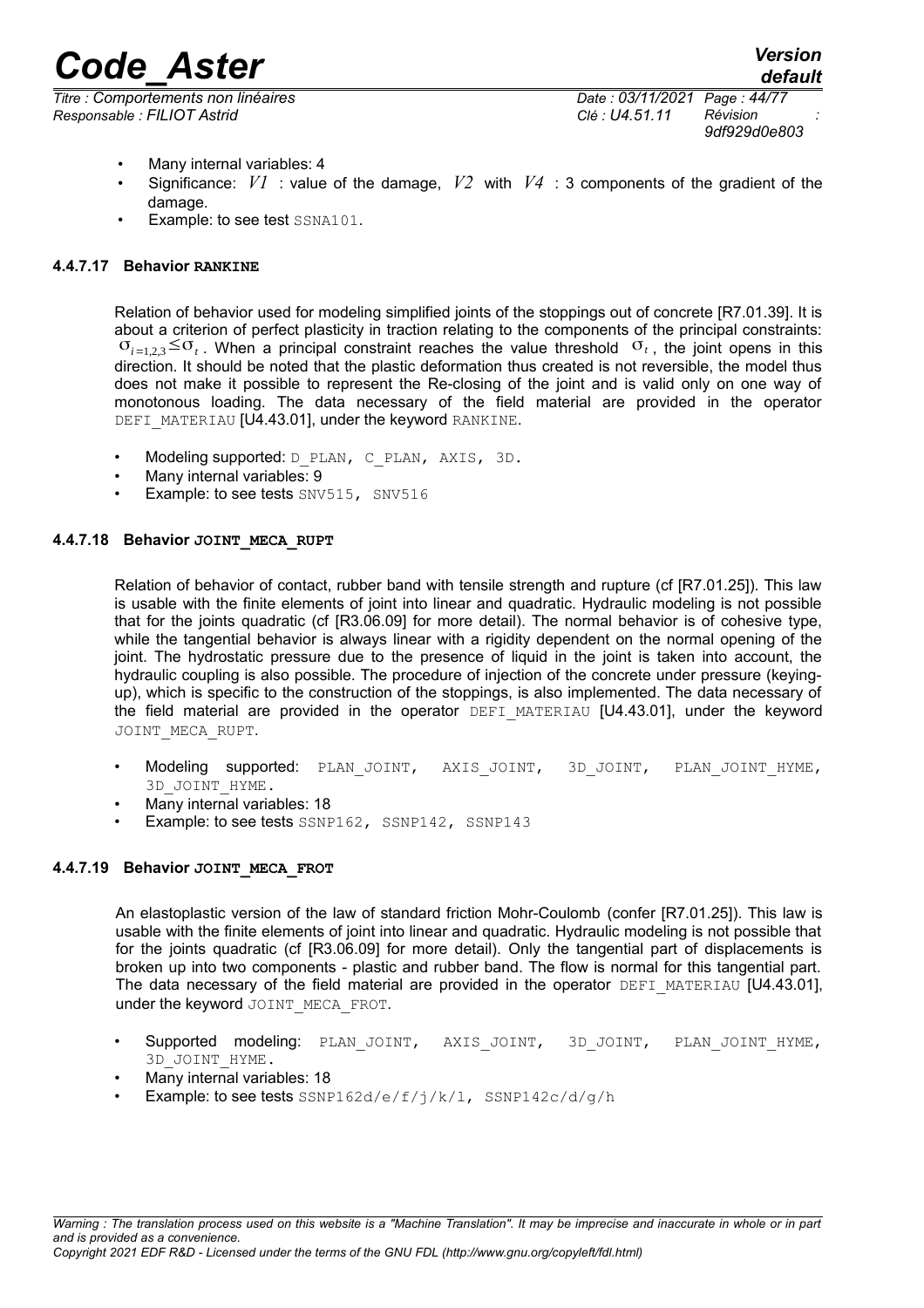*Titre : Comportements non linéaires Date : 03/11/2021 Page : 45/77 Responsable : FILIOT Astrid Clé : U4.51.11 Révision :*

*default*

*9df929d0e803*

#### **4.4.7.20 Behavior ENDO\_HETEROGENE**

The law ENDO HETEROGENE is an isotropic model of damage representing the formation and the propagation of the cracks starting from a distribution of microphone-defects given by a model of Weibull. The presence of crack in the structure is modelled by lines of broken elements ( $d=1$ ). The rupture of the elements can be caused either by the starting of a new crack, or by propagation (see [R7.01.29] for more details). It is thus about a model with two thresholds. This law is adapted to heterogeneous materials such as for example mudstone.

The characteristics of material are defined in the operator DEFI\_MATERIAU [U4.43.011 under the keywords ENDO HETEROGENE, ELAS and NON LOCAL.

Supported nonlocal modeling: D\_PLAN\_GRAD\_SIGM

- Many internal variables for modeling D\_PLAN\_GRAD\_SIGM : 12
- Significance:
- $VI$  : value of the damage  $d$ .
- $V2$ : healthy element (0), pointed (1), broken by starting (2), broken by propagation (3)
- $V3$ : breaking stress by starting,
- $V4$ : breaking stress by propagation,
- $V5$ : number of the element pointed number 1,
- $V_0$ : number of the element pointed number 2 (when starting),
- $V7$  : iteration of Newton of rupture.
- *V8* : current iteration of Newton,
- $V9$  : coordinate X point of crack after rupture by propagation,
- $V10$ : coordinate Y point of crack after rupture by propagation,
- $VII$ : coordinate X point of crack 2 during starting,
- $V12$  : coordinate Y point of crack 2 during starting,
- Example: to see test ssnp147 and ssnp148

#### **4.4.7.21 Behavior FOUNDED TION**

The law FOUNDEDTION described the nonlinear elastoplastic behavior of a rectangular shallow foundation subjected to a statical or seismic three-dimensional stress. This law of behavior is affected on the discrete elements 3D made up of a single node in translation and rotation ( $DISTR$ ) affected of a matrix of diagonal stiffness (K\_TR\_D\_N) by means of the relation FOUNDEDTION called by the operators of resolution of nonlinear problems STAT\_NON\_LINE [R5.03.01] or DYNA\_NON\_LINE [R5.05.05].

The keyword used to define the characteristics of material in DEFI\_MATERIAU is FONDA\_SUPERFI.

The law represents at the same time the mechanism of slip, the mechanism of loss of bearing capacity as well as the mechanism of separation of the foundation. Before bringing into play one of the mechanisms previously quoted, all the directions of loading present a linear elastic behavior described by classical characteristics of rigidity.

- Supported modeling: DIS\_TR.
- Many internal variables:  $2\overline{1}$
- Examples: See case tests S SNL201 and SSNL202.
- Reference material: R5.03.31.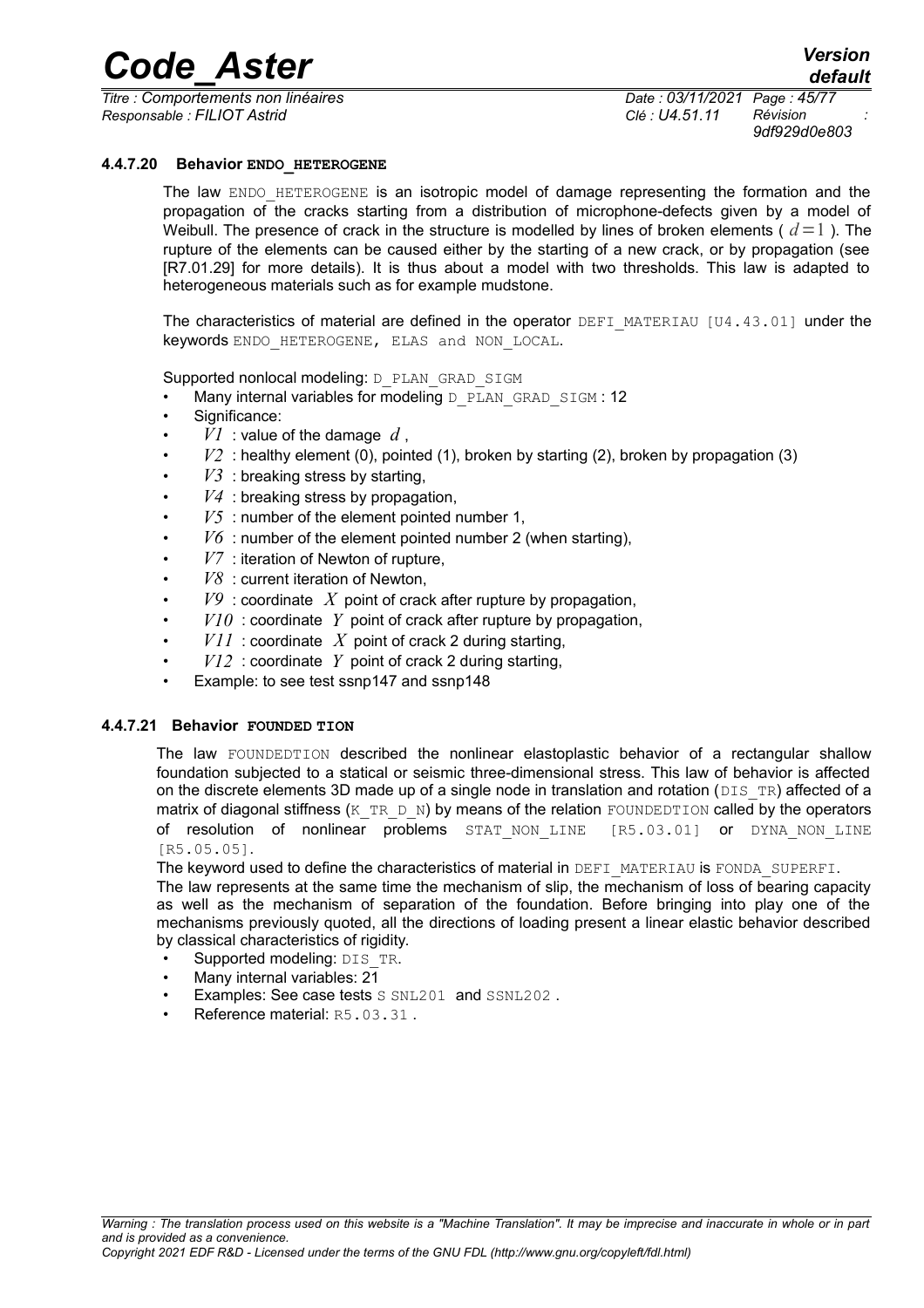*Titre : Comportements non linéaires Date : 03/11/2021 Page : 46/77 Responsable : FILIOT Astrid Clé : U4.51.11 Révision :*

*9df929d0e803*

# **4.4.8 Behaviors specific to the modeling of the concrete and the reinforced concrete**

### **4.4.8.1 Behavior ENDO\_ISOT\_BETON**

Relation of elastic behavior fragile. It is about a local modeling with scalar damage and negative linear isotropic work hardening which distinguishes behaviour in traction and compression from the concrete (see [R7.01.04] for more details). The characteristics of material are defined in the operator DEFI\_MATERIAU [U4.43.01] under the keywords BETON\_ECRO\_LINE and ELAS. Supported local modelings: 3D, 2D, CONT\_PLAN (by BORST), INCO\_UPG, INCO\_UP, CONT\_1D (by BORST)

- Many internal variables: 2
- Significance: *V1* : value of the damage, *V2* : indicator of damage (0 for elastic mode (null damage), 1 if damaged, 2 if broken (damage equal to 1)).
- Example: to see test SSNV149.

#### **4.4.8.2 Behavior ENDO\_FISS\_EXP**

Relation of quasi-fragile behavior nonlocal intended for the modeling of the cracking of the concrete at the level of the individual crack. The model introduces a threshold of damage characteristic of the concrete, restores part of rigidity in the directions of requests in compression and tends towards a cohesive law when the internal length (the nonlocal scale) tends towards zero (see [R5.03.28] for more details). The characteristics of the concrete are ideally defined in the operator DEFI MATER GC [U4.42.07] in terms of sizes of the engineer or, if not, in the operator DEFI\_MATERIAU [U4.43.01] (keywords factors ENDO\_FISS\_EXP, ELAS and NON\_LOCAL) to inform the values of the internal parameters of the law.

Not supported local modeling.

Supported nonlocal modeling: GRAD\_VARI

- Many internal variables: 9
- Significance:  $V1$  = value of the damage,  $V2$  = indicating of damage (0 for elastic mode (null damage), 1 if damaged, 2 if broken (damage equal to 1)) V3 = residual rigidity, V4 with V9 = mechanical deformation at the end of the step of time (used in the event of recovery with adaptation of grid)
- Example: to see tests SSNL125, SSNP168, SSNV234, SSNA119

# **4.4.8.3 Behavior ENDO\_ LOCA \_EXP**

Relation of quasi-fragile behavior local intended for the modeling of the cracking of the concrete on the scale homogeneous fissured zones, to see [R4.01.42]. The model introduces a threshold of damage characteristic of the concrete and restore part of rigidity in the directions of requests in compression. It provides a homogeneous answer roughly identical to the realised localised answer of the model ENDO\_FISS\_EXP under confined uniaxial request. The characteristics of the concrete are ideally defined in the operator DEFI\_MATER\_GC [U4.42.07] in terms of sizes of the engineer or, if not, in the operator DEFI\_MATERIAU [U4.43.01] (keywords factors ENDO\_LOCA\_EXP, ELAS) to inform the values of the internal parameters of the law.

Supported modelings: 3D, D\_PLAN, AXIS. Modeling C\_PLAN is not available natively; it is assured only by functionality BORST.

Many internal variables: 5

- $V1$  = value of the damage
- V2 = indicating of damage (0 for elastic mode, 1 if damaged, 2 if broken)
- $V3$  = damage expressed in terms of residual rigidity
- $V4$  = voluminal density of elastic deformation energy
- Voluminal  $V5$  = density of power consumption by the damage mechanism

ExampleS : to see testS SNV261With, SSNV147K, SSNV147L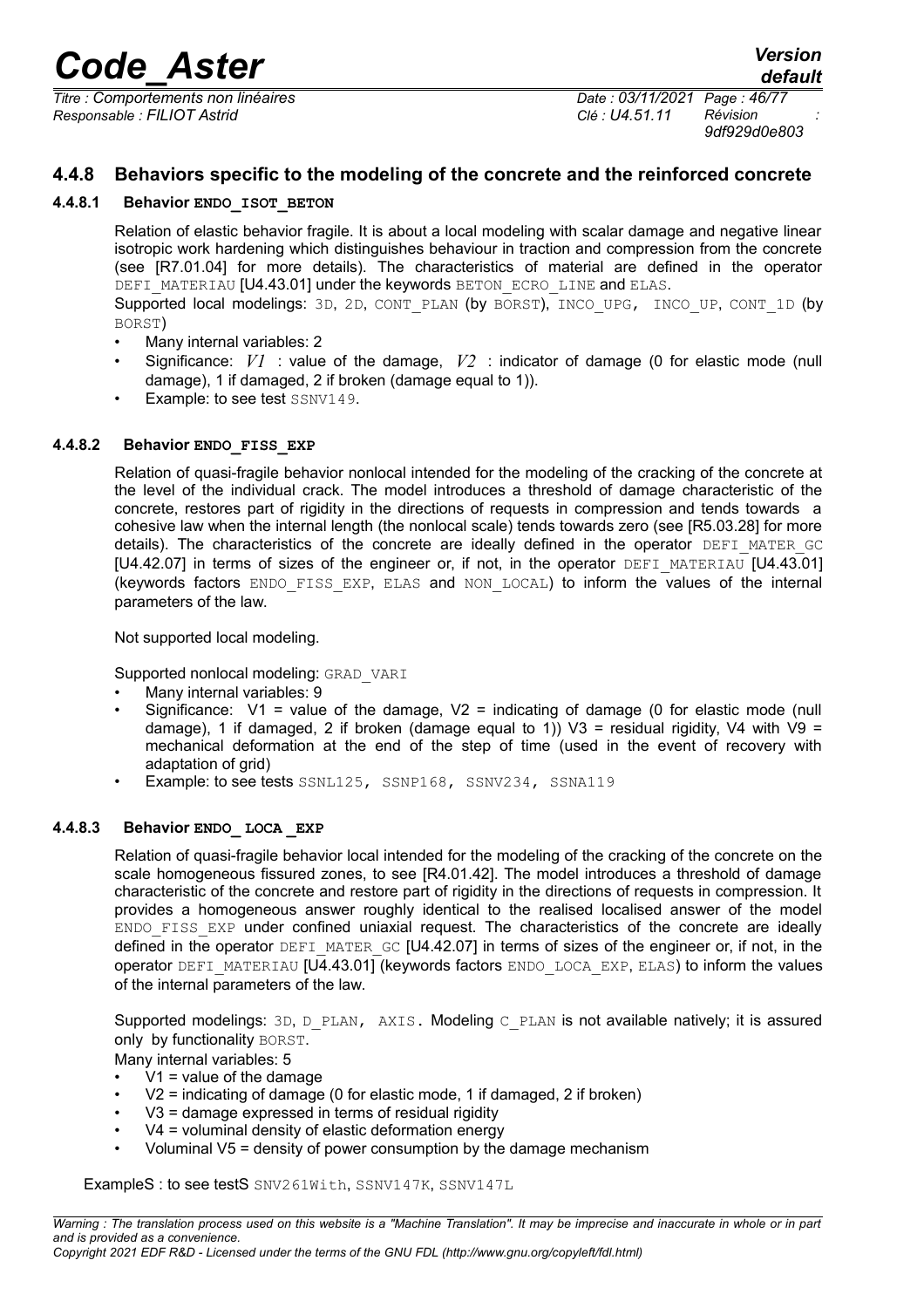*Titre : Comportements non linéaires Date : 03/11/2021 Page : 47/77 Responsable : FILIOT Astrid Clé : U4.51.11 Révision :*

*9df929d0e803*

### **4.4.8.4 Behavior ENDO\_SCALAIRE**

Relation of elastic behavior fragile. It is about a nonlocal modeling with scalar damage and negative work hardening which distinguishes behaviour in traction and compression concerning surface from load (see [R5.03.25] for more details). The characteristics of material are defined in the operator DEFI\_MATERIAU [U4.43.01] under the keywords ENDO\_SCALAIRE, NON\_LOCAL and ELAS.

Not supported local modeling.

Supported nonlocal modeling: GRAD\_VARI

- Many internal variables: 3
- Significance: *V1* : value of the damage, *V2* : indicator of damage (0 for elastic mode (null damage), 1 if damaged, 2 if broken (damage equal to 1))  $V3$  : residual rigidity
- Example: to see tests SSNL125, SSNP146, SSNV223, SSNA119

#### **4.4.8.5 Behavior ENDO\_CARRE**

Relation of elastic behavior fragile. It is about a nonlocal modeling with quadratic regularized damage and negative isotropic work hardening, which distinguishes behaviour in compression from that in traction (see [R5.03.26] for more details). The characteristics of material are defined in the operator DEFI MATERIAU [U4.43.01] under the keywords ECRO LINE, NON LOCAL and ELAS.

Not supported local modeling.

Supported nonlocal modeling: GVNO

- Many internal variables: 2
- Significance: *V1* : value of the damage, *V2* : indicator of damage (0 for elastic mode (null damage), 1 if damaged
- Example: to see tests SSNP307, SSNA119, SSNV220

#### **4.4.8.6 Behavior ENDO\_ORTH\_BETON**

Anisotropic relation of behavior of the concrete with damage [R7.01.09]. It is about a local modeling of fascinating damage of account the refermeture of the cracks. The characteristics of materials are defined in the operator DEFI\_MATERIAU under the keywords ELAS and ENDO\_ORTH\_BETON.

Supported local modelings: 3D, 2D, CONT\_PLAN (by BORST), INCO, CONT\_1D (by BORST)

- Many internal variables: 7
- Significance: *V1* with *V6* : tensor of damage of traction
- *V7* : damage of compression
- Example: to see test SSNV176

#### **4.4.8.7 Behavior MAZARS**

Relation of elastic behavior fragile. It makes it possible to give an account of the softening of the concrete and distinguishes the damage in traction and compression. Only one variable of scalar damage is used (cf [R7.01.08] for more details). The characteristics of material are defined in the operator DEFI\_MATERIAU [U4.43.01] under the keywords MAZARS and ELAS(\_FO). In the event of thermal loading, the coefficients materials depend on the maximum temperature reached at the point of Gauss considered. Moreover, presumedly linear thermal dilation does not contribute to the evolution of the damage (idem for the withdrawal of desiccation and the endogenous withdrawal).

Supported local modelings: 3D, 2D, CONT\_PLAN, INCO, CONT\_1D (by BORST)

- Many internal variables: 4
- Significance:  $VI$  : value of the damage,  $V2$  : indicator of damage (0 so not damaged, 1 if damaged), *V3* : maximum temperature attack at the point of Gauss considered, *V4* : equivalent deformation within the meaning of Mazars.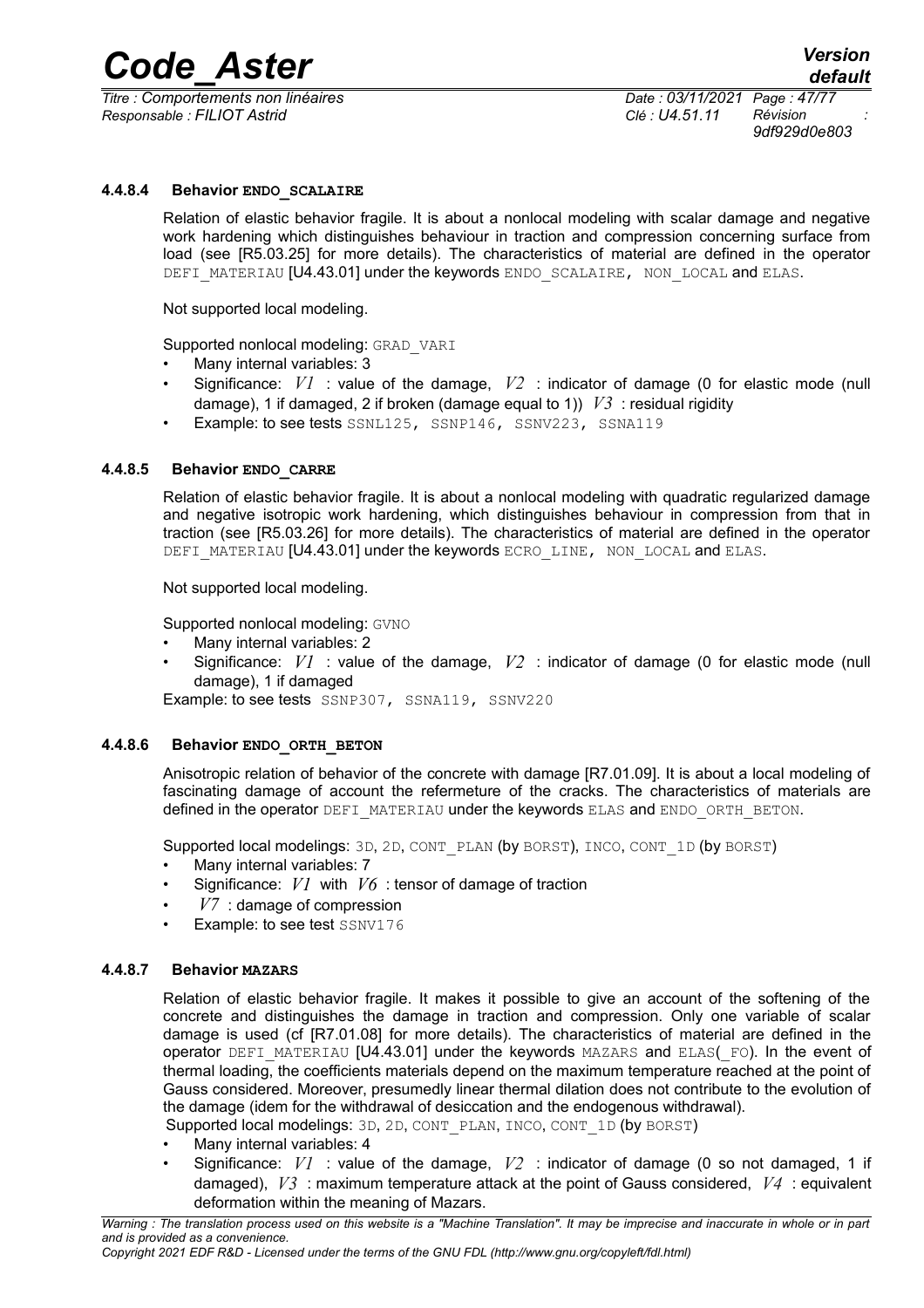*Titre : Comportements non linéaires Date : 03/11/2021 Page : 48/77 Responsable : FILIOT Astrid Clé : U4.51.11 Révision :*

*9df929d0e803*

• Example: to see test SSNP113

#### **4.4.8.8 Behavior MAZARS\_GC**

Relation of elastic behavior fragile. It makes it possible to give an account of the softening of the concrete and distinguishes the damage in traction and compression using 2 variables (confer [R5.03.09] for more details). The characteristics of material are defined in the operator DEFI\_MATERIAU [U4.43.01] under the keywords MAZARS and ELAS.

Supported modelings : 1D, C\_PLAN, goesriables internal: 8 (confer [R5.03.09] for more details).

- *V1* : Criterion in constraint,
- *V2* : Criterion in deformation,
- *V3* : Damage,
- *V4* : Equivalent deformation of traction,
- *V5* : Equivalent deformation of compression,
- *V6* : Report of tri-axialié.
- *: Maximum temperature attack in material,*
- *V8* : nonrecoverable dissipation.

**Note:** MAZARS GC in 1D (thus for a use with multifibre beams) corresponds to the writing 1D of the model of Mazars into unilateral (Driven model). In C\_PLAN the behavior MAZARS\_GC corresponds to the version known as classical, which does not make it possible to give an account of refermeture of the cracks.

#### **4.4.8.9 Behavior ENDO\_PORO\_BETON**

ENDO\_PORO\_BETON is the model of damage of the concrete developed within the LMDC (Laboratory Materials and Durability Of Constructions) in collaboration with the Hydraulic Center of Engineering of EDF. This module of damage takes into account the dissymmetry of the behavior of the concrete (will traCtion-compression), residual deformations and refermeture of crack. In traction, the damage is described by an orthotropic tensor and in compression, the damage is described by an isotropic tensor. This module can also be coupled with module FLUA PORO\_BETON through use FLUA\_ENDO\_PORO to take into account the phenomena of creep and also with model RGI\_BETON. Let us specify that RGI\_BETON is a set of three modules making it possible to take into account the deformations differed from the concrete with FLUA\_PORO\_BETON, the damage of the concrete with ENDO\_PORO\_BETON and the reactions of internal swelling (alkali-reaction and sulfatic intern) with RGI BETON. To use it, it is necessary to inform the parameters materials in DEFI MATERIAU: ENDO\_PORO\_BETON. [U4.43.01]

- Supported modelings: 3D, 2D
- Many internal variables: 108
- Significance: to see [R7.01.30]
- **Example: to see test** SSNV238 and SSNV239

### **4.4.8.10 Behavior BE TON\_DOUBLE\_DP**

Three-dimensional relation of behavior used for the description of the nonlinear behavior of the concrete. It comprises a criterion of Drücker Prager in traction and a criterion of Drücker Prager in compression, uncoupled. The two criteria can have a lenitive work hardening. The data necessary of the field material are provided in the operator DEFI\_MATERIAU [U4.43.01], under the keywords BETON DOUBLE DP and ELAS(FO) (confer [R7.01.03] for more details). To facilitate the integration of this model, one can use the local automatic recutting of the step of time (see keyword ITER INTE PAS).

- Supported modelings: 3D, D\_PLAN and AXIS
- Many internal variables: 4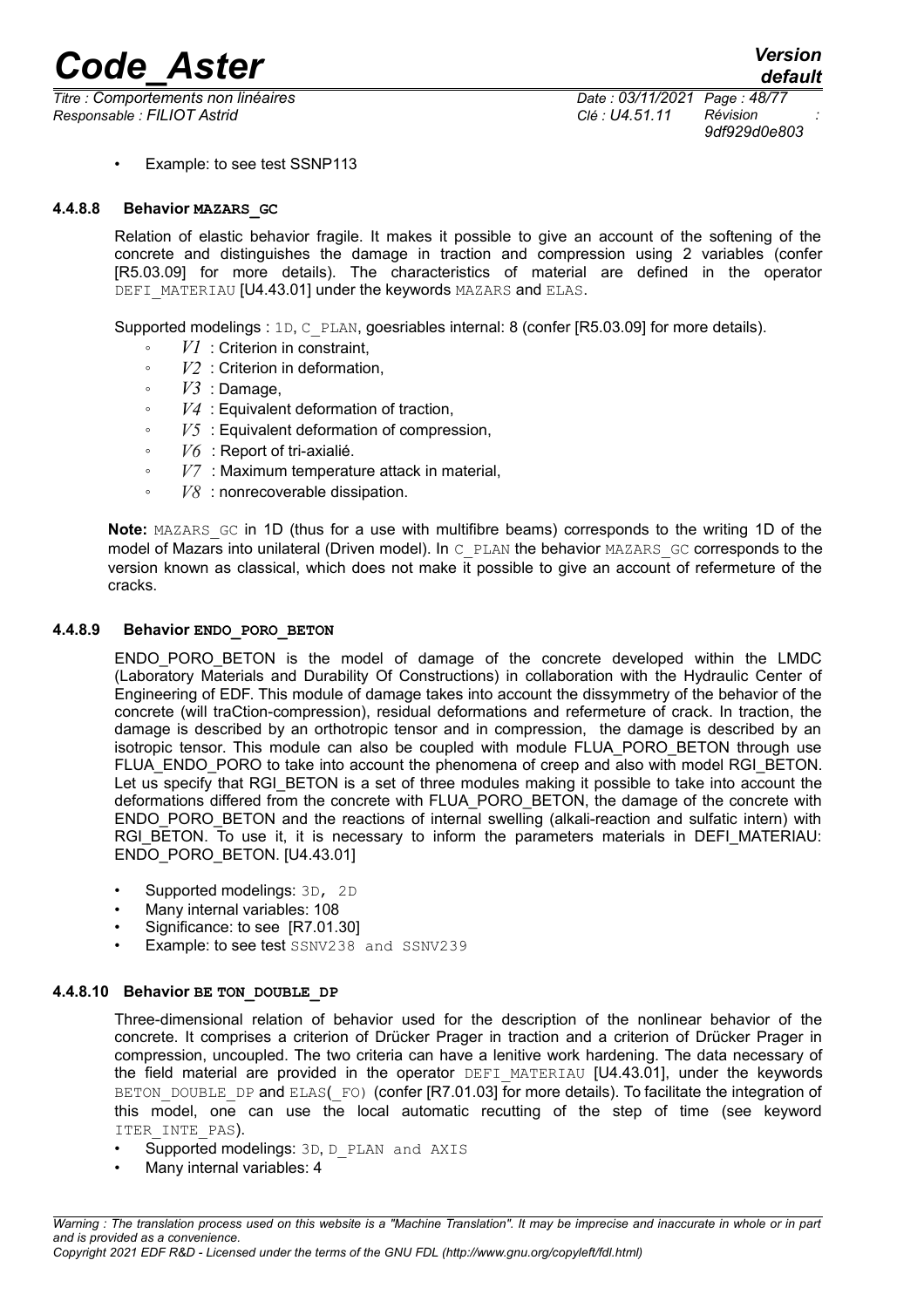*Titre : Comportements non linéaires Date : 03/11/2021 Page : 49/77 Responsable : FILIOT Astrid Clé : U4.51.11 Révision :*

*default*

- Significance: *V1* : plastic deformation cumulated in compression, *V2* : plastic deformation cumulated in traction, *V3* : maximum temperature attack at the point of Gauss considered, *V4* : indicator of plasticity (cf Notices 1).
- Example: to see test SSNV143.

# **4.4.8.11 Behavior GRILLE\_ISOT\_LINE**

Isothermal relation of behavior of elastoplasticity of uniaxial Von Mises with linear isotropic work hardening used for the modeling of the reinforcements of the reinforced concrete. Data necessary of field material are provided in the operator DEFI\_MATERIAU [U4.43.01], under the keywords ELAS and ECRO LINE (confer for more detail the document [R5.03.09]).

- Supported modelings: GRID
- Many internal variables: 4
- Significance: *V1* : plastic deformation cumulated in the longitudinal direction, *V2* : indicator of plasticity (cf Notices 1).
- Example: to see test SSNS100

#### **4.4.8.12 Behavior GRILLE\_CINE\_LINE**

Isothermal relation of behavior of elastoplasticity of uniaxial Von Mises with linear kinematic work hardening used for the modeling of the reinforcements of the reinforced concrete. The data necessary of the field material are provided in the operator DEFI\_MATERIAU [U4.43.01], under the keywords ELAS and ECRO\_LINE (Cf for more detail the document [R5.03.09]).

- Supported modelings: GRID
- Many internal variables: 4
- Significance: *V1* : kinematic work hardening in the longitudinal direction, *V2* : indicator of plasticity (cf Notices 1), *V3* : unutilised.
- Example: to see test SSNS100

#### **4.4.8.13 Behavior GRILLE\_PINTO\_MEN**

Elastoplastic relation of isothermal behavior uniaxial of Pinto-Menegotto for the modeling of the reinforcements of the reinforced concrete under cyclic loading. The data necessary of the field material are provided in the operator DEFI\_MATERIAU [U4.43.01], under the keyword PINTO MENEGOTTO (confer for more detail the document [R5.03.09]).

- Supported modelings: GRID
- Many internal variables: 16
- Significance: cf the document [R5.03.09]
- Example: to see test SSNS100

#### **4.4.8.14 Behavior PINTO\_MENEGOTTO**

Elastoplastic relation of isothermal behavior uniaxial modelling the answer of the steel reinforcements in the reinforced concrete under cyclic loading. The data necessary of the field material are provided in the operator DEFI\_MATERIAU [U4.43.01], under the keyword PINTO\_MENEGOTTO (Cf for more detail the document [R5.03.09]).

- Supported modelings: CONT\_1D
- Many internal variables: 8
- Significance: cf the document [R5.03.09]
- Example: to see test SSNS10

#### **4.4.8.15 Behavior GLRC\_DAMAGE**

This law of behavior replaces an old version, GLRC. It is about a total model of reinforced concrete plate able to represent its behavior until the ruin. Contrary to local modelings where each component of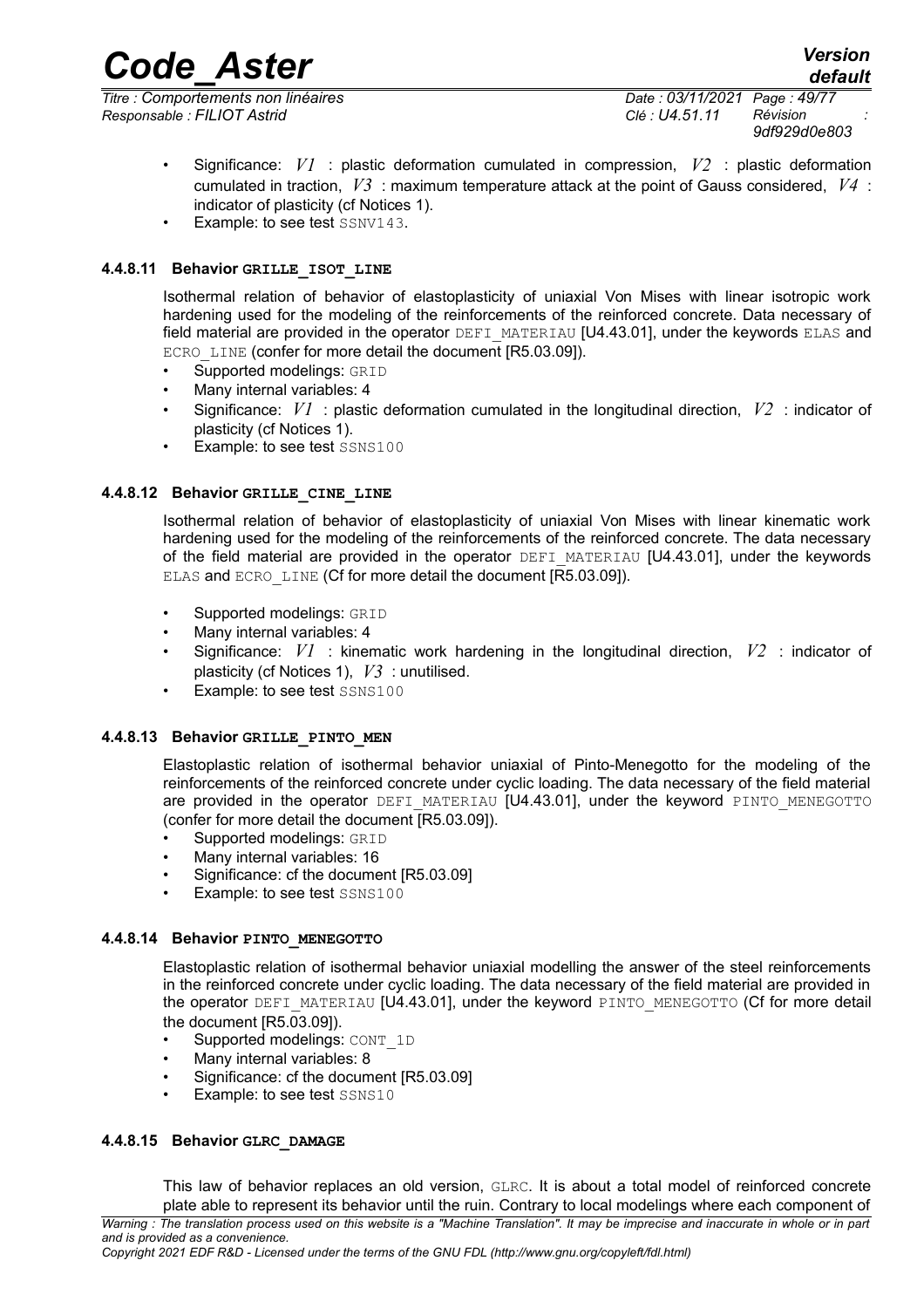*Titre : Comportements non linéaires Date : 03/11/2021 Page : 50/77 Responsable : FILIOT Astrid Clé : U4.51.11 Révision :*

*9df929d0e803*

*default*

material is modelled except for, in the total models, the law of behavior is written directly in terms of constraints and generalized deformations. The phenomena taken into account are the elastoplasticity coupled between the effects of membrane and inflection (against an elastoplasticity in inflection only in GLRC) and the damage in inflection. The damage coupled membrane/inflection is treated by GLRC\_DM, which, on the other hand, neglects elastoplasticity completely. The characteristics of material are defined in DEFI\_MATERIAU (U4.43.01) under the keyword GLRC\_DAMAGE. For the precise details on the formulation of the model to see [R7.01.31].

- Supported modelings: DKTG, 04GG
- Many internal variables. 19
- Significance: *V1* with *V3* : plastic membrane extension, *V4* with *V6* : plastic curves, V7: plastic dissipation, *V8* with *V9* : variables of damage for the positive and negative inflection respectively, *V10* : dissipation of damage, *V11* with *V13* : angles of orthotropism, *V14* with *V19* : components of the kinematic tensor of work hardening (3 for the efforts of membrane, 3 for the moment bending).
- Example: to see tests SSNS104, SDNS108

# **4.4.8.16 Behavior GLRC\_DM**

This total model makes it possible to represent the damage of a reinforced concrete plate for moderate requests. Contrary to local modelings where each component of material is modelled except for, in the total models, the law of behavior is written directly in term of constraints and generalized deformations. Modeling until the rupture is not recommended, since the phenomena of plasticization are not taken into account, but are it in GLRC\_DAMAGE. On the other hand, the modeling of the coupling of the damage between the effects of membrane and inflection in GLRC DM is takenE in account, which is not the case in GLRC\_DAMAGE. The characteristics of material are defined in DEFI\_MATERIAU [U4.43.01] under the keywords GLRC DM. For the precise details on the formulation of the model to see [R7.01.32].

Supported modeling: DKTG.

- Many internal variables: 18
	- $VI$  (ENDOFL+) with  $V2$  (ENDOFL-): variables of damage for the positive and negative inflection respectively
	- $V3$ : INDIEND1: indicator of damage corresponding to  $V1$  (0 for elastic mode and 1 if the nonworthless speed of the damage)
	- $V4$ : INDIEND2: indicator of damage corresponding to  $V2$  (0 for elastic mode and 1 if the nonworthless speed of the damage)
	- *V5* : ADOUTRAC :relative weakening of stiffness out of membrane in traction
	- *V6* : ADOUCOMP :relative weakening of stiffness out of membrane in compression
	- *V* 7 : ADOUFLEX :relative weakening of stiffness in inflection
	- *V* 8 : ACIXELS: ruffleport enters the deformation of steel direction X (maximum between the tablecloth lower and higher) and the deformation EPSI ELS
	- *V* 9 : ACIXELU : ruffleport enters the deformation of steel direction X (maximum between the tablecloth lower and higher) and the deformation  $EPSI$   $ELU$
	- $V10$ :  $ACIYELS$ : ruffleport enters the deformation of steel the direction Y (maximum enters the lower and higher tablecloth) and deformation EPSI ELS
	- *V* 11 : ACIYELU : ruffleport enters the deformation of steel the direction Y (maximum enters the lower and higher tablecloth) and deformation EPSI ELU
	- *V* 12 : BETSUP: ruffleport enters the principal deformation weakest (in compression) of the concrete opposite higher and the limiting deformation the concrete in compression EPSI C.
	- $V13$ : Study BureauINF : ruffleport enters the principal deformation weakest (in compression) of the concrete opposite inférieure and the deformation limits concrete in compression EPSI\_C.
	- $V14$ : TRAMAX : Dmaximum eformation temporal in traction

*Warning : The translation process used on this website is a "Machine Translation". It may be imprecise and inaccurate in whole or in part and is provided as a convenience.*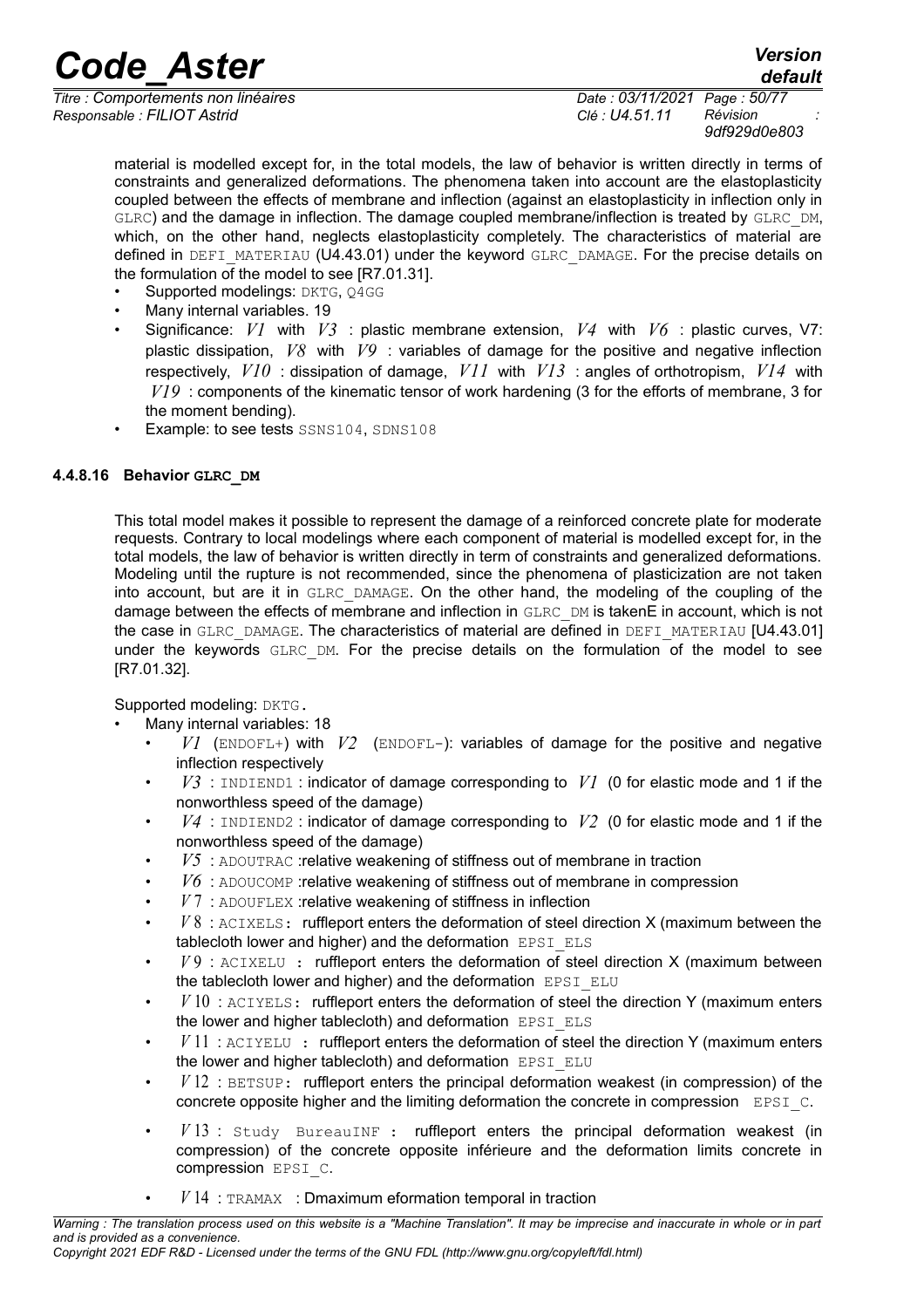*Titre : Comportements non linéaires Date : 03/11/2021 Page : 51/77 Responsable : FILIOT Astrid Clé : U4.51.11 Révision :*

*9df929d0e803*

*default*

- *V* 15 : COMAX : Dmaximum eformation temporal in compression
- *V* 16 : FLEMAX : Dmaximum eformation temporal in inflection
- *V* 17 : ERRCOM: Error expressed as a percentage between the surfaces of the curve in theoretical compression (defined by EPSI  $\,$  C and  $FCJ$  ) and the approximated curve ( NYC, GAMMA C ) between 0 and COMAX
- $V18$  : ERRFLE: Error expressed as a percentage between the surfaces of the curve in theoretical inflection (calculation of reinforced concrete section) and the approximated curve ( MFY, GAMMA F ) between 0 and FLEM AX

Example: to see test SSNS106.

# **4.4.8.17 Behavior JONC\_ENDO\_PLAS**

The behavior JONC ENDO PLAS is a nonlinear rheological behavior, of elastic type, then endommageable and  $\overline{f}$  finally intégr.ant one mode plastic (unrecoverable deformations in rotation), allowing to model a junction in inflection enters a veil and a floor or one to erase, out of reinforced concrete, in inflection out-plan, cf [U2.02.03], applicable to the local degree of freedom of relative rotation  $\theta$  according to the local axis  $Oz$ , éléments discrete in translation/rotation with two nodes (mesh SEG2), (see examples in the case test SSND114).

The parameters characterizing the model are provided in the operator DEFI\_MATERIAU [U4.43.01], under the keyword JONC\_ENDO\_PLAS, to also see [R5.03.17]. Elastic stiffnesses *K<sup>e</sup>* , which is used for the phase of prediction of the nonlinear algorithm, are given via the order AFFE CARA ELEM [U4.42.01].

- Supported modelings: DIS\_TR.
- Many internal variables: 9.

• *V* 1 : differential rotation  $θ_2$ - $θ_1$  on the discrete element, according to the axis room  $Oz$ , named ROTATOTA.

- $V2$  : plastic rotation  $\theta^p$  (according to the local axis  $O_z$ ), named ROTAPLAS,
- $V3$  : intermediate variable of rotation in positive inflection  $\theta^+$ , named ROTAPLUS,
- $V4$  : intermediate variable of rotation in negative inflection  $\theta$ , named ROTAMOIN,
- $V$ 5 : variable of moment of recall associated with kinematic work hardening  $X = K_{p}$ ,  $\alpha$ , named XCIN MZZ,

•  $V6$  : instantaneous dissipation  $D_{disc}$  (plastic work hardening and damage mechanisms), named DISSTOTA,

- $V7$  : variable interns damage  $D^+$  in lower wall (positive inflection), named ENDOPLUS,
- $\cdot$  *V* 8 : variable interns damage  $D^{\dagger}$  in higher wall (negative inflection), named ENDOMOIN,

• *V* 9 : variable of initialization of the thresholds of damage (activated with the first step of time), named INITHRESHOLD.

Example: to see test SSND114 [V6.08.114].

# **4.4.8.18 Behavior DHRC**

This total model, formulated in deformations and generalized efforts, makes it possible to represent the damage of a plate out of reinforced concrete as well as the slip steel/consecutive concrete with the damage, for moderate cyclic requests. Contrary to local modelings where each component of material is modelled except for, in the total models, the law of behavior is written directly in terms of constraints and generalized deformations. Modeling until the rupture is not recommended, since the phenomena of plasticization are not taken into account, but are it in GLRC\_DAMAGE. On the other hand, the modeling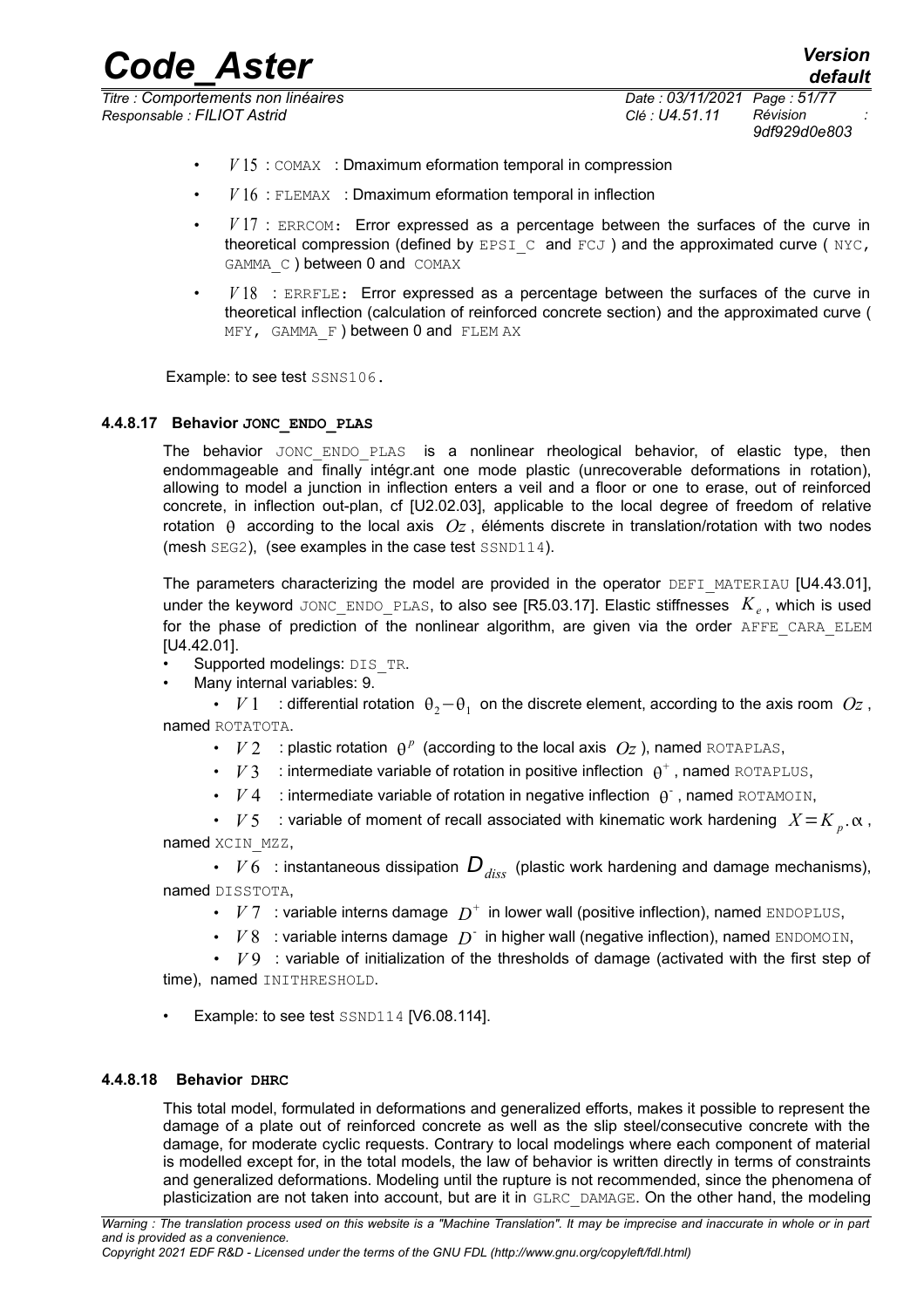*Titre : Comportements non linéaires Date : 03/11/2021 Page : 52/77 Responsable : FILIOT Astrid Clé : U4.51.11 Révision :*

*9df929d0e803*

*default*

of the coupling of the damage between the effects of membrane and inflection in DHRC is taken into account, which is not the case in GLRC\_DAMAGE. Compared to the model GLRC\_DM, the model DHRC allows to represent moreover: the slip steel/concrete and the dissipation of associated energy, the anisotropic elastic coupling out of inflection-membrane coming from an unspecified dissymmetry enters the steel tablecloths lower and higher. The characteristics of material are to be provided in DEFI\_MATERIAU [U4.43.01] under the keywords DHRC, starting from preliminary calculations of homogenisation. For the precise details on the formulation of the model to see  $[RT.01.36]$ . Modeling supported: DKTG.

- Many internal variables: 9
- $V1$  with  $V2$ : variables of damage for the positive and negative inflection respectively,
- $V3$  with  $V6$  : variables of slip steel/concrete: directions  $x$  and  $y$  (in local reference mark) of steels of the higher tablecloth then idem for steels of the lower tablecloth,
- *V7* with *V9* : dissipation of internal energy due to the damage, dissipation of internal energy due to the slips, and total dissipation (nap of the two preceding ones).

Example: to see test SSNS106.

# **4.4.8.19 Behavior CORR\_ACIER**

Elastoplastic model endommageable for which the plastic deformation with rupture depends on the rate of corrosion (cf [R7.01.20]). The data necessary of the field material are provided in the operator DEFI\_MATERIAU [U4.43.01], under the keywords ELAS and CORR\_ACIER.

- Modelings:: 3D, 2D, CONT\_1D, CONT\_1D (PMF)
- 3 internal variables:
	- $VI$ : cumulated plastic deformation
	- $V2$ : coefficient of damage
	- $V3$ : indicator of plasticity (cf Notices 1)
- Example: to see test SSNL127.

# **4.4.8.20 Behavior BETON\_REGLE\_PR**

Relation of concrete behavior nonlinear rubber band (developed by company NECS) known as 'rightangled parabola'. The characteristics of material are defined in the operator DEFI MATERIAU [U4.43.01] under the keyword BETON REGLE PR and ELAS.

The law BETON REGLE PR is a concrete law approaching the lawful concrete laws (from where its name) which has the characteristic summaries following:

- it is a law 2D and more exactly 2 times 1D: in the clean reference mark of deformation, one writes a law 1D stress-strain;
- the law 1D on each direction of clean deformation is the following one:
	- in traction, linear until a peak, linear softening up to 0;
	- in compression, a law power to a plate (from where  $PR : parabola-rectangle$ ).
- Modelings: C\_PLAN, D\_PLAN

Example: to see test SSNP129 or SSNS114 The equations of the model are described in [R7.01.27].

# **4.4.8.21 Behavior JOINT\_BA**

Local relation of behavior in 2D describing the phenomenon of the steel-concrete connection for the reinforced concrete structures. It makes it possible to give an account of the influence of the connection in redistribution of the constraints in the body of the concrete as well as the prediction of the cracks and their spacing. Available for loadings into monotonous and cyclic, she takes into account the effects of the friction of the cracks, and containment. Only one variable of scalar damage is used (cf [R7.01.21] for more details). The characteristics of material are defined in the operator DEFI MATERIAU [U4.43.01] under the keywords JOINT BA and ELAS.

Supported modelings: PLAN\_JOINT and AXIS\_JOINT.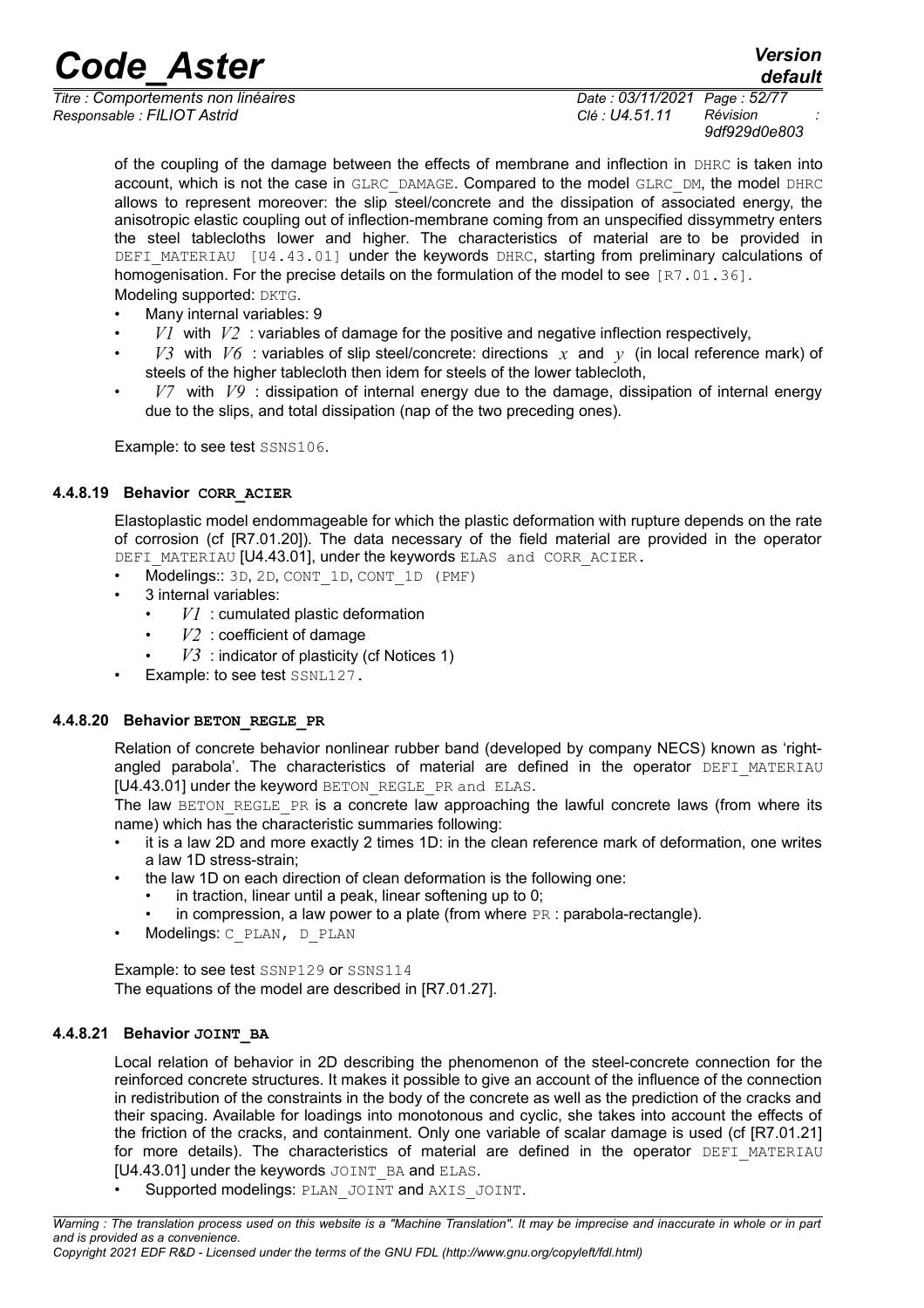*Code\_Aster Version default*

*Titre : Comportements non linéaires Date : 03/11/2021 Page : 53/77 Responsable : FILIOT Astrid Clé : U4.51.11 Révision :*

*9df929d0e803*

- Many internal variables: 6
- Significance: *V1* : value of the damage in the normal direction, *V2* : value of the damage in the tangential direction, *V3* : scalar variable of isotropic work hardening for the damage in mode 1, *V4* : scalar variable of isotropic work hardening for the damage in mode 2, *V5* : deformation of slip cumulated by friction of the cracks, *V6* : value of kinematic work hardening by friction of the cracks.
- Example: to see test SSNP126

#### **4.4.8.22 Behavior BETON\_ GRANGER**

Relation of behavior for the modeling of the creep of the concrete. The data necessary of the field material are provided in the operator DEFI\_MATERIAU [U4.43.01], under the keyword BETON GTO ARRANGE (see [R7.01.01] for more details).

- Supported modelings: 3D, 2D, CONT\_PLAN (by BORST), CONT\_1D (by BORST), CONT\_1D (PMF)
- Many internal variables: 55
- Significance: to see [R7.01.01]
- Example: to see test SSNP116

#### **4.4.8.23 Behavior BETON\_G RANGER\_V**

Relation of behavior for the modeling of the creep of the concrete with taking into account of the phenomenon of ageing. The data necessary of the field material are provided in the operator DEFI\_MATERIAU  $[U4.43.01]$ , under the keyword V\_BETON\_GRANGER (confer  $[R7.01.01]$  for more details).

- Modelings knownranges: 3D, 2D, CONT\_PLAN (by BORST), CONT\_1D (by BORST)
- Many internal variables: 55
- Significance: to see [R7.01.01]
- Example: to see test YYYY1 17

#### **4.4.8.24 Behavior BETON\_UMLV**

Relation of behavior for the modeling of the creep of the concrete with taking into account of the distinction between voluminal creep and creep deviatoric in order to give an account of the phenomena in the cases of multiaxial creeps. The data necessary of the field material are provided in the operator DEFI\_MATERIAU [U4.43.01], under the keyword BETON\_UMLV (confer [R7.01.06] for more details).

- Supported modelings: 3D, 2D, CONT PLAN (by BORST),
- Many internal variables: 21
- Significance: to see [R7.01.06]
- Example: to see test SSNV163

#### **4.4.8.25 Behavior BETON\_RAG**

Relation of behavior for the modeling of the structures affected by the reaction alkali-aggregate. The data necessary of the field material are provided in the operator DEFI\_MATERIAU [U4.43.01], under the keyword BETON RAG (confer [R7.01.26] for more details).

- Supported modelings: 3D, 2D AXI, 2D D\_PLAN
- Many internal variables: 33
- Significance: to see [R7.01.26]

#### **4.4.8.26 Behavior BETON\_BURGER**

Relation of behavior for the modeling of the creep of the concrete with taking into account of the distinction between voluminal creep and creep deviatoric in order to give an account of the phenomena in the cases of multiaxial creeps. Taking into account of the thermo-activation of the deformations of creep via a law of the Arrhenius type. The data necessary of the field material are provided in the operator DEFI\_MATERIAU [U4.43.01], under the keyword BETON\_BURGER (confer [R7.01.35] for more details).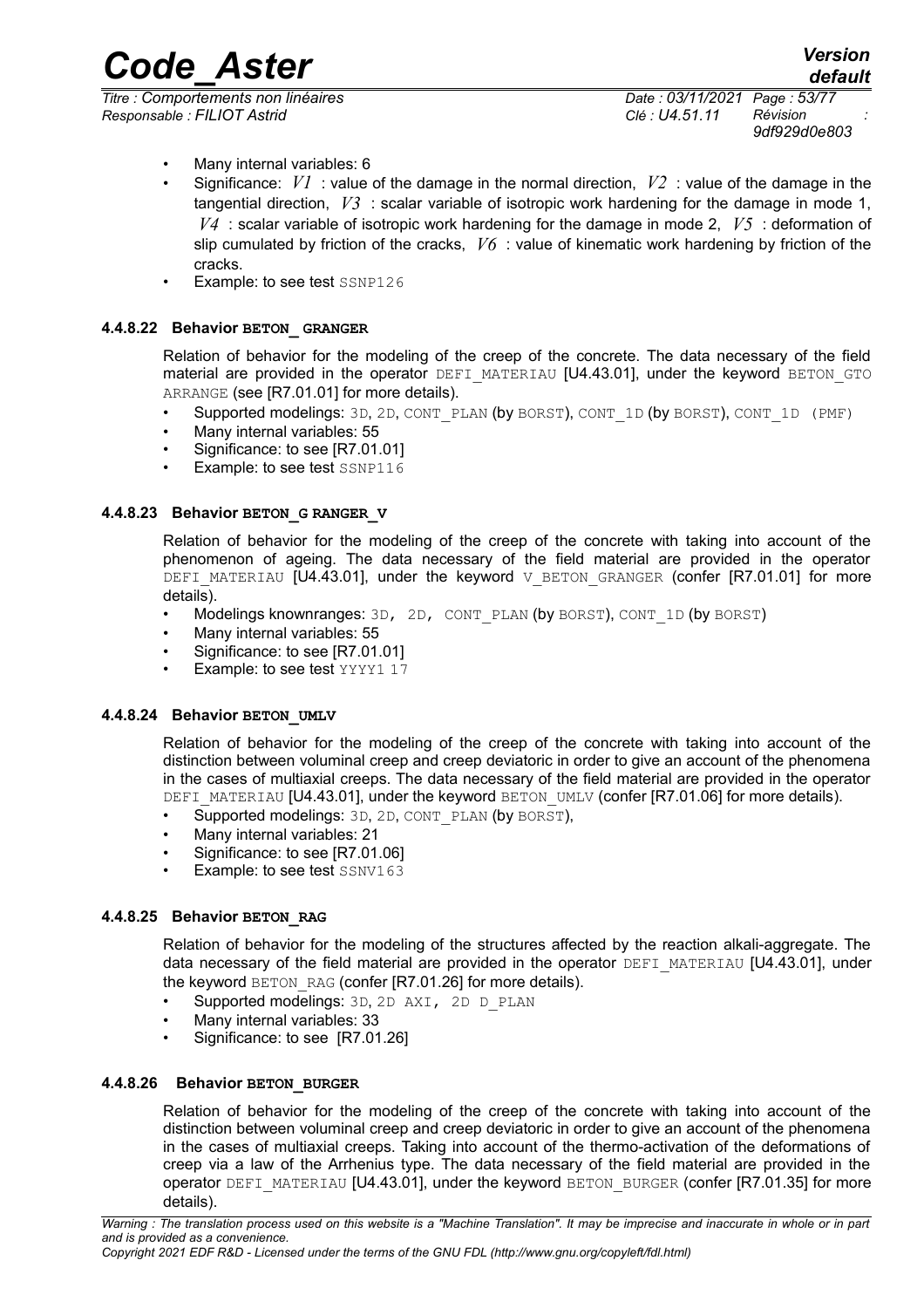*Titre : Comportements non linéaires Date : 03/11/2021 Page : 54/77 Responsable : FILIOT Astrid Clé : U4.51.11 Révision :*

*9df929d0e803*

- Supported modelings: 3D, 2D, CONT PLAN (by BORST).
- Many internal variables: 33
- Significance: to see IR7.01.351
- Example: to see test S SSNV163, SSNV174, SSNV180, SSNV181 and SSNV235

### **4.4.8.27 Behavior FLUA\_PORO\_BETON**

FLUA PORO BETON is the model of creep of the concrete developed within the LMDC (Laboratory Materials and Durability Of Constructions) in collaboration with the Hydraulic Center of Engineering of EDF. This module of creep takes into account all the deformations differed (withdrawal, creep of desiccation and clean creep) using a poromecanic modeling and from a diagram of BURGER. This module belongs to the model RGI\_BETON. Let us specify that RGI\_BETON is a set of three modules allowing to take into account the deformations differed from the concrete with FLUA\_PORO\_BETON, the damage of the concrete with ENDO\_PORO\_BETON and the reactions of swelling interns (alkali-reaction and sulfatic intern) with RGI\_BETON. To use it, it is necessary to inform the parameters materials FLUA PORO BETON in DEFI\_MATERIAU.

• Supported modelings: 3D, 2D

- Many internal variables: 108
- Reference material: R7.01.30
- Example: to see test S SSNV235 and SSNV236

# **4.4.8.28 Behavior RGI\_BETON**

RGI\_BETON is the model of reaction of expansion of concrete (alkali-reaction and sulfatic intern) developed within the LMDC (Laboratory Materials and Durability Of Constructions) in collaboration with the Hydraulic Center of Engineering of EDF. This module belongs to the model RGI\_BETON. Let us specify that RGI\_BETON is a set of three modules allowing to take into account the deformations differed from the concrete with FLUA PORO\_BETON, the damage of the concrete with ENDO PORO BETON and the reactions of swellings interns with RGI\_BETON. Pour to use it, it is necessary to inform the parameters materials RIGI\_BETON in DEFI\_MATERIAU.

- Supported modelings: 3D, 2D
- Many internal variables: 108
- Reference material: R7.01.30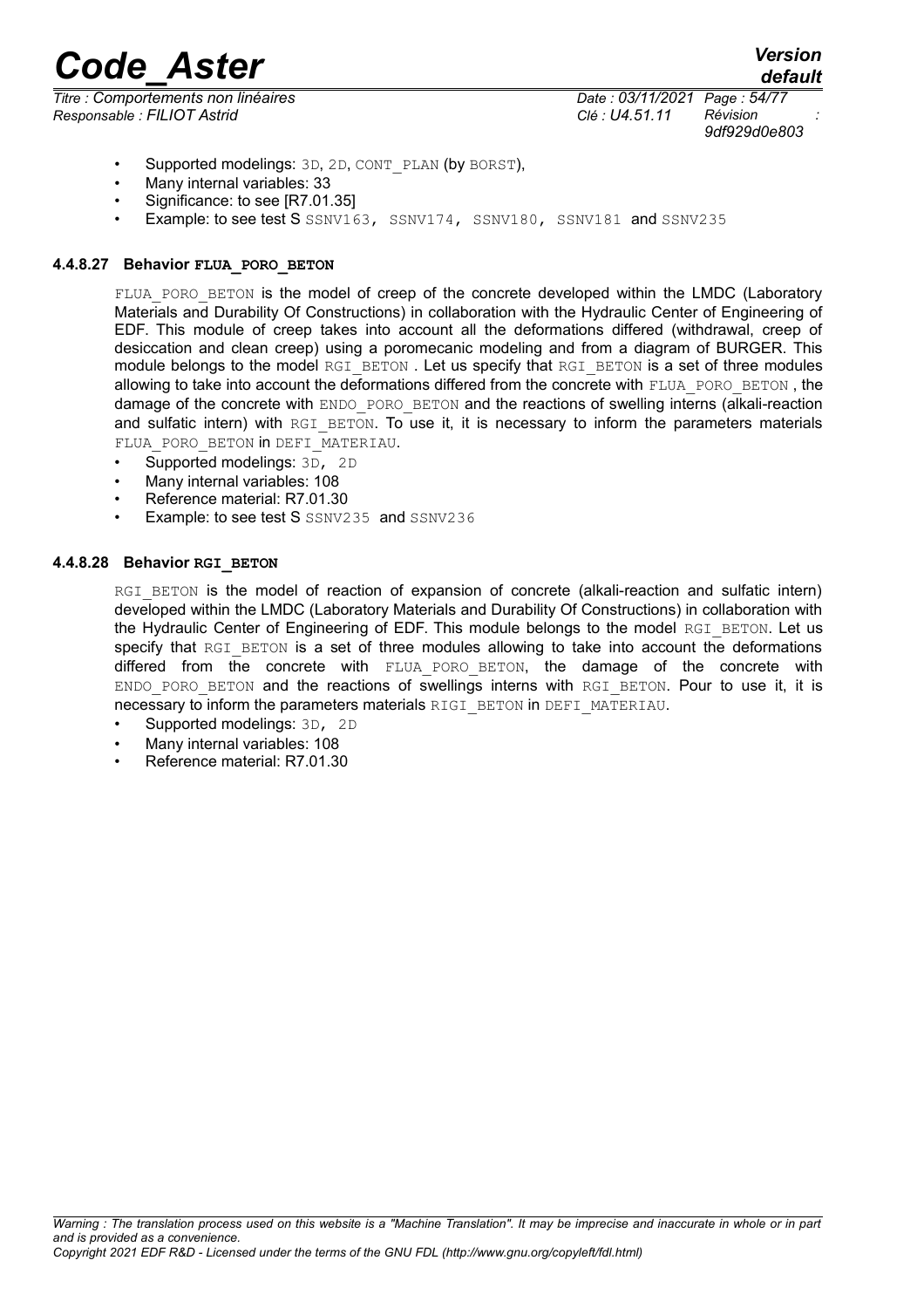*Titre : Comportements non linéaires Date : 03/11/2021 Page : 55/77 Responsable : FILIOT Astrid Clé : U4.51.11 Révision :*

*default*

*9df929d0e803*

# **4.4.9 Mechanical behaviors for géo-materials**

The mechanical models for the géo-materials (grounds, rocks) only can for the majority being used in mechanical modelings or modelings THM, via the keyword KIT HM, KIT HHM, KIT THM, KIT\_THHM.

# **4.4.9.1 Behavior GONF\_ ELAS**

Relation of behavior being used to describe the behavior of "inflating" clay materials type (bentonite). It is about a nonlinear elastic model connecting the clear constraint ( *contrainte*−*Pgaz* ) with the pressure of swelling which it even depends on suction (or capillary pressure). This model is developed for modelings not saturated with type  $*HH*$ .

- Supported modelings: HHM, THHM.
- Many internal variables: 0
- Example: to see the tests reproducing the swelling of a clay cell which one saturates gradually: plan (wtnp119a, B, C, D), axi (wtna110a, B, C, D) and 3D (wtnv136a, B, C, D)

# **4.4.9.2 Behavior MOHR\_COULOMB**

Elastoplastic relation of behavior for calculations in soil mechanics. It is the simplest model used to represent at first approximation the behavior with the rupture of a ground under monotonous loading. This model is a multicriterion model characterized by the intersection of 6 plans within the space of diverters of the principal constraints (see [R7.01.28] for more details). The data necessary of the field material are provided in the operator DEFI\_MATERIAU [U4.43.01], under the keywords MOHR COULOMB and ELAS.

- Supported modelings: 3D, 2D, THM.
- Many internal variables: 3
- Significance: *V1* : voluminal plastic deformation, *V2* : normalizes deviatoric deformations, *V3* : indicator of activation of plasticity (1) or not (0).
- Example: to see tests SSNV232, SSNV233, SSNP104, WTNV142

#### **4.4.9.3 Behavior CJS**

Elastoplastic relation of behavior for calculations in soil mechanics. This model is a multicriterion model which comprise a nonlinear elastic mechanism, an isotropic plastic mechanism and a plastic mechanism déviatoire (see [R7.01.13] for more details). The data necessary of the field material are provided in the operator DEFI\_MATERIAU [U4.43.01], under the keywords CJS and ELAS. To facilitate the integration of this model, one can use the local automatic recutting of the step of time (see keyword ITER INTE PAS).

- Supported modelings: 3D, 2D, CONT\_PLAN (by BORST), CONT\_1D (by BORST), THM.
- Many internal variables: 16 in 3D and 14 in 2D
- Significance: *V1* : isotropic threshold, *V2* : angle of the threshold déviatoire, *V3* with *V8* (V3 with V6 in 2D): 6 (4 in 2D) component of the tensor of kinematic work hardening, *V9* ( *V7* in 2D): distance standardized with the threshold déviatoire, *V10* ( *V8* in 2D): relationship between the threshold déviatoire and the threshold deviatoric criticism, *V11* ( *V9* in 2D): distance standardized with the isotropic threshold, *V12* ( *V10* in 2D): iteration count internal, *V13* ( *V11* in 2D): value of the local test of stop of the iterative process, *V14* ( *V12* in 2D): many local recuttings of the step of time, *V15* ( *V13* in 2D): sign of the contracted product of the deviatoric constraint by the deviatoric plastic deformation, *V16* ( *V14* in 2D): indicator (0 so elastic, 1 so elastoplastic with isotropic plastic mechanism, 2 so elastoplastic with plastic mechanism déviatoire, 3 so elastoplastic with plastic mechanisms isotropic and déviatoire).
- Example: to see tests SSNV135, SSNV136, SSNV154, WTNV100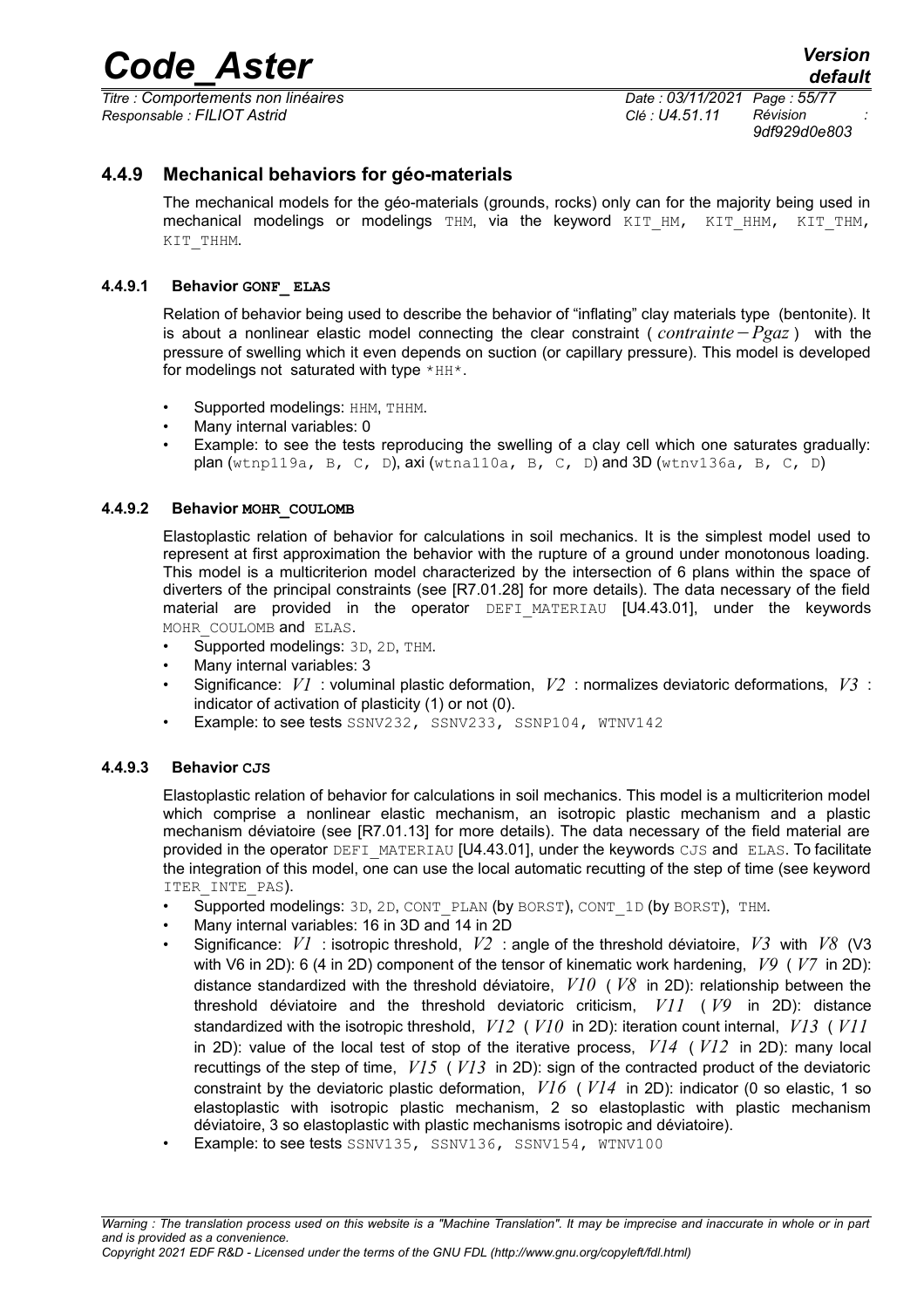*Titre : Comportements non linéaires Date : 03/11/2021 Page : 56/77 Responsable : FILIOT Astrid Clé : U4.51.11 Révision :*

*default 9df929d0e803*

# **4.4.9.4 Behavior LAIGLE**

Relation of behavior for the modeling of the rocks according to the model of Laigle. The data necessary of the field material are provided in the operator DEFI MATERIAU [U4.43.01], under the keyword LAIGLE (Cf the document  $[RT.01.15]$  for more details). To facilitate the integration of this model, one can use the local automatic recutting of the step of time (keyword ITER INTE PAS).

- Supported modelings: 3D, 2D, THM
- Many internal variables: 4
- Significance: *V1* : plastic deformation déviatoire cumulated, *V2* : cumulated plastic voluminal deformation, *V3* fields of behavior of the rock, *V4* : indicator of state.
- Example: to see test SSNV158, WTNV101

#### **4.4.9.5 Behavior LETK**

Relation of behavior for the elastoviscoplastic modeling of the rocks according to the model of Laigle and Kleine. The data necessary of the field material are provided in the operator DEFI\_MATERIAU [U4.43.01], under the keyword LETK (Cf the document [R7.01.24] for more details). The tangent operator not being validated, it is possible to use the matrix of disturbance under the keyword TYPE\_MATR\_TANG. The operator relating to the elastic prediction is that of nonlinear elasticity specific to the law.

- Supported modelings: 3D, 2D, THM
- Many internal variables: 7
- Significance: *V1* : elastoplastic variable of work hardening, *V2* : plastic deviatoric deformation, *V3* : viscoplastic variable of work hardening, *V4* : viscoplastic deformation déviatoire, *V5* : indicator of contractance (0) or dilatancy (1), *V6* : indicator of viscplasticity, *V7* : indicator of plasticity (cf Notices 1)
- Example: to see the tests SSNV206A, WTNV135A

#### **4.4.9.6 Behavior HOEK\_BROWN**

Relation of behavior of Hoek and Brown modified for the modeling of the behavior of the rocks [R7.01.18] for pure mechanics. The data necessary of the field material are provided in the operator DEFI\_MATERIAU [U4.43.01], under the keyword HOEK\_BROWN To facilitate the integration of this model, one can use the local automatic recutting of the step of time (see keyword ITER INTE\_PAS).

- Supported modelings: 3D, 2D, C\_PLAN
- Many internal variables: 3
- Significance: to see [R7.01.18]
- Example: to see test SSNV184

#### **4.4.9.7 Behavior HOEK\_BROWN\_EFF**

Relation of behavior of Hoek and Brown modified for the modeling of the behavior of the rocks [R7.01.18] in THM. The coupling is formulated in effective constraints. The data necessary of the field material are provided in the operator DEFI\_MATERIAU [U4.43.01], under the keyword HOEK\_BROWN To facilitate the integration of this model, one can use the local automatic recutting of the step of time (see keyword ITER\_INTE\_PAS).

- Supported modelings: THM
- Many internal variables: 3
- Significance: to see [R7.01.18]
- Example: to see test WTNV128

#### **4.4.9.8 Behavior HOEK\_BROWN\_TOT**

Relation of behavior of Hoek and Brown modified for the modeling of the behavior of the rocks [R7.01.18] in THM. The coupling is formulated in total constraints. The data necessary of the field material are provided in the operator DEFI\_MATERIAU [U4.43.01], under the keyword HOEK\_BROWN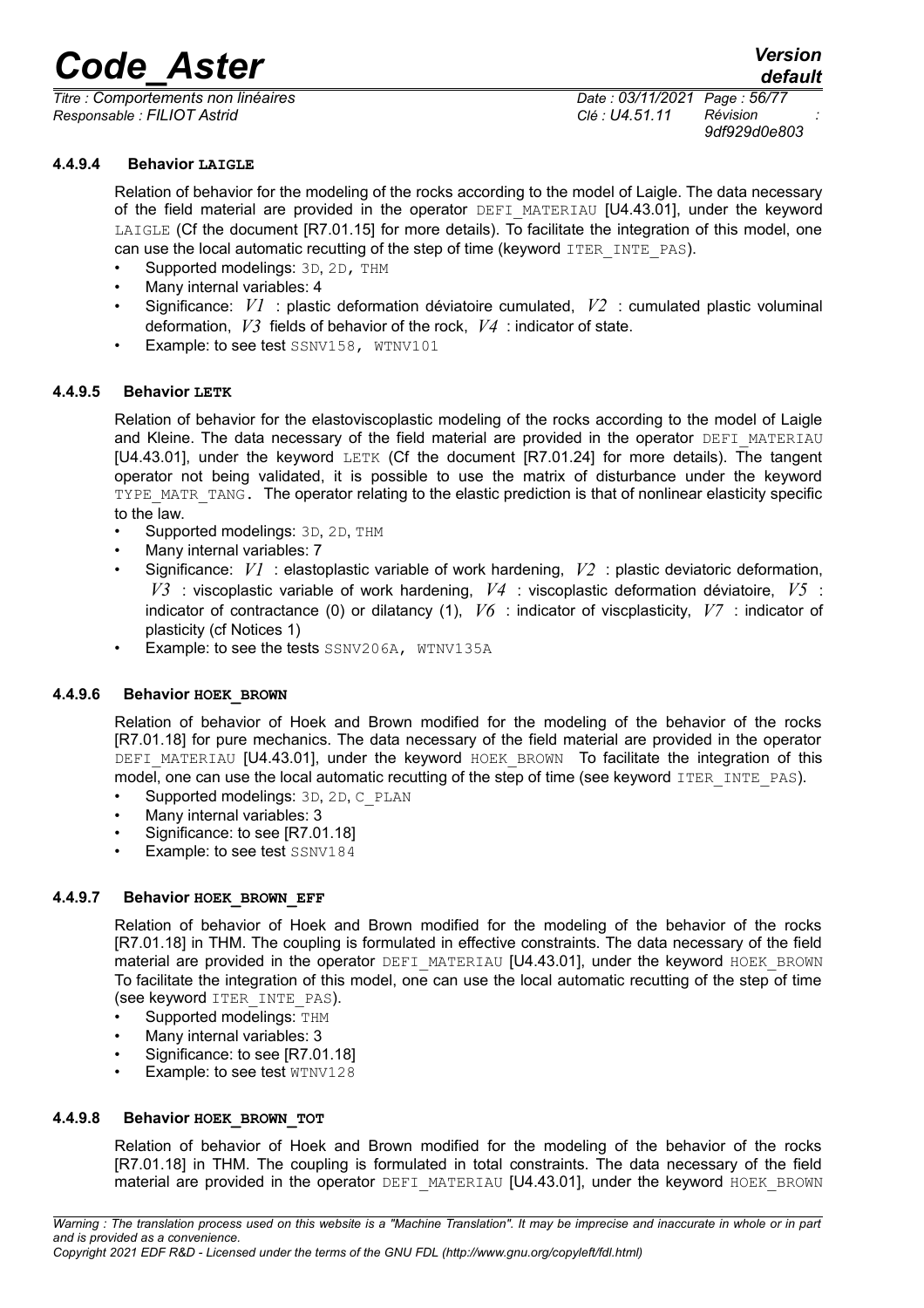*Titre : Comportements non linéaires Date : 03/11/2021 Page : 57/77 Responsable : FILIOT Astrid Clé : U4.51.11 Révision :*

*Code\_Aster Version default*

*9df929d0e803*

To facilitate the integration of this model, one can use the local automatic recutting of the step of time (see keyword ITER\_INTE\_PAS).

- Supported modelings: THM
- Many internal variables: 3
- Significance: to see [R7.01.18]
- Example: to see test WTNV129

### **4.4.9.9 Behavior CAM\_CLAY**

Elastoplastic relation of behavior for calculations in soil mechanics normally consolidated (cf [R7.01.14] for more details). The elastic part is non-linear. The plastic part can be hardening or lenitive. The data necessary to the field material are provided in the operator  $DEFI$  MATERIAU  $[U4.43.01]$ , under the keywords CAM CLAY and ELAS.

If the model CAM\_CLAY is used with modeling THM, the keyword PORO informed under CAM\_CLAY and under THM INIT must be the same one.

- Modeling supported: 3D, 2D and THM
- Many internal variables: 2
- Significance: *V1* : voluminal plastic deformation, *V2* : indicator of plasticity (cf Notices 1).
- Example: to see tests SSNV160, WTNV122

# **4.4.9.10 Behavior BARCELONA**

Relation describing the elastoplastic mechanical behavior of the unsaturated grounds coupled with the hydraulic behavior (cf [R7.01.14] for more detail). This model is reduced to the Camwood-Clay model in the saturated case. Two criteria intervene: a criterion of plasticity mechanical (that of Camwood-Clay) and one hydrous criterion controlled by suction (or capillary pressure). This model must be used in relations  $KIT$  HHM or  $KIT$  THHM. The data necessary to the field material are provided in the operator DEFI\_MATERIAU [U4.43.01], under the keywords BARCELONA, CAM\_CLAY and ELAS.

- Modeling supported: THM
- Many internal variables: 5
- Significance: *V1* : *p* critical (1/2 pressure of consolidation), *V2* : indicator of plasticity (cf Notices 1) mechanical, *V3* : hydrous threshold, *V4* : hydrous indicator of irreversibility, *V5* : *Ps* (cohesion).
- Example: to see test WTNV123

### **4.4.9.11 Behavior DRUCK\_PRAGER**

Associated relation of behavior of the Drucker-Prager type for the soil mechanics (cf [R7.01.16] for more details). The characteristics of material are defined in the operator DEFI\_MATERIAU [U4.43.01] under the keywords DRUCK PRAGER and ELAS(FO). It is supposed however that the thermal dilation coefficient is constant. Work hardening can be linear or parabolic.

- Modeling supported: THM, 3D, 2D
- Many internal variables: 3
- *V1* : plastic deformation déviatoire cumulated, *V2* : cumulated plastic voluminal deformation, indicating V3 of state.
- Example: to see tests SSNV168, WTNA101

# **4.4.9.12 Behavior DRUCK\_PRAG\_N\_A**

Nonassociated relation of behavior of the Drucker-Prager type for the soil mechanics (cf [R7.01.16] for more details). The characteristics of material are defined in the operator DEFI\_MATERIAU [U4.43.01] under the keywords DRUCK PRAGER and ELAS(FO). It is supposed however that the thermal dilation coefficient is constant. Work hardening can be linear or parabolic.

- Modeling supported: THM, 3D, 2D
- Many internal variables: 3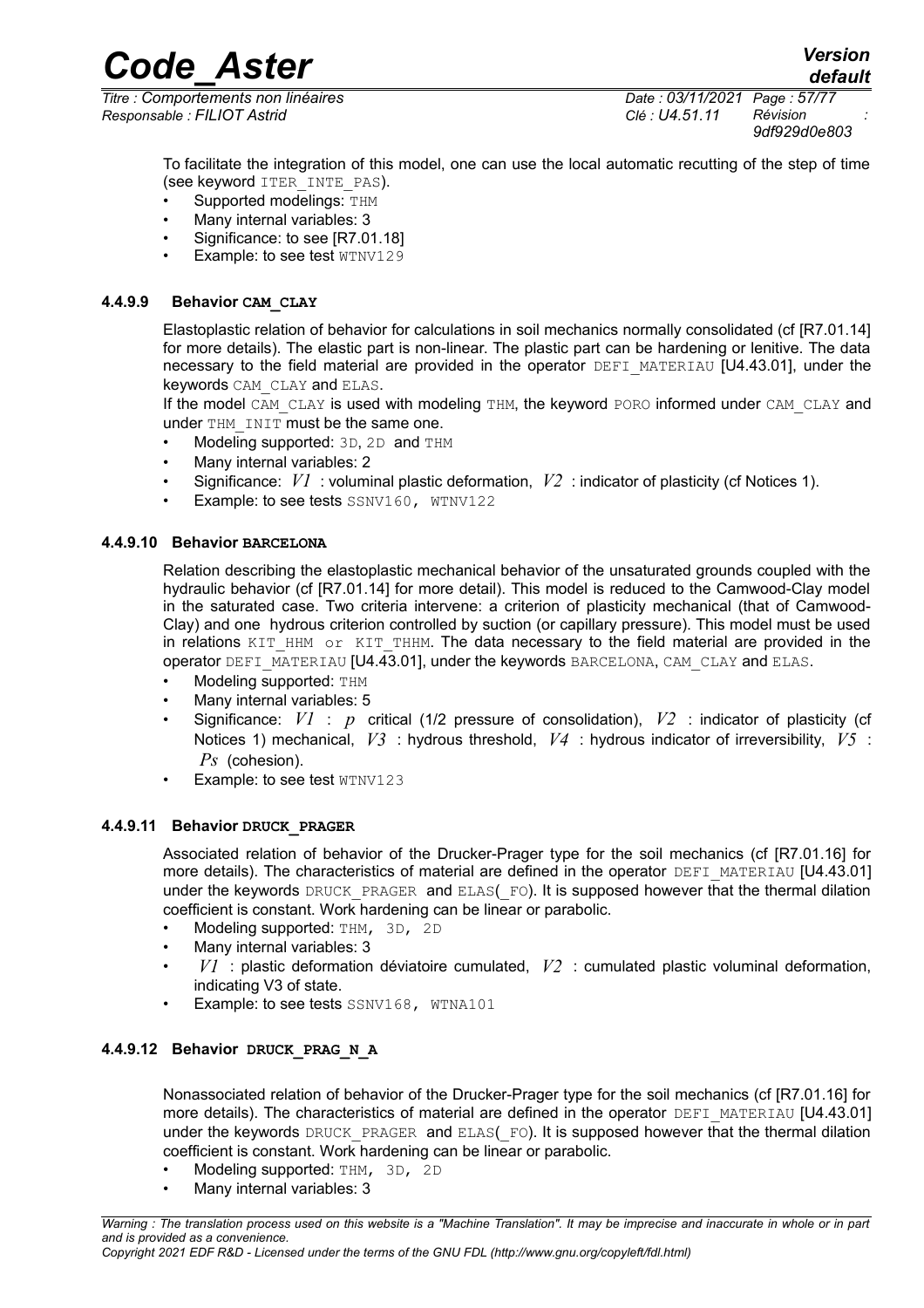*Titre : Comportements non linéaires Date : 03/11/2021 Page : 58/77 Responsable : FILIOT Astrid Clé : U4.51.11 Révision :*

*9df929d0e803*

- *V1* : plastic deformation déviatoire cumulated, *V2* : cumulated plastic voluminal deformation, *V3* indicator of state.
- Example: to see test SSND104.

# **4.4.9.13 Behavior VISC\_DRUC\_PRAG**

Relation of behavior for plastic modeling élasto visco of the rocks. Elastoplasticity is of type Drucker Prager and creep is a law power of the Perzyna type. The data necessary of the field material are provided in the operator DEFI\_MATERIAU [U4.43.01], under the keyword VISC\_DRUC\_PRAG (Cf the document [R7.01.22] for more details).

- Modeling supported: 3D and THM
- Supported modelings: 3D, 2D, THM
- Many internal variables: 4
- Significance: *V1* : viscoplastic variable of work hardening, *V2* : indicator of plasticity (cf Notices 1), *V3* : level of work hardening, *V4* : iteration count local
- Example: to see tests SSNV211A, WTNV137A, WTNV138A

#### **4.4.9.14 Behavior HUJEUX**

Relation of elastoplastic behavior cyclic for the soil mechanics (géomatériaux granular: sandy, normally consolidated or on-consolidated, serious clays…). This model is a multi-criteria model which comprise a nonlinear elastic mechanism, three plastic mechanisms déviatoires and an isotropic plastic mechanism (cf [R7.01.23] for more details). The data necessary to the field material are provided in the operator DEFI\_MATERIAU [U4.43.01], under the keywords HUJEUX and ELAS. To facilitate the integration of this model, one can use the local automatic recutting of the step of time (keyword ITER INTE PAS).

- Modeling supported: 3D and THM
- Open diagrams of integration: 'NEWTON', 'NEWTON\_PERT', 'NEWTON\_RELI', 'SEMI\_EXPLICITE', 'BASCULE\_EXPLICIT', 'SPECIFIC'
- Many internal variables: 50
- Significance: *V* 1 with *V* 3 : factors of work hardening of the monotonous mechanisms déviatoires, *V* 4 : factor of work hardening of the monotonous isotropic mechanism, *V* 5 with *V* 7 : factors of work hardening of the cyclic mechanisms déviatoires, *V* 8 : factor of work hardening of the cyclic isotropic mechanism,  $V9$  with  $V22$ : variables of history related to the cyclic mechanisms, *V* 23 : cumulated plastic voluminal deformation, *V* 24 with *V* 31 : indicators of state of the monotonous and cyclic mechanisms,  $V32$ : criterion of Hill. 'INDETAC3', 'HIS34', 'HIS35', 'XHYZ1', 'XHYZ2', 'THYZ1', 'THYZ2', 'RHYZ', 'XHXZ1', 'XHXZ2', 'THXZ1', 'THXZ2', 'RHXZ', 'XHXY1', 'XHXY2', 'THXY1', 'THXY2', 'RHYZ'
- Example: to see tests SSNV197, SSNV204, SSNV205, WTNV132, WTNV133, WTNV134.

#### **4.4.9.15 Behavior JOINT\_BANDIS**

Relation of nonlinear elastic behavior for the water seals in rock mechanics. In the normal direction with the joint, one has a hyperbolic relation between the effective constraint and the opening of the joint. In the tangential direction, there is a linear elastic behavior. The data necessary of the field material are provided in the operator DEFI\_MATERIAU [U4.43.01], under the keyword JOINT\_BANDIS (confer the document [R7.02.15] for more details).

- Modeling supported: PLAN\_JHMS, AXIS\_JHMS
- Many internal variables: 1
- Significance: *V1* : longitudinal permeability of the crack
- Example: to see tests WTNP125, WTNP126.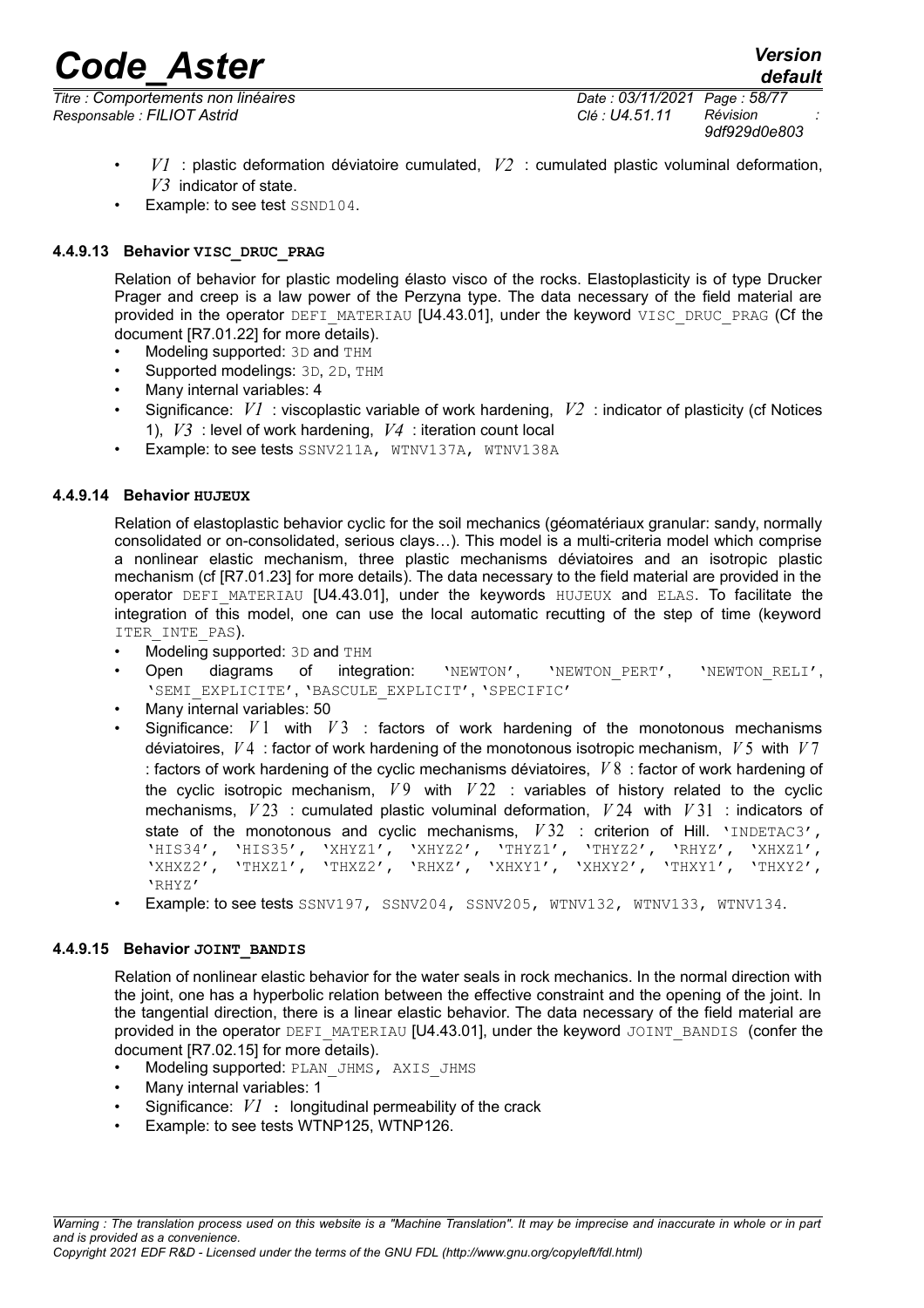*Titre : Comportements non linéaires Date : 03/11/2021 Page : 59/77 Responsable : FILIOT Astrid Clé : U4.51.11 Révision :*

*default 9df929d0e803*

**4.4.9.16 Behavior LKR**

Relation of behavior for modeling thermoélasto(visco)plastic of the rocks. The data necessary of the field material are provided in the operator DEFI\_MATERIAU [U4.43.01], under the keyword LKR (Cf. the document [R7.01.40] for more details). The tangent operator not being complete, it is possible to use the matrix of disturbance under the keyword TYPE\_MATR\_TANG. The operator relating to the elastic prediction is that of nonlinear elasticity specific to the law.

- Supported modelings: 3D, 2D, THM
- Many internal variables: 12
- Significance: *V1* : variable of work hardening plastic mechanism, *V2* : plastic deformation equivalent, *V3* : variable of work hardening mechanism viscoplastic, *V4* : deformation viscoplastic equivalent, *V5* : indicator of contractance (0) or dilatancy (1), *V6* : indicator of viscplasticity, *V7* : indicator of plasticity, *V* 8 : voluminal mechanical elastic strain, *V* 9 : voluminal thermal elastic strain, *V* 10 : voluminal plastic deformation, *V* 11 : voluminal viscoplastic deformation, *V* 12 : field
- Example: to see the tests SSNV206, WTNV135.

# **4.4.9.17 Behavior Iwan**

Elastoplastic law of behavior multicriterion in soil mechanics adapted for the cyclic behavior deviatoric, written under MFront. The law of behavior of Iwan [R7.01.38] makes it possible to reproduce the curves of degradation of the modulus of rigidity.. The data necessary to the field material are provided in the operator DEFI\_MATERIAU [U4.43.01], under the keywords Iwan.

- Modeling supported: 3D
- Open diagrams of integration: 'NEWTON', 'NEWTON\_PERT',
- Many internal variables: 103
- Significance: *V* 1 with *V* 6 : terms of the tensor of elastic strain, *V* 7 with *V* 18 : scalar plastic multipliers of surfaces of load, *V* 19 with *V* 91 : terms of the tensors of kinematic work hardening,  $V$ 92 with  $V$ 103 : values of the surface of load
- Example: to see tests MFRON02, COMP012, SSNV205, SSNV207.

# **4.4.9.18 Behavior MohrCoulombAS**

Elastoplastic law of behavior in soil mechanics (géo-materials granular) adapted for Dbe loadings monotonousS, written under *MFront*. Cette elastoplastic law of behavior with Surface of load smoothedE of Mohr-Coulomb [R7.01.43] p allowsrear example to analyze the bearing capacity of a geotechnical structure. The smoothing suggested of the criterion of Mohr-Coulomb, compared to the law of origin [R7.01.28], is to increase the robustness of digital integration implicit. Data necessary to the field material, as well as the parameters of smoothing, are provided in the operator DEFI\_MATERIAU [U4.43.01], under the keyword MohrCoulombAS.

- Modeling supported: '3D', 'AXIS', 'D\_PLAN' ;
- Open diagrams of integration: 'NEWTON',
- Many internal variables: 10 in 3D, 8 in 2D;
	- Significance:  $V1$  with  $V6$  in 3D;  $V1$  with  $V4$  in 2D: components of the tensor of elastic strain, *V* 7 in 3D ( *V* 5 in 2D) : equivalent plastic deformation  $\|\boldsymbol{\varepsilon}^p\|_{VM}$ , *V* 8 in 3D ( *V* 6 in 2D): voluminal plastic deformation tr ε<sup>ρ</sup>, V9 in 3D ( V7 in 2D): density of dissipated energy mechanical  $D(t)=\int_0^t$ σ: *d* ε<sup>*p*</sup>, *V* 10 in 3D ( *V* 8 in 2D): indicator of activation of plasticity (1) or not (0).
- Example: to see case tests SSNV232, SSNV233, WTNV142, COMP012, SSNP104.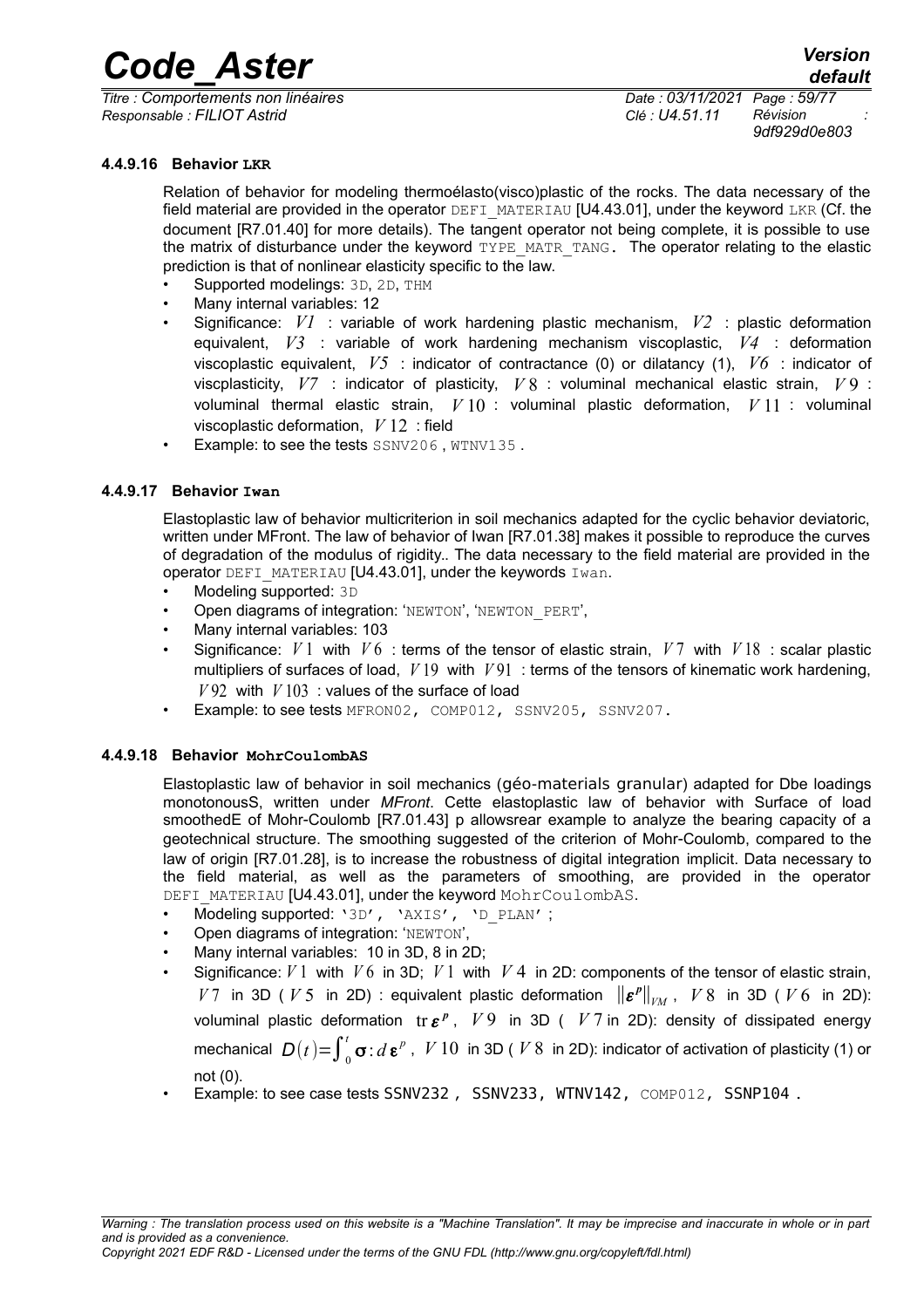*Titre : Comportements non linéaires Date : 03/11/2021 Page : 60/77 Responsable : FILIOT Astrid Clé : U4.51.11 Révision :*

*default 9df929d0e803*

# **4.4.10 Behaviors integrated by an external software**

**use of these laws of behavior "made-to-order" implies a specific validation for the study considered, because one places oneself out of field described as** *Code\_hasster***.**

#### **4.4.10.1 Mot-key UMAT**

#### ♦ **NB\_VARI = nbvar**

UMAT is a format of routine FORTRAN familiar of the users of the Abaqus code, being used to integrate their own laws of behavior.

The dynamic library containing the routine UMAT must be prepared before the execution of calculation. For that, the user has a simple way compile this library by using the utility "as run  $--$ make shared " (cf  $[U1.04.00]$ ).

The Umat coupling – *Code\_Aster* is translated in the command file in the following way:

- on the level of BEHAVIOR, the keyword RELATION=' UMAT',
- always under BEHAVIOR, mot\_clé NB\_VARI allowing to specify the number of internal variables of the behavior, and of course the keywords usual: GROUP\_MA, DEFORMATION,
- One shows the way towards the library under the keyword BOOKSTORE and the name of the symbol (name of the routine contained in the library) under the keyword NOM\_ROUTINE ;
- the assumption of the plane constraints is taken into account by the method of Borst [R5.03.03] ;
- Keywords relating to local integration: RESI INTE RELA, ITER INTE MAXI, ALGO INTE, PARM THETA are not used.

The data necessary of the field material are provided in the operator DEFI\_MATERIAU [U4.43.01]. under the keyword UMAT/UMAT\_FO.

The current limitations of the interface Aster-Umat are:

- exit of energies: for the moment, they are not recovered by Code Aster,
- of the same step of thermomechanical coupling for the moment.

For more details on the use of UMAT in Code\_Aster, *cf.* [U2.10.01].

- Supported modelings: 3D, AXIS, D\_PLAN
- Example: to see the tests UMAT001, UMAT002

# **4.4.10.2 Keyword MFRONT**

MFRONT is a generator of code allowing to write and to integrate laws of behavior easily, it is developed by CEA Cadarache within the framework of the platform PLEIADS (*cf.* [http://tfel.sourceforge.net/\)](http://tfel.sourceforge.net/).

The dynamic library containing the routine MFRONT must be prepared before the execution of calculation. For that, the user will call on the order CREA\_LIB\_MFRONT (*cf.* [U7.03.04]).

The MFront coupling – **code\_aster** is translated in the command file in the following way:

- on the level of BEHAVIOR, the keyword RELATION=' MFRONT',
- always under BEHAVIOR, usual keywords GROUP MA, DEFORMATION (one can use great deformations in particular 'GDEF LOG');
- one shows the way the library under the keyword UNITE\_BOOKSTORE (if one used CREA LIB MFRONT) or BOOKSTORE (if one compiled the library with the hand) and the name of the symbol (name of the routine contained in the library) under the keyword NOM\_ROUTINE ;
- the assumption of the plane constraints is taken into account by the method of Borst [R5.03.03] ;
- keywords RESI\_INTE\_MAXI, ITER\_INTE\_MAXI are transmitted to law MFront (*cf.* [§4.11\)](#page-74-0);
- keywords ALGO\_INTE, PARM\_THETA are not used.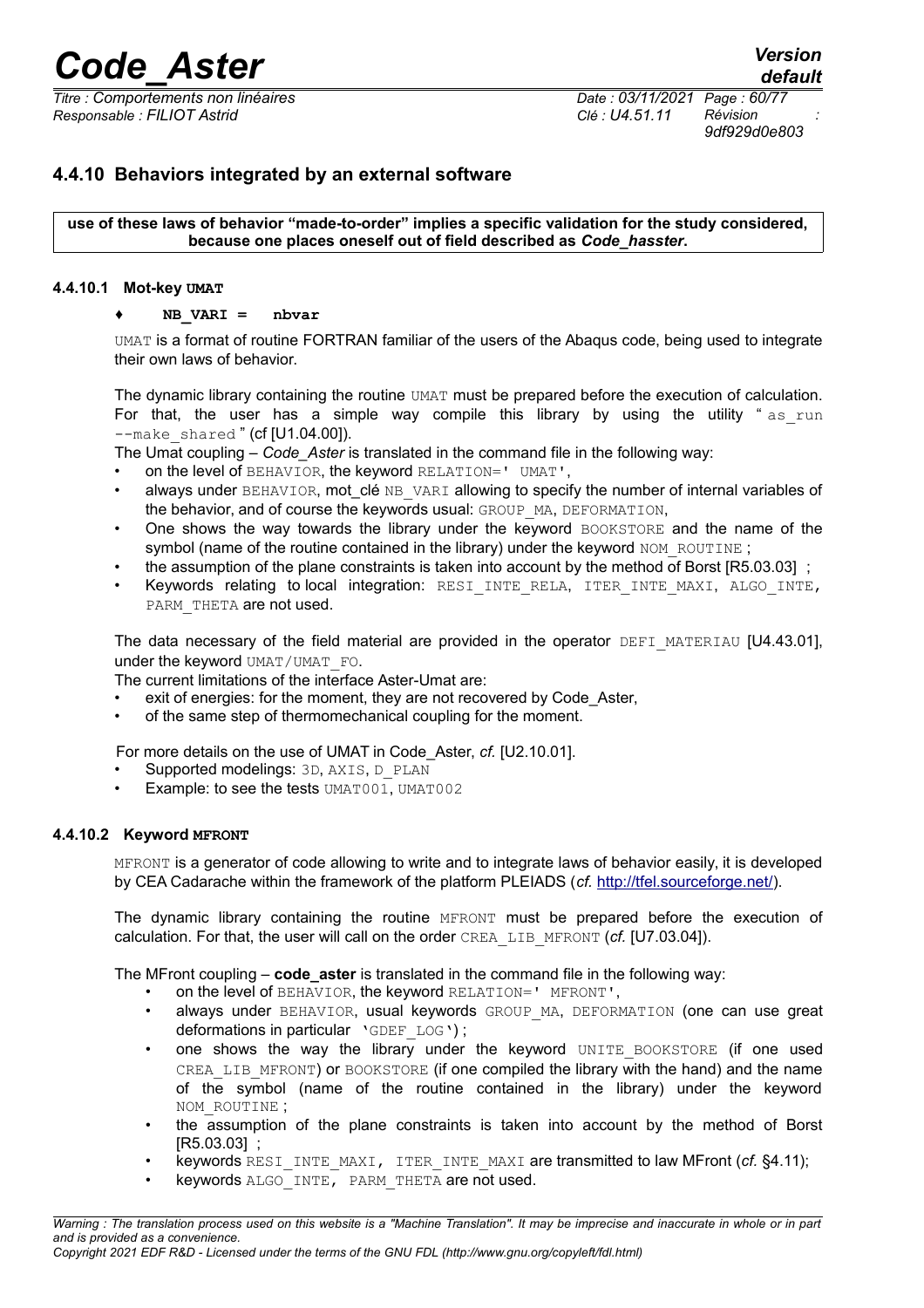*Code\_Aster Version default*

*Titre : Comportements non linéaires Date : 03/11/2021 Page : 61/77 Responsable : FILIOT Astrid Clé : U4.51.11 Révision :*

*9df929d0e803*

Option SYME MATR TANG makes it possible to say if the matrix of behavior will be symmetrical (by default) or not

The data necessary of the field material are provided in the operator DEFI\_MATERIAU [U4.43.01]. under the keyword MFRONT/MFRONT FO.

If the file MFront allows it, of the checks can be made on the values of the parameters materials. The behavior in the event of going beyond the terminals is controlled by the keyword  $VERI$  BORNE who is worth 'STOP' by default. The other possible choices (for a behaviour in prototype mode) are 'MESSAGE' (impression of the message without interruption of calculation) and 'WITHOUT' (the error overlooked).

- Supported modelings: 3D AXIS D PLAN
- Example: to see the tests MFRON01, MFRON02, MFRON03, MFRON04, MFRON05.

More information on the use of MFront in code\_aster in the dedicated note (*cf.* [U2.10.02]).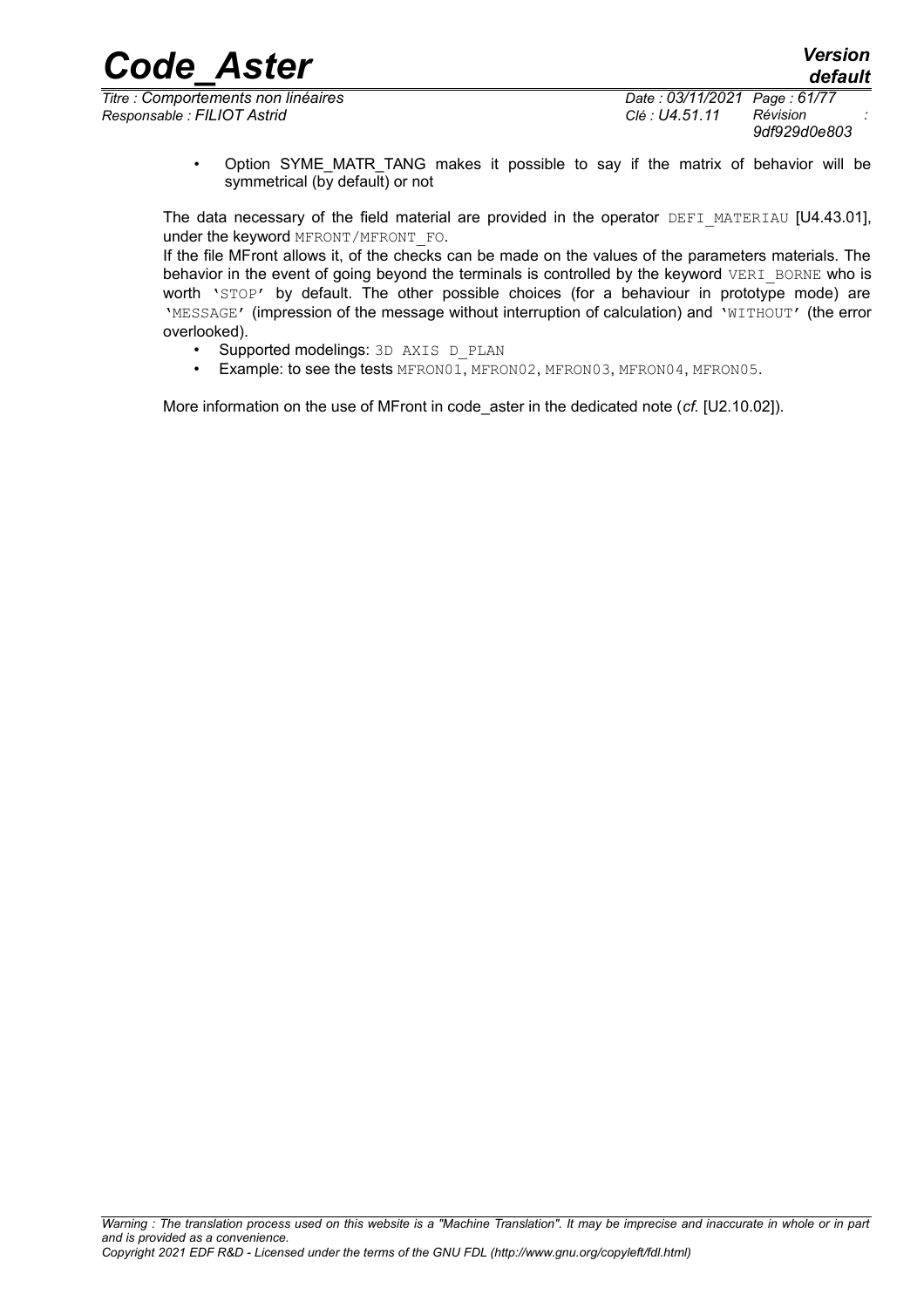*Titre : Comportements non linéaires Date : 03/11/2021 Page : 62/77 Responsable : FILIOT Astrid Clé : U4.51.11 Révision :*

*9df929d0e803*

# **4.4.11 Behavior for the multifibre beams**

# **4.4.11.1 Behavior MULTIFIBRE**

When modeling comprises multifibre elements of beams, it is necessary to indicate the meshs and groups of meshs concerned with this modeling, way of pointing on the good behavior: key word RELATION=' MULTIFIBRE' under BEHAVIOR.

```
The definition of material is done using the orders: DEFI_COMPOR and AFFE_MATERIAU.
```

```
COMPF =DEFI_COMPOR (
   GEOM_FIBRE=GF, MATER_SECT=BETON,
    MULTIFIBRE= ( 
        _F (GROUP_FIBRE=' SACI', MATER=ACIER, RELATION=' VMIS_CINE_GC'),
       \overline{\phantom{a}}F (GROUP\overline{\phantom{a}}FIBRE=' SBET', MATER=BETON, RELATION=' MAZARS'),
    ),
)
CHMAT =AFFE_MATERIAU ( 
    MAILLAGE=MA,
   \texttt{AFFE} = \texttt{F} (GROUP_MA = 'BEAM', MATER = (STEEL, CONCRETE, ), ),
   AFFE COMPOR= F (GROUP MA = 'BEAM', COMPOR=COMPF)
\lambda
```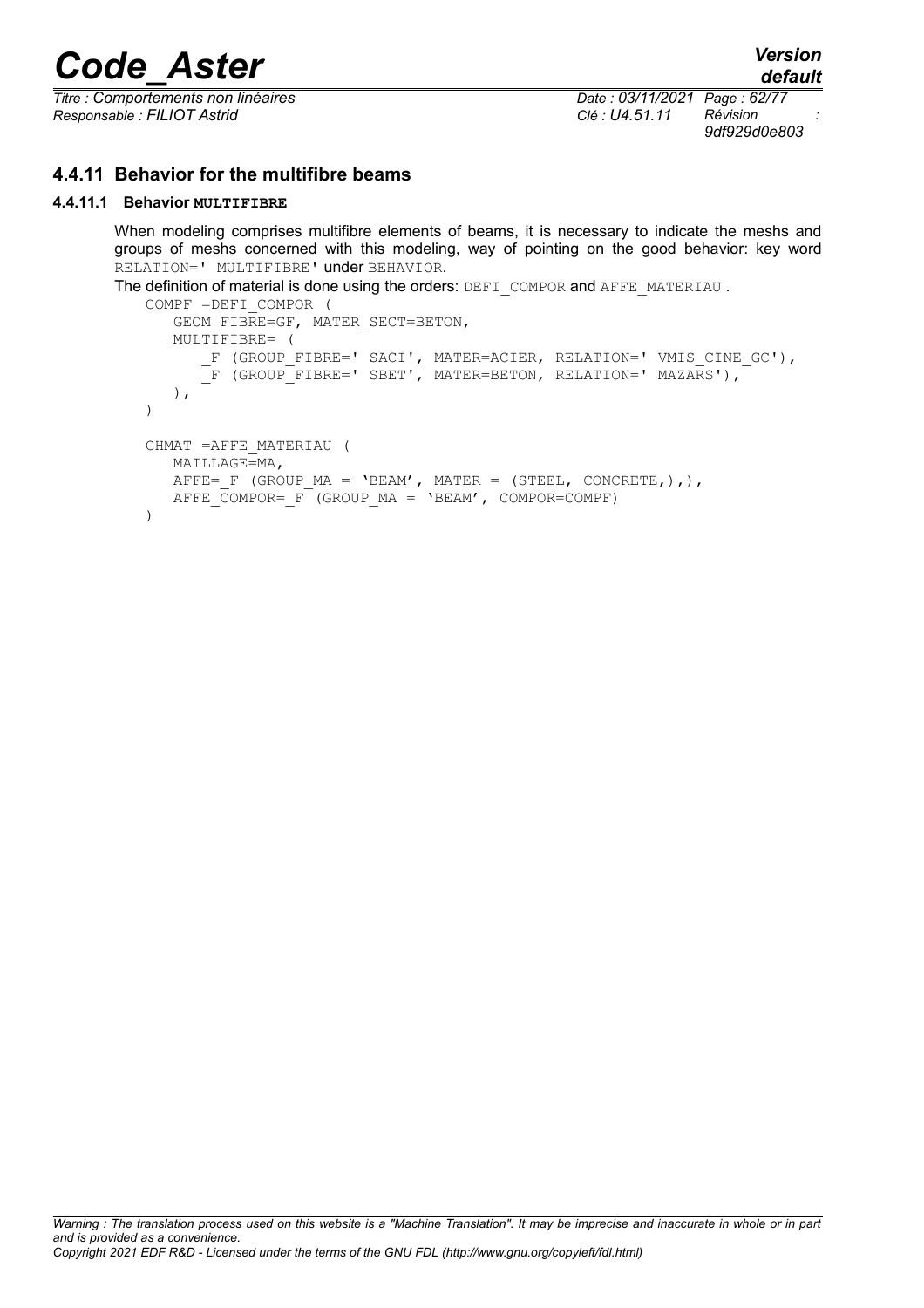*Titre : Comportements non linéaires Date : 03/11/2021 Page : 63/77 Responsable : FILIOT Astrid Clé : U4.51.11 Révision :*

*default*

*9df929d0e803*

# **4.5 Operand RELATION\_KIT under BEHAVIOR**

For the behaviors specific to the concrete and the porous environments, RELATION KIT allows to couple several behaviors. For the mechanical behaviors with effects of the metallurgical transformations, RELATION KIT allows to choose the type of treated material (STEEL or ZIRCALOY). Finally to model cables rubbing in their sheath (elements CABLE GAINE), RELATION KIT allows to define the law of behavior of the cable and the law of friction of the cable in its sheath.

# **4.5.1 KIT associated with the metallurgical behavior**

**/ 'STEEL'**

**/ 'ZIRC'**

Allows to choose for all the metallurgical laws of behavior ( $META$ <sub>xxx</sub>) to treat a material of type steel or Zircaloy type. The standard material STEEL comprise with more the 5 different metallurgical phases, the material ZIRC comprise with more the 3 different metallurgical phases. Examples:

| BEHAVIOR = (   | RELATION |                   | 'META P INI'                                                                                              |         |  |
|----------------|----------|-------------------|-----------------------------------------------------------------------------------------------------------|---------|--|
|                |          | RELATION KIT      | $\label{eq:1} \mathcal{L}_{\mathcal{A}}(x) = \mathcal{L}_{\mathcal{A}}(x) + \mathcal{L}_{\mathcal{A}}(x)$ | 'ZIRC'  |  |
| $BEHAVIOR = ($ | RELATION | $\equiv$ $\equiv$ | 'META V CL PT RE'                                                                                         |         |  |
|                |          | RELATION KIT      | $\mathcal{L} = \mathcal{L} \mathcal{L}$                                                                   | 'STEEL' |  |

# **4.5.2 KIT associated with the behavior with the concrete: 'KIT\_DDI'**

Allows to add two terms with unelastic deformations defined by certain already existing laws of behavior in BEHAVIOR (Cf [R5.03.60] for more details). One can assemble a model of creep of the concrete with a behavior elastoplastic or damaging. The data necessary of the field material are provided in the operator DEFI\_MATERIAU [U4.43.01], under the keywords ELAS (\_FO) (**the two laws must have the same YOUNG modulus**) and those corresponding to the two selected models.

Under the assumption that creep is a phenomenon which evolves more slowly than plasticity, one compares the tangent matrix of the complete model to that of plasticity. This choice will thus require to adapt the increments of calculation to times characteristic of the phenomena modelled in order not to handicap calculation in term of iteration count. In this case, local parameters of convergence (RESI\_INTE\_RELA and ITER\_INTE\_MAXI under the keyword CONVERGENCE) are the same ones for the integration of the two models.

With the models of creep:

- •'BETON\_GRANGER'
- •'BETON\_GRANGER\_V'

can be associated the following models of behavior :

- •'BETON\_DOUBLE\_DP'
- •'VMIS\_ISOT\_TRAC'
- •'VMIS\_ISOT\_PUIS'
- •'VMIS\_ISOT\_LINE'
- •'ROUSS\_PR'
- •'BETON\_DOUBLE\_DP'

With the model of creep

•'BETON\_UMLV'

can be associated the following models of behavior:

- •'ENDO\_ISOT\_BETON',
- $\cdot$ 'MAZARS'

Supported modelings: 3D, 2D, CONT\_PLAN (by BORST or ANALYTICAL according to each model. • The internal variables of each law are cumulated in the table of the internal, and restored variables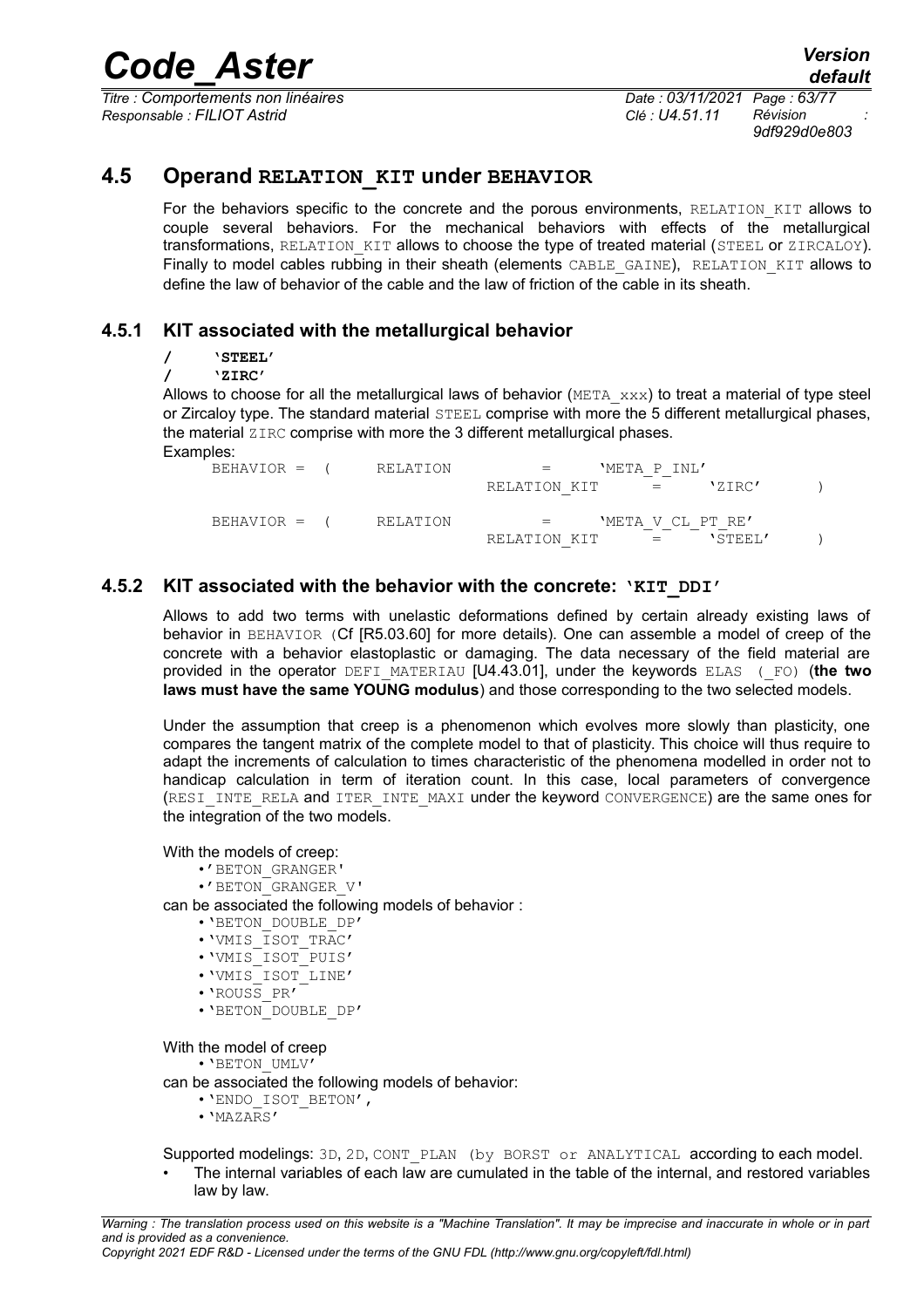*default*

*Responsable : FILIOT Astrid Clé : U4.51.11 Révision :*

*Titre : Comportements non linéaires Date : 03/11/2021 Page : 64/77 9df929d0e803*

Example:

| BEHAVIOR = $F$ ( RELATION |              | $=$ 'KIT DDI'                    |
|---------------------------|--------------|----------------------------------|
|                           | RELATION KIT | $=$ ('BETON UMLV FP', 'MAZARS')) |

• See also yourT SSNV169

With the model of creep

• 'FLUA\_PORO\_BETON' can be associated the following models of behavior: • 'ENDO\_PORO\_BETON',

Supported modelings: 3D

The internal variables of each law are cumulated in the table of the internal, and restored variables law by law.

• Example:

 $BEHAVIOR = F ( RELATION = 'KIT_DDI'$ RELATION KIT  $=$  ('FLUA PORO BETON', 'ENDO PORO BETON')) •

See also your T SSNV237

Formalism KIT\_DDI also allows to associate the total model of plate, GLRC\_DM, which implements the damage coupled membrane-inflection, with models of plasticity of Von Mises, to take into account elastoplasticity (out of membrane only):

•'GLRC\_DM'

can be associated the following models of behavior:

- 'VMIS\_ISOT\_TRAC',
- 'VMIS\_ISOT\_LINE',
- 'VMIS<sup>-</sup>CINE<sup>-LINE',</sup>

Supported modeling: DKTG. Example: tests SSNS106F, SSNS106G

# **4.5.3 KIT associated with the behavior with the porous environments (modelings thermo-hydro-mechanics)**

For more details on modelings thermo-hydro-mechanics and the models of behavior, one will be able to consult the documents [R7.01.10] and [R7.01.11], as well as the note of use [U2.04.05].

#### **4.5.3.1 Keyword RELATION**

Relations KIT XXXX allow to solve simultaneously from two to four equilibrium equations. The equations considered depend on the suffix XXXX with the following rule:

- M indicate the mechanical equilibrium equation,
- $\cdot$  T indicate the thermal equilibrium equation,
- H indicate a hydraulic equilibrium equation.
- $\nabla$  indicate the presence of a phase in form vapor (besides the liquid)

With the associated problems thermo-hydro-mechanics are dealt in a completely coupled way.

Only one letter  $H$  mean that the porous environment is saturated (only one variable with pressure  $p$ ). for example either of gas, or of liquid, or of a liquid mixture/gas (of which the pressure of gas is constant).

Two letters  $H$  mean that the porous environment is not saturated (two variables with pressure  $p$ ), for example a liquid mixture/vapor/gas.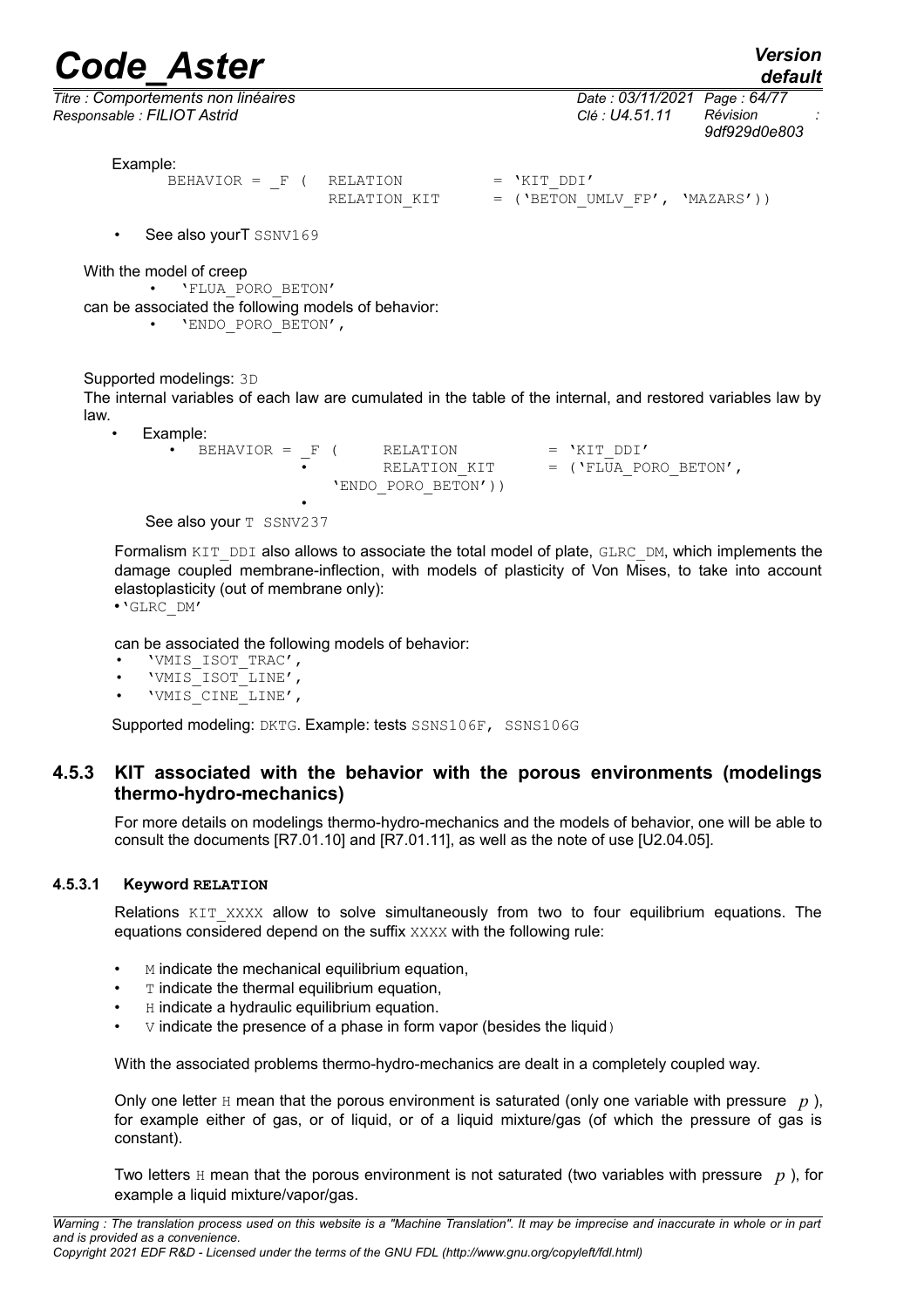*Responsable : FILIOT Astrid Clé : U4.51.11 Révision :*

*Titre : Comportements non linéaires Date : 03/11/2021 Page : 65/77 9df929d0e803*

The presence of the two letters  $HV$  mean that the porous environment is saturated by a component (in practice of water), but that this component can be in liquid form or vapor. There is not whereas a conservation equation of this component, therefore only one degree of freedom pressure, but there are a liquid flow and a flow vapor.

The table below summarizes to which kit each modeling corresponds:

| KIT HM    | D PLAN HM, D PLAN HMS, D PLAN HMD, AXIS HM, AXIS HMS,<br>AXIS HMD, 3D HM, 3D HMS, 3D HMD                                                 |
|-----------|------------------------------------------------------------------------------------------------------------------------------------------|
| KIT THM   | D PLAN THM, D PLAN THMS, D PLAN THMD, AXIS THM, AXIS THMS,<br>AXIS THMD, 3D THM, 3D THMS, 3D THMD                                        |
| KIT HHM   | D PLAN HHM, D PLAN HHMS, D PLAN HHMD, AXIS HHM, AXIS HHMS,<br>AXIS HHMD, 3D HHM, 3D HHMS, 3D HHMD                                        |
| KIT THH   | D PLAN THHD, D PLAN THHS, AXIS THHD, AXIS THHS, 3D THHD,<br>3D THHS,                                                                     |
| KIT HH    | D PLAN HHS, D PLAN HHD, AXIS HHS, AXIS HHD, 3D HHS, 3D HHD,                                                                              |
| KIT THV   | D PLAN THVD, AXIS THVD, 3D THVD                                                                                                          |
| KIT THHM  | D PLAN THHMS, D PLAN THHMD, AXIS THHMS, AXIS THHMD, 3D THHM,<br>3D THHMS, 3D THHMD                                                       |
| KIT HH2   | 3D HH2S 3D HH2D 3D HH2SUDA AXIS HH2D AXIS HH2S D PLAN HH2D<br>D PLAN HH2S D PLAN HH2SUDA                                                 |
| KIT THH2  | D PLAN THH2D, AXIS THH2D, 3D THH2D, D PLAN THH2S, AXIS THH2S,<br>3D THH2S                                                                |
| KIT HH2M  | D PLAN HH2M, D PLAN HH2MS, D PLAN HH2MANDELEVIUM, AXIS HH2M,<br>AXIS HH2MS, AXIS HH2MANDELEVIUM, 3D HH2M, 3D HH2MS,<br>3D HH2MANDELEVIUM |
| KIT THH2M | D PLAN THH2MD, AXIS THH2MD, 3D THH2MD D PLAN THH2MS,<br>AXIS THH2MS, 3D THH2MS, D PLAN HH2M SI                                           |

# **4.5.3.2 Keyword RELATION\_KIT**

For each modelled phenomenon, one must specify in RELATION KIT :

- the mechanical model of behavior of the skeleton,
- the gas/liquid reaction of,
- the hydraulic law.
	- HYDR UTIL (if the mechanical behavior is without damage): Mean that no data material returned "into hard". Concretely in the saturated case, it will be necessary point by point to define the 6 curves (by DEFI\_FONCTION) following:
		- saturation according to the capillary pressure,
		- the derivative of this curve,
		- the permeability relating to the liquid according to saturation,
		- its derivative.
		- the permeability relating to gas according to saturation,
		- its derivative.
	- HYDR VGM (if the mechanical behavior is without damage). Here and only for the rates mixing liquid/gas 'LIQU\_GAZ', 'LIQU\_AD\_GAZ', 'LIQU\_AD\_GAZ' and 'LIQU\_VAPE\_GAZ\_VAPE', the curves of saturation, permeabilities relating to water and with gas and their derivative are defined by the model of Mualem Van-Genuchten. The user must then inform the parameters of this law  $(n, Pr, Sr)$ . The model Mualem Van-Genuchten is the following:

$$
k_r^w = \sqrt{S_{we}} \left( 1 - \left( 1 - S_{we}^{1/m} \right)^m \right)^2, \ \ k_r^{gz} = \sqrt{1 - S_{we}} \left( 1 - S_{we}^{1/m} \right)^{2m}
$$

and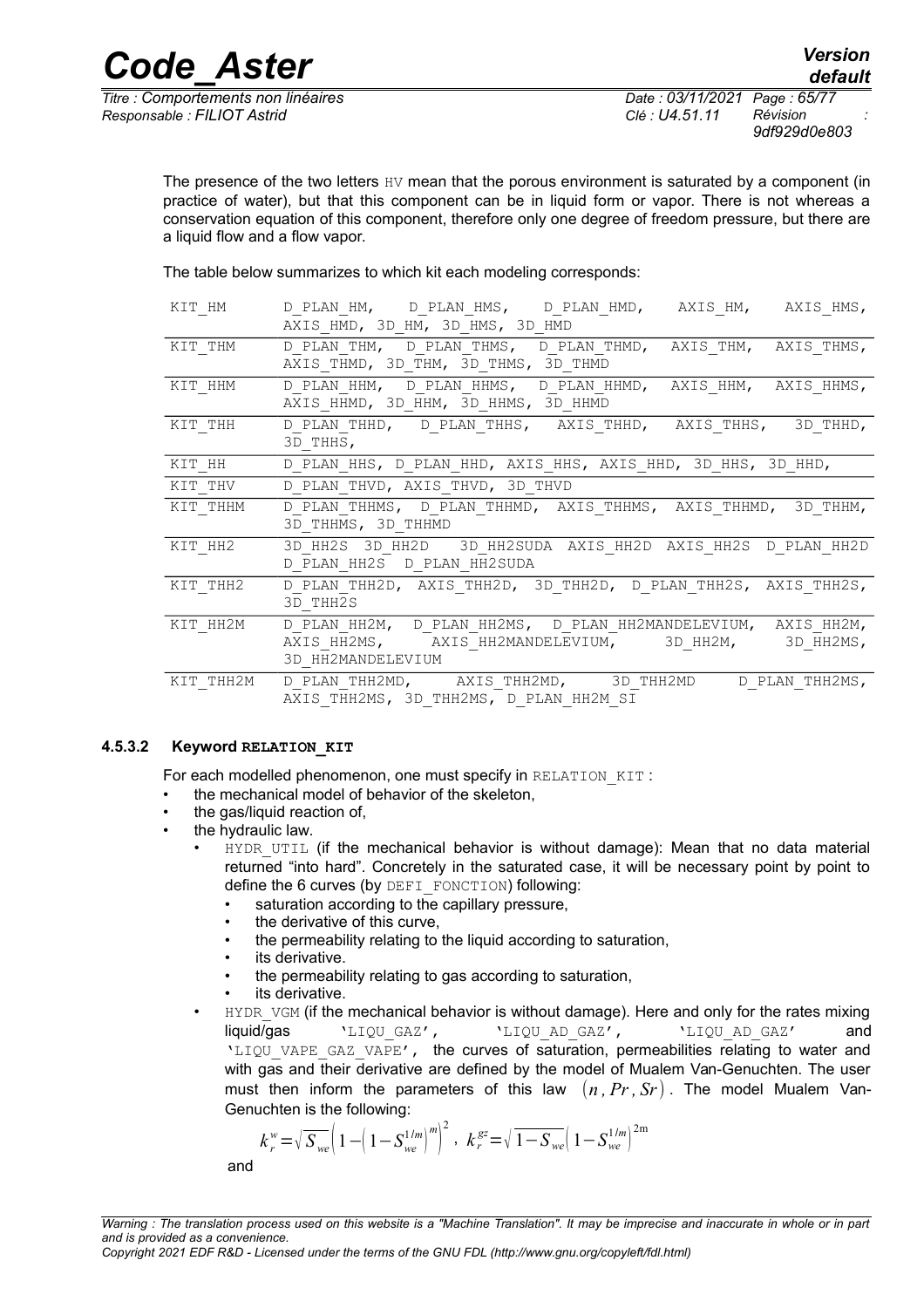*default*

*Titre : Comportements non linéaires Date : 03/11/2021 Page : 66/77 Responsable : FILIOT Astrid Clé : U4.51.11 Révision :*

*9df929d0e803*

$$
S_{we} = \frac{1}{\left(1 + \left(\frac{P_c}{P_r}\right)^n\right)^m} \text{ where } S_{we} = \frac{S_w - S_{wr}}{1 - S_{wr} - S_{gr}} \text{ and } m = 1 - \frac{1}{n}
$$

- HYDR VGC (if the mechanical behavior is without damage). Exactly the same thing as HYDR VGM except for the law of permeability relating to the gas which is a cubic law:  $k_r^{\text{gz}} = (1 - S_w)^3$
- HYDR TABBAL (if the mechanical behavior is without damage). Only for the rates mixing liquid/gas ' LIQU\_VAPE\_GAZ', 'LIQU\_AD\_GAZ', 'LIQU\_AD\_GAZ\_VAPE', 'LIQU GAZ', 'LIQU\_GAZ\_ATM'. The user must then inform the parameters of this law  $\left(t\left(HR\right), A_0, S_{\text{BJH}}, \omega_{\text{BJH}}, \left(\frac{\partial \gamma}{\partial \textbf{\textit{\varepsilon}}}\right)$  $\frac{\partial V}{\partial \varepsilon_s}\Big|_{\mu}$ ) [to see [U2.04.05] ) like, as in the case HYDR\_UTIL,

curves of saturation, derived from saturation, relative permeabilities and their derivative.

HYDR ENDO (if one uses 'MAZARS' or 'ENDO ISOT BETON') under RELATION KIT (this keyword makes it possible to inform the curve of saturation and its derivative according to the capillary pressure as well as the relative permeability and its derivative according to saturation.

# **4.5.3.3 Mechanical behaviors of the skeleton (if there is mechanical modeling M)**

- •'ELAS'
- •'GONF\_ELAS'
- •'MOHR\_COULOMB'
- •'CJS'
- •'CAM\_CLAY'
- •'BARCELONA'
- •'LAIGLE'
- •'DRUCK\_PRAGER'
- •'DRUCK\_PRAG\_N\_A'
- •'HOEK\_BROWN\_EFF'
- •'HOEK\_BROWN\_TOT'
- •'MAZARS'
- •'ENDO\_ISO\_BETON'
- •'HUJEUX'
- •'JOINT\_BANDIS'

# **4.5.3.4 Gas/liquid reactions of**

#### **'LIQU\_SATU'**

Law of behavior for porous environments saturated by only one liquid (confer [R7.01.11] for more details). The data necessary of the field material are provided in the operator DEFI\_MATERIAU [U4.43.01], under the keyword THM LIQ.

# **'LIQU\_GAZ'**

Law of behavior for a porous environment unsaturated liquid/gas without phase shift (confer [R7.01.11] for more details). The data necessary of the field material are provided in the operator DEFI\_MATERIAU [U4.43.01], under the keywords THM\_LIQ and THM\_GAZ.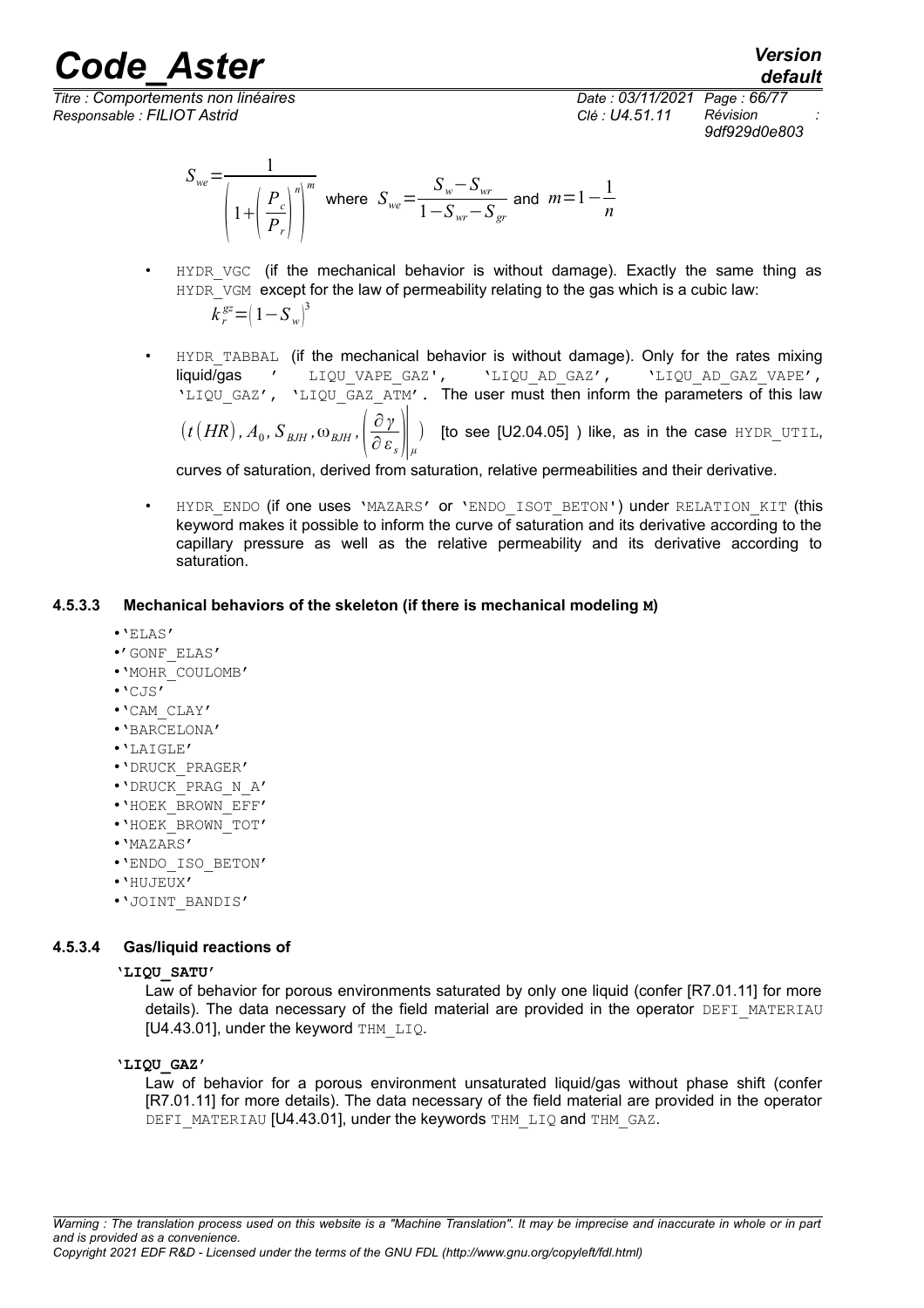*Titre : Comportements non linéaires Date : 03/11/2021 Page : 67/77 Responsable : FILIOT Astrid Clé : U4.51.11 Révision :*

*9df929d0e803*

#### **'GAS'**

Law of reaction of a perfect gas i.e. checking the relation  $P/\rho = RT / Mv$  where P is the pressure,  $\rho$  density,  $Mv$  molar mass, R the Boltzmann constant and T the temperature (confer [R7.01.11] for more details). For only saturated medium. The data necessary of the field material are provided in the operator DEFI\_MATERIAU [U4.43.01], under the keyword THM\_GAZ.

#### **'LIQU\_GAZ\_ATM'**

Law of behavior for a porous environment unsaturated with a liquid and gas with atmospheric pressure (confer [R7.01.11] for more details). The data necessary of the field material are provided in the operator DEFI\_MATERIAU [U4.43.01], under the keywords THM\_LIQU.

#### **'LIQU\_VAPE\_GAZ'**

Law of behavior for a porous environment unsaturated water/vapor/dry air with phase shift (confer [R7.01.11] for more details). The data necessary of the field material are provided in the operator DEFI MATERIAU [U4.43.01], under the keywords THM LIQ, THM VAPE and THM GAZ.

#### **'LIQU\_AD\_GAZ\_VAPE'**

Law of behavior for a porous environment unsaturated water/vapor/dry air/air dissolved with phase shift (confer [R7.01.11] for more details).

The data necessary of the field material are provided in the operator DEFI\_MATERIAU [U4.43.01], under the keywords THM LIQ, THM VAPE, THM GAZ and THM AIR DISS.

#### **'LIQU\_AD\_GAZE'**

Law of behavior for a porous environment unsaturated water/dry air/air dissolved with phase shift (confer [R7.01.11] for more details). It is thus about a version without vapeu of the law supplements below

The data necessary of the field material are provided in the operator  $DEFI$  MATERIAU [U4.43.01], under the keywords THM\_LIQ, THM\_GAZ and THM\_AIR\_DISS.

#### **'LIQU\_VAPE'**

Law of behavior for porous environments saturated by a component present in liquid form or vapor. with phase shift (confer [R7.01.11] for more details). The data necessary of the field material are provided in the operator DEFI\_MATERIAU [U4.43.01], under the keywords THM\_LIQ and THM\_VAPE

#### **4.5.3.5 The hydraulic law**

'HYDR\_UTIL' (if the mechanical behavior is without damage): Mean that no data material returned "into hard". Concretely in the saturated case, it will be necessary point by point to define the 6 curves (by DEFI\_FONCTION) following:

- saturation according to the capillary pressure,
- the derivative of this curve,
- the permeability relating to the liquid according to saturation,
- its derivative.
- the permeability relating to gas according to saturation,
- its derivative.

'HYDR VGMe (if the mechanical behavior is without damage). Here and only for the rates mixing liquid/gas 'LIQU\_GAZ', 'LIQU\_AD\_GAZ\_VAPE', 'LIQU\_AD\_GAZ' and 'LIQU\_VAPE\_GAZ', the curves of saturation, permeabilities relating to water and with gas and their derivative are defined by the model of Mualem Van-Genuchten. The user must then inform the parameters of this law  $(n, Pr, Sr)$ . The model Mualem Van-Genuchten is the following: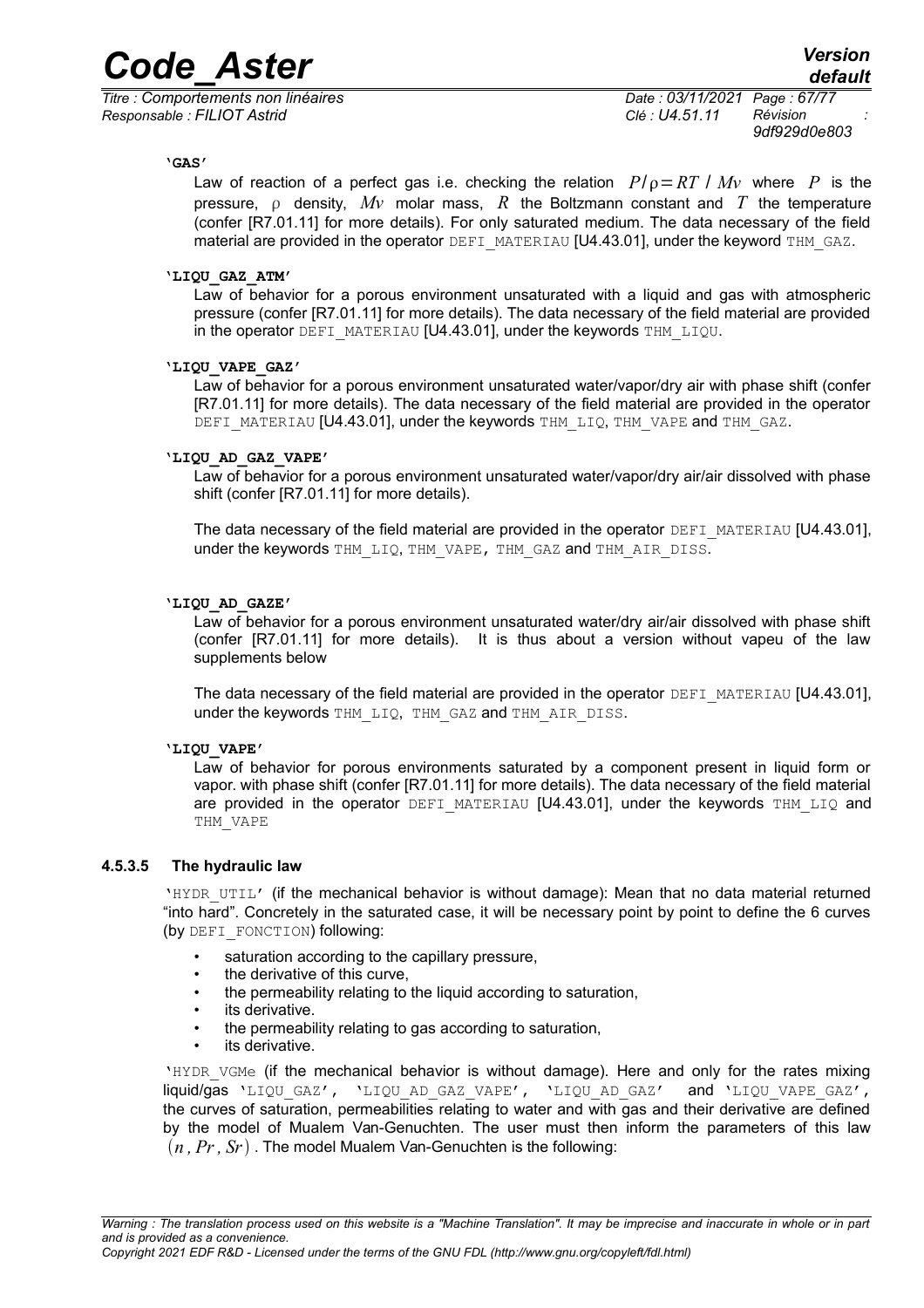*Titre : Comportements non linéaires Date : 03/11/2021 Page : 68/77 Responsable : FILIOT Astrid Clé : U4.51.11 Révision :*



*9df929d0e803*

$$
k_r^{gz} = \sqrt{1 - S_{we}} \left( 1 - S_{we}^{1/m} \right)^{2m}
$$
 and 
$$
\frac{S_{we}}{\left( 1 + \left( \frac{P_c}{P_r} \right)^n \right)^m}
$$

where

$$
S_{we} = \frac{S_w - S_{wr}}{1 - S_{wr} - S_{gr}} \text{ and } m = 1 - \frac{1}{n}.
$$

'HYDR VGC' (if the mechanical behavior is without damage). Here and only for the rates mixing liquid/gas 'LIQU\_GAZ', 'LIQU\_AD\_GAZ\_VAPE', 'LIQU\_AD\_GAZ' and 'LIQU\_VAPE\_GAZ', the curves of saturation, permeabilities relating to water and their derivative are defined by the model of Mualem Van-Genuchten (see above). The permeability relating to gas is defined by a cubic law:  $k_r^{\text{gz}} = (1 - S_w)^3$ 

The user must then inform the parameters of this law  $(n, Pr, Sr)$ .

'HYDR\_ENDO' (if one uses 'MAZARS' or 'ENDO\_ISOT\_BETON') under RELATION\_KIT (this keyword makes it possible to inform the curve of saturation and its derivative according to the capillary pressure as well as the relative permeability and its derivative according to saturation.

#### **4.5.3.6 Possible combinations**

According to the value of the keyword RELATION='KIT\_XXXX' chosen, all the behaviors are not licit in RELATION KIT (for example if one selected porous environments unsaturated, one cannot affect a perfect gas reaction of standard). All the possible combinations here are summarized.

For relation KIT\_HM and KIT\_THM :

| ('ELAS')           | 'GAS'          | 'HYDR UTIL') |
|--------------------|----------------|--------------|
| ('MOHR COULOMB'    | 'GAS'          | 'HYDR UTIL') |
| $($ 'CJS' $-$      | 'GAS'          | 'HYDR UTIL') |
| ('HUJEUX'          | 'GAS'          | 'HYDR UTIL') |
| ('LAIGLE'          | 'GAS'          | 'HYDR UTIL') |
| ('CAM CLAY'        | 'GAS'          | 'HYDR UTIL') |
| ('JOINT BANDIS'    | 'GAS'          | 'HYDR UTIL') |
| ('MAZARS'          | 'GAS'          | 'HYDR ENDO') |
| ('ENDO ISOT BETON' | 'GAS'          | 'HYDR ENDO') |
| $($ 'ELAS'         | 'LIQU SATU'    | 'HYDR UTIL') |
| ('MOHR COULOMB'    | 'LIQU SATU'    | 'HYDR UTIL') |
| ('CJS'             | 'LIQU SATU'    | 'HYDR UTIL') |
| ('HUJEUX'          | 'LIQU SATU'    | 'HYDR UTIL') |
| ('LAIGLE'          | 'LIQU SATU'    | 'HYDR UTIL') |
| ('CAM CLAY'        | 'LIQU SATU'    | 'HYDR UTIL') |
| ('JOINT BANDIS'    | 'LIQU SATU'    | 'HYDR UTIL') |
| ('MAZARS'          | 'LIQU SATU'    | 'HYDR ENDO') |
| ('ENDO ISOT BETON' | 'LIQU SATU'    | 'HYDR ENDO') |
| $($ 'ELAS'         | 'LIQU GAZ ATM' | 'HYDR UTIL') |
| ('MOHR COULOMB'    | 'LIQU GAZ ATM' | 'HYDR UTIL') |
| ( $'$ CJS $'$      | 'LIQU GAZ ATM' | 'HYDR UTIL') |
| ('HUJEUX'          | 'LIQU GAZ ATM' | 'HYDR UTIL') |
| ('LAIGLE'          | 'LIQU GAZ ATM' | 'HYDR UTIL') |
| ('CAM CLAY'        | 'LIQU GAZ ATM' | 'HYDR UTIL') |

*Warning : The translation process used on this website is a "Machine Translation". It may be imprecise and inaccurate in whole or in part and is provided as a convenience.*

*Copyright 2021 EDF R&D - Licensed under the terms of the GNU FDL (http://www.gnu.org/copyleft/fdl.html)*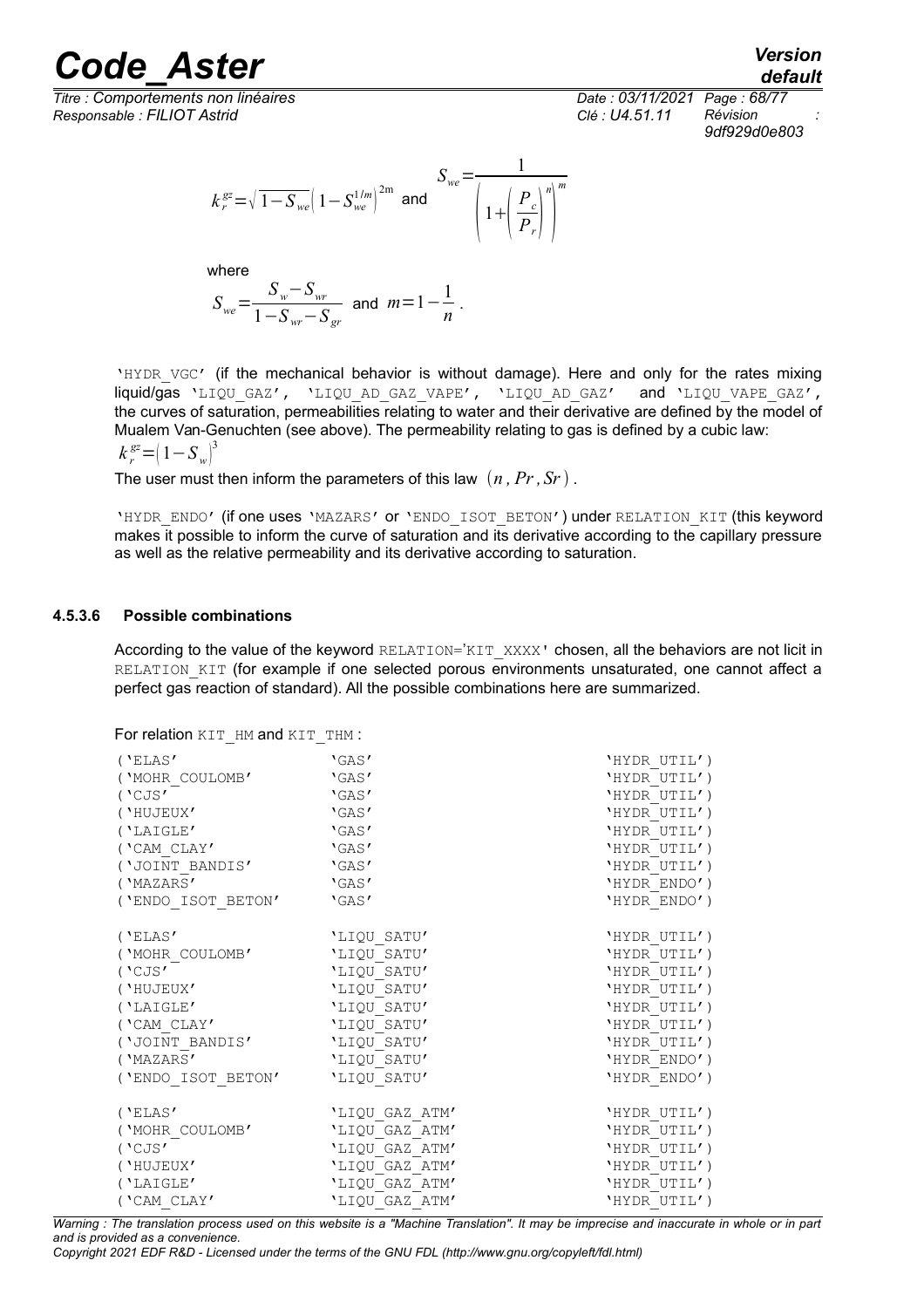*Titre : Comportements non linéaires Date : 03/11/2021 Page : 69/77 Responsable : FILIOT Astrid Clé : U4.51.11 Révision :*

*9df929d0e803*

| ('MAZARS'          | 'LIOU GAZ ATM' |
|--------------------|----------------|
| ('ENDO ISOT BETON' | 'LIOU GAZ ATM' |

#### 'HYDR ENDO')  $'HYDR$  $ENDO'$  )

# For relation KIT\_HHM and KIT\_THHM :

| ('ELAS')           | 'LIQU GAZ'                               | 'HYDR UTIL')        |
|--------------------|------------------------------------------|---------------------|
| ('GONF ELAS'       | 'LIQU GAZ'                               | 'HYDR UTIL')        |
| ('MOHR COULOMB'    | 'LIQU_GAZ'                               | 'HYDR UTIL')        |
| ('CJS'             | 'LIQU GAZ'                               | 'HYDR UTIL')        |
| ('HUJEUX'          | 'LIQU GAZ'                               | 'HYDR UTIL')        |
| ('LAIGLE'          | 'LIQU GAZ'                               | 'HYDR UTIL')        |
| ('CAM CLAY'        | 'LIQU GAZ'                               | 'HYDR UTIL')        |
| ('BARCELONA'       | 'LIQU GAZ'                               | 'HYDR UTIL')        |
| ('ELAS')           | 'LIQU GAZ'                               | 'HYDR VGM')         |
| ('GONF ELAS'       | 'LIQU GAZ'                               | 'HYDR VGM')         |
| ('CJS'             | 'LIQU GAZ'                               | 'HYDR VGM')         |
| ('LAIGLE'          | 'LIQU GAZ'                               | 'HYDR VGM')         |
| ('CAM CLAY'        | 'LIQU GAZ'                               | $'$ HYDR VGM' $'$ ) |
| ('BARCELONA'       | 'LIQU GAZ'                               | 'HYDR VGM')         |
| ('MAZARS'          | 'LIQU GAZ'                               | 'HYDR ENDO')        |
| ('ENDO ISOT BETON' | 'LIQU GAZ'                               | 'HYDR ENDO')        |
| ('ELAS')           | 'LIQU VAPE GAZ'                          | 'HYDR UTIL')        |
| ('GONF ELAS'       | 'LIQU VAPE GAZ'                          | 'HYDR UTIL')        |
| ('MOHR COULOMB'    | 'LIQU VAPE GAZ'                          | 'HYDR UTIL')        |
| ( 'CJS'            | 'LIQU VAPE GAZ'                          | 'HYDR UTIL')        |
| ('HUJEUX'          | 'LIQU VAPE GAZ'                          | 'HYDR UTIL')        |
| ('LAIGLE'          | 'LIQU VAPE GAZ'                          | 'HYDR UTIL')        |
| ('CAM CLAY'        | 'LIQU VAPE GAZ'                          | 'HYDR UTIL')        |
| ('BARCELONA'       | 'LIQU VAPE GAZ'                          | 'HYDR UTIL')        |
| ('ELAS')           | 'LIQU VAPE GAZ'                          | 'HYDR VGM')         |
| ('GONF ELAS'       | 'LIQU VAPE GAZ'                          | 'HYDR VGM')         |
| ( $'$ CJS $'$      |                                          |                     |
|                    | 'LIQU VAPE GAZ'                          | 'HYDR VGM')         |
| ('LAIGLE'          | 'LIQU VAPE GAZ'                          | 'HYDR VGM')         |
| ('CAM CLAY'        | 'LIQU VAPE GAZ'                          | 'HYDR VGM')         |
| ('BARCELONA'       | 'LIQU VAPE GAZ'                          | 'HYDR VGM')         |
| ('MAZARS'          | 'LIQU VAPE GAZ'                          | 'HYDR ENDO')        |
| ('ENDO_ISOT_BETON' | 'LIQU_VAPE_GAZ'                          | 'HYDR ENDO')        |
| ('ELAS')           | 'LIQU AD GAZ VAPE'                       | 'HYDR UTIL')        |
| ('GONF ELAS'       | 'LIQU AD GAZ VAPE'                       | 'HYDR UTIL')        |
| ('MOHR COULOMB'    | 'LIQU_AD_GAZ_VAPE'                       | 'HYDR UTIL')        |
| ( 'CJS'            | 'LIQU_AD_GAZ_VAPE'                       | 'HYDR UTIL')        |
| ('HUJEUX'          | 'LIQU AD GAZ VAPE'                       | 'HYDR UTIL')        |
| ('LAIGLE'          | 'LIQU AD GAZ VAPE'                       | 'HYDR UTIL')        |
| ('CAM_CLAY'        | 'LIQU_AD_GAZ_VAPE'                       | 'HYDR UTIL')        |
| ('BARCELONA'       |                                          | 'HYDR UTIL')        |
| ('ELAS')           | 'LIQU AD GAZ VAPE'<br>'LIQU AD GAZ VAPE' | 'HYDR VGM')         |
|                    |                                          |                     |
| ('GONF ELAS'       | 'LIQU AD GAZ VAPE'                       | 'HYDR VGM')         |
| ('CJS'             | 'LIQU AD GAZ VAPE'                       | 'HYDR VGM')         |
| ('LAIGLE'          | 'LIQU AD GAZ VAPE'                       | 'HYDR VGM')         |
| ('CAM CLAY'        | 'LIQU AD GAZ VAPE'                       | 'HYDR VGM')         |
| ('BARCELONA'       | 'LIQU AD GAZ VAPE'                       | 'HYDR VGM')         |
| ('MAZARS'          | 'LIQU AD GAZ VAPE'                       | 'HYDR ENDO')        |
| ('ENDO ISOT BETON' | 'LIQU AD GAZ VAPE'                       | 'HYDR ENDO')        |
|                    |                                          |                     |
|                    |                                          |                     |

| ''ELAS'        | 'LIOU AD GAZ' | 'HYDR UTIL') |
|----------------|---------------|--------------|
| ('GONF ELAS'   | 'LIQU AD GAZ' | 'HYDR UTIL') |
| 'MOHR COULOMB' | 'LIOU AD GAZ' | 'HYDR UTIL') |

*Warning : The translation process used on this website is a "Machine Translation". It may be imprecise and inaccurate in whole or in part and is provided as a convenience.*

*Copyright 2021 EDF R&D - Licensed under the terms of the GNU FDL (http://www.gnu.org/copyleft/fdl.html)*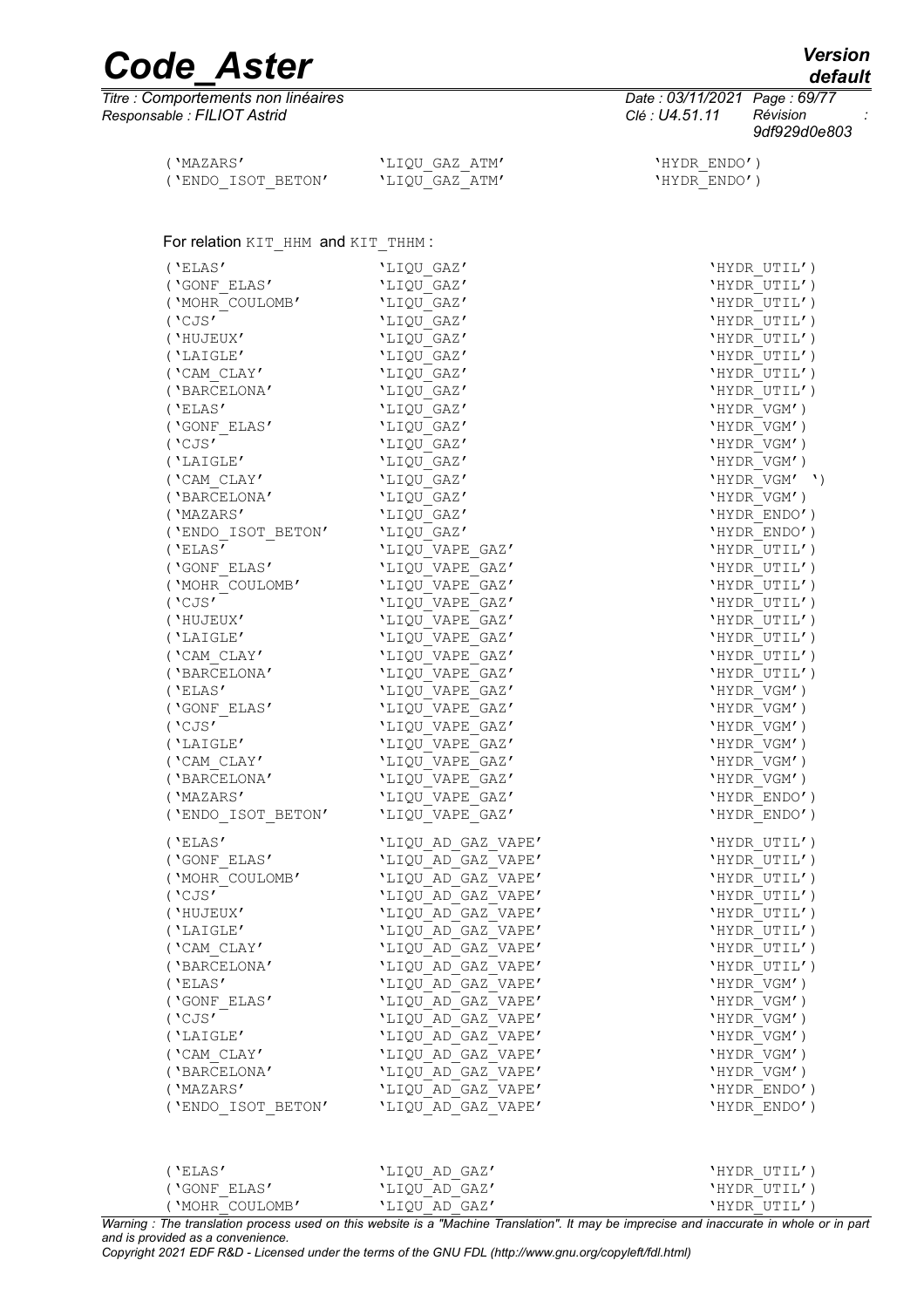*default*

| Titre : Comportements non linéaires<br>Responsable : FILIOT Astrid |               | Date: 03/11/2021 Page: 70/77<br>Clé : U4.51.11<br>Révision<br>9df929d0e803 |
|--------------------------------------------------------------------|---------------|----------------------------------------------------------------------------|
| ( 'CJS' )                                                          | 'LIQU AD GAZ' | 'HYDR UTIL')                                                               |
| ('HUJEUX'                                                          | 'LIQU AD GAZ' | 'HYDR UTIL')                                                               |
| ('LAIGLE'                                                          | 'LIQU AD GAZ' | 'HYDR UTIL')                                                               |
| ('CAM CLAY'                                                        | 'LIQU AD GAZ' | 'HYDR UTIL')                                                               |
| ('BARCELONA'                                                       | 'LIQU AD GAZ' | 'HYDR UTIL')                                                               |
| ('ELAS')                                                           | 'LIQU AD GAZ' | 'HYDR VGM')                                                                |
| ('GONF ELAS'                                                       | 'LIQU AD GAZ' | 'HYDR VGM')                                                                |
| ('CJS'                                                             | 'LIQU AD GAZ' | 'HYDR VGM')                                                                |
| ('LAIGLE'                                                          | 'LIQU AD GAZ' | 'HYDR VGM')                                                                |
| ('CAM CLAY'                                                        | 'LIQU AD GAZ' | 'HYDR VGM')                                                                |
| ('BARCELONA'                                                       | 'LIQU AD GAZ' | 'HYDR VGM')                                                                |
| ('MAZARS'                                                          | 'LIQU AD GAZ' | 'HYDR ENDO')                                                               |
| ('ENDO ISOT BETON'                                                 | 'LIQU AD GAZ' | 'HYDR ENDO')                                                               |
| For relation KIT THH and the KIT HH:                               |               |                                                                            |
| ('LIQU GAZ'                                                        | 'HYDR UTIL')  |                                                                            |
| ('LIQU VAPE GAZ'                                                   | 'HYDR UTIL')  |                                                                            |
| ('LIQU AD GAZ VAPE'                                                | 'HYDR UTIL')  |                                                                            |
| ('LIQU AD GAZ'                                                     | 'HYDR UTIL')  |                                                                            |
| ('LIQU GAZ'                                                        | 'HYDR VGM')   |                                                                            |
| ('LIQU VAPE GAZ'                                                   | 'HYDR VGM')   |                                                                            |

('LIQU\_VAPE' 'HYDR\_UTIL')

For relation KIT THV :

('LIQU\_AD\_GAZ\_VAPE' 'HYDR\_VGM')

#### **Note:**

*In the event of problem of convergence it can be very useful to activate linear research as indicated in the example set at the top of this section. Linear research does not improve however systematically convergence, it is thus to handle with precaution.*

#### **Example:**

| $BEHAVIOR = F ($ |                                        |  |
|------------------|----------------------------------------|--|
| RELATION         | $=$ 'KIT THM'                          |  |
| RELATION KIT     | $=$ ('LIQU SATU', 'CJS', 'HYDR UTIL')) |  |

In this example, one deals in a coupled way with a problem thermo-hydro-mechanics for a saturated porous environment, LIQU SATU like behavior of the liquid, CJS like mechanical behavior.

Other examples are available, either in the document [U2.04.05], or in the whole of the tests WTNAxxx, WTNLxxx, WTNPxxx, WTNVxxx.

# **4.5.4 KIT associated with modeling with the rubbing cables: KIT\_CG**

To model rubbing or slipping cables, it is necessary to be able to inform at the same time the behavior to be assigned to the cable and the law of behavior of friction of the cable in its sheath. One gives for that to the keyword RELATION the value 'KIT CG'. In the keyword RELATION KIT, it is necessary to inform the law of behavior of the cable (all those accepted by modeling BAR) then the law of behavior of friction which is always CABLE\_GAINE\_FROT.

For more details on the law of friction, one will be able to consult the reference material of the elements CABLE GAINE [R3.08.10].

Example: BEHAVIOR =  $F$  ( RELATION = 'KIT CG',  $RELATION KIT =$ ('ELAS', 'CABLE\_GAINE\_FROT'))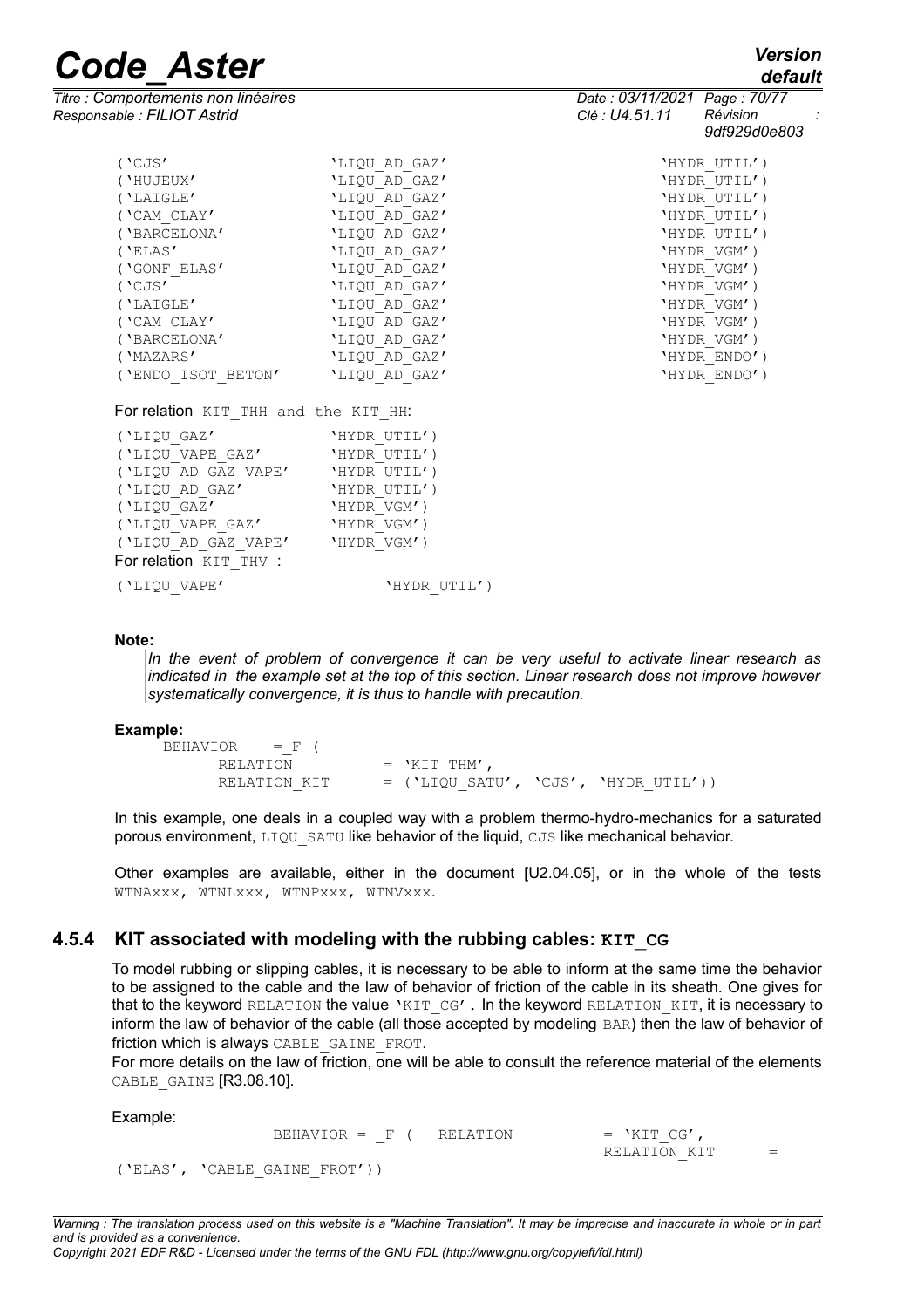*Titre : Comportements non linéaires Date : 03/11/2021 Page : 71/77 Responsable : FILIOT Astrid Clé : U4.51.11 Révision :*

*9df929d0e803*

# **4.6 Operand DEFORMATION**

### **◊ DEFORMATIONR**

This keyword makes it possible to define the assumptions of used for the calculation of the deformations: by default, one considers small displacements and small deformations.

# **4.6.1 Model of deformation SMALL**

The deformations used in the relation of behavior are the linearized deformations:

$$
\varepsilon_{ij} = \frac{1}{2} (u_{i,j} + u_{j,i})
$$

That means that one remains in Assumption of the Small Disturbances: small displacements, small rotations, small deformations (lower than approximately 5%)

# **4.6.2 Model of deformation G ROT\_GDEP**

Allows to treat great rotations and great displacements, but while remaining in small deformations, in a specific way according to modelings:

for all the laws of behavior under BEHAVIOR provided with modelings 3D, D\_PLAN, AXIS and C\_PLAN, Lbe deformations used in the relation of behavior are the deformations of GREEN-

LAGRANGE: 
$$
E_{ij} = \frac{1}{2} (u_{i,j} + u_{j,i} + u_{k,i}, u_{k,j})
$$
 [R5.03.22]

• to treat great rotations and the small deformations for all the incremental laws of behavior under BEHAVIOR provided with modelings COQUE 3D (in the past GREEN GR). It is a total Lagrangian formulation, making it possible to calculate the exact configuration for great rotations [R3,07,05].

# **Caution:**

*It is strongly disadvised using linear research for*  $COQUE$  *3D with the option GROT GDEP (sometimes convergence is impossible and if one converges, calculation needs more than iterations of Newton).*

- to treat GRands displacements and great rotations and small deformations for the elements of plates and hulls: modelings  $DKT$  (only in linear elasticity),  $DKTG$  (only with the behaviors  $GLRC$  \*) and SHB.
- to treat great displacements and great rotations and small deformations for modelings POU D TGM and POU  $D$  EM (multifibre beams) (in the past REAC GEOM). One makes the assumption of a reactualization of the geometry has each iteration and one adds geometrical rigidity has material rigidity to form tangent rigidity. With regard to great rotations, instead of passing by an "exact" approach complexes as for POU\_D\_T\_GD and COQUE\_3D, moderate rotations are authorized (of the second order). This kind of calculation of the deformations makes it possible to treat with effectiveness of the multifibre problems of beams nonlinear behavior, in moderate rotations [R3.08.09].

# **Note:**

for the behaviors hyperelastic (such ELAS HYPER), this option also allows calculation in great deformations.

# **4.6.3 Model of deformation PETIT\_REA C**

The increments of deformations used for the relation of incremental behavior are the linearized deformations of the increment of displacement in the reactualized geometry. I.e. if  $X, u, \Delta u$  indicate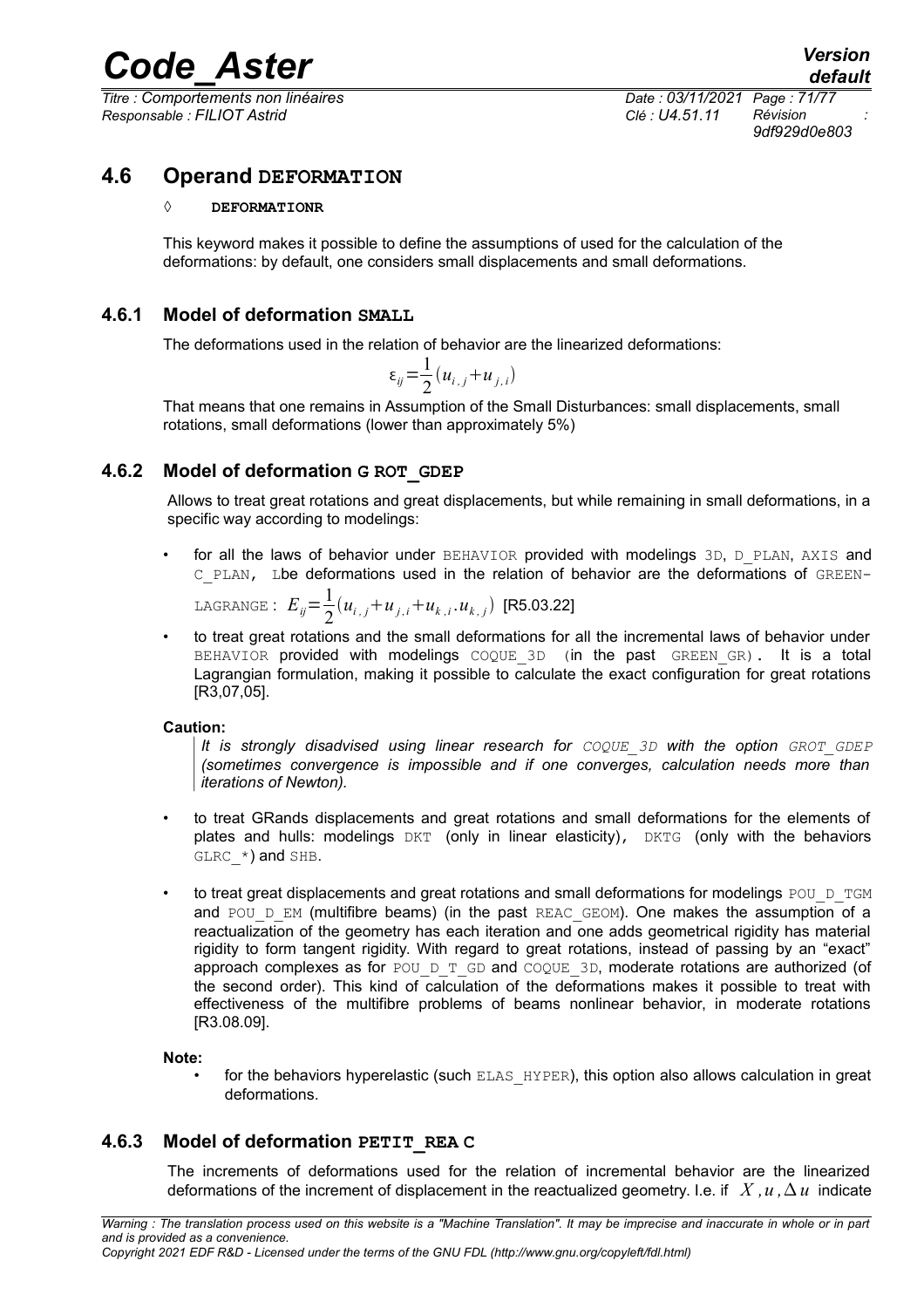*Titre : Comportements non linéaires Date : 03/11/2021 Page : 72/77 Responsable : FILIOT Astrid Clé : U4.51.11 Révision :*

*9df929d0e803*

*default*

respectively the position, the displacement and the increment of displacement calculated with a given iteration of a material point [R5.03.24].

$$
\Delta \epsilon_{ij} = \frac{1}{2} \left( \frac{\partial \Delta u_i}{\partial (X + u)_j} + \frac{\partial \Delta u_j}{\partial (X + u)_i} \right)
$$

Balance is thus solved on the current geometry but the behavior remains writes under the assumption of the small deformations. Consequently, the employment of PETIT REAC is thus not appropriate to great rotations but it is it with the great deformations, under certain conditions [10]:

- very small increments,
- very small rotations (what implies a quasi-radial loading)
- elastic strain small in front of the plastic deformations,
- isotropic behavior.

Apart from these assumptions, this approximation can give very bad results. It is thus advisable to check the convergence of the results compared to the discretization.

#### **Caution:**

*It is disadvised using this option with the elements of structure*  $HULL$ *,*  $CQQUE$  *1D and LOUSE (a message of alarm appears in the file .mess).*

# **4.6.4 Model of deformation SIMO\_MIEHE**

It is a formulation incrémentalement objective in great deformations of the laws of behaviors being based on a criterion of Von Mises with isotropic work hardening. The relation stress-strains rubber band is hyperelastic. All information on the gradient of the transformation *F* is taken into account, as well rotation as the deformations:

$$
F_{ij} = \delta_{ij} + \frac{\partial u_i}{\partial x_j}
$$

That makes it possible to carry out calculations in great plastic deformations, with the relations of behavior 'VMIS ISOT LINE', 'VMIS ISOT TRAC', 'ROUSSELIER' and all behaviors, with isotropic work hardening only, associated with an undergoing material of the metallurgical phase shifts (relations META X IL XXX XXX and META X INL XXX XXX,).

This formulation automatically adds to the selected behavior 6 internal variables, storing at the end the 6 components of the tensor  $\frac{1}{2}$  $\frac{1}{2}$   $\left(I_{d} - b^{e}\right)$  (cf [R5.03.21]).

# **Caution:**

*This option is valid only for modelings 3D , 2D , INCO\_UPG (not of constraint planes with the method BORST ). For further information on the formulation of the great plastic deformations according to SIMO and MIEHE, one will be able to refer to [R5.03.21].*

*In great deformations of the type 'SIMO\_MIEHE', tangent matrices are not symmetrical except for the case (very) - elastic. To version 7.4, one proceeded to a systematic symmetrization of the matrix. Henceforth, it is the nonsymmetrical matrix which is provided. If it wishes it, the user can nevertheless ask to symmetrize it under keyword SOLVEUR = \_F (SYME = 'YES') . Caution: SYME = 'YES' is not the defect. The resolutions will thus take a priori more time with this new version if have it does not do anything with regard to the command file. On the other hand the nonsymmetrical tangent matrix will allow a better convergence.*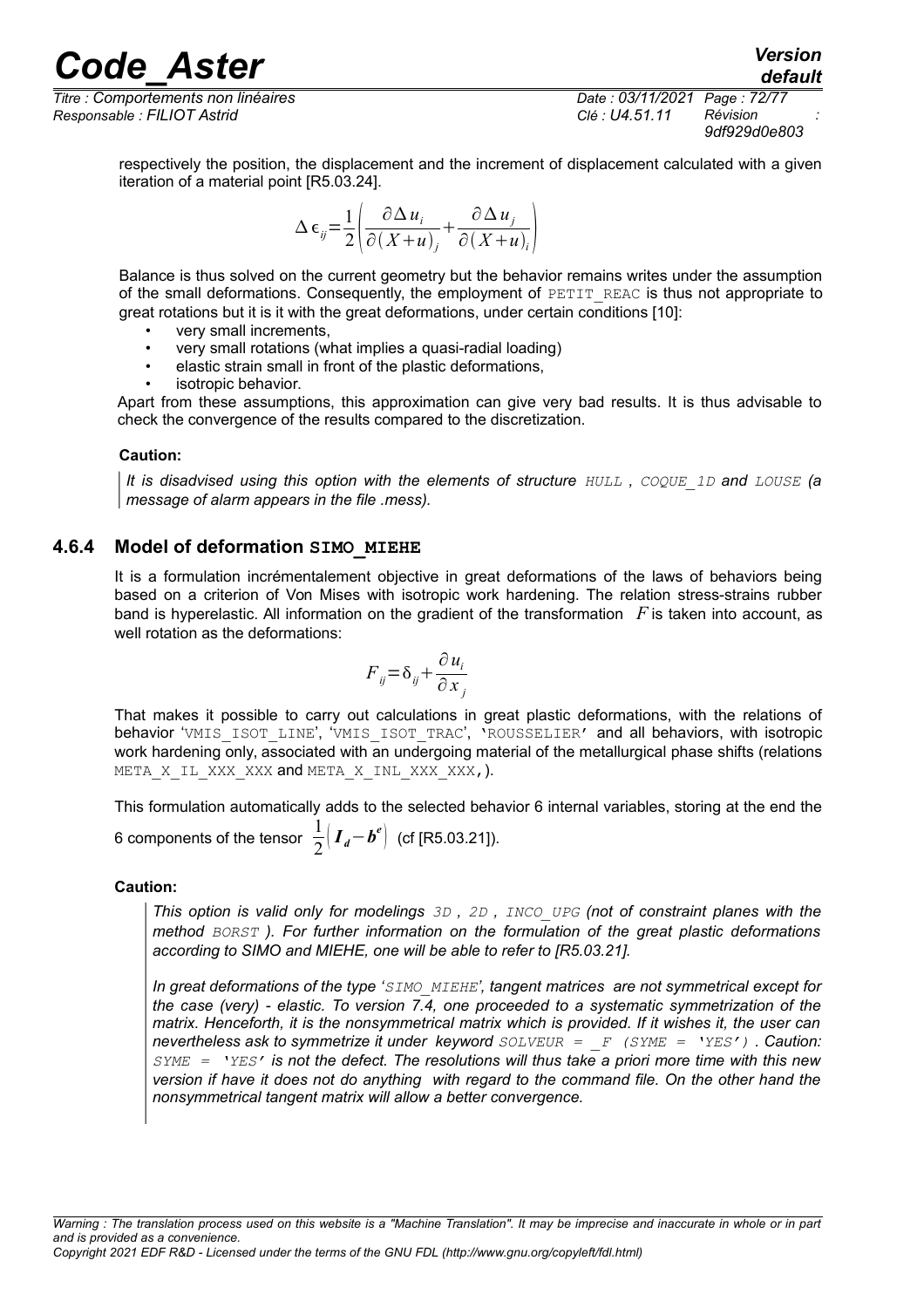*Code\_Aster Version*

*Titre : Comportements non linéaires Date : 03/11/2021 Page : 73/77 Responsable : FILIOT Astrid Clé : U4.51.11 Révision :*

*9df929d0e803*

#### **4.6.5 Model of deformation GDEF\_LOG**

It is a formulation in great deformations using a measurement of deformation logarithmic curve, resulting from an approach due to Miehe, Call, Lambrecht. It makes it possible to use elastoplastic or viscoplastic laws of behavior incremental following (cf [R5.03.24]) :

VMIS ISOT \*, VMIS JOHN COOK, VMIS CINE LINE, VMIS ECMI \*, VMIS CIN\* CHAB, VMIS CIN2 MEMO, VISC CIN\* CHAB, VISC CIN2 MEMO, LEMAITRE.

This formulation is valid only for modelings 3D , 2D. It allows an integration incrémentalement objectifies laws of behavior like the models SIMO\_MIEHE and GEDF\_HYPO\_ELAS. However, like all the hypoelastic laws, these laws of behavior in any rigour are limited to the weak elastic strain. To save computing time, a specific tensor is stored in 6 additional internal variables. The tensor in question, *T* is the tensor of the constraints expressed in space logarithmic curve. Owing to the fact that it is stored in the internal variables, that implies with the user wishing to use formalism GDEF\_LOG with an initial stress field (ETAT INIT) to refer to the docs U4.51.03 and V6.03.159 (case test ssnp159b).

#### **4.6.6 Models of deformation for MFront**

All the models of great deformations existing in code aster are usable with MFront behaviors (RELATION=' MFRONT'), in particular 'PETIT REAC', 'GBELCH GDEP', 'SIMO MIEHE' and 'GDEF\_LOG'.

Models PETIT REAC and GDEF LOG of code aster rest necessarily on a written law in small deformations.

For SIMO MIEHE and GROT GDEP, the law MFront used must explicitly be programmed to support these models ( *cf.* [U2.10.02]).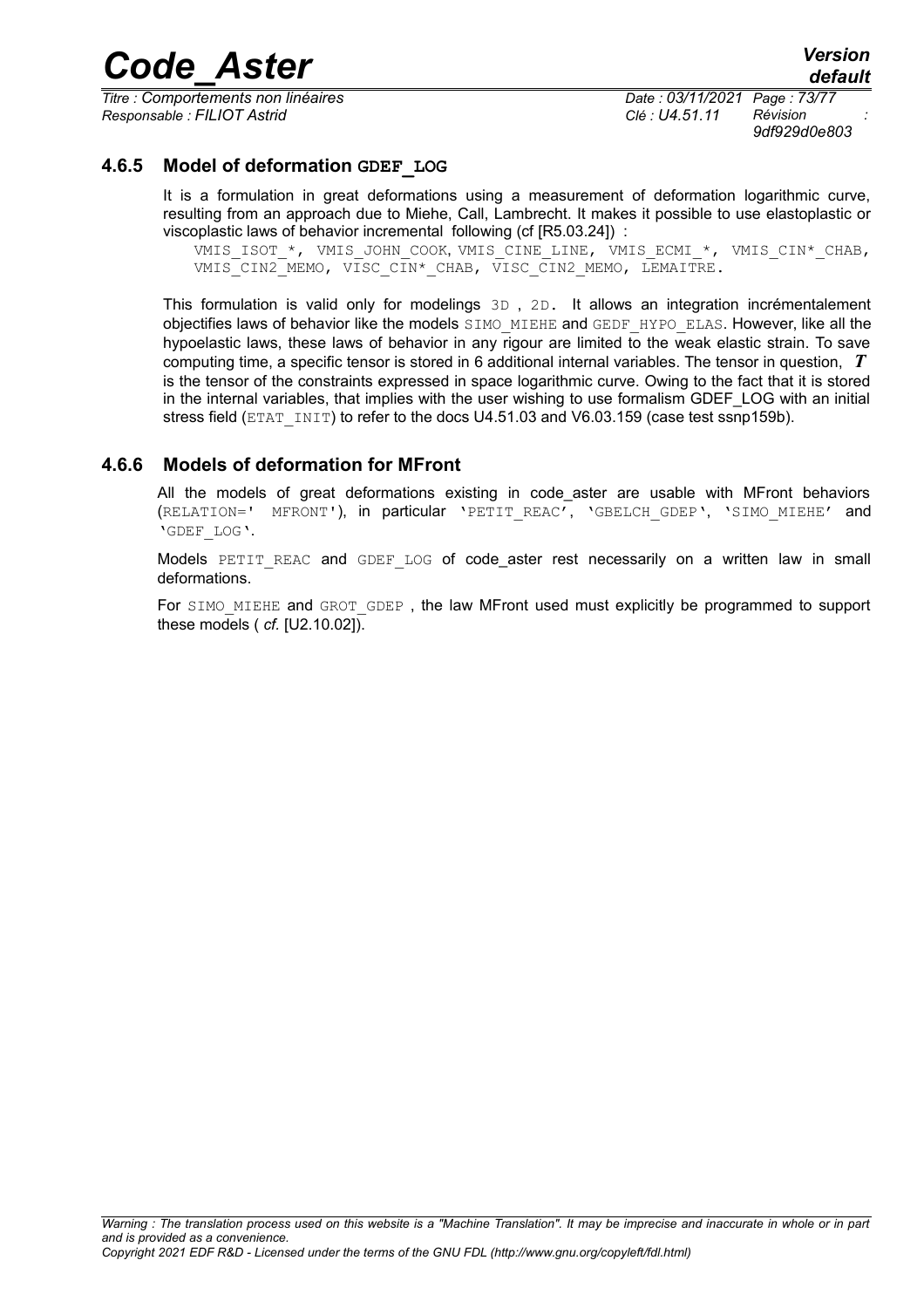*Titre : Comportements non linéaires Date : 03/11/2021 Page : 74/77 Responsable : FILIOT Astrid Clé : U4.51.11 Révision :*

*9df929d0e803*

## **4.7 Operands TOUT/GROUP\_MA/MAILLE**

| ALL |          |     | 'YES' |
|-----|----------|-----|-------|
|     | GROUP MA | $=$ | lgrma |
|     | MESH     | $=$ | lma   |

The meshs specify on which the incremental relation of behavior is used.

#### **Note:**

*S you explicitly do not specify the behavior on certain elements of the model, Code\_hasster selectedruffle RELATION=' ELAS' and DEFORMATION=' PETIT' by default on these elements. A message of information is printed in the file of message. You will have an explicit alarm if you do not affect any element of the model in an occurrence of BEHAVIOR.*

## **4.8 Operands RESI\_CPLAN\_RELA, RESI\_CPLAN\_MAXI, ITER\_CPLAN\_MAXI**

The method of BORST makes it possible to add the condition of plane constraint to all the models of BEHAVIOR (for more detail to see documentation [R5.03.03]). The assumption of the plane constraints is checked with convergence. One recommends to rather often reactualize the tangent matrix in the method of Newton (MATRIX =  $'$ TANGENT' REAC ITER = 1 to 3).

 $\Diamond$  / RESI CPLAN RELA = / 1.E-6, [DEFECT] / *rela* / RESI CPLAN\_MAXI =  $/$   $\epsilon_{abso}$ 

In certain cases, convergence is reached for the algorithm of Newton, but not for the checking of the state of plane stresses, which leads to additional iterations, even an excessive recutting of the step of time. These keywords make it possible to dissociate the precision relating to the integration of the law of behavior of that used to check the assumption of the plane constraints. For this checking, two criteria are possible:

|   | • that is to say a relative criterion: | $ \sigma_{zz} <$ $ \sigma $ $\times$ $\varepsilon_{rela}$ |
|---|----------------------------------------|-----------------------------------------------------------|
|   | • that is to say a criterion absolute: | $ \sigma_{zz}  < \varepsilon_{abso}$                      |
| ♦ | ITER CPLAN MAXI =<br>$\prime$ 1        | [DEFECT]                                                  |
|   | / iter cplan maxi                      |                                                           |

This keyword makes it possible to improve the precision of the algorithm of BORST: It activates an additional loop on the level of the behavior of each point of integration, in order to better satisfy the plane constraints in the course of the total iterations with Newton.

The value by default  $ITER$  CPLAN MAXI=1 corresponds exactly to the initial version of the method. On certain tests (SSNV102B, SSNS106F, SSNS108A), ITER CPLAN MAXI > 1 allows to decrease systematically the iteration count necessary for the total process of Newton. In the studies realized, with damage, the robustness of calculation was clearly improved.

The method of BORST described above was generalized with the case of the behaviors 1D (used by modelings BAR, GRID, GRILLE MEMBRANE, POU D EM, POU D TGM). This makes it possible to add the condition of uniaxial constraint to all the models of BEHAVIOR (for more detail to see documentation [R5.03.09]). The assumption of the uniaxial constraints is checked with convergence. One recommends to rather often use and reactualize the tangent matrix in the method of Newton (MATRIX =  $'$ TANGENT' REAC ITER = 1 with 3).

## **4.9 Operand RIGI\_GEOM**

◊ RIGI\_GEOM = / 'DEFECT' [DEFECT] / 'YES'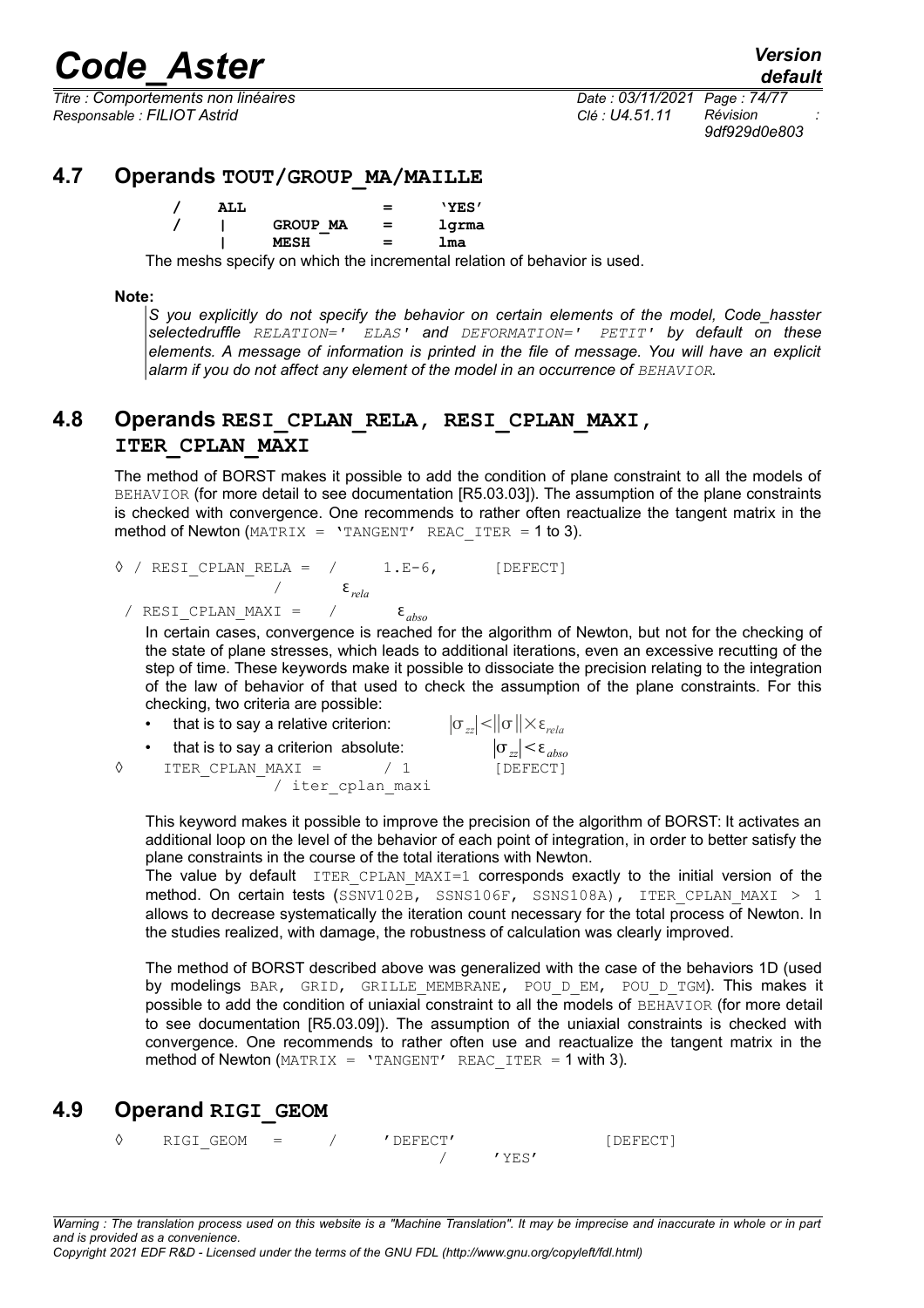*Titre : Comportements non linéaires Date : 03/11/2021 Page : 75/77 Responsable : FILIOT Astrid Clé : U4.51.11 Révision :*

*9df929d0e803*

L' argument RIGI GEOM is used for to activate the calculation of balance on the deformed configuration of the structure, only for the multifibre beams POU D\_TGM.

### **4.10 Operand PARM\_THETA**

 $\Diamond$  PARM THETA = / 1. [DEFECT] theta [R]

For the laws of behavior LEMAITRE, ROUSS VISC, the argument theta is used with integration of the law as behavior. It can take values 0.5 (semi-implicit) or 1 (implicit).

#### **4.11 Operands RESI\_INTE\_RELA/RESI\_INTE\_MAXI, ITER\_INTE\_MAXI**

| ♦ | RESI INTE RELA = $/$        | $1.E-6$    | [DEFECT] |
|---|-----------------------------|------------|----------|
|   |                             |            | resint   |
|   | RESI INTE MAXI = $/$ 1.E-8, |            | [DEFECT] |
|   |                             | resintmax, |          |
| ♦ | ITER INTE MAXI = $/$        | -20        | [DEFECT] |
|   |                             |            | iteint   |

In certain relations of behavior, a nonlinear equation or a nonlinear system must be solved locally (in each point of GAUSS). These operands (residue and maximum number of iterations known as internal) are used to test the convergence of this iterative algorithm of resolution. They are useless if ALGO\_INTE=' ANALYTIQUE', 'SPECIFIC' or 'SANS\_OBJET'. For more details, to refer to the reference material of each behavior.

<span id="page-74-0"></span>The keyword RESI INTE MAXI is used only by the coupling MFront – Code Aster ( $cf.$  [§Error:](#page-74-0) [Reference source not found\)](#page-74-0). In MFront, the integrators implicit and explicit use variables which are of the deformations (or of the same order of magnitude as the deformations). The value of RESI INTE MAXI is transmitted to the parameter of convergence used by MFront (@Epsilon), it is thus an "absolute" parameter, its value by default is the same one as that used by MFront, is 10 8 .

#### **4.12 Operand RESI\_RADI\_RELA**

◊ RESI\_RADI\_RELA = tolrad

Measurement of the error  $\eta$  had with the discretization in time, directly connected to the rotation of the normal on the surface of load. One calculates the angle enters  $n<sup>-</sup>$ , the normal with the criterion of plasticity at the beginning of the step of time (urgent T), and  $\mathbf{n}^+$  , the normal with the criterion of plasticity calculated at the end of the step of time in the following way:  $\eta = \frac{1}{2}$ 2  $\|\Delta n\| = \frac{1}{2}$ 2  $\|\boldsymbol{n}^+ - \boldsymbol{n}^-\| = \left|\sin\left(\frac{\alpha}{2}\right)\right|$  $\left\lceil \frac{\alpha}{2} \right\rceil$  . That provides a measurement of the error (also used for the calculation of the component ERR\_RADI option DERA\_ELGA of CALC\_CHAMP). The step of time is cut out (via DEFI LIST INST) if  $\eta$  > tolrad . This criterion is operational for the behaviors élastoplastiqus of Von Mises with work hardening isotropic, kinematic linear and mixed: VMIS ISOT LINE, VMIS ISOT TRAC, VMIS ISOT PUIS, VMIS CINE LINE, VMIS ECMI LINE, VMIS ECMI TRAC, and for behaviors élasto-visco-plastics of Chaboche: VMIS CIN1 CHAB, VMIS CIN2 CHAB, VMIS CIN2 MEMO, VISC CIN1 CHAB, VISC CIN2 CHAB, VISC CIN2 MEMO.

## **4.13 Operand ITER\_INTE\_PAS**

◊ ITER\_INTE\_PAS = / 0 [DEFECT] / itepas

*Copyright 2021 EDF R&D - Licensed under the terms of the GNU FDL (http://www.gnu.org/copyleft/fdl.html)*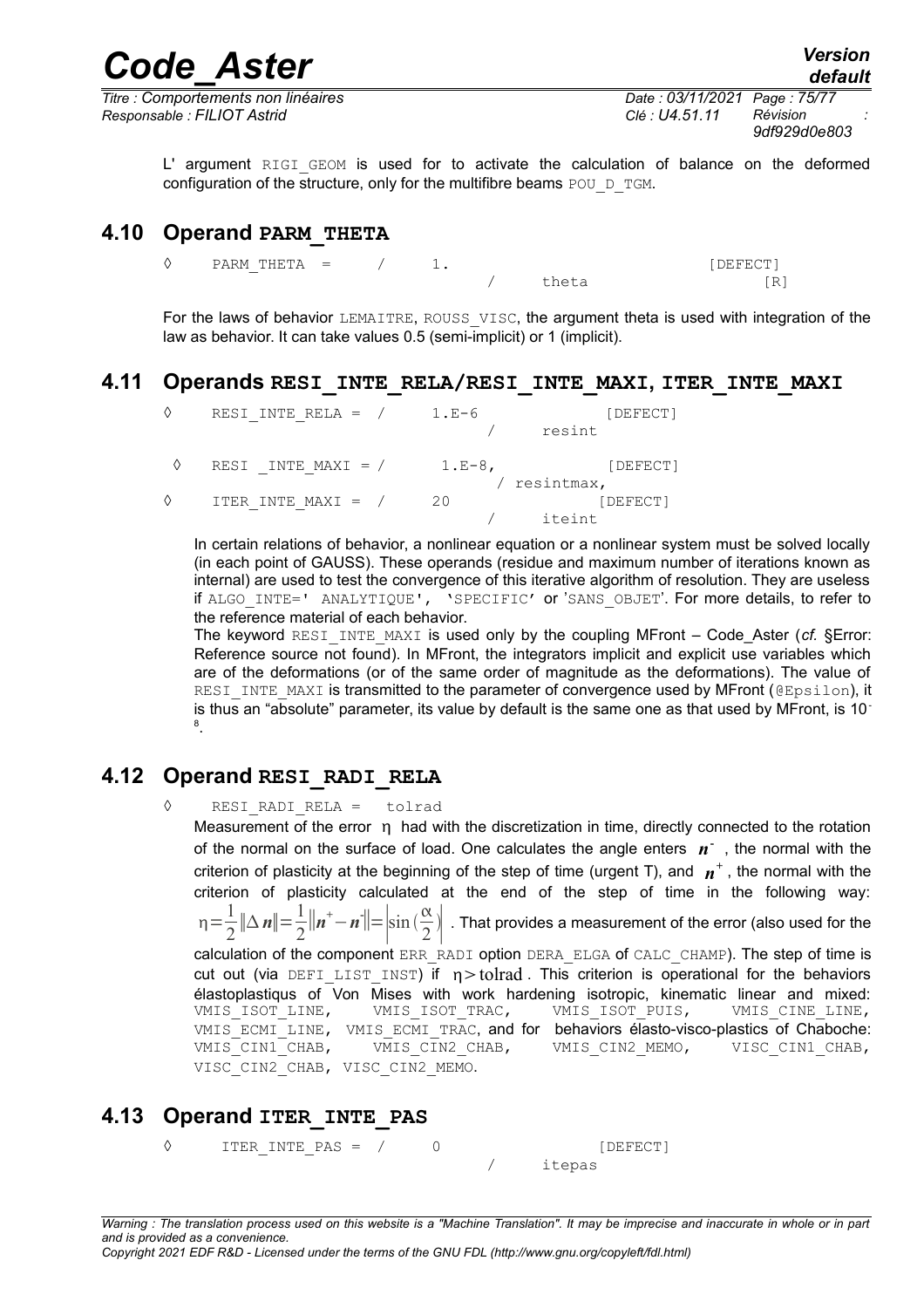# *Code\_Aster Version*

*Titre : Comportements non linéaires Date : 03/11/2021 Page : 76/77 Responsable : FILIOT Astrid Clé : U4.51.11 Révision :*

*9df929d0e803*

*default*

Redécouper locally the step of time allows to facilitate the integration of the local relation of behavior (in each point of integration). If itepas is worth  $0, 1$  or  $-1$  there is no recutting. If itepas is positive, one redécoupe systematically the step of time locally in itepas small steps of time before carrying out the integration of the relation of behavior. If itepas is negative, recutting in |itepas| small steps of time are carried out only in the event of nonlocal convergence.

**Caution:** CE keyword is not possible that with DEFORMATION=' PETIT', DEFORMATION=' PETIT\_REAC' and DEFORMATION=' GROT\_GDEP'. It is not usable in great deformations.

## **4.14 Operand ALGO\_INTE**

◊ ALGO\_INTE = /'ANALYTICAL' # methods of solution of scalar equations /' SECANT ' /' DEKKER ' /' NEWTON\_1D '  $/$ ' BRENT  $\overline{'}$ # methods of resolution of systems of equations /' NEWTON ' /' NEWTON\_RELI ' /' NEWTON\_PERT ' /' RUNGE\_KUTTA ' # specific methods of resolution (not of parameter) /' SPECIFIC ' /' SANS\_OBJET '

Allows to specify the type of diagram of integration to solve the equation or the system of nonlinear equations formed by the equations constitutive of the models of behavior to internal variables: A method of by default resolution is planned for each behavior. However, it is possible to modify the method of by default resolution for a certain number of behaviors. For example:

- the model VISC ENDO LEMA can be integrated either with SECANT, that is to say with BRENT,
- the model VENDOCHAB can be integrated either with NEWTON, maybe with RUNGE\_KUTTA.
- the model MONOCRYSTAL can be integrated either with NEWTON, maybe with NEWTON RELI, maybe with NEWTON PERT, maybe with RUNGE KUTTA.

## **4.15 Operand TYPE\_MATR\_TANG**

◊ TYPE\_MATR\_TANG= /'DISTURBANCE',

E',<br>/'CHECKING',<br>0

VALE PERT RELA =  $/$ 

1.E-5, [DEFECT]

/ perturb, [R]

This keyword allows the checking of the tangent matrix for a given behavior. He addresses mainly to the developers laws of behavior, and its use must be held with models comprising very few elements. In the absence of this keyword, the tangent matrix is calculated in a classical way. (These keywords are used jointly with REAC  $IFER=1$ ).

• TYPE MATR TANG= " DISTURBANCE" allows to use the tangent matrix calculated by disturbance instead of the tangent matrix calculated by the behavior. The value of the disturbance is given by perturb.So that can function independently of the units, the disturbance is calculated in a way relating to the standard max of the increase in displacement on the element:  $\delta U = perturb \times max|U_i|$  . This is not possible that for modelings of continuous mediums 2D and 3D, in pure mechanics, only comprising degrees of freedom of displacement.

*Warning : The translation process used on this website is a "Machine Translation". It may be imprecise and inaccurate in whole or in part and is provided as a convenience. Copyright 2021 EDF R&D - Licensed under the terms of the GNU FDL (http://www.gnu.org/copyleft/fdl.html)*